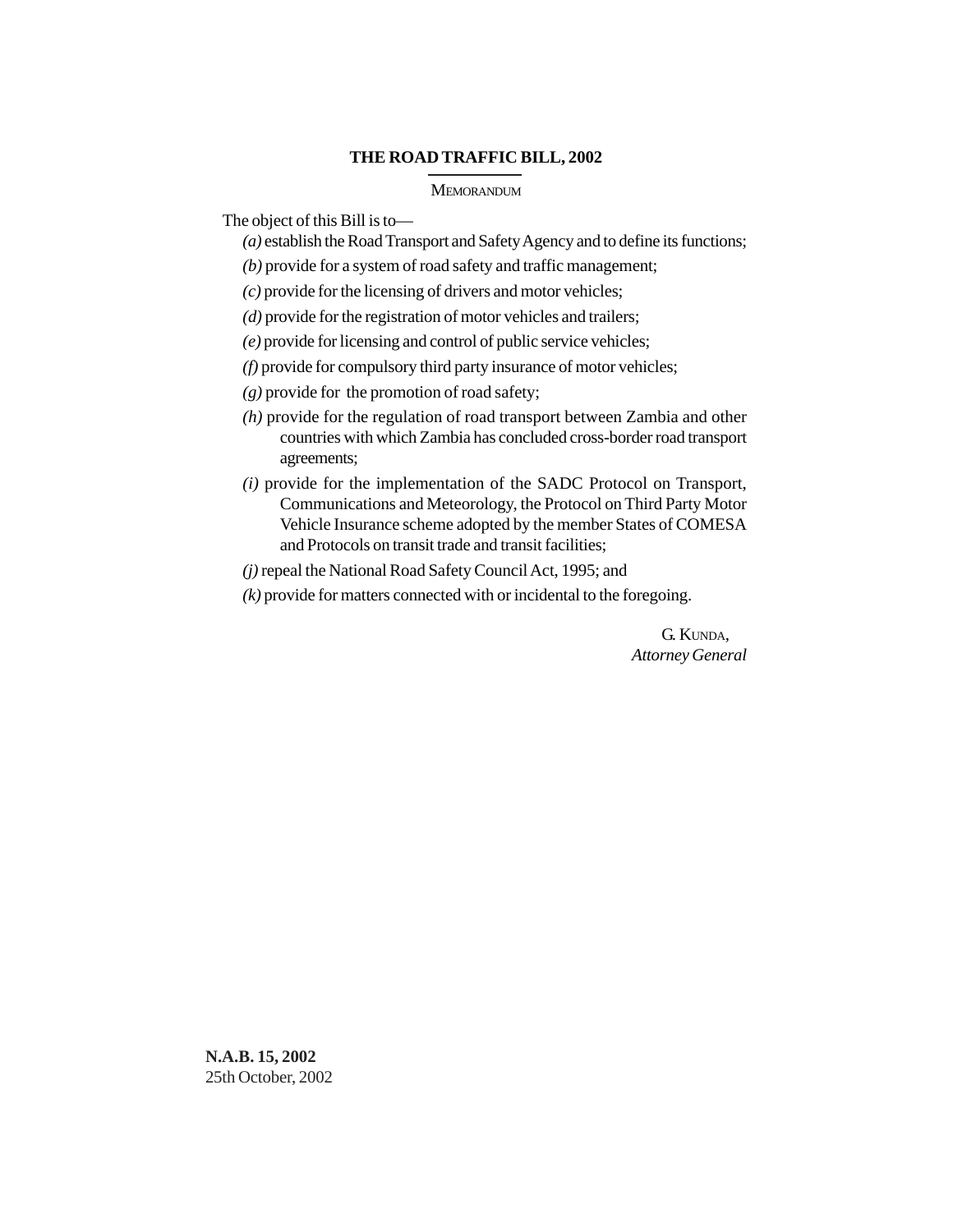## **THE ROAD TRAFFIC ACT, 2002**

ARRANGEMENT OF SECTIONS

#### PART I

#### PRELIMINARY

*Section*

- 1. Short title and commencement
- 2. Interpretation

# PART II

# THE ROAD TRANSPORT AND SAFETY AGENCY

- 3. Establishment of Agency
- 4. Functions and powers of Agency
- 5. Composition of Agency
- 6. Director, Secretary and other staff

# PART III

REGISTRATION OF MOTOR VEHICLES AND TRAILERS

- 7. Motor vehicle and trailer registers
- 8. Re-registration
- 9. Registers etc. to be accepted as evidence
- 10. Motor vehicle to be cleared by Customs and Interpol
- 11. Registration of motor vehicles and trailers
- 12. Sale or transfer of motor vehicle
- 13. Change of ownership
- 14. Position of registered owner who is not absolute owner
- 15. Furnishing evidence of weights and dimensions of motor vehicle or trailer
- 16. Temporary registration card
- 17. Details required for temporary registration
- 18. Particulars to be endorsed on application forms
- 19. Motor vehicle or trailer deemed to be registered, etc.
- 20. Special examination of motor vehicles and trailers
- 21. Test of satisfactory conditions of motor vehicles and trailers
- 22. Certificate of examination to be admissible in evidence
- 23. Obligatory test certificate
- 24. Provisions not applicable to vehicle to which Part IX applies
- 25. Destruction or permanent removal of motor vehicle or trailer from Zambia
- 26. Exemptions from registration
- 27. Registration marks
- 28. Prohibition of manufacture of number plates without serial number
- 29. Offences in connection with registration marks

 *Single copies of this Act can be obtained from the Government Printer, P.O. Box 30136, 10101 Lusaka. Price K42,000 each.*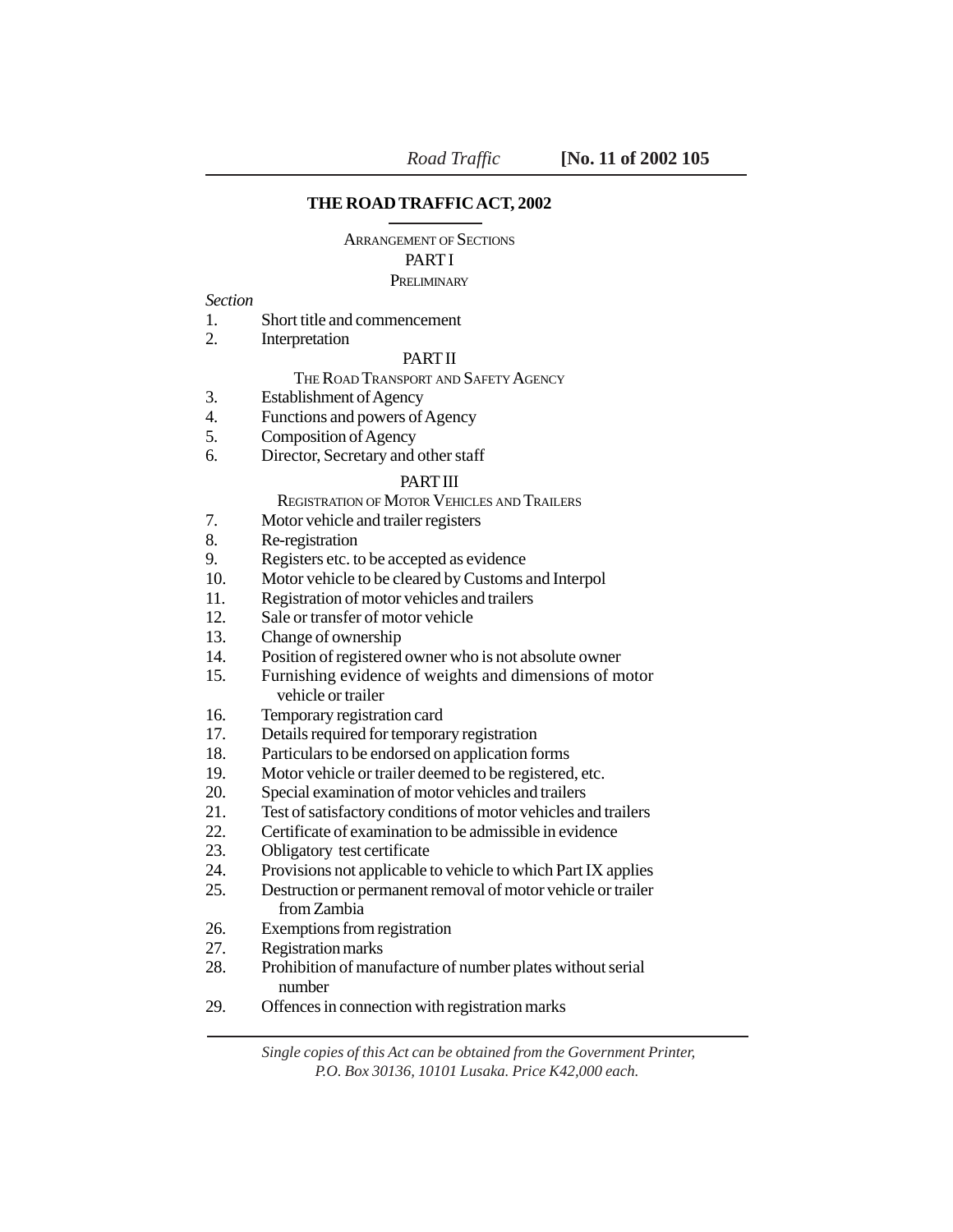#### PART IV

# VEHICLE LICENSING

- 30. Vehicles to be licensed
- 31. Form of licence
- 32. Duration of licence
- 33. Owner to receive licence or token
- 34. Transfer of licence of vehicle other than motor vehicle or trailer
- 35. Application for licence
- 36. Issue of licences
- 37. Conditions to be satisfied before the issue of licence
- 38. Alterations in conditions on which licence is issued
- 39. Duration of licence
- 40. Suspension or refusal of licence
- 41. Duplicate motor vehicle and trailer licence
- 42. Taxes
- 43. Licence to be carried on motor vehicle or trailer
- 44. Penalty for affixing false licence or token
- 45. Motor dealer's vehicle licence
- 46. Use of motor dealer's vehicle licence
- 47. Motor dealer's identification plates
- 48. Duration of motor dealer's vehicle licence
- 49. Fees for each identification number of motor dealer's vehicle licence
- 50. Cancellation of motor dealer's vehicle licence
- 51. Motor dealer's vehicle licence not to be misused
- 52. Farm vehicle licence
- 53. Contract cars
- 54. Duty to remit fees
- 55. Provisions of Part IV not to apply to certain vehicles

#### PART V

# LICENSING OF DRIVERS OF MOTOR VEHICLES

## AND DRIVING SCHOOLS

- 56. Driver of motor vehicle to be licensed
- 57. Tests of competence to drive
- 58. Review of conduct of tests
- 59. Application for issue of driving licence
- 60. Driving tests
- 61. Provisional driving licences
- 62. Physical fitness
- 63. Classes of motor vehicle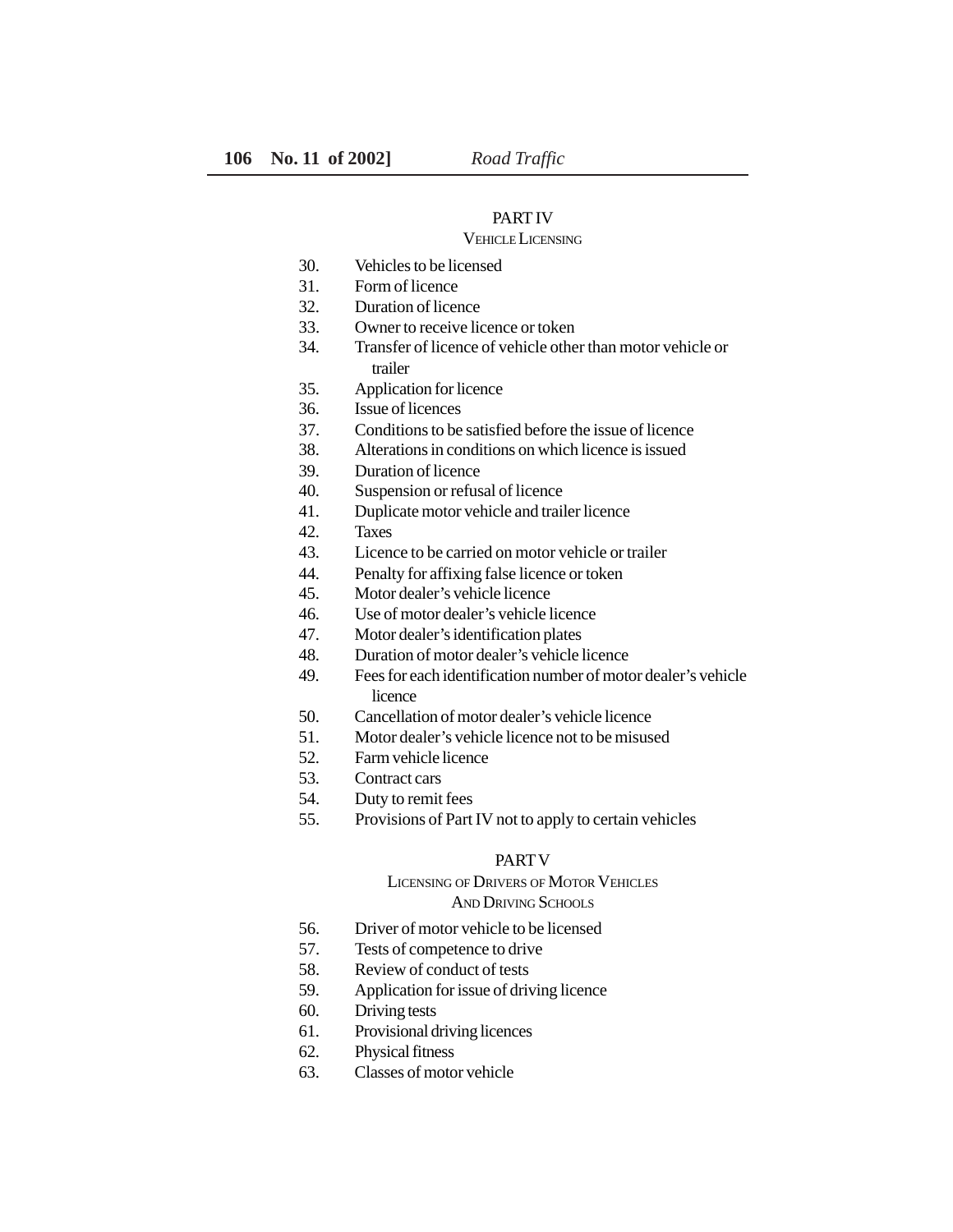- 64. Age of driver
- 65. Driving test fees
- 66. Form and duration of licences
- 67. Fees for licences
- 68. Revocation, etc., of driving licences
- 69. Appeals
- 70. Control of driving schools and of the teaching for gain
- 71. Instructor's licences and driving school licences
- 72. Appeals concerning driving school licences or instructor's licences
- 73. Instructor's licences and driving school licences not transferable
- 74. Inspection of premises, etc.

## PART VI

ENDORSEMENT, SUSPENSION AND CANCELLATION OF DRIVING LICENCES

- 75. Powers of court
- 76. Right of appeal
- 77. Production of driving licence for endorsement
- 78. Suspended licence to be no effect
- 79. Application for removal of disqualification
- 80. Removal of disqualification no longer provided for
- 81. Fraudulent application for driving licence
- 82. Particulars of endorsement to be copied on new licence
- 83. Applying for licence without disclosing endorsement
- 84. Issue of new licence free from endorsement
- 85. Removal of endorsement

#### PART VII

#### COMPULSORY THIRD PARTY INSURANCE

- 86. Users of motor vehicles to be insured against third party risks
- 87. Saving in respect of liability
- 88. Requirements in respect of policies of insurance
- 89. Requirements in respect of securities
- 90. Right of injured party to proceed against insurer
- 91. Certain conditions in policy to be of no effect
- 92. Avoidance of contracts so far as restrictive of liability in respect of death or injury to passengers in public service vehicles
- 93. Hospital expenses
- 94. Documentary proof of existence of insurance policy
- 95. Production of certificate of insurance
- 96. Customs Officer may refuse to permit entry of uninsured vehicle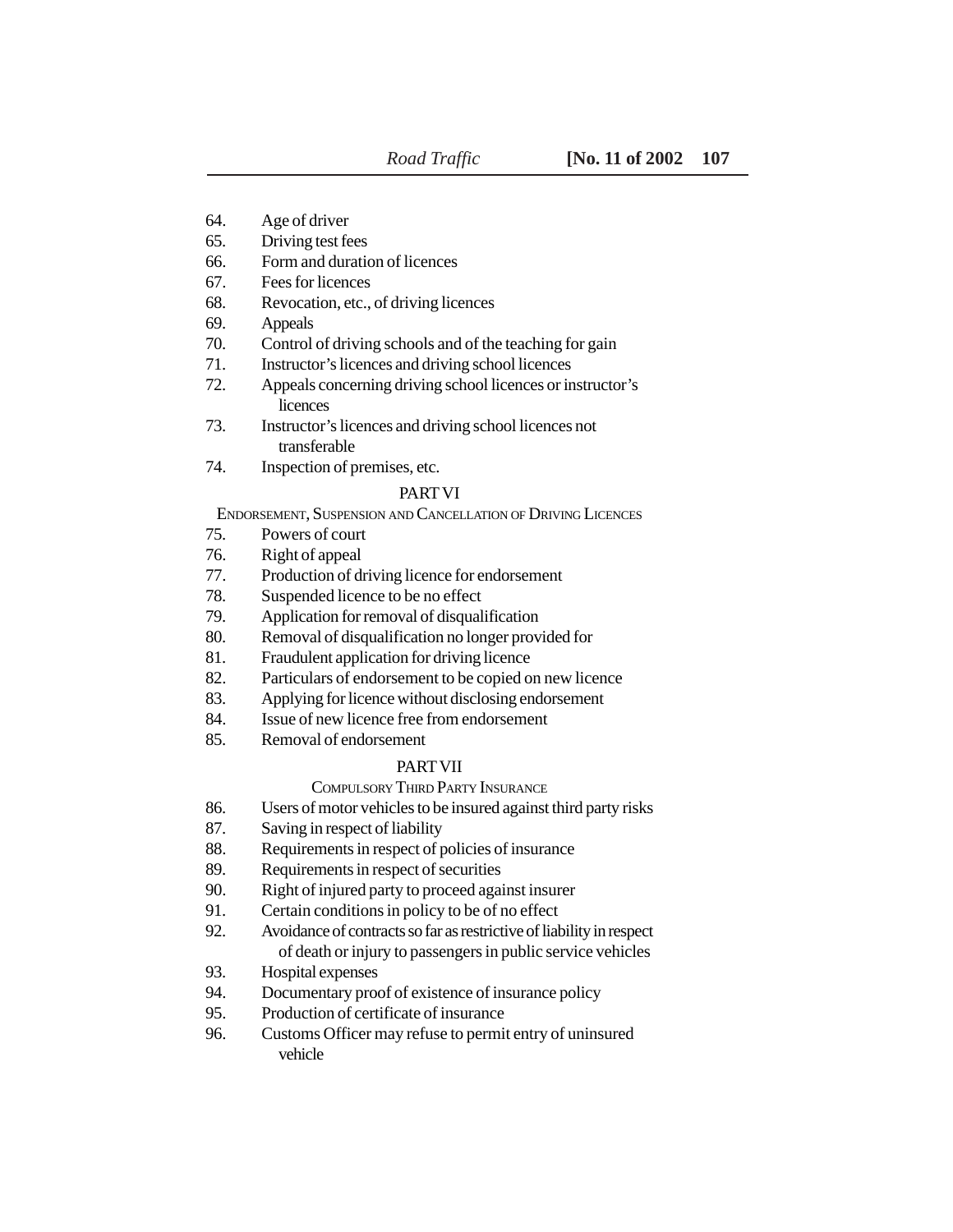- 97. Making false statements
- 98. Certificate of insurance or security to be produced before issue of licence
- 99. Duty of insurer when policy is cancelled, etc.

#### PART VIII

## LICENSING OF PUBLIC SERVICE VEHICLES

- 100. Public sittings
- 101. Use of vehicles as public service vehicles for carrying of goods
- 102. Use of vehicles as public service vehicles for carrying of passengers
- 103. Use of station wagon as taxicab, or public service vehicle
- 104. Terms etc. of road service licences to be observed
- 105. Person required to hold road service licence
- 106. Notice to be given to Director of alteration of vehicles
- 107. Temporary substitution of authorised vehicles in emergency
- 108. Road service licences
- 109. Short-term licences
- 110. Extension of validity of licences
- 111. Road Service Appeal Tribunal
- 112. Appeal to Tribunal
- 113. Protection of Chairperson of Tribunal and Director
- 114. Obligation to keep records and returns
- 115. Number of passengers, weights of public service vehicles
- 116. Touting
- 117. Driver of public service vehicle to wear uniform
- 118. Prohibition of supply and consumption of liquor or narcortic drugs by driver of public service vehicle
- 119. Limitation of time for which drivers of certain vehicles may remain continuously on duty
- 120. Tickets and fares

## PART IX

EXAMINATION FOR CERTIFICATE OF FITNESS FOR CERTAIN CLASSES OF **VEHICLES** 

- 121. Application of Part IX
- 122. Certificates of fitness
- 123. Form and display of certificate of fitness
- 124. Period of validity of certificates of fitness
- 125. Defects
- 126. Examination on suspension of vehicle being unfit
- 127. Inspection by road traffic inspector
- 128. Examination by other examiners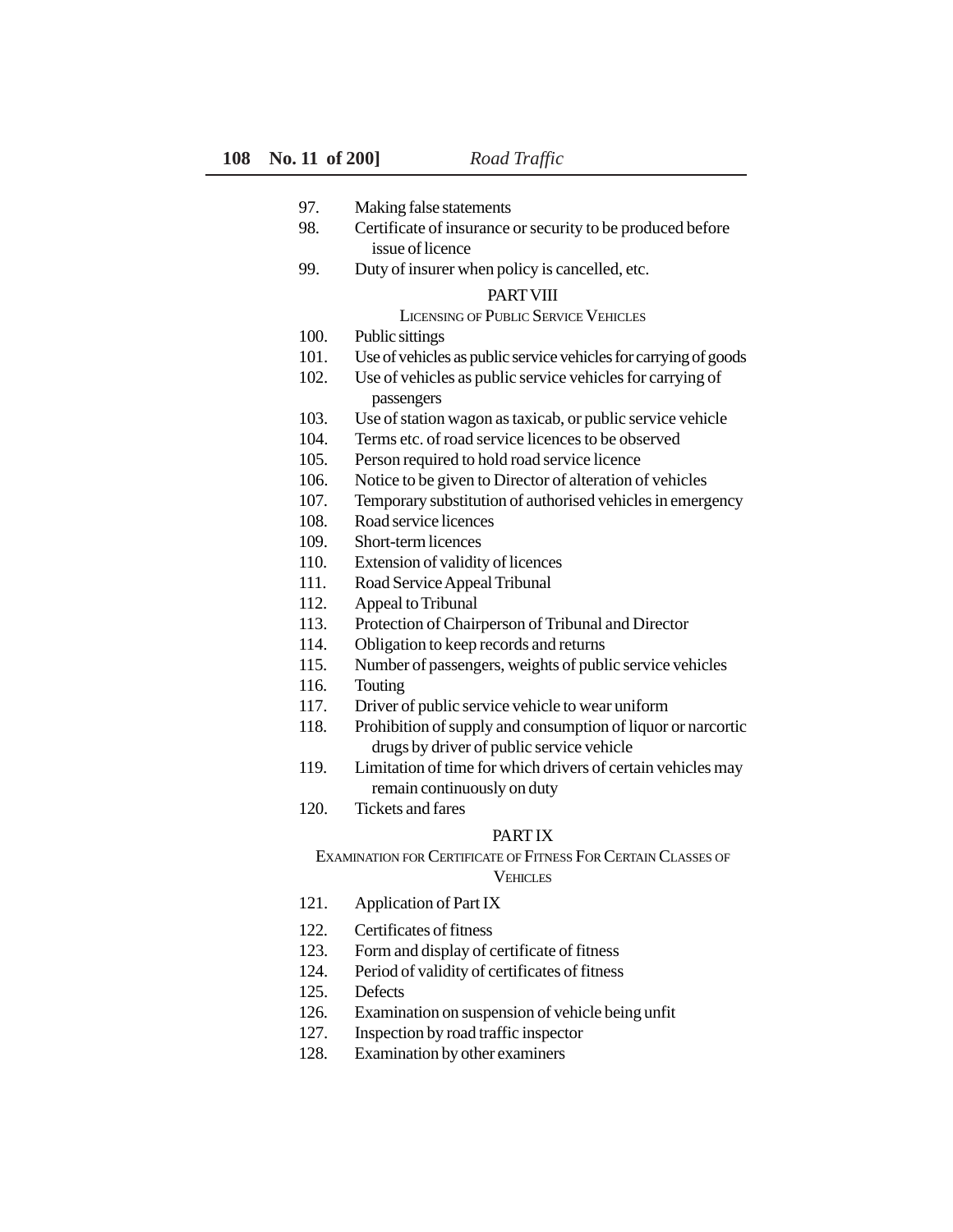- 129. Persons empowered to examine vehicles exempted from liability for damage
- 130. Appeals
- 131. Prescribed fees
- 132. Exemptions
- 133. Offences

#### PART X

## EXCLUSIVE CONCESSIONS

- 134. Power to grant concessions
- 135. Particulars to be given to Director
- 136. Restriction on other operators
- 137. Saving for existing operators
- 138. Revocation of road service licence held by existing operator
- 139. Termini of non-concession routes
- 140. Duty of concession holder to provide services
- 141. Prescribed fees
- 142. Powers of Director
- 143. Saving for mails, parcels and luggage
- 144. Express running agreements
- 145. Undertaking at disposal of Government in emergency
- 146. Expiration of concession
- 147. Determination of concession by legislation

## PART XI

# ROAD SAFETY PROVISIONS AND DRIVING OFFENCES

- 148. Speed limit
- 149. Exemption of drivers of fire engines, etc. from speed limit
- 150. Certain classes of motor vehicles to contain recording device to measure speed
- 151. Road racing
- 152. Travelling backwards
- 153. Warning devices
- 154. Careless driving
- 155. Reckless or dangerous driving
- 156. Being in charge of motor vehicle when under influence of intoxicating liquor or a narcotic drug
- 157. Driving when under influence of intoxicating liquor or narcotic drugs
- 158. Driver to submit to medical examination
- 159. Detention of persons affected by intoxicating liquor a narcotic drug
- 160. Week-end imprisonment
- 161. Causing death by reckless or dangerous driving
- 162. Warning to be given before prosecution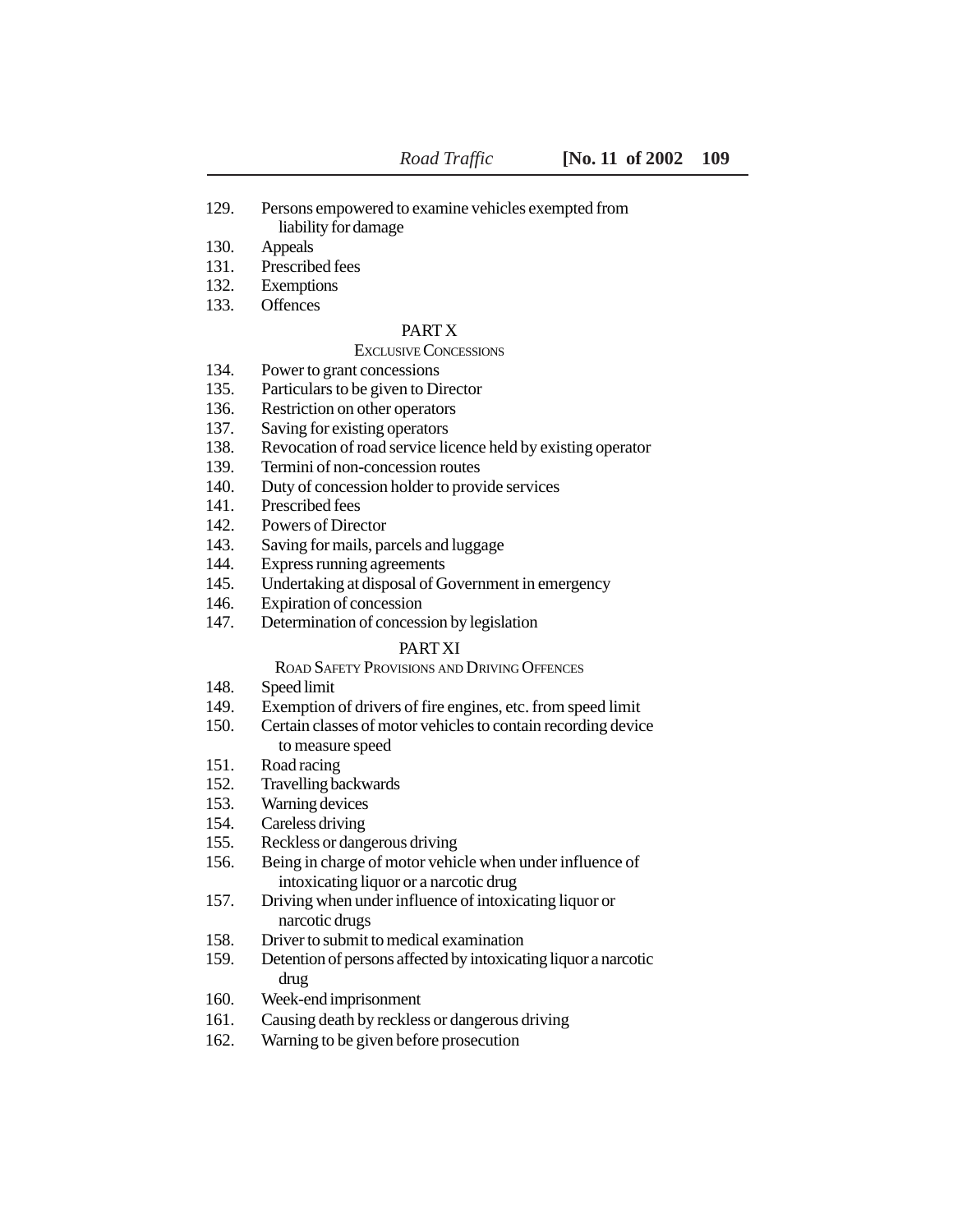- 163. Driving motor vehicle in dangerous condition
- 164. Loads to be secure
- 165. Position of driver
- 166. Limitation of numbers of occupants of motor vehicles
- 167. Obligation to wear seat belts
- 168. Restrictions on carrying children not wearing seat belts in motor vehicles
- 169. Driving when using a hand held mobile telephone
- 170. Drivers to obey traffic signs
- 171. Vehicles to give way to all locomotives at railway crossings
- 172. Stopping of vehicles at school crossing
- 173. Side of the road on which vehicle is to be driven
- 174. Driving on divided public roads
- 175. Overtaking of vehicle
- 176. Right of way at roundabout
- 177. Right of way at four-way junction
- 178. Procedure when turning
- 179. Compulsory stops
- 180. Duties of driver and passenger of vehicle on public road
- 181. Duties of driver of motor cycle or motor tricycle
- 182. Protective helmets for motor cyclists
- 183. Pedestrian's right of way on pedestrian crossing
- 184. Duties of pedestrians
- 185. Stopping of vehicles
- 186. Parking of vehicle
- 187. Certain vehicles may stop and park at any place where necessary
- 188. Obstruction of roadway by vehicle
- 189. Disabled vehicles
- 190. Removal of vehicles from roads
- 191. Vehicles abandoned or left on road
- 192. Engine to be stopped when vehicle unattended
- 193. Opening doors of vehicle
- 194. Silencer
- 195. Discharge of oil and smoke
- 196. Filling petrol, etc.
- 197. Prohibition of sale of vehicles in condition not complying with regulations as to construction, etc.
- 198. Prohibition of use of motor vehicles not complying with regulations as to construction etc.
- 199. Pillion riding on motor cycle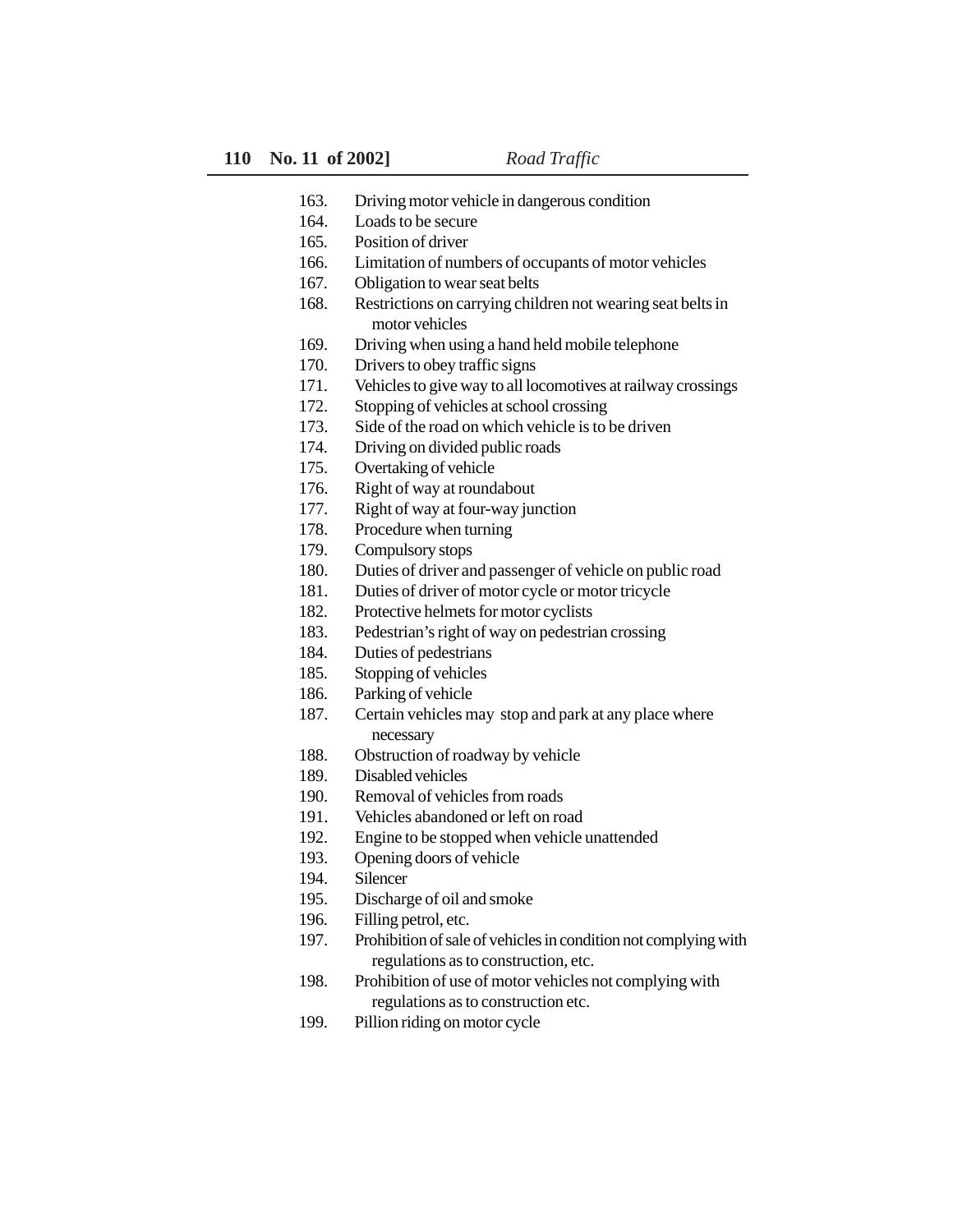| 200.         | Application to pedal cyclists of provisions relating to certain<br>driving offences                                           |
|--------------|-------------------------------------------------------------------------------------------------------------------------------|
| 201.         | Brakes, etc., on bicycles and tricycles                                                                                       |
| 202.         | Excessive loads on two-wheeled vehicles                                                                                       |
| 203.         | Throwing articles at or from vehicles                                                                                         |
| 204.         | Interference with vehicles                                                                                                    |
| 205.         | Placing of handbill, etc., in or on motor vehicle                                                                             |
| 206.         | Unauthorised use of goods vehicles                                                                                            |
| 207.         | Taking hold of or getting on a vehicle in motion                                                                              |
| 208.         | Stretching rope, etc., across road: obstruction of road                                                                       |
| 209.         | Liability for animal on road                                                                                                  |
| 210.         | Failure of driver of motor vehicle to stop and render assistance                                                              |
|              | to injured person                                                                                                             |
| 211.         | Duty to stop in case of accident                                                                                              |
| 212.         | Additional powers of police and others; requirements to be<br>obeyed                                                          |
| 213.         | Powers concerning vehicles suspected of being used as public                                                                  |
|              | service vehicles                                                                                                              |
| 214.         | Registration document and licences to be produced to police,<br>etc., on demand                                               |
| 215.         | Duty to give information                                                                                                      |
| 216.         | Penalty for giving false information                                                                                          |
| 217.         | Unlawful imitation, etc. of documents                                                                                         |
| 218.         | Verification of facts in applications                                                                                         |
| 219.         | Condition for release of impounded vehicle or trailer                                                                         |
| 220.         | No liability for impoundment                                                                                                  |
| 221.         | Liability of driver and owner for offences                                                                                    |
| 222.         | Vehicle causing excessive noise                                                                                               |
| 223.         | Use of hooter                                                                                                                 |
| 224.         | Riding of pedal cycles                                                                                                        |
| 225.         | General penalty                                                                                                               |
|              | <b>PART XII</b>                                                                                                               |
|              | <b>MISCELLANEOUS PROVISIONS</b>                                                                                               |
| 226.         | Licensing officers etc.                                                                                                       |
| 227.         | References to Commissioner                                                                                                    |
| 228.         | Control of parking charges on roads                                                                                           |
| 229.         | Admissibility as evidence of certificates relating to ownership                                                               |
|              | of driver of motor vehicle                                                                                                    |
| 230.         | Doubt concerning classification of vehicles                                                                                   |
| 231.         | Highway Code                                                                                                                  |
| 232.         | Implementation of international treaties                                                                                      |
| $\mathbf{a}$ | $\mathbf{D}$ and $\mathbf{A}$ $\mathbf{A}$ $\mathbf{A}$ is the set of a set of a set of $\mathbf{A}$ is a set of $\mathbf{A}$ |

233. Power of Minister to make regulations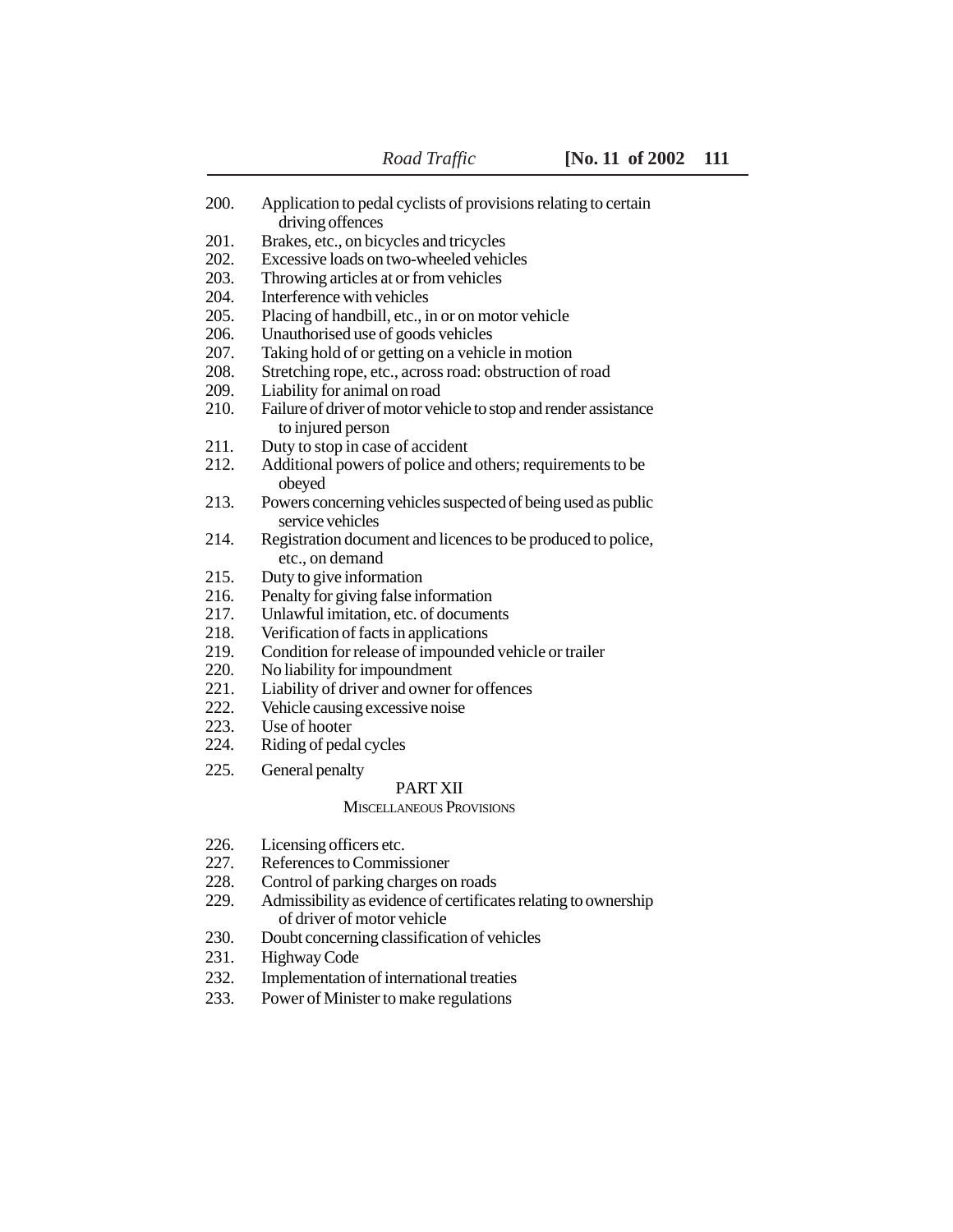## **112 No. 11 of 2002]** *Road Traffic*

| 234. | Repeal of Parts V to XIV of the Roads and Road Traffic Act, |
|------|-------------------------------------------------------------|
|      | Cap. 464 and transitional provisions.                       |

235. Repeal of Cap. 471

#### FIRST SCHEDULE

# PART I

#### **ADMINISTRATION**

- 1. Seal of Agency
- 2. Tenure of office and vacancy
- 3. Filling of casual vacancy
- 4. Proceedings of Agency
- 5. Committees of Agency
- 6. Allowances of members
- 7. Disclosure of interest
- 8. Prohibition of publication of or disclosure of information to unauthorised persons

#### PART II

## FINANCIAL PROVISIONS

- 9. Funds of Agency
- 10. Financial year
- 11. Accounts
- 12. Annual report

#### SECOND SCHEDULE

Taxes payable on annual licences

#### THIRD SCHEDULE

Cancellation, suspension and endorsement of driving licences

#### FOURTH SCHEDULE

## Prescribed fee

## FIFTH SCHEDULE

# PART I

TRANSITIONAL PROVISIONS IN RELATION TO THE ROAD TRAFFIC COMMISSION

- 1. Vesting of assets of the Road Traffic Commission
- 2. Registration of property to be transferred by Government
- 3. Legal proceedings
- 4. Terms of service of employees of Commission

#### PART II

TRANSITIONAL PROVISIONS IN RELATION TO THE NATIONAL ROAD SAFETY

#### **COUNCIL**

- 1. Vesting of assets of the National Road Safety Council
- 2. Registration of property to be transferred by Council
- 3. Legal proceedings
- 4. Terms of service of employees of Council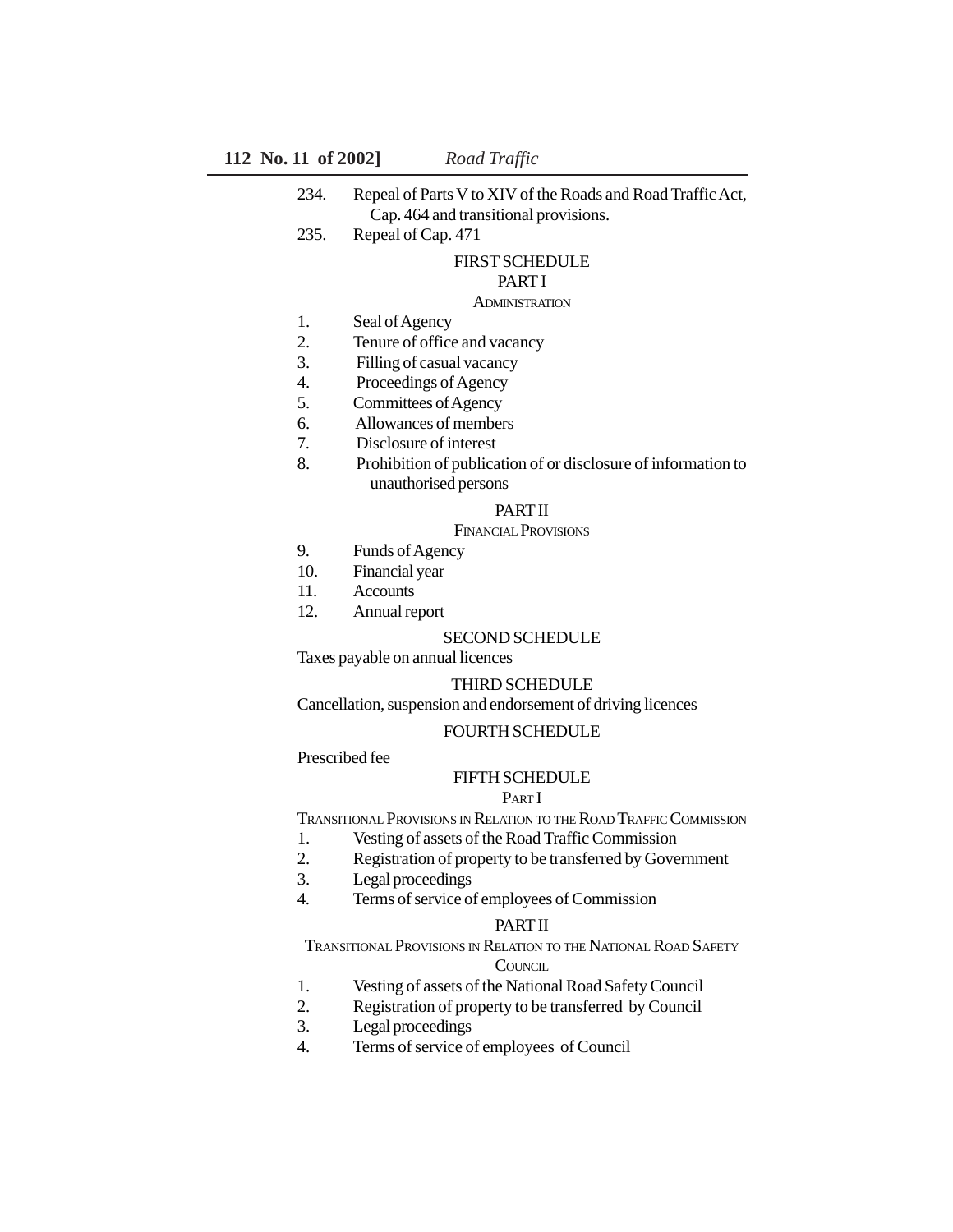## GOVERNMENT OF ZAMBIA

# **ACT**

**No. 11 of 2002**

Date of Assent: 31st December, 2002

**An Act to establish the Road Transport and Safety Agency and to define its functions; to provide for a system of road safety and traffic management; to provide for the licensing of drivers and motor vehicles; to provide for the registration of motor vehicles and trailers; to provide for compulsory third party insurance of motor vehicles; to provide for the licensing and control of public service vehicles; to provide for the promotion of road safety; to provide for the regulation of road transport between Zambia and other countries with which Zambia has concluded cross-border road transport agreements; to provide for the implementation of the SADC Protocol on Transport, Communications and Meteorology, the Protocol on Third Party Motor Vehicle Insurance Scheme adopted by the Member States of COMESA and Protocols on transit trade and transit facilities; to repeal the National Road Safety Council Act, 1995 and to provide for matters connected with or incidental to the foregoing.**

## **[** 31st December, 2002

ENACTED by the Parliament of Zambia.

#### PART I

#### **PRELIMINARY**

**1.** This Act may be cited as the Road Traffic Act, 2002 and shall come into operation on such date as the Minister may, by statutory instrument, appoint.

- **2.** In this Act, unless the context otherwise requires—
	- " Agency " means the Road Transport and Safety Agency established by section *three*
	- " animal " means any horse, cattle, ass, sheep, mule, pig, goat or dog;
	- " appointed date " means the date appointed by the Minister under section *one;*

Enactment

Short title and commencement

Interpretation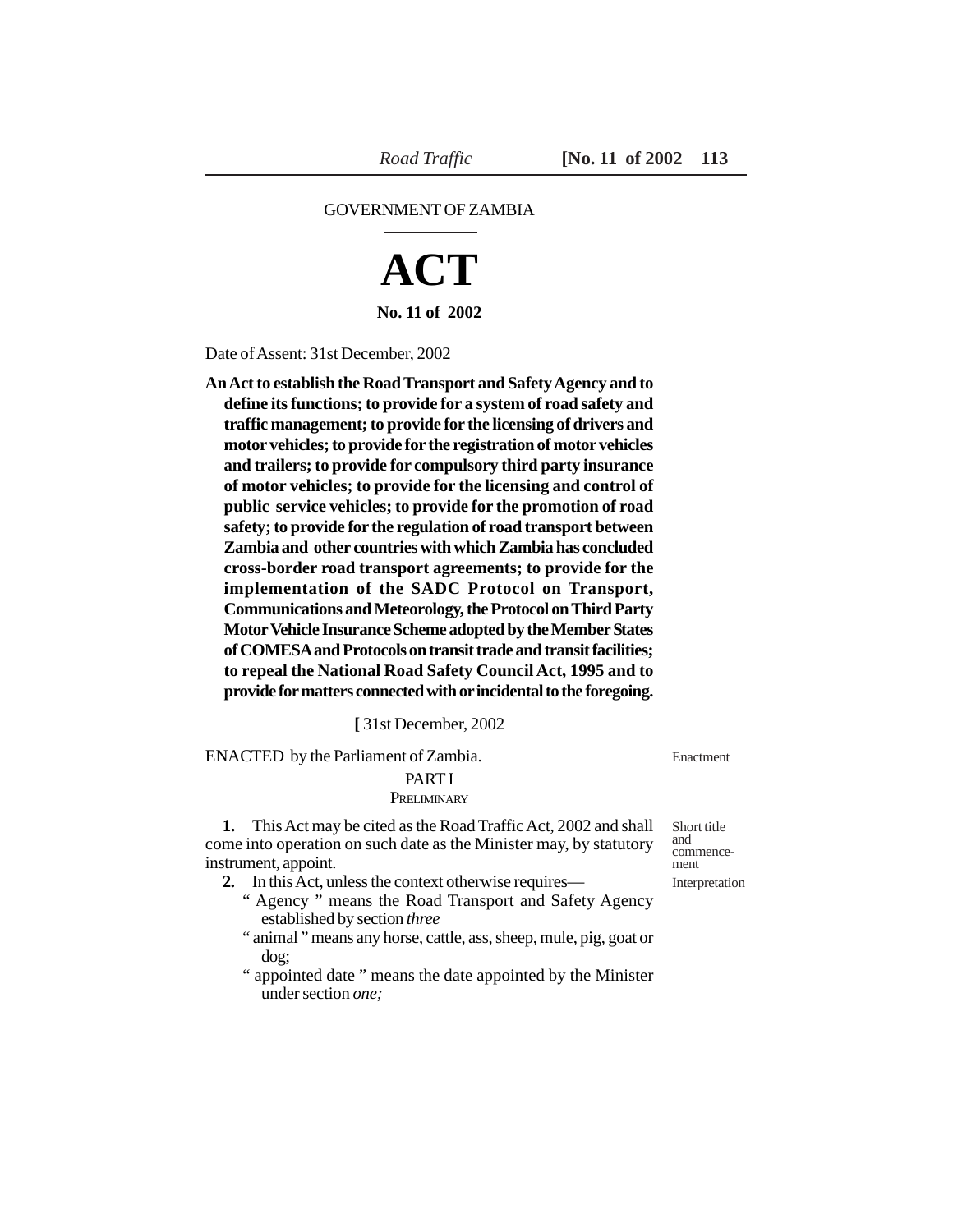|                       | " authorised officer " means any police officer, road traffic       |
|-----------------------|---------------------------------------------------------------------|
|                       | inspector or member of staff of the Drug Enforcement                |
|                       | Commission or of the Anti-Corruption Commission designated          |
|                       | as authorised officers for the purposes of this Act and includes    |
|                       | any other person declared by the Minister, by statutory order,      |
|                       | to be an authorised officer;                                        |
|                       | " auto cycle " means a bicycle which has pedals and a motor         |
|                       | attached and can be propelled by means of such pedals and           |
|                       | by mechanical or electrical power from such motor;                  |
|                       |                                                                     |
|                       | " axle weight" has the meaning assigned to it in the Public Roads   |
| Act No. 12<br>of 2002 | Act,                                                                |
|                       | "bicycle" shall include a tricycle;                                 |
|                       | " carriageway " means that part of a road designed and              |
|                       | constructed to be used for vehicular traffic or used or             |
|                       | reasonably usable for the time being for that purpose, but          |
|                       | shall not include a cycle track;                                    |
|                       | "Chairperson" means the person appointed as Chairperson of          |
|                       | the Agency under section five;                                      |
|                       | " COMESA " means the Common Market for Eastern and                  |
|                       | Southern Africa;                                                    |
|                       | "Committee" means a committee of the Agency established             |
|                       | under paragraph 5 of the First Schedule;                            |
|                       | "construction vehicle" means:-                                      |
|                       | $(a)$ a motor vehicle incorporating water-bring machinery,          |
|                       | or construction machinery of the nature of a crane,                 |
|                       | grader, shovel, scraper, pipelayer, cable layer or of               |
|                       | such other nature as may be prescribed; or                          |
|                       | (b) any motor vehicle or class of motor vehicle which may,          |
|                       | by regulation, be declared to be a construction vehicle;            |
|                       | "contract car" means a motor vehicle primarily constructed or       |
|                       | adapted for the carriage of passengers and having seating           |
|                       | accommodation for more than seven persons other than the            |
|                       | driver, which is let out on hire to a hirer who is to drive oneself |
|                       | or provide the driver for such motor vehicle;                       |
|                       | "Council" means the former National Road Safety Council             |
| Act No. 35 of         | established under the repealed Act,;                                |
| 1995                  | "customs clearance certificate" shall have the meaning assigned     |
|                       | to it by section ten;                                               |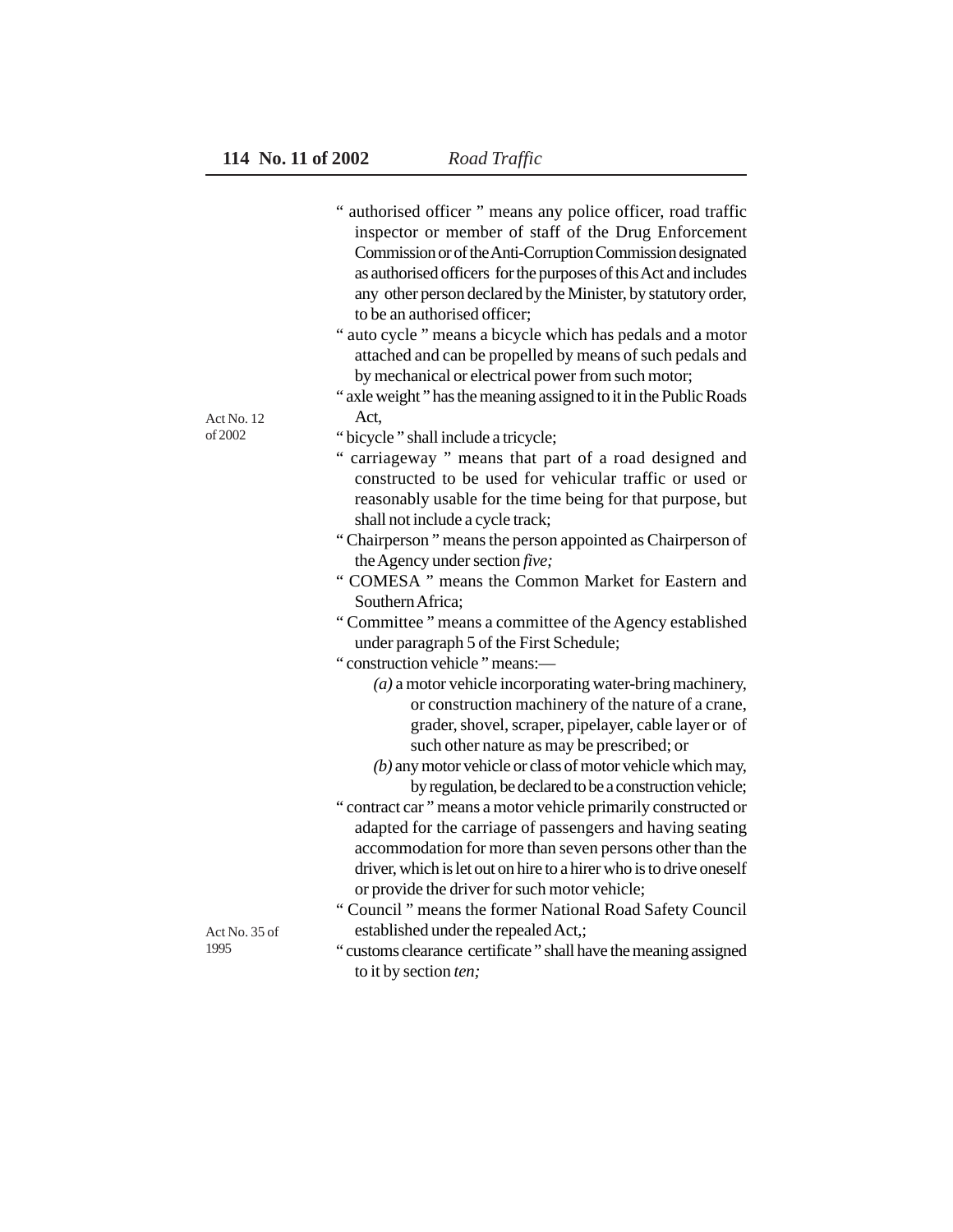| "cycle track" means a portion of a road exclusive of the carriage<br>way set aside for use solely by persons riding bicycles;<br>" Deputy-Director " means a person appointed as Deputy-<br>Director under section six; |            |
|-------------------------------------------------------------------------------------------------------------------------------------------------------------------------------------------------------------------------|------------|
| "Director" means the person appointed as Director under section                                                                                                                                                         |            |
| six;                                                                                                                                                                                                                    |            |
| "driver", in relation to a vehicle, means the person or persons                                                                                                                                                         |            |
| having control of the steering apparatus thereof;                                                                                                                                                                       |            |
| " driving examiner " means any person appointed under the                                                                                                                                                               |            |
| provisions of this Act to examine persons for driving licences;                                                                                                                                                         |            |
| " fare " means the amount paid or payable for a passenger's                                                                                                                                                             |            |
| conveyance in a public service vehicle or for the hire of a                                                                                                                                                             |            |
| whole passenger-carrying public service vehicle, and includes                                                                                                                                                           |            |
| any sum paid or payable for the conveyance of luggage in                                                                                                                                                                |            |
| excess of any free allowance and any other sums lawfully                                                                                                                                                                |            |
| charged or chargeable by the owner of a public service vehicle                                                                                                                                                          |            |
| or by that person's representative in connection with the                                                                                                                                                               |            |
| conveyance of a passenger in such vehicle;                                                                                                                                                                              |            |
| "footpath" means a portion of a road exclusive of the carriageway                                                                                                                                                       |            |
| set aside for use solely by pedestrians;                                                                                                                                                                                |            |
| "Fund" means the National Road Fund established under the                                                                                                                                                               |            |
| National Road Fund Act:                                                                                                                                                                                                 | Act No. 13 |
| " gate " means a gate of sufficient width to allow the reasonable                                                                                                                                                       | of 2002    |
| free use of the road, having regard to the road traffic thereon,                                                                                                                                                        |            |
| and of not less width than five metres, having a balance or                                                                                                                                                             |            |
| catch or other free fastener so fixed as to enable the gate to                                                                                                                                                          |            |
| move clear of the road from drag;                                                                                                                                                                                       |            |
| " goods " include goods or burden of any description;                                                                                                                                                                   |            |
| " goods vehicle " means a motor vehicle constructed or adapted                                                                                                                                                          |            |
| for use primarily for the carriage or haulage of goods or a                                                                                                                                                             |            |
| trailer so constructed or adapted;                                                                                                                                                                                      |            |
| " gridiron track " means a track constructed through an opening                                                                                                                                                         |            |
| in a fence inter-secting a road, with the object of allowing the                                                                                                                                                        |            |
| passage of vehicles and preventing the passage of livestock;                                                                                                                                                            |            |
| " gross weight " means the net weight of a motor vehicle or                                                                                                                                                             |            |
| trailer together with such weight of goods or passengers or                                                                                                                                                             |            |
| both as the vehicle or trailer may be authorised in terms of                                                                                                                                                            |            |

this Act to carry; "heavy trailer" means a trailer exceeding three thousand six hundred kilogrammes gross weight;

" heavy vehicle " means a motor vehicle exceeding three thousand six hundred kilogrammes, gross weight;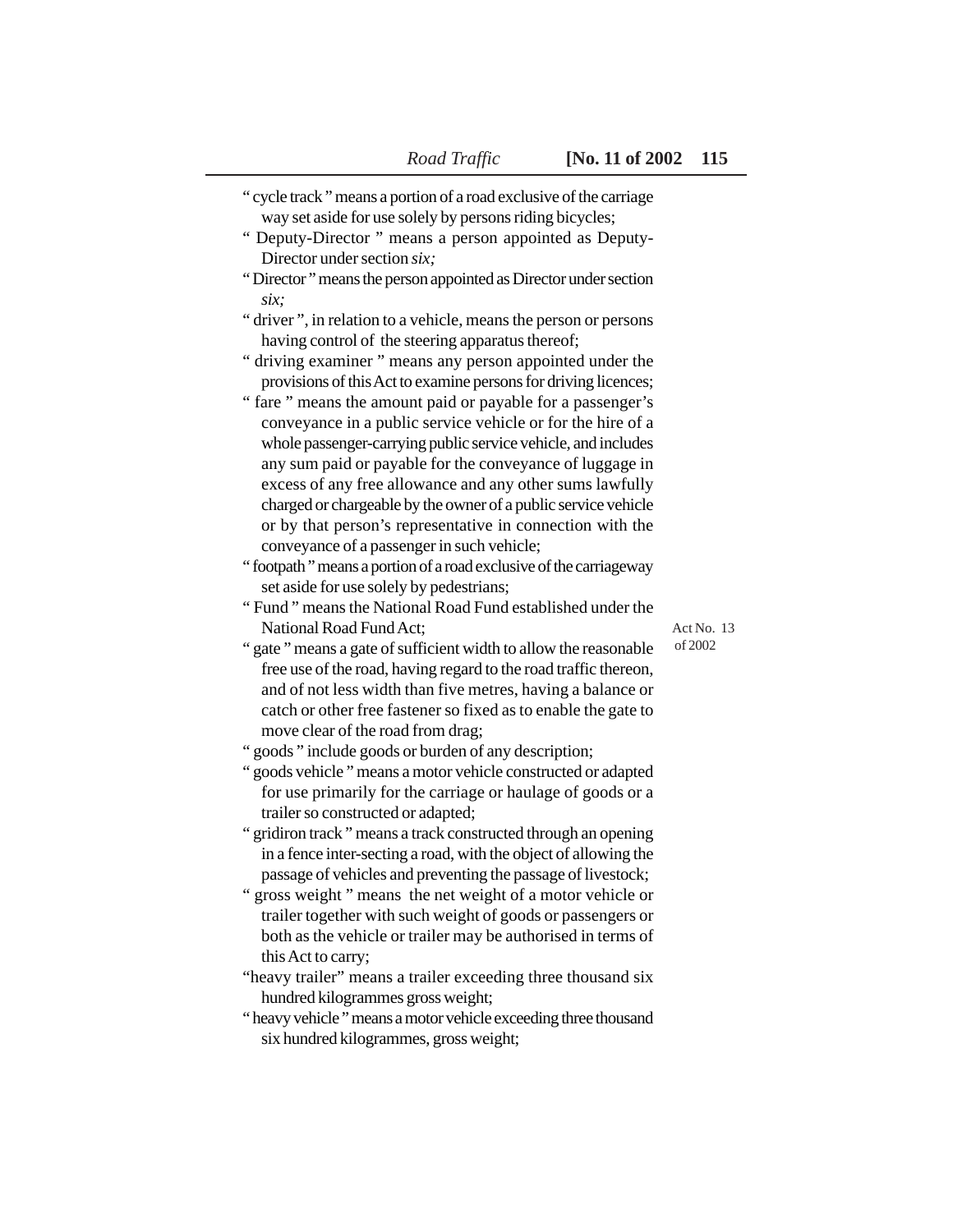|                    | "heavy goods vehicle" "means a heavy vehicle, constructed or<br>adapted for use of the carriage or haulage of goods, or a heavy<br>trailer so constructed or adapted;<br>"Highway Code" means the code comprising directions for the<br>guidance of persons using roads issued under section two<br>hundred and thirty-one;                                                                                                     |
|--------------------|---------------------------------------------------------------------------------------------------------------------------------------------------------------------------------------------------------------------------------------------------------------------------------------------------------------------------------------------------------------------------------------------------------------------------------|
|                    | " hire car " means a public service vehicle having seating<br>accommodation for not more than seven persons other than<br>the driver which is let with a driver under contract over a<br>period which is not less than twenty-four hours for the<br>carriage of passengers otherwise than at separate fares;                                                                                                                    |
|                    | "identity card" means, in the case of a police officer, a certificate<br>of appointment or other document issued by or on behalf of<br>the Inspector-General of Police and, in the case of a road<br>traffic inspector, a certificate of appointment or other<br>document issued by or on behalf of the Director to enable the<br>holder to be identified as a police officer or road traffic<br>inspector, as the case may be; |
|                    | "inter-section" means the crossing of two or more roads;                                                                                                                                                                                                                                                                                                                                                                        |
|                    | "Interpol" means the International Criminal Police Organisation;                                                                                                                                                                                                                                                                                                                                                                |
|                    | "Interpol Clearance Certificate" means a certificate issued by<br>an Interpol officer under section ten;                                                                                                                                                                                                                                                                                                                        |
| Cap 167<br>Cap 168 | "intoxicating liquor" includes both intoxicating liquor as defined<br>in the Liquor Licensing Act and traditional beers as defined<br>in the Traditional Beer Act;                                                                                                                                                                                                                                                              |
|                    | "invalid carriage" means a mechanically propelled vehicle the<br>weight of which unladen does not exceed two hundred and<br>fifty kilogrammes and which is specially designed and<br>constructed, and not merely adapted, for the use of persons<br>with some physical disability and is used solely by such<br>persons;                                                                                                        |
|                    | "laden weight" means the net weight of a motor vehicle or<br>trailer, together with the actual weight of goods or passengers<br>or both carried by such vehicle or trailer;                                                                                                                                                                                                                                                     |
|                    | "licensing officer" means a person appointed by the Agency as<br>licensing officer under section two hundred and twenty-six;                                                                                                                                                                                                                                                                                                    |
|                    | "light trailer" means a trailer fitted with pneumatic tyres, the<br>gross weight of which does not exceed nine hundred<br>kilogrammes;                                                                                                                                                                                                                                                                                          |
|                    | "lighting-up time" means from sunset to sunrise;                                                                                                                                                                                                                                                                                                                                                                                |
| Cap 281            | "local authority" means a city council, municipal council or<br>district council established under the Local Government Act.                                                                                                                                                                                                                                                                                                    |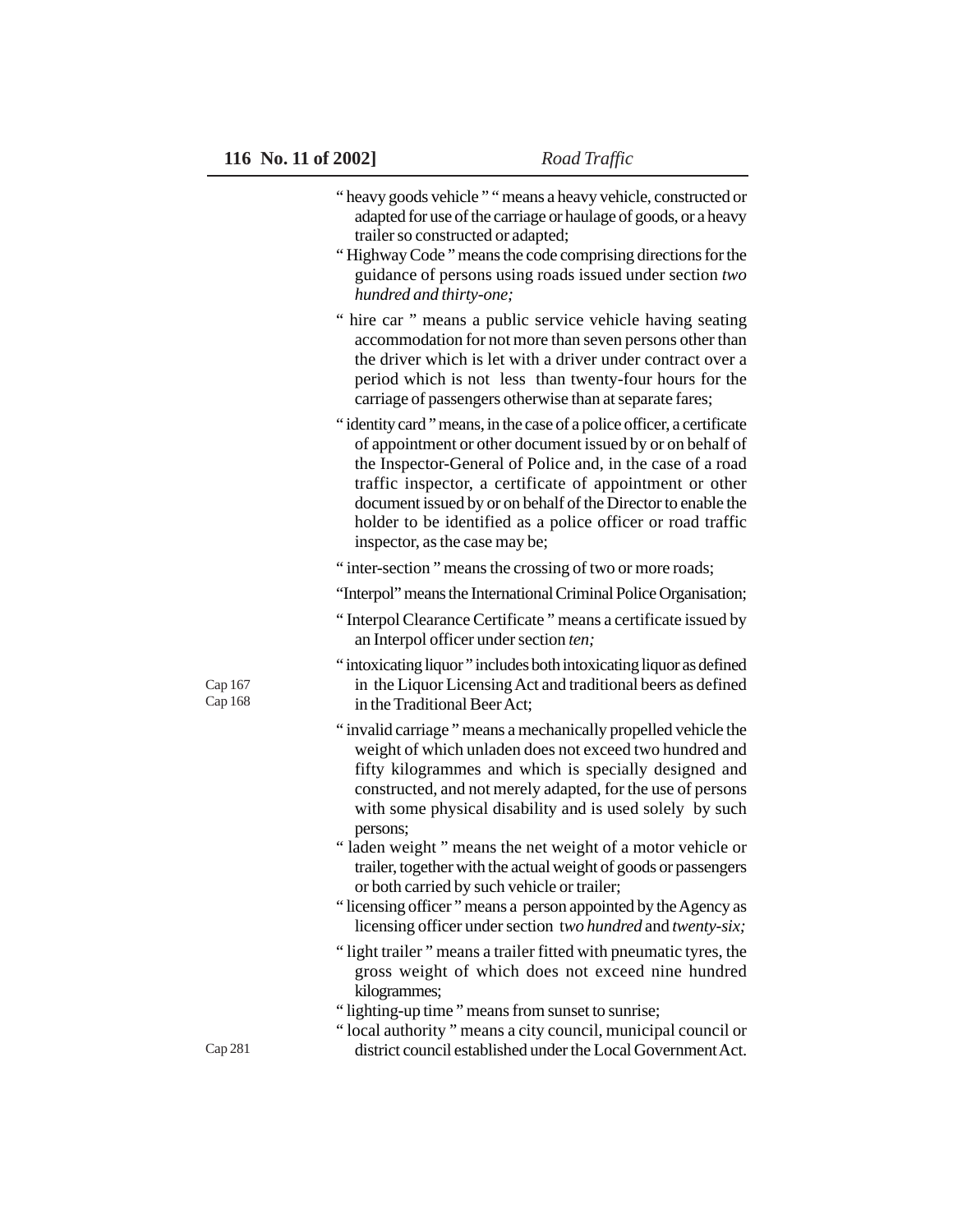- " local authority area " means the area for a city council, municipal council or district council;
- " manufacturer's permitted gross weight " means the weight that the manufacturer of a motor vehicle or trailer or that manufacturer's representative certifies that such vehicle or trailer has been built to carry in addition to its own weight;
- " member " means a member of the Agency, or a committee of the Agency;

" motor-cycle " means any motor vehicle—

- *(a)* which is carried on two wheels only and includes any such motor vehicle with a sidecar or similar attachment, and an auto cycle; or
- *(b)* which is carried on three wheels only, and is not capable of being driven backwards under its own power, and which does not exceed three hundred and twenty kilograms net weight;
- " motor omnibus " means a public service vehicle, other than a hire car and a taxi cab, hired for conveying passengers for reward, whether at separate fares or otherwise;
- " motor omnibus service " means a service for the carriage of passengers in a motor omnibus but, except as provided by section *one hundred* and f*orty-three,* does not include the carriage of goods in, on or about any motor omnibus or any trailer attached thereto;
- " motor vehicle " means any mechanically propelled vehicle intended for use, or capable of being used, on roads unless such vehicle shall have been specifically excluded by regulations from this definition;
- " National Road Fund Agency " means the National Road Fund Agency established under the National Road Fund Act;

Act No. 13 of 2002

- " narcotic drug " has the meaning assigned to it in the Narcotic Drugs and Psychotropic Substances Act;
- Cap 96
- " net weight " means the actual weight of a motor vehicle when unladen, but inclusive of the weight of the body, the full amount of water, fuel and accumulators which are normally carried or used for purposes of propulsion and the normal full equipment of loose tools and accessories, and in the case of a trailer, means the actual weight of the trailer when unladen but inclusive of the normal full equipment of loose tools and accessories;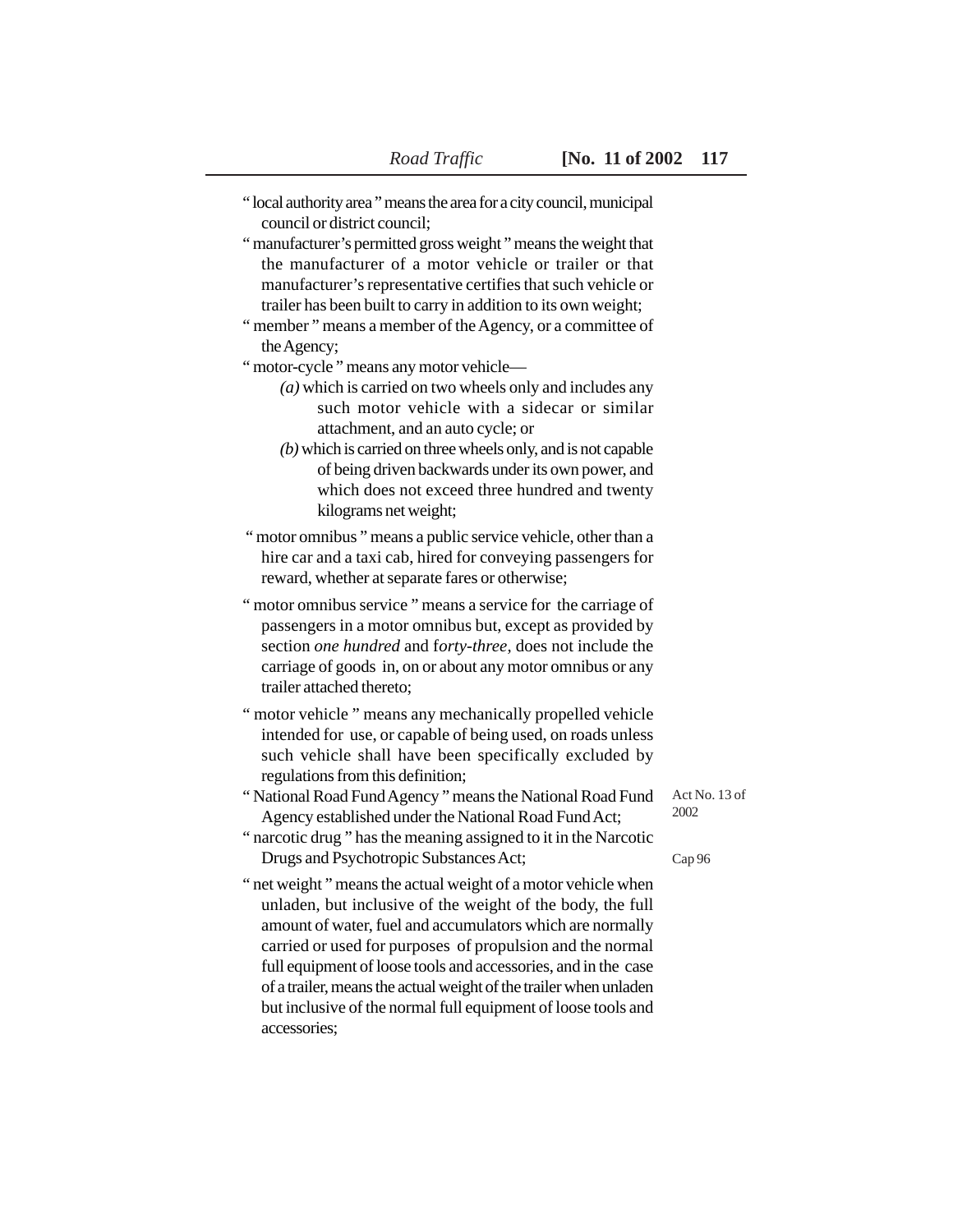|                       | "owner" means, in relation to a vehicle other than a registered<br>motor vehicle or trailer, the person having habitual possession<br>and control thereof and, in relation to a registered motor vehicle<br>or trailer, the person in whose names the motor vehicle or<br>trailer is registered:                                                                      |
|-----------------------|-----------------------------------------------------------------------------------------------------------------------------------------------------------------------------------------------------------------------------------------------------------------------------------------------------------------------------------------------------------------------|
|                       | Provided that in the case of a hire-purchase agreement,<br>"owner" means the person in possession of the vehicle under<br>that agreement;                                                                                                                                                                                                                             |
|                       | "parcel" means any package not exceeding five kilogrammes in<br>weight, and not exceeding one metre in length or two metres<br>in length and girth combined;                                                                                                                                                                                                          |
|                       | " park " means to keep a vehicle, whether occupied or not,<br>stationary for a period of time greater than is reasonably<br>necessary for the actual loading or unloading of persons or<br>goods except if such vehicle is stationary for a reason beyond<br>the control of the person in charge of the vehicle, and<br>"parking" shall have a corresponding meaning; |
|                       | " pneumatic tyre " means a tyre composed of flexible material<br>and when in use kept inflated at an air pressure than<br>atmospheric pressure;                                                                                                                                                                                                                       |
|                       | "prescribed" means prescribed by rules or regulations under<br>this Act;                                                                                                                                                                                                                                                                                              |
|                       | "private motor car" means a motor vehicle (other than a public<br>service vehicle, motor cycle or contract car) constructed or<br>adapted for use primarily for the carriage of passengers;                                                                                                                                                                           |
|                       | " public place " includes any public way or place, other than a<br>building, to which for the time being the public are entitled or<br>permitted to have access either with or without condition;                                                                                                                                                                     |
| Act No. 12<br>of 2002 | " public road" has the meaning assigned to it in the Public Roads<br>Act;                                                                                                                                                                                                                                                                                             |
|                       | " public service vehicle" means a motor vehicle or trailer, other<br>than a contract car hired for conveying passengers or goods<br>or both or otherwise used for conveying passengers or goods<br>or both for reward:                                                                                                                                                |
|                       | Provided that for the purposes of this definition—<br>$(a)$ a hire-purchase agreement shall be deemed to be a<br>hiring; and                                                                                                                                                                                                                                          |
|                       | $(b)$ goods shall be deemed to be carried for hire or reward<br>if the person who has purchased or otherwise                                                                                                                                                                                                                                                          |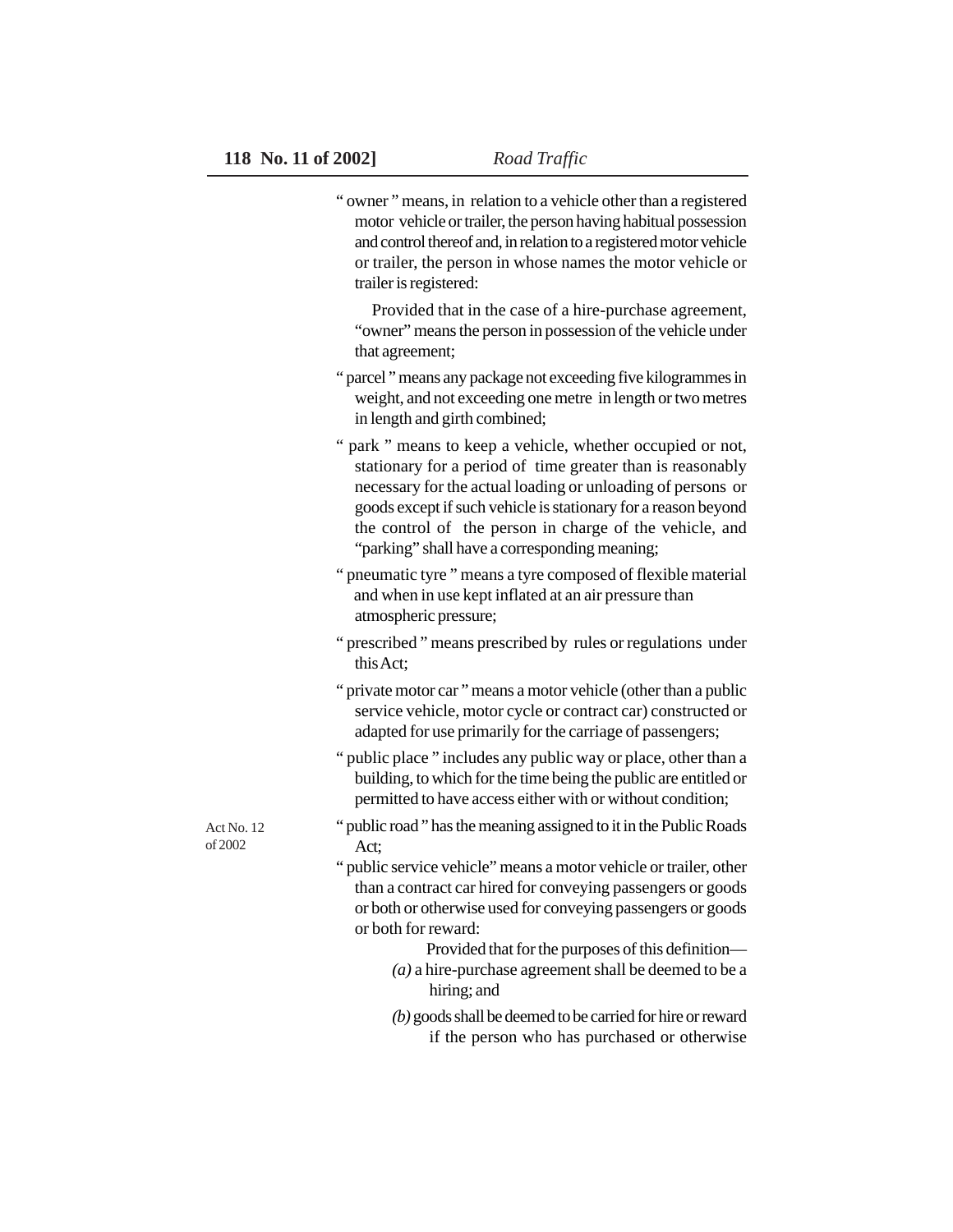acquired such goods from some other person transports them to any other place, and resells or otherwise disposes of them to the person from whom that person purchased or otherwise acquired them;

| "repealed Act" means the National Road Safety Council Act;                                                                                                                                                                                                            | Act No. 35 of<br>1995  |
|-----------------------------------------------------------------------------------------------------------------------------------------------------------------------------------------------------------------------------------------------------------------------|------------------------|
| "road" has the meaning assigned to it in the Public Roads Act;                                                                                                                                                                                                        | Act No. 12<br>of 2002. |
| " road authority " means the authority responsible for the<br>construction, care and maintenance of any road or class of<br>road in accordance with the provisions of the Public Roads<br>Act;                                                                        | Act No. 12<br>of 2002  |
| "road reserve" has the meaning assigned to it under the Public<br>Roads Act:                                                                                                                                                                                          | Act No. 12<br>of 2002  |
| "road traffic inspector" means any person appointed as such<br>under section two hundred and twenty-six, by the Agency;                                                                                                                                               |                        |
| "SADC" means the Southern African Development Community;                                                                                                                                                                                                              |                        |
| "structure" includes—                                                                                                                                                                                                                                                 |                        |
| $(a)$ any building, pole, power line, petrol pump,<br>machinery, wall, plantation or hedge and any other<br>object which could in like manner cause<br>obstruction; and<br>$(b)$ any external alteration or addition to a structure;                                  |                        |
| "taxicab" means a public vehicle having seating accommodation<br>for not more than seven persons other than the driver which<br>is let with a driver over a period of less than twenty-four hours<br>for the carriage of passengers otherwise than at separate fares; |                        |
| " tonne" means one thousand kilogrammes;                                                                                                                                                                                                                              |                        |
| "tractor" means a motor vehicle which is used for the purpose<br>of drawing one or more trailers, but which is not itself designed<br>to carry any load;                                                                                                              |                        |
| "traffic" includes vehicles, pedestrians, processions and bodies<br>of troops, and all animals being ridden, driven or led;                                                                                                                                           |                        |
| "trailer driver" means the person driving the vehicle by which<br>the trailer is being drawn, and in respect of an animal drawn<br>vehicle, means the person driving the animals, and "drive"<br>has a corresponding meaning;                                         |                        |
|                                                                                                                                                                                                                                                                       |                        |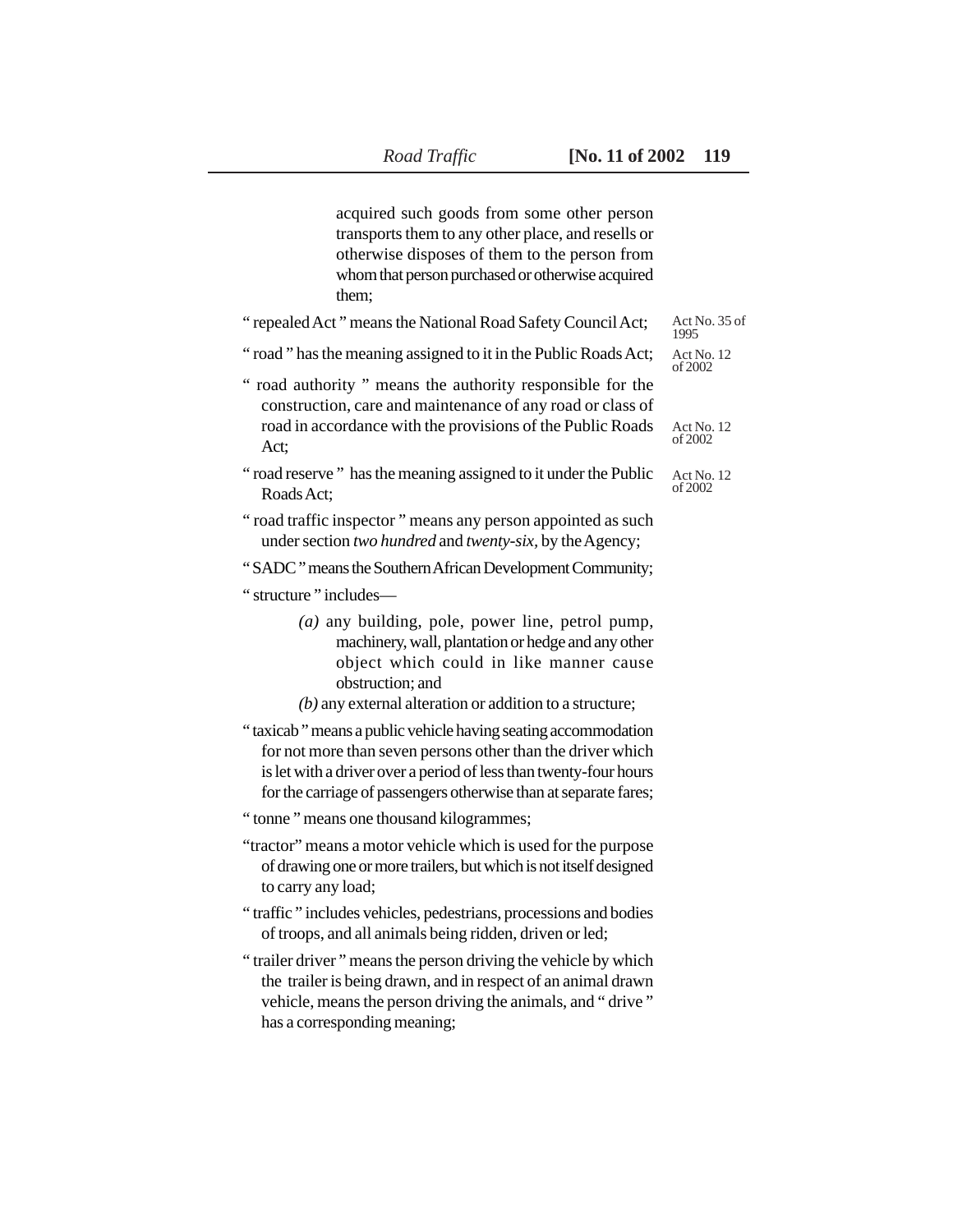- " Tribunal " means the Road Service Appeal Tribunal established under section *one hundred and eleven;*
- " vehicle " includes any engine, wagon, dray, cart, carriage, bicycle, or other means of carrying goods or persons by land, having two or more wheels, whether drawn or propelled by human, animal, steam electric or other power; and
- " vehicle examiner " means any person appointed by the Agency as vehicle examiner under section *two hundred and twentysix*

## PART II

THE ROAD TRANSPORT AND SAFETY AGENCY

Establishment of Agency

**3.** (1) There is hereby established the Road Transport and Safety Agency which shall be a body corporate with perpetual succession and a common seal, capable of suing, and of being sued in its corporate name, and with power, subject to the provisions of this Act, to do all such acts and things as a body corporate may, by law, do or perform.

(2) The provisions of the First Schedule shall apply to the Agency.

**4.** (1) Subject to the other provisions of this Act the functions of the Agency shall be—

- *(a)* to implement policy on road transport, traffic management and road safety;
- *(b)* to register motor vehicles under the Act;
- *(c)* to issue licences and permits under the Act;
- *(d)* to pay out such percentage of money into the Road Fund from revenues payable under this Act in respect of fees for licences, permits and concessions granted and registration fees, as the Minister shall, after consultation with the Minister responsible for finance and national planning and the Agency, by regulations, prescribe;
- *(e)* to conduct road safety education and, through publicity campaigns, undertake and assist in the dissemination of information on road safety for the benefit of all sections of the community;
- *(f)* to coordinate road safety programmes;
- *(g)* to approve road safety programmes undertaken by, any person, body or institution:

Functions and Powers of Agency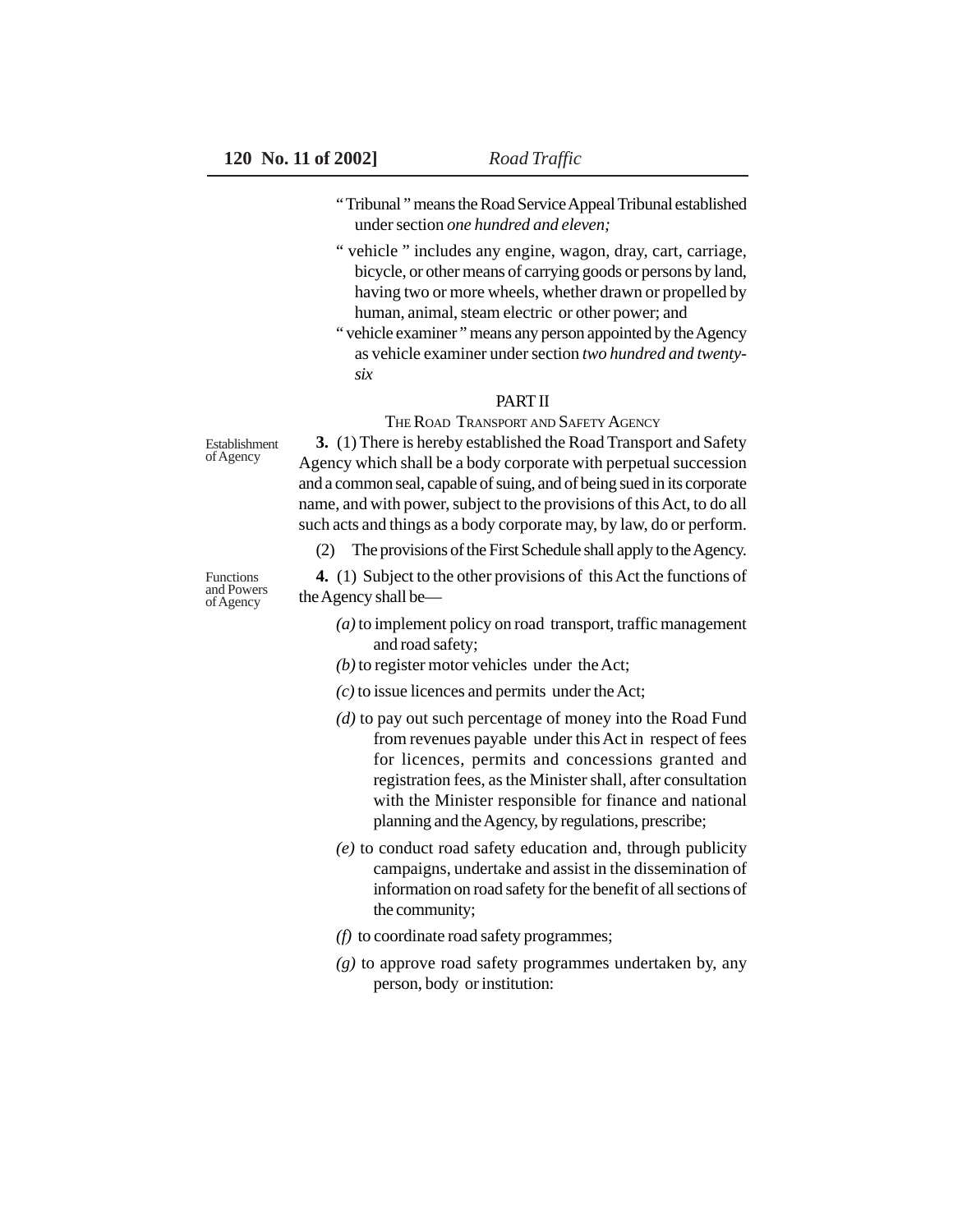Provided that no person, body or institution shall, without the prior approval of the Agency, undertake any road safety programme;

- *(h)* in conjunction with local authorities, to formulate and conduct programmes designed to promote road safety;
- *(i)* to make contributions towards the cost of programmes for promoting road safety undertaken by other authorities or bodies; and
- *(j)* to carry out such other activities as are necessary or conducive to the performance of its functions under this Act.

(2) Without prejudice to the generality of subsection (1) and in pursuance of their functions under that subsection the Agency shall—

- *(a)* conduct studies on accidents arising out of the use of vehicles on roads;
- *(b)* in the light of those studies recommend to the Government new road safety measures and proposals for road safety policy, taking into account technological development, legal requirements and social and economic conditions;
- *(c)* review and publish reports on the effectiveness of road safety operations conducted by the police officers and road traffic inspectors;

Act No. 12 of 2002

- *(d)* in consultation with the Road Development Agency, established under the Public Roads Act, establish road safety standards to be observed in the construction of roads and during the maintenance of such roads;
- *(e)* in partnership with the Curriculum Development Centre develop a road safety curriculum to be used in schools in Zambia;
- *(f)* provide guidelines for the safe use of public roads, speedways and racecourses by motor clubs;
- *(g)* set the minimum specification for vehicles so as to comply with road safety standards;
- *(h)* review and publish reports on safety measures that may be considered by the Road Development Agency during the planning, designing and building of new roads and the upgrading of existing roads in order to promote orderly traffic flow and the creation of road safety consciousness amongst all road users;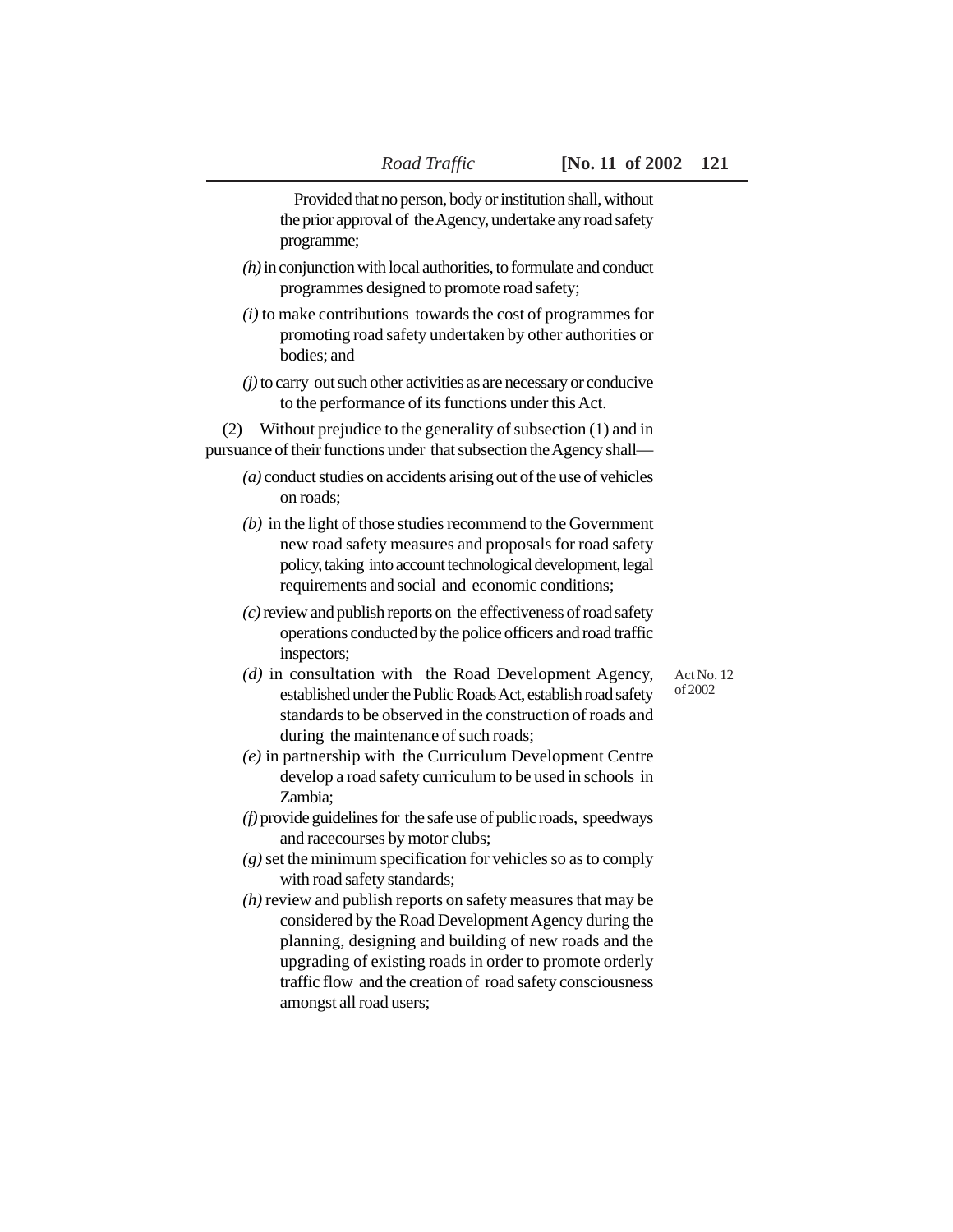- *(i)* review and publish standards of road fitness that vehicles shall comply with in order to be fit to be driven on the roads;
- *(j)* undertake periodic reviews of existing road traffic and road safety legislation with a view to advising the Government with regard to all necessary amendments;
- *(k)* revise and recommend to the Minister the upgrading of the Highway Code, where necessary;
- *(l)* formulate and update the training programmes required for driving instructors and driving schools; and
- *(m)* affiliate to, and liaise with, road safety organisations in other countries, on road safety education, information and materials.

(3) Notwithstanding the other provisions of this section the Agency may, by direction in writing and subject to such conditions as it thinks fit, delegate to any member, committee or the Director any of its functions under this Act.

Composition of Agency

**5.** (1) The Agency shall consist of the following part-time members who shall be appointed by the Minister:

- *(a)* a representative of the Pensions and Insurance Authority;
- *(b)* a representative of the Passengers, Pedestrains and Cyclists Association;
- *(c)* a representative of persons with disabilities recommended by the ministry responsible for community development and social welfare;
- *(d)* a representative of the Chartered Institute of Transport;
- *(e)* a representative of passenger transport association;
- *(f)* a representative of the truckers associations;
- *(g)* a representative of the Medical Council of Zambia;
- *(h)* a representative of the Attorney-General;
- *(i)* a representative of the ministry responsible for communications and transport;
- *(j)* a representative of the ministry responsible for home affairs;
- *(k)* the Director of the Road Development Agency;
- *(l)* the Director of the National Road Fund Agency established under the National Road Fund Act; and
- *(m)* one other person.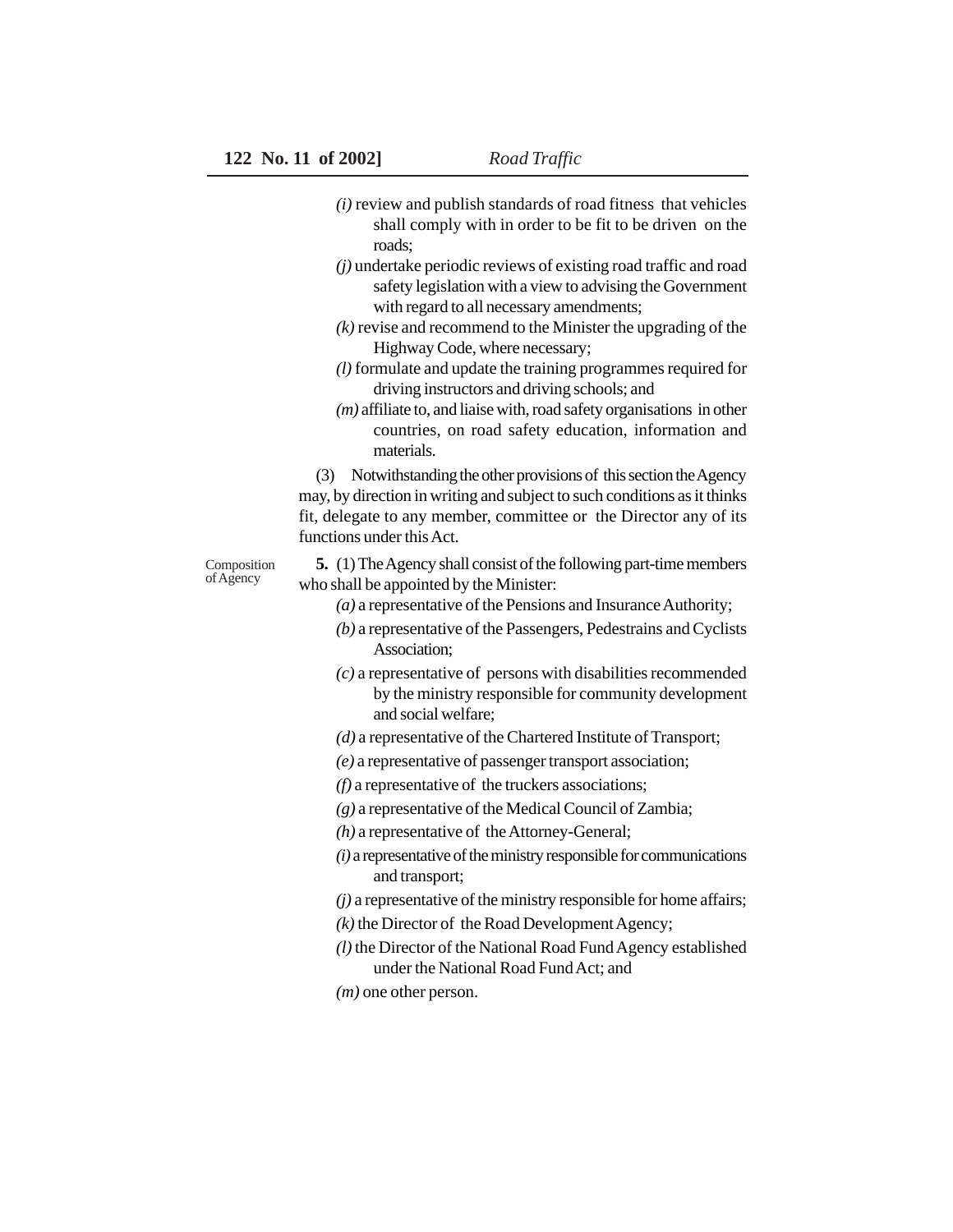(2) The members referred to in paragraphs *(a)* to *(j)* of subsection (1) shall be nominated by their respective organisations ministries.

(3) The Director of the Road Development Agency and the Director of the National Road Fund Agency referred to in paragraphs *(k)* and *(l)* of subsection (1) shall be *ex-officio* members of the Agency and shall have no vote.

(4) The Chairperson shall be appointed by the Minister.

(5) The Vice-Chairperson shall be elected by the members of the Agency from among their number.

(6) The Agency shall report to the Committee of Ministers on Road Maintenance Initiative at such times and at such places as the Minister may determine.

(7) The Committee of Ministers referred to in subsection (6) shall comprise the Minister responsible for communications and transport who shall be the Chairperson, the Minister responsible for works and supply who shall be the Vice-Chairperson, and the Ministers responsible for finance and national planning, local government and housing, energy and water development, agriculture and co-operatives, tourism, environment and natural resources and legal affairs.

(8) A person shall not be appointed as a member of the Agency if the person—

*(a)* is an undischarged bankrupt;

*(b)* has been convicted of an offence under this Act;

- *(c)* has been convicted of an offence involving fraud or dishonesty;
- *(d)* has been convicted of an offence under any other written law and sentenced to a term of imprisonment of not less than six months without the option of a fine.

Director, Secretary and other staff

**6.** (1) Subject to subsection (2), the Agency shall, with the approval of the Minister, appoint a Director on such terms and conditions as it may, with the approval of the Minister, determine, who shall be the chief executive officer of the Agency and who shall, subject to the control of the Agency, be responsible for the day to day administration of the Agency.

(2) The Director shall attend the meetings of the Agency and any committee of the Agency and may address such meetings, but shall have no vote.

(3) The Director shall be the Secretary to the Agency.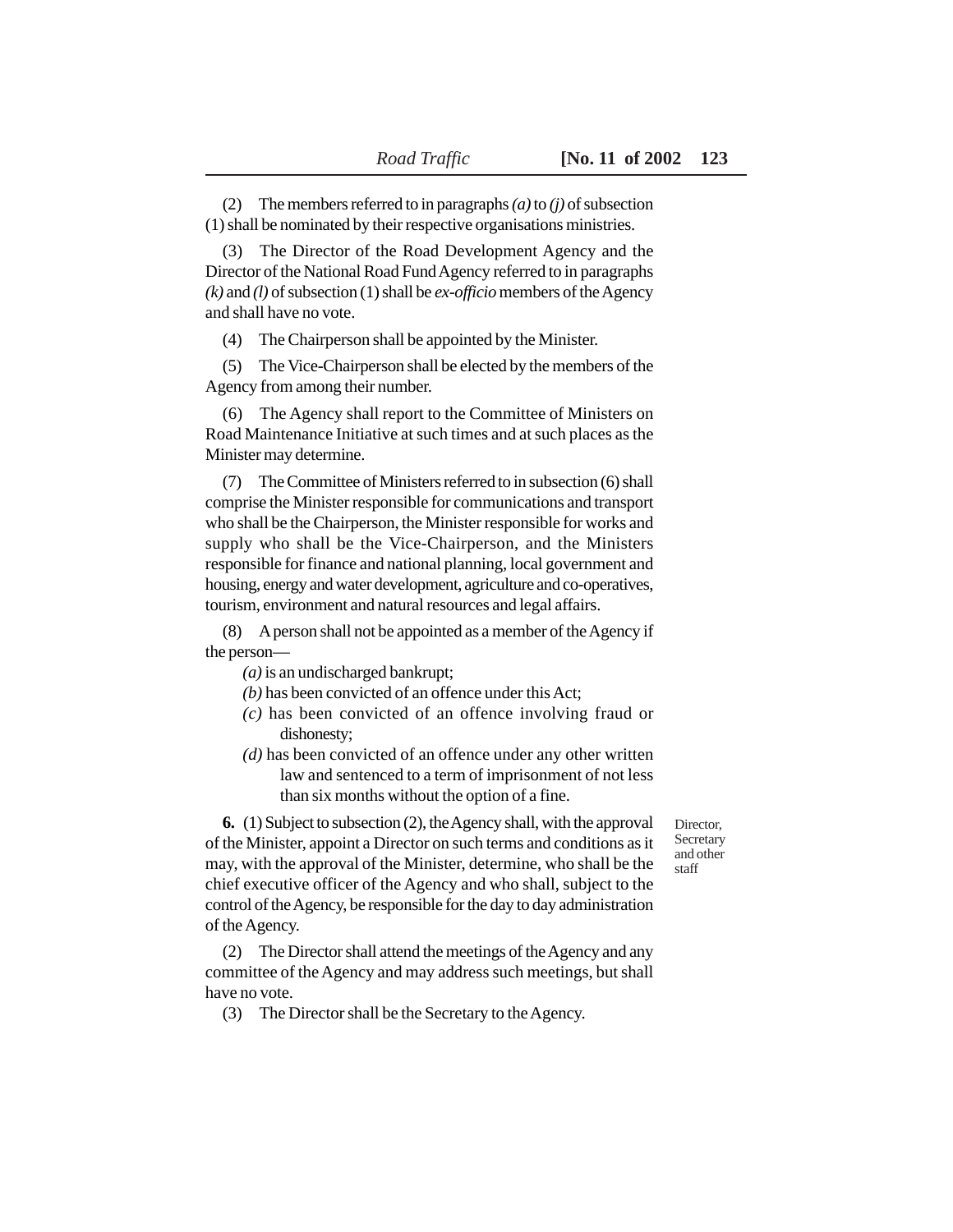- (4) The Agency shall appoint—
	- *(a)* a deputy director who shall be responsible for road transport; and
	- *(b)* a deputy director who shall be responsible for road safety.
- (5) The Deputy Directors referred to in subsection (4) shall—
	- *(a)* assist the Director in the performance of the Director's duties under this Act; or
	- *(b)* discharge the functions of the Director if the Director is absent or is for any other reason unable to discharge the functions of the Director's office.

(6) The Agency may, on such terms and conditions as it may, with the approval of the Minister determine, appoint such other staff for the Agency as it considers necessary for the performance of its functions under this Act.

#### **PART III**

REGISTRATION OF MOTOR VEHICLES AND TRAILERS

**Motor** vehicle and trailer registers

**7.** (1) The Director shall keep registers of motor vehicles and trailers, and may upon payment of the prescribed fee, supply to any person applying for a copy of such entries as that person shows has reasonable cause to require:

Provided that no fee shall be payable when the person to whom copies are supplied is an officer of the Government or a local authority acting in an official capacity.

(2) Separate registers shall be kept by the licensing officer in any locality as directed by the Director.

(3) A licensing officer shall, within fourteen days, forward to the Director a copy of every entry made in that officer's register.

(4) Any licensing officer shall, upon application being made to that officer by any other licensing officer, supply a copy of entries in that officer's register relating to any motor vehicle or trailer specified in such application.

(5) A licensing officer shall allow any authorised officer to inspect that officer's licensing register at any time and shall permit the authorised officer to take a copy of any entry in the register relating to any specified motor vehicle or trailer.

(6) A licensing officer may supply to any other person applying for a copy of the entries relating to any specified motor vehicle or trailer a copy of these entries on payment of the prescribed fee, where the person shows that there is reasonable cause for requiring such a copy: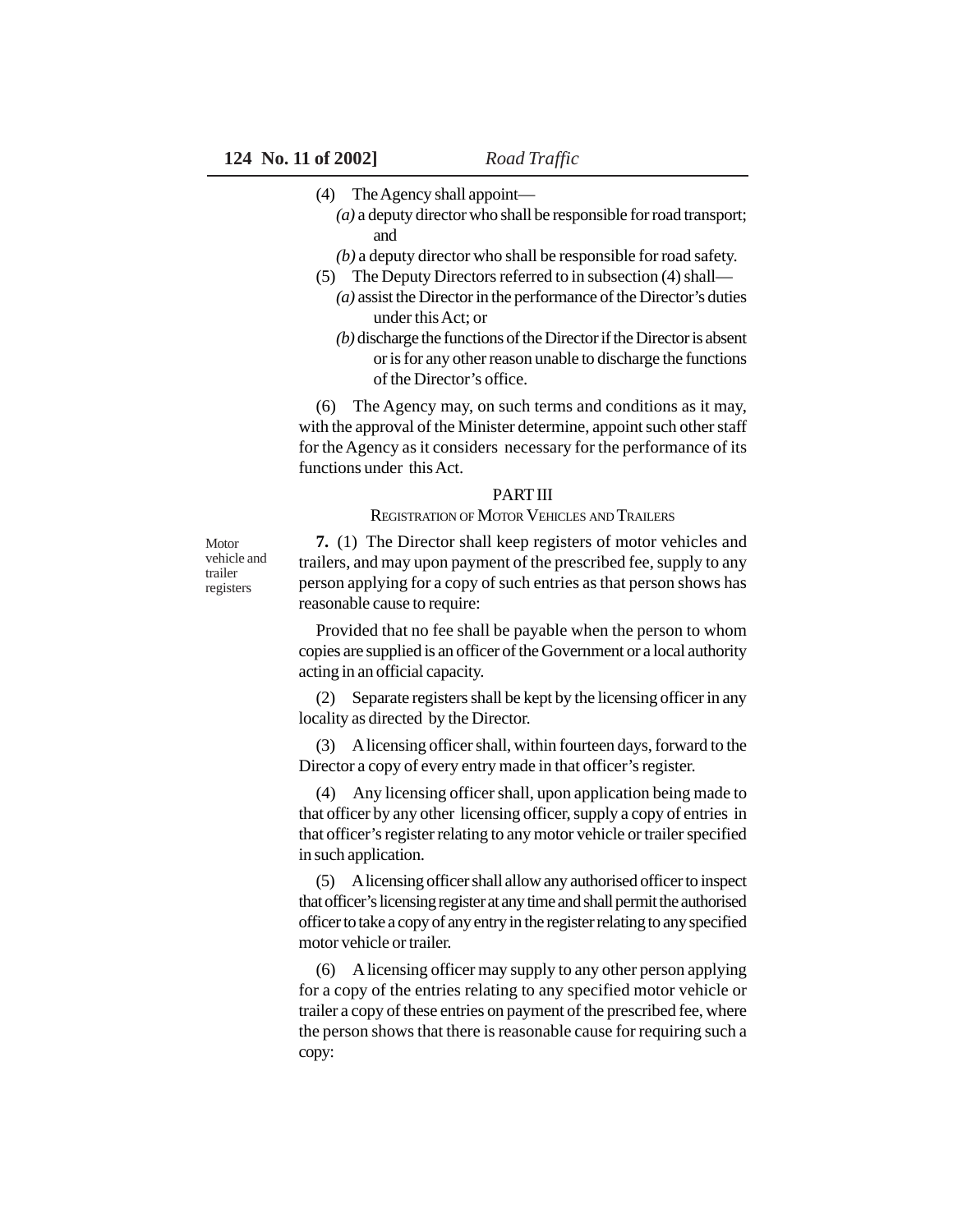Provided that no fee shall be payable when the person to whom the copies are supplied is an officer of the Government or a local authority acting in an official capacity.

**8.** (1) On the recommendation of the Agency, the Minister may, by regulation, provide for re-registration of motor vehicles or trailers on a date being not less than ten years after the previous re-registration of motor vehicles or trailers.

(2) Notwithstanding subsection (1), any person who has been issued with a registration book for a motor vehicle or trailer under this Act shall surrender such registration book to the licensing officer who shall, upon payment of the prescribed fee by such person re-register that motor vehicle or trailer and issue that person with a new registration book.

**9.** (1) Any extract from a register or other records kept in terms of this Act or any regulation made under it shall, if it purports to be certified to be a true extract by the officer having custody or control of such register or records, be received in any court on production by any person and without further proof as *prima-facie* evidence of the facts therein stated.

(2) The registration document of any motor vehicle or trailer shall be received in any court on production by any person and without further proof as *prima-facie* evidence of the facts stated in the registration document.

**10.** (1) Notwithstanding the other provisions of this Act, where a motor vehicle is imported into Zambia, the owner or person in charge of the motor vehicle shall produce, to a Customs Officer at a port of entry, a declaration under the Customs and Excise Act in respect of the motor vehicle.

(2) Where a declaration or certificate is produced under subsection (1) the officer shall upon being satisfied that it complies with the Customs and Excise Act, issue a Customs Clearance Certificate.

(3) The motor vehicle together with the Customs Clearance Certificate issued under subsection (2) shall be presented to an Interpol Officer at the port of entry or if the Interpol office is at Lusaka or at a place of some considerable distance from the port, the owner or person in charge of the motor vehicle shall, within thirty days of declaring Registration

Registers, etc., to be accepted as evidence

Motor vehicle to be cleared by Customs and Interpol

Cap. 322

Cap. 322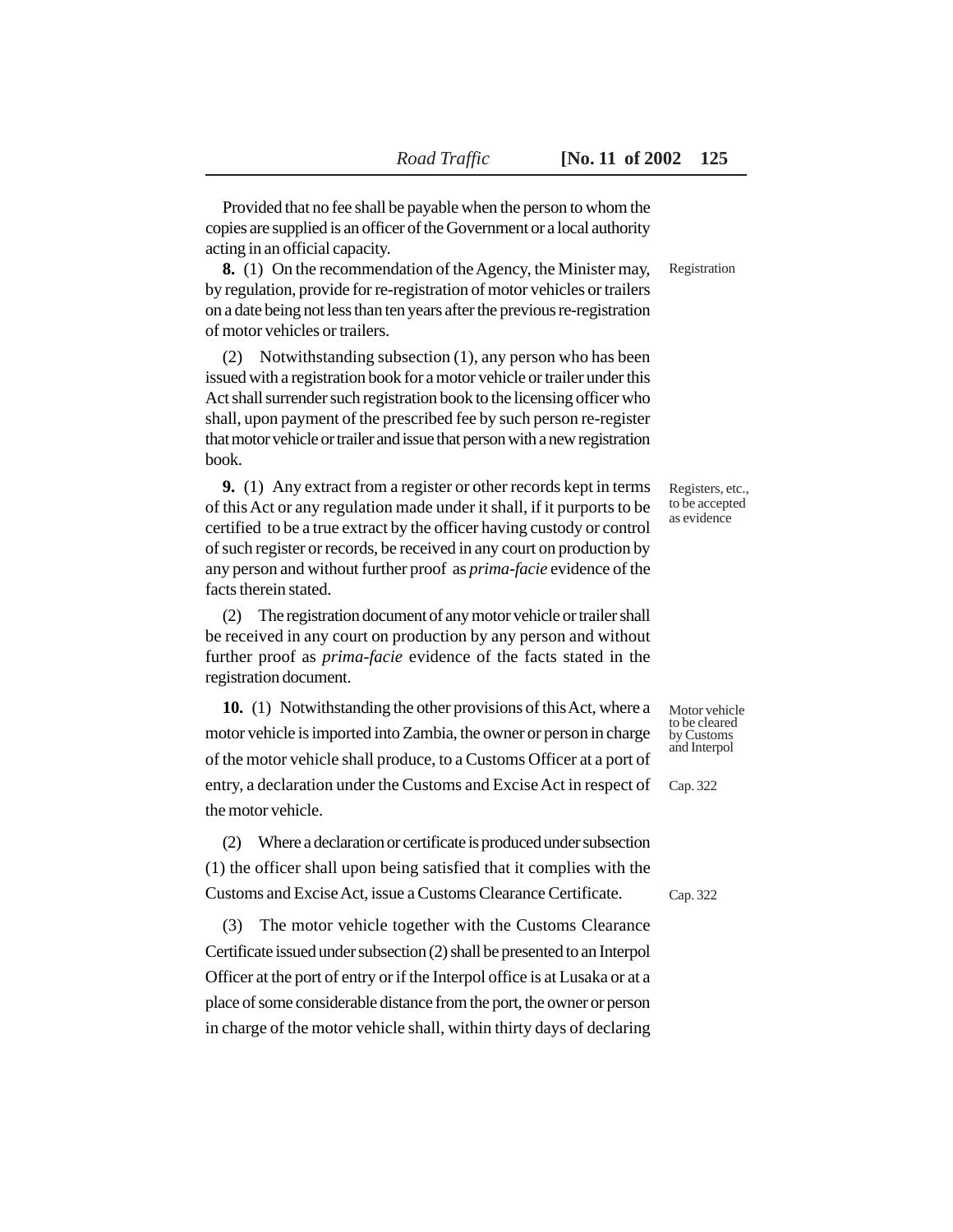that vehicle to the Customs Division, present the vehicle to an Interpol Officer for verification of the engine number, the chassis number, colour and any other identification of the motor vehicle and the officer shall, if satisfied with the authenticity of the motor vehicle issue an Interpol Clearance Certificate.

(4) Where a motor vehicle is acquired in Zambia, the person who acquires the motor vehicle shall, within thirty days of the acquisition, present the vehicle together with the letter of sale, the change of ownership certificate and the registration document of the motor vehicle or ownership certificate at the Zambia Police Headquarters for Interpol clearance.

(5) A person who fails to comply with subsection  $(1)$ ,  $(3)$  or  $(4)$ or who presents a false declaration to a Customs Division Officer commits an offence and is liable, upon conviction, to a fine not exceeding two hundred thousand penalty units or to imprisonment for a term not exceeding five years, or to both.

Registration of motor vehicles and trailers

**11.** (1) Subject to the other provisions of this Act, no person shall use a motor vehicle or trailer unless such vehicle or trailer is registered in accordance with the provisions of this Act.

(2) An application for the registration of a motor vehicle or trailer shall be made by the owner on the prescribed form within fourteen days of change of ownership into the applicant's name.

(3) The licensing officer to whom such application is made shall assign to the motor vehicle or trailer a registration mark and number containing such feature as the Minister may, on the recommendation of the Agency, by statutory instrument, prescribe and such registration mark and number shall not be transferable on the sale or disposal of the motor vehicle or trailer:

Provided that—

- *(a)* a motor vehicle or trailer shall not be registered unless the applicant produces—
	- (i) in the case of vehicles wholly manufactured or assembled in Zambia, a certificate of local manufacture or assembly; or
	- (ii) in any other case, a Customs Clearance Certificate; and
- *(b)* a motor vehicle or trailer shall not be registered unless it complies with the provisions of this Act and of any regulations made under it with regard to the maximum limits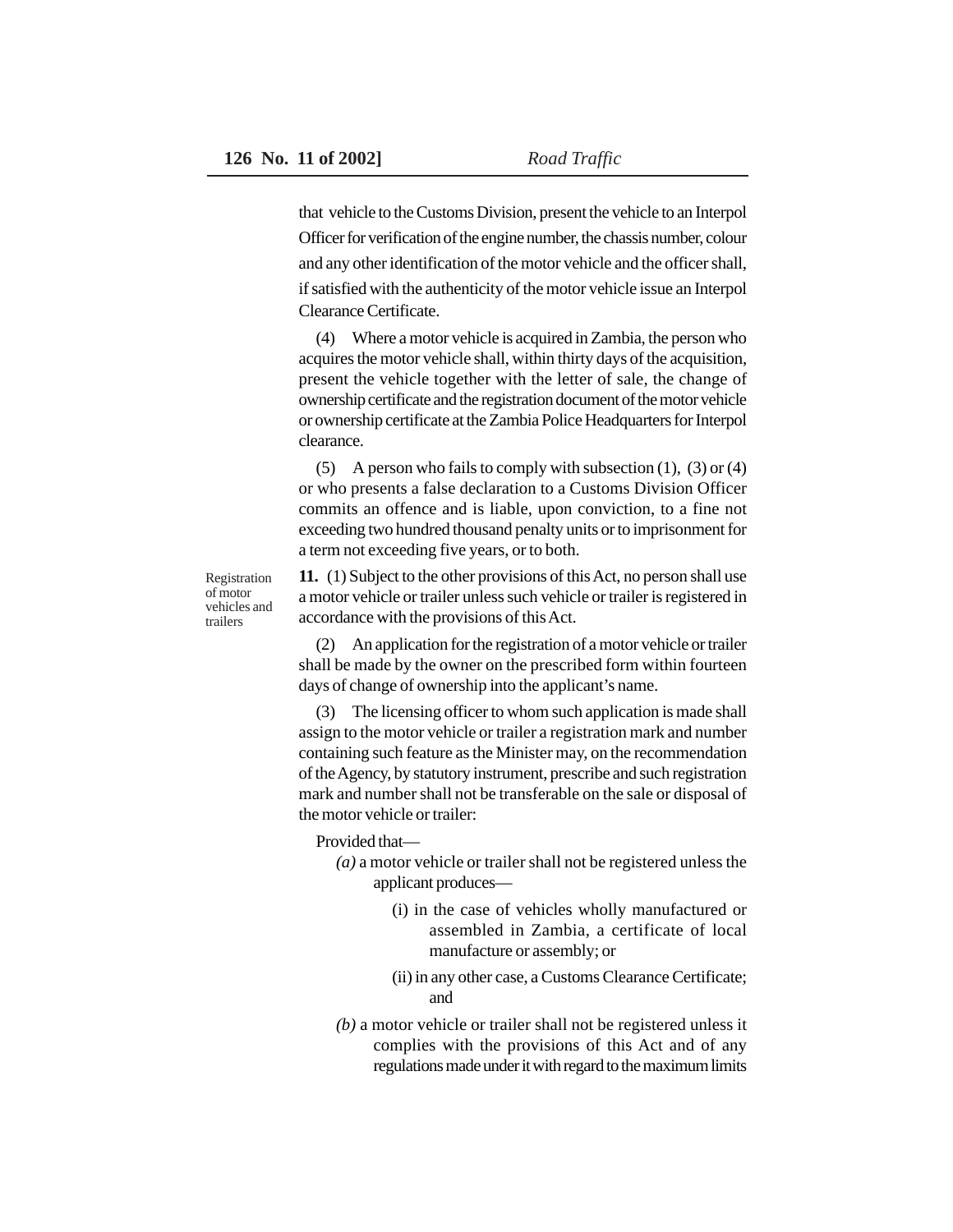permitted for axle weights, gross weight, height, length and width of motor vehicles or trailers or unless it shall have been exempted by the Director appointed under the Public Roads Act from compliance with such limits.

Act No. 12 of 2002

(4) Notwithstanding the other provisions of this section, all motor vehicles shall be registered using the series of registration marks ending with ZM from such a date as the Minister may, by statutory instrument, appoint.

- (5) For the purposes of subsection (3):—
	- *(a)* a " Customs Clearance Certificate " means a certificate given by or on behalf of the Commissioner, Customs and Excise, of the Zambia Revenue Authority setting out particulars of ownership and of the motor vehicle or trailer and such other particulars as may be prescribed and certifying that all customs formalities have been complied with in respect of the said motor vehicle or trailer; and
	- *(b)* " certificate of local manufacture or assembly " means a certificate given by or on behalf of the manufacturer or assembler of the motor vehicle or trailer, or trailer setting out particulars of the motor vehicle or trailer, the name of the manufacturer or assembler and such other particulars as may be prescribed and certifying that the motor vehicle or trailer has been wholly manufactured or assembled in Zambia.

(6) A licensing officer may, in accordance with such procedure or such conditions as may be prescribed, on the request of any person and on payment of the prescribed fee, assign to a motor vehicle or trailer owned by that person a particular registered letter or letters and number which shall become the registration mark of such motor vehicle or trailer.

(7) The owner of every motor vehicle or trailer shall, upon its registration, pay the fee prescribed for registration and shall obtain from the licensing officer a registration document containing such particulars as may be prescribed.

(8) Whenever it appears to the satisfaction of a licensing officer that—

- *(a)* the registration document issued to any person has been lost or destroyed;
- *(b)* the essential particulars of the registration document have been defaced;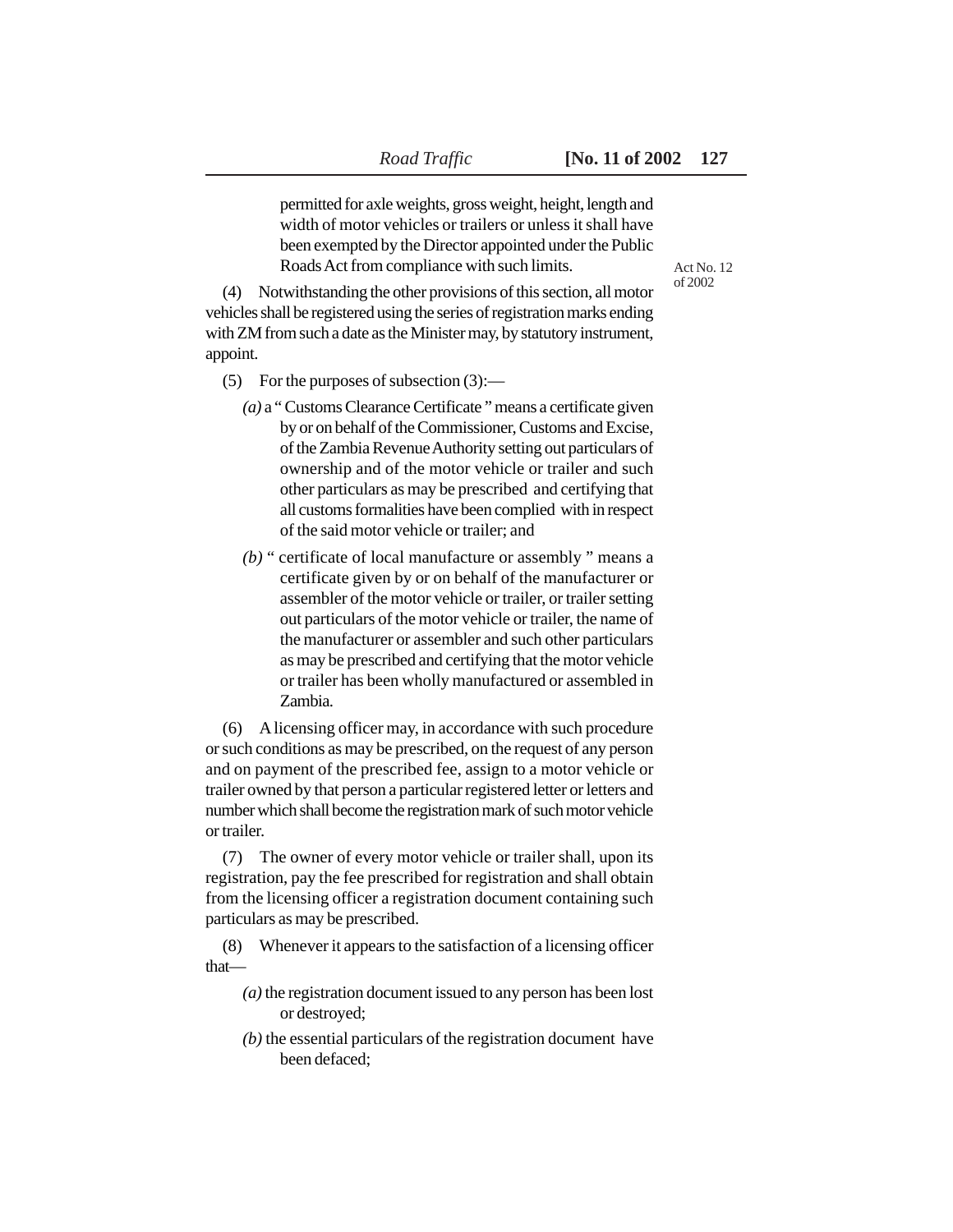- *(c)* the registration document is in a state of dilapidation; or
- *(d)* that space on the registration document is lacking for essential particulars;

the licensing officer shall, on payment of the prescribed fee, issue a duplicate of the registration document with the word " duplicate " written thereon:

Provided that, where there is no space available in a registration document for further essential particulars, no fee shall be charged for the issue of a duplicate.

(9) Before a duplicate registration document is issued on account of defacement, dilapidation, or lack of space for essential particulars, the old registration document shall be submitted to the licensing officer.

(10) If a motor vehicle or trailer does not bear a registration mark as provided by this section, this fact shall be regarded as *prima facie* evidence that the motor vehicle or trailer has not been registered and a police officer or road traffic inspector may detain the vehicle or trailer until inquiries have been made.

(11) The onus of proving that the motor vehicle or trailer has been registered rests upon the owner of the vehicle or trailer.

(12) The owner of a motor vehicle or trailer shall notify the licensing officer of the District in which the motor vehicle or trailer is registered of every change of address and of any other circumstances or event which affects the accuracy of the entries in the register, and shall at the same time forward the registration document for amendment.

(13) The Director and any licensing officer may request any owner of a motor vehicle or trailer at any time to furnish information required for the verification of the entries in the register.

(14) Any person who fails to comply with the provisions of subsections (1) to (13)commits an offence and shall be liable, upon conviction, in the case of a first offence to a fine not exceeding one thousand penalty units and in the case of a second or subsequent offence, to a fine not exceeding three thousand penalty units.

Sale or transfer of motor vehicle

**12.** (1) A person shall at the time of the sale or delivery of a motor vehicle furnish to the purchaser a letter of sale and change of ownership certificate effecting the sale.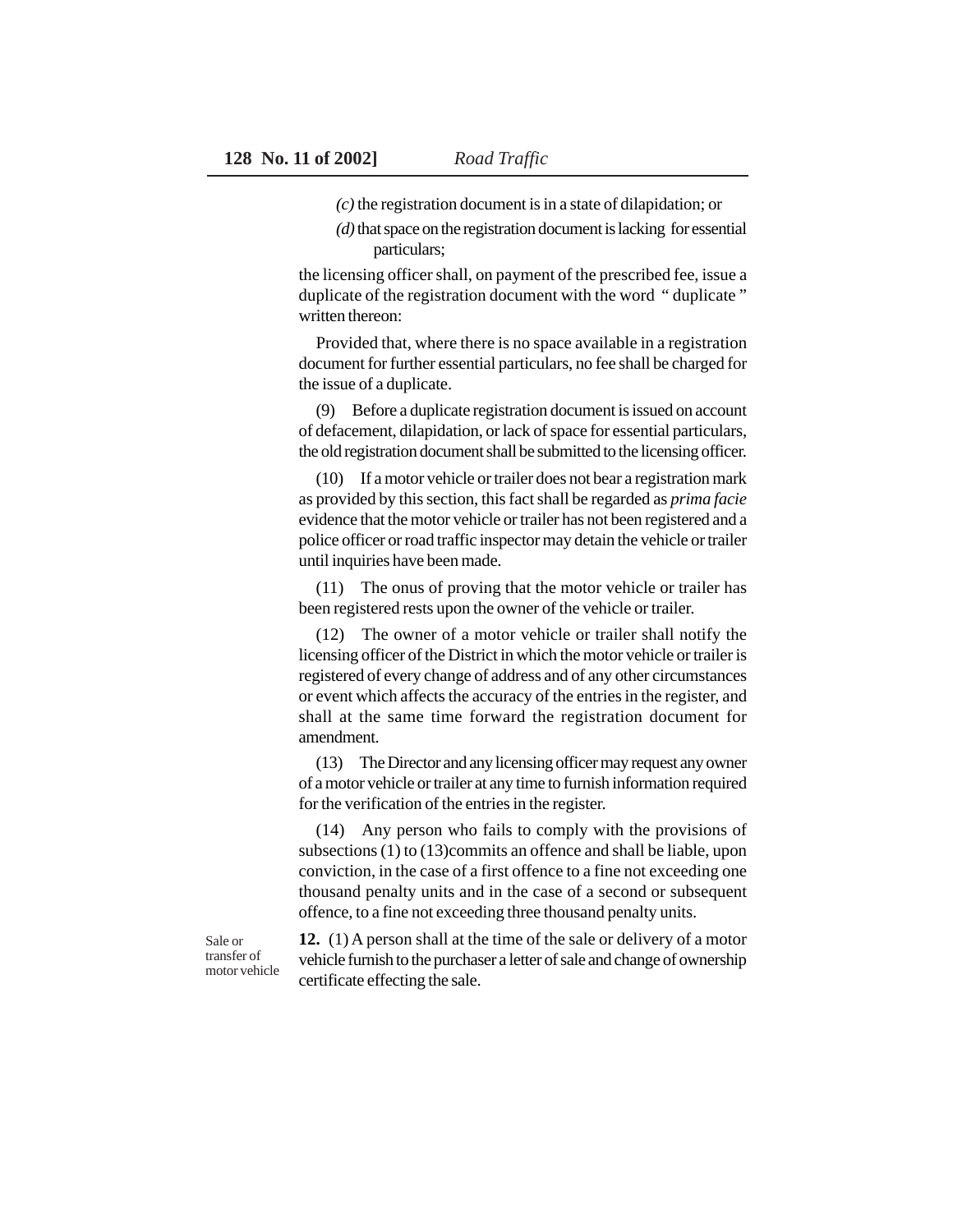(3) A letter of sale or change of ownership certificate effecting the sale or transfer of ownership of a motor vehicle under subsection (1) or (2) shall be in the prescribed form specifying—

- *(a)* in the case of a seller or transferor, the seller or transferor's full names and physical address; or
- *(b)* in the case of a motor dealer, the motor dealer's full names, business name and address;

and affirming that the motor vehicle in question has been lawfully sold or transferred to the purchaser or transferee, and the letter of sale or change of ownership shall be duly signed or endorsed by the seller, transferor, or motor dealer.

(4) A person who contravenes subsection (1) or (2) commits an offence and shall be liable, upon conviction, to a fine not exceeding one hundred thousand penalty units, or to imprisonment for a period not exceeding three years, or to both.

**13.** (1) On the change of ownership of a motor vehicle or trailer otherwise other than by death—

Change of ownership

- *(a)* the registered owner shall, within fourteen days, inform the licensing officer of the District in which the motor vehicle or trailer is registered in writing of the name and address of the new owner, and the date of the change of ownership of the motor vehicle or trailer and shall deliver that person's motor vehicle or trailer's registration document and licence to the new owner;
- *(b)* the new owner shall, within fourteen days, deliver the registration document to the licensing officer who shall register the new owner:

Provided that where a person is under the provisions of section *fourteen* entered in the register of the licensing officer and in the registration document as the absolute owner of a motor vehicle or trailer, the licensing officer shall consult that person before registering a person as the new owner of such motor vehicle or trailer.

(2) An application for registration of a new owner may be made before the actual transfer of the motor vehicle or trailer, but the registration of the new owner shall not be effective until the registration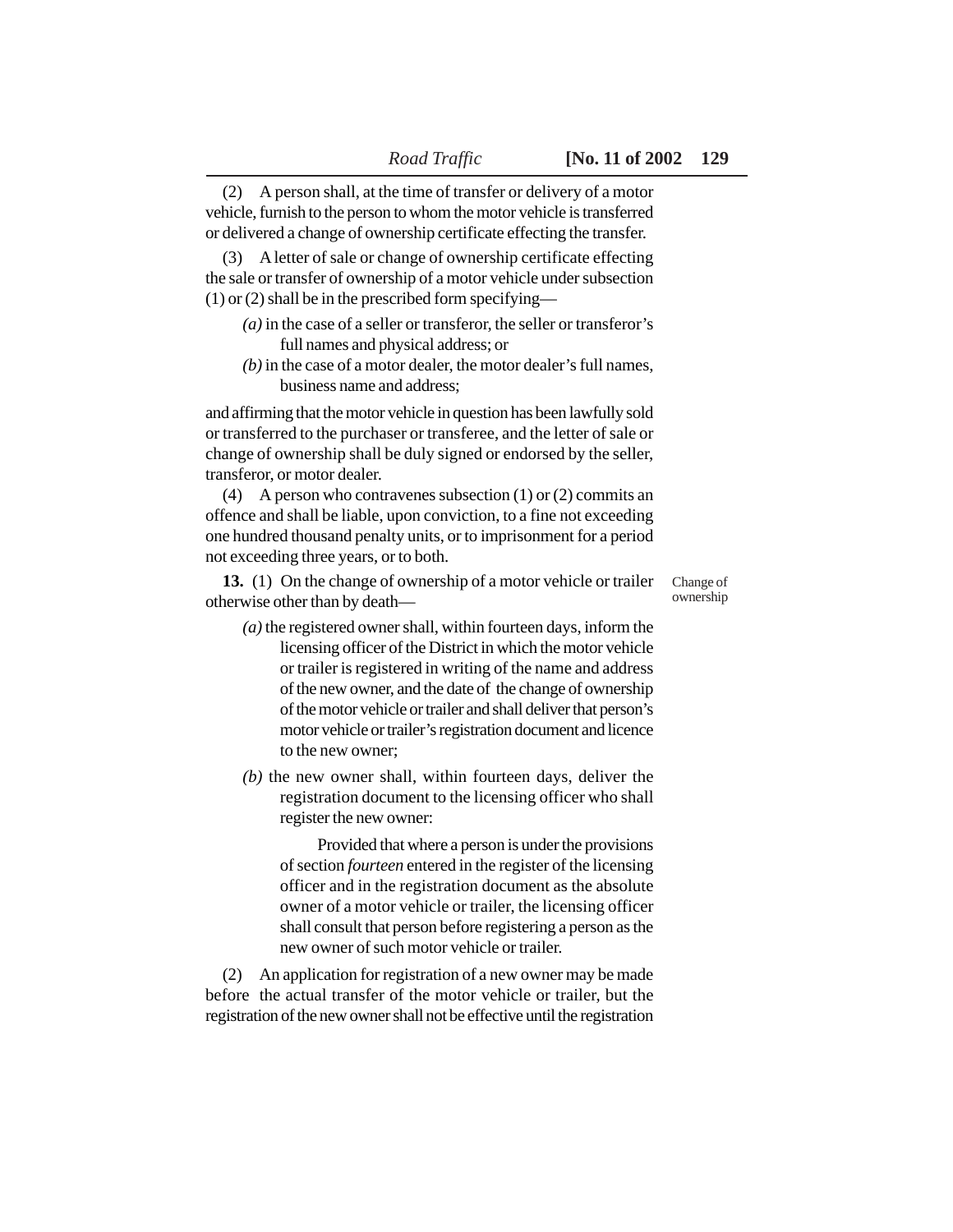document has been surrendered to, and re-issued by, the licensing officer.

(3) On the death of the registered owner of a motor vehicle or trailer, the person who has custody of the motor vehicle or trailer shall, within fourteen days of its coming into that person's custody, give notice of the fact to the licensing officer of the District in which the motor vehicle or trailer is registered.

(4) Subsections (1) and (2) shall not apply to any change of ownership of a motor vehicle or trailer which occurs by reason of the motor vehicle or trailer being unlawfully seized under a hire-purchase agreement, but in such circumstances the following provisions shall apply:

- *(a)* the registered owner or the owner's representative shall, within seven days of the seizure, deliver the motor vehicle or trailer licence and the registration document to the person who seized the motor vehicle or trailer and inform the licensing officer in writing of the change of ownership;
- *(b)* the person who seizes the motor vehicle shall, within seven days of receiving the motor vehicle or trailer licence and the registration document, apply to the licensing officer to be registered as the owner thereof in place of the registered owner and shall be registered accordingly unless the licensing officer thinks it fit to order otherwise;
- *(c)* the licensing officer shall, if the licensing officer is satisfied that the person whose name has been entered in the register and registration document under section *fourteen* as the absolute owner of the motor vehicle or trailer, is unable within seven days of the seizure, to procure the motor vehicle or trailer licence and the registration document from the registered owner or the registered owner's representative, supply such person on request with duplicate copies of the licence document and such person shall be deemed to be the registered owner and the licensing officer shall accept that person's signature as such until the next change of ownership is effected.

(5) Subject to the provisions of subsection (4), any change of ownership of any motor vehicle or trailer not notified in writing to the licensing officer of the District in which the motor vehicle or trailer is registered may render the vehicle or trailer liable to be impounded by any road traffic inspector in uniform or by any police officer.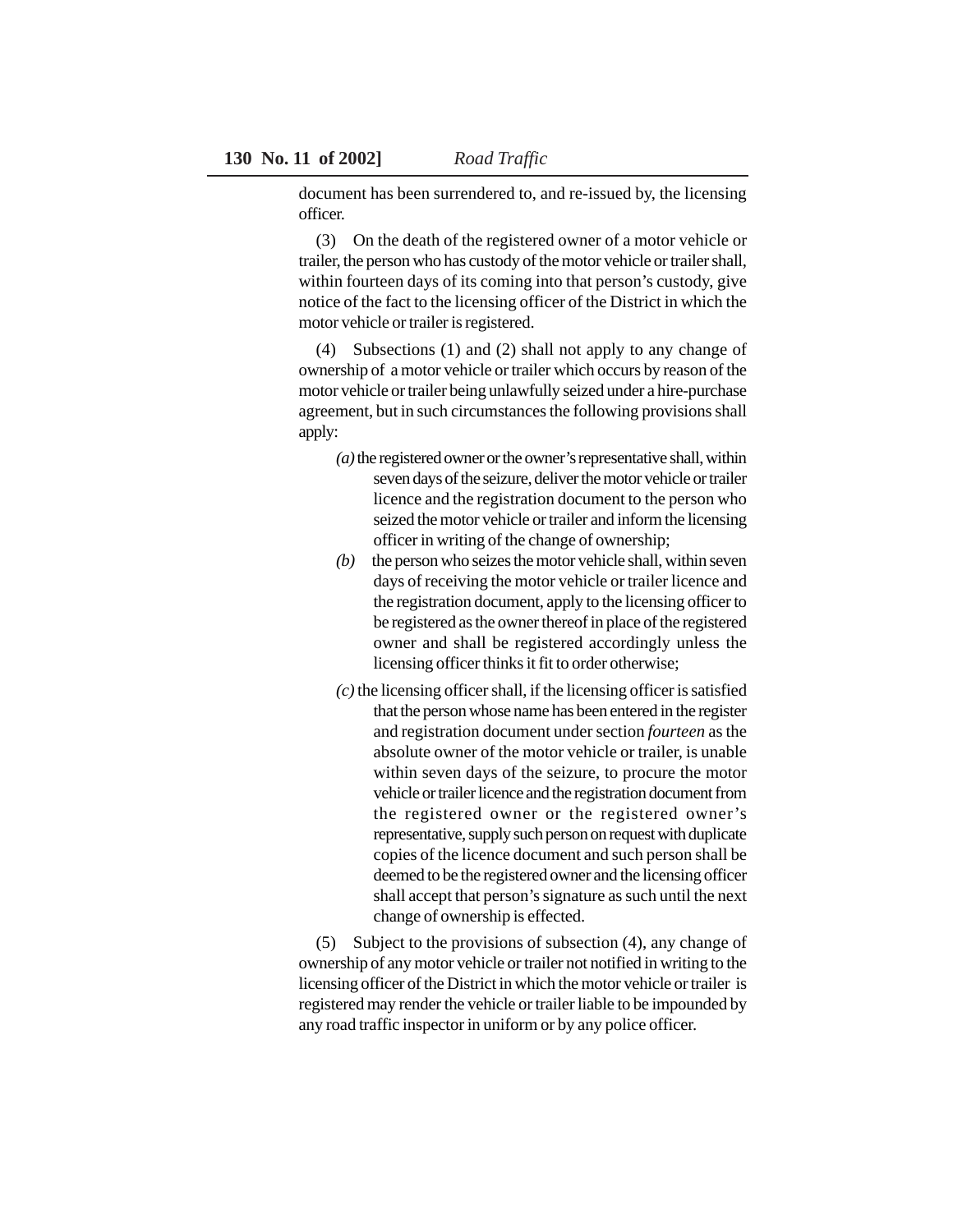(6) Notwithstanding any other provisions in this section, where the holder of motor dealer's vehicle licence acquires the ownership of a motor vehicle or trailer by way of purchase, or otherwise, for the purpose of resale, the procedure to be followed regarding the registration of the change of ownership shall be prescribed.

(7) On the registration of a new owner, the licensing officer shall charge the prescribed fee, make necessary alterations to the registration document or issue a new registration document, and shall deliver the altered or new registration document to the new registered owner as the case may be.

**14.** (1) Where the person entitled to the possession of a motor vehicle or trailer is not the absolute owner of the vehicle, but is registered as the owner of the vehicle, any person claiming to be the absolute owner of the vehicle (hereinafter called the " claimant") may apply to the licensing officer of the District in which the motor vehicle or trailer is registered to enter that person's name in the register, and in the registration document of the motor vehicle or trailer as the absolute owner in addition to the name of the registered owner.

(2) On receipt of the application referred to in subsection (1), the licensing officer shall make such inquiries into the matter as the licensing officer considers necessary and shall, depending on the officer's findings, enter the name of the absolute owner or refuse such entry:

Provided that any person aggrieved by such a decision may, within thirty days, appeal to the Director.

(3) Where a decision made in accordance with subsection (2) requires that the name of the claimant be entered in the registration document, the registered owner shall produce the document for the entry to be made upon being required to do so.

(4) When any person whose name has been entered in the register and registration document as the absolute owner of a motor vehicle or trailer ceases to be the absolute owner, that person shall inform the licensing officer who shall thereupon delete the entries:

Provided that the licensing officer may delete the entries otherwise than upon the information given by the claimant, if the officer is satisfied that the person has ceased to be the absolute owner of the vehicle or trailer.

**15.** (1) Every owner of a motor vehicle or trailer shall, if so required by the Director or a licensing officer, furnish such evidence to the Director or licensing officer in regard to the net weight and maximum weight, includingFurnishing evidence of weight and dimensions of motor vehicle or trailer

Position of registered owner who is not absolute owner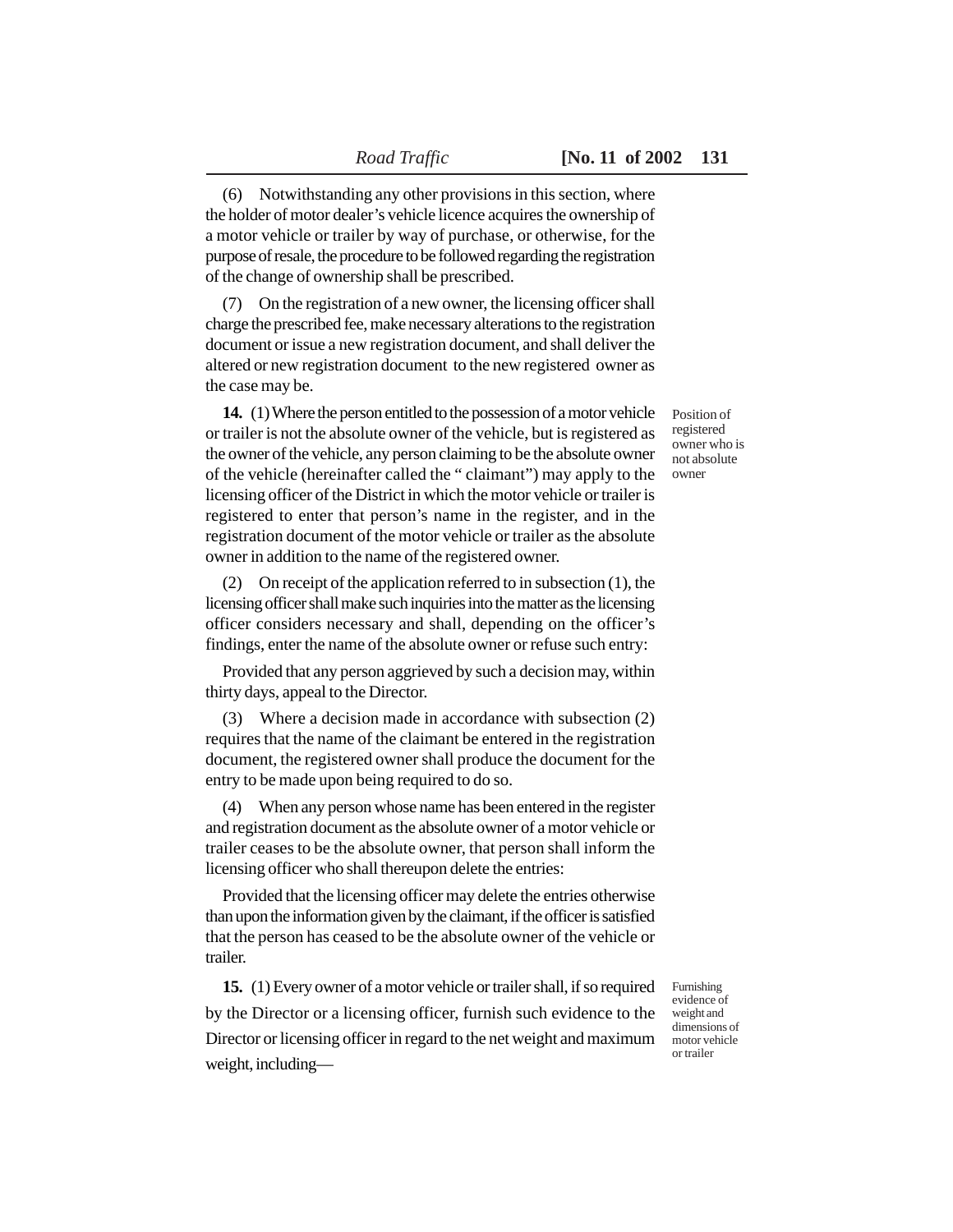- *(a)* the weight that the manufacturers of the motor vehicle or trailer state that such vehicle or trailer has been built to carry; and
- *(b)* the recommended distribution of the weight over the several axles of the vehicle and the height, length and width of the motor vehicle or trailer,

and any person who fails to comply with any such requirement commits an offence.

- (2) The Director or a licensing officer may require—
	- *(a)* any dealer in motor vehicle or trailer to furnish a sworn declaration specifying the net weight, maximum weight, including the weight, that the manufacturer of the motor vehicle or trailer state that such vehicle or trailer has been built to carry, including the recommended distribution of such weight over the several axles of the motor vehicle or trailer, and the height, length and width of any motor vehicle trailer sold by the dealer; and
	- *(b)* any builder of motor vehicle or trailer bodies to furnish such a declaration concerning the weight and dimensions of any such body built by the dealer.

(3) Any dealer or builder who fails to comply with the requirement under subsection (2) commits an offence.

(4) Any applicant for a registration document or for a duplicate licence or for a duplicate of such document or licence or any other person required in terms of the provisions of this section to give any information, who wilfully gives false, misleading or inaccurate information commits an offence, and shall be liable, upon conviction, in the case of a first offence, to a fine not exceeding twenty-five thousand penalty units and, in the case of second or subsequent offence, to a fine not exceeding fifty thousand penalty units.

Temporary registration card

**16.** (1) Any person who becomes the owner of a motor vehicle or trailer which is not registered or licensed in terms of this Act, and who wishes to take the motor vehicle or trailer for registration from the District in which the person resides or carries on business, may apply on the prescribed form to the licensing officer of the District from which such person acquired such motor vehicle or trailer.

(2) The licensing officer on receipt of the application referred to in subsection (1) and of the prescribed fee, and if satisfied that there is in force in respect of the use of the motor vehicle or trailer a policy of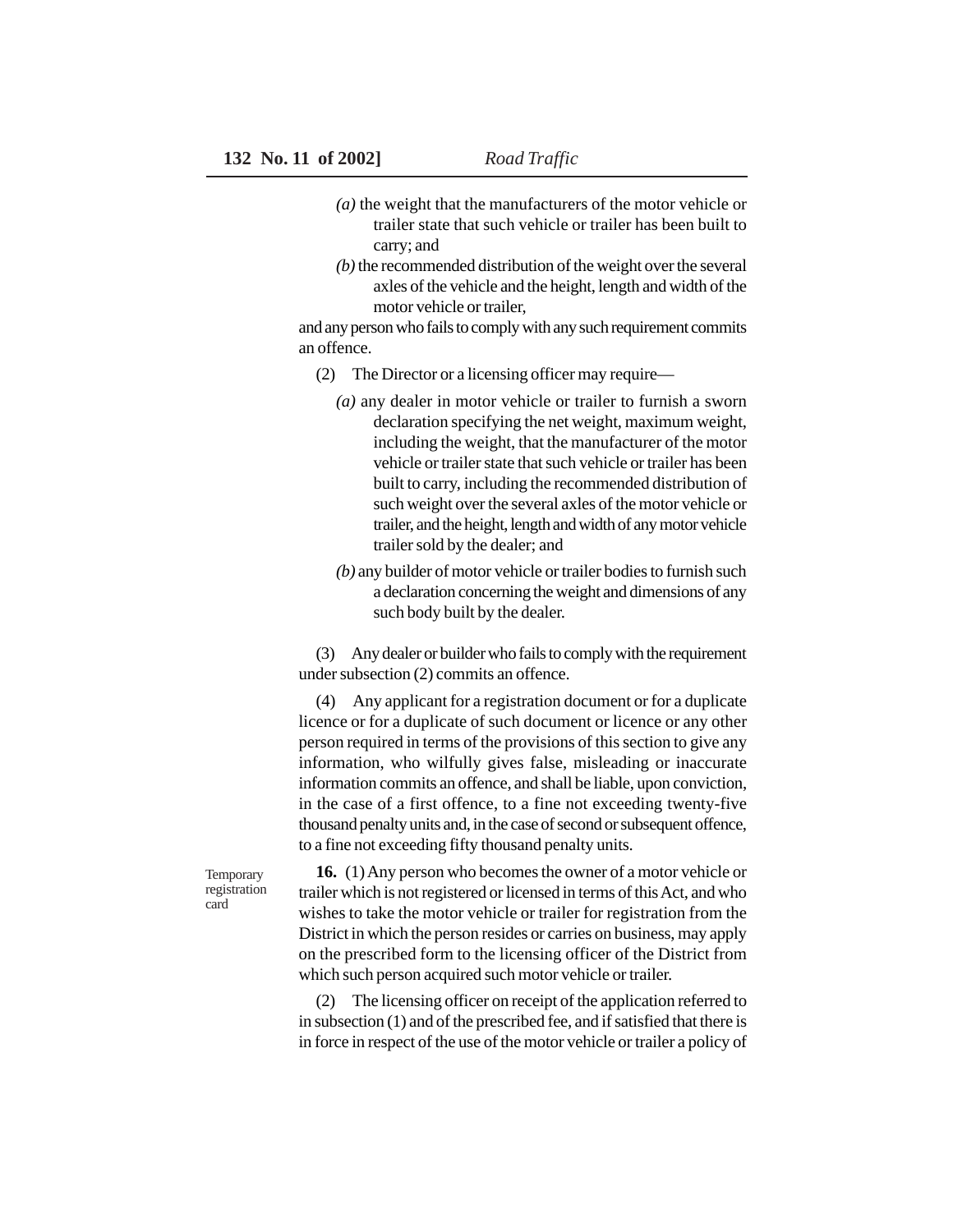insurance which complies with the requirements of section *eightyeight,* and which policy shall be valid for the whole period during which such vehicle or trailer may be used with temporary registration cards attached to it, shall issue the applicant two temporary registration cards on the prescribed form which shall be valid for a period of fourteen days from the date of issue or for such lesser period as may be specified on the temporary registration card.

(3) A person to whom temporary registration cards have been issued in terms of this section shall—

- *(a)* cause the temporary registration cards to be affixed to the motor vehicle or trailer in respect of the cards which were issued, in such position as may be prescribed;
- *(b)* on or before the date of expiry of the period of validity of the temporary registration cards or on registration of the motor vehicle or trailer under this Act, whichever is the earlier, surrender the temporary registration cards to the licensing officer of the District in which the person resides or carries on the person's business.

(4) Notwithstanding the provisions of subsection (2), a licensing officer may refuse to issue temporary registration cards for any vehicle or trailer that does not comply with the provisions of this Act and of the regulations made under it with regard to the maximum limits permitted for axle weights, gross weight, height, length and width of motor vehicles or trailers unless such vehicle or trailer shall have been exempted by the Director of the Road Development Agency from compliance with such limits.

**17.** Temporary registration cards shall specify such particulars as may be prescribed.

**18.** The licensing officer when issuing temporary cards shall endorse on the application form relating to the temporary cards such particulars as may be prescribed.

**19.** A motor vehicle or trailer shall be deemed to be registered and licenced under this Act and a registration document shall be deemed to have been issued under this Act for a motor vehicle or trailer if valid temporary registration cards in respect of the motor vehicle or trailer are attached to it in the prescribed position.

**20.** (1) Before registering any motor vehicle or trailer, the licensing officer shall verify all the particulars entered on the application form and may, if the licensing officer considers it necessary, order that any such vehicle or trailer be taken to a vehicle examiner to be examined Details required for temporary registration

Particulars to be endorsed on applica-tion forms

Motor vehicle or trailer deemed to be registered, etc.

Special examination of motor vehicles and trailers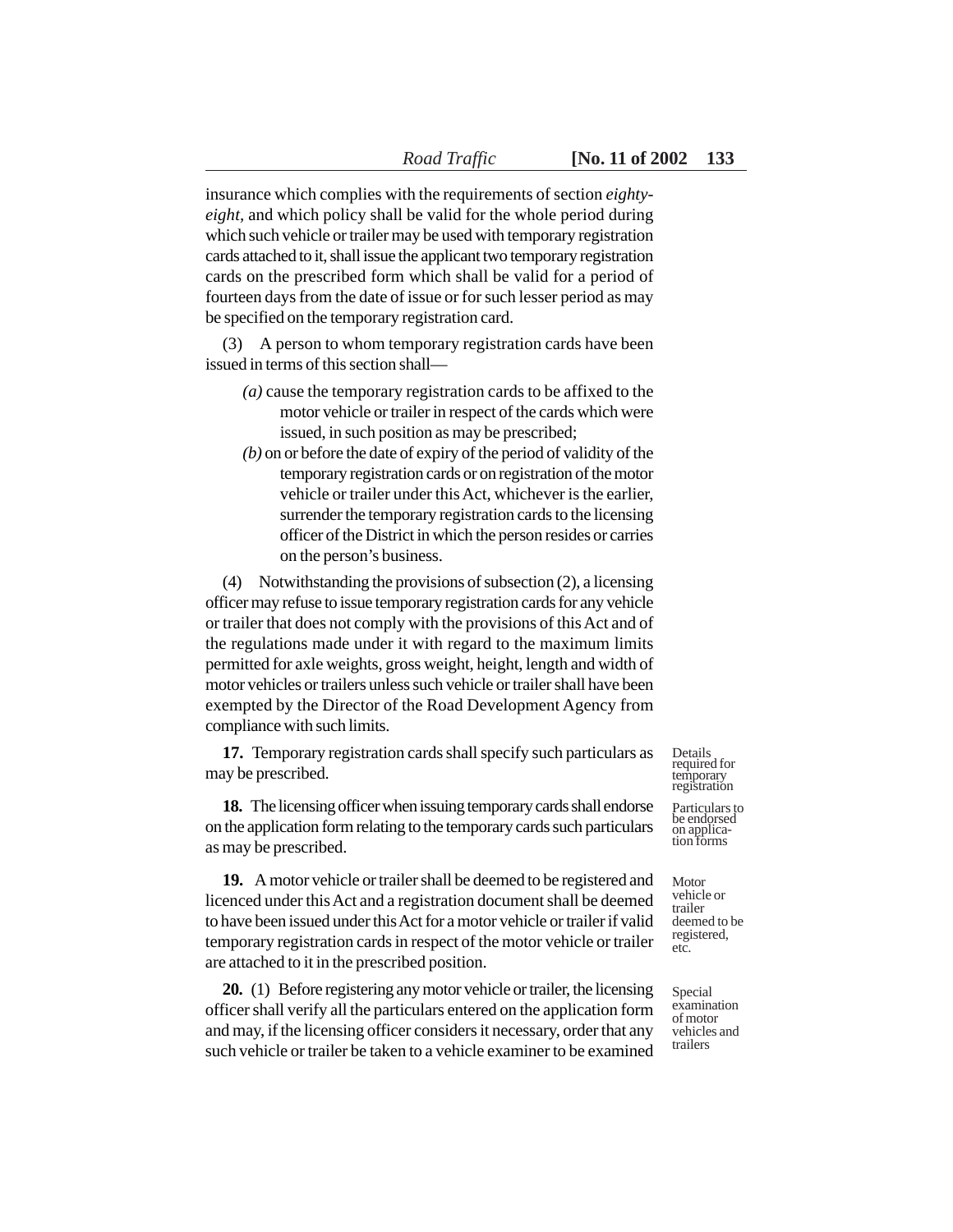for the purpose of ensuring that it is of such construction and in the condition as complies with the requirements of this Act and of the regulations made under it.

(2) A licensing officer shall, in respect of any motor vehicle or trailer which the officer has reason to believe is not in a fit and proper condition or state of repair, or does not conform with the provisions of this Act or any regulations made under it, have the power to order that the motor vehicle or trailer be taken to a vehicle examiner for examination.

(3) Where a vehicle examiner on examining a motor vehicle or trailer sent to the vehicle examiner under the provisions of subsection (1) or (2), or submitted to the vehicle examiner pursuant to a prohibition under paragraph *(f)* of subsection (1) of section *two hundred* and *twelve,* finds that the motor vehicle or trailer, does not comply with the provisions of any law in regard to construction and equipment applicable to such motor vehicle or trailer the vehicle examiner shall make a full list (hereinafter called a " defects list ") of all defects found and shall give the owner of the vehicle or trailer a copy of the defects list and shall notify the owner of the date (hereinafter called the " notified date ") by which the defects must be remedied and the vehicle or trailer produced for re-examination.

(4) If, upon re-examination of a motor vehicle or trailer under the provisions of this section to ascertain whether the defects in a defects list have been remedied, the vehicle examiner finds any further defects the vehicle examiner shall require, in the manner set forth in subsection (3), the owner to remedy the defects.

(5) If a motor vehicle or trailer is not produced for re-examination on the notified date or if the defects have not been remedied on the notified date, or if, upon examination of a motor vehicle or trailer under the provisions of this section, it is considered necessary in the interest of safety, a vehicle examiner may prohibit the use of such motor vehicle or trailer, or issue such other directions as the examiner may think necessary restricting its use.

(6) Any order made under subsection (5) and any prohibition of the use of motor vehicle or trailer under paragraph *(f)* of subsection (1) of section *two hundred* and *twelve* may be cancelled or revoked by the vehicle examiner as soon as the defects of such vehicle or trailer have been remedied to such an extent that in the vehicle examiner's opinion the motor vehicle or trailer may safely be used on a road.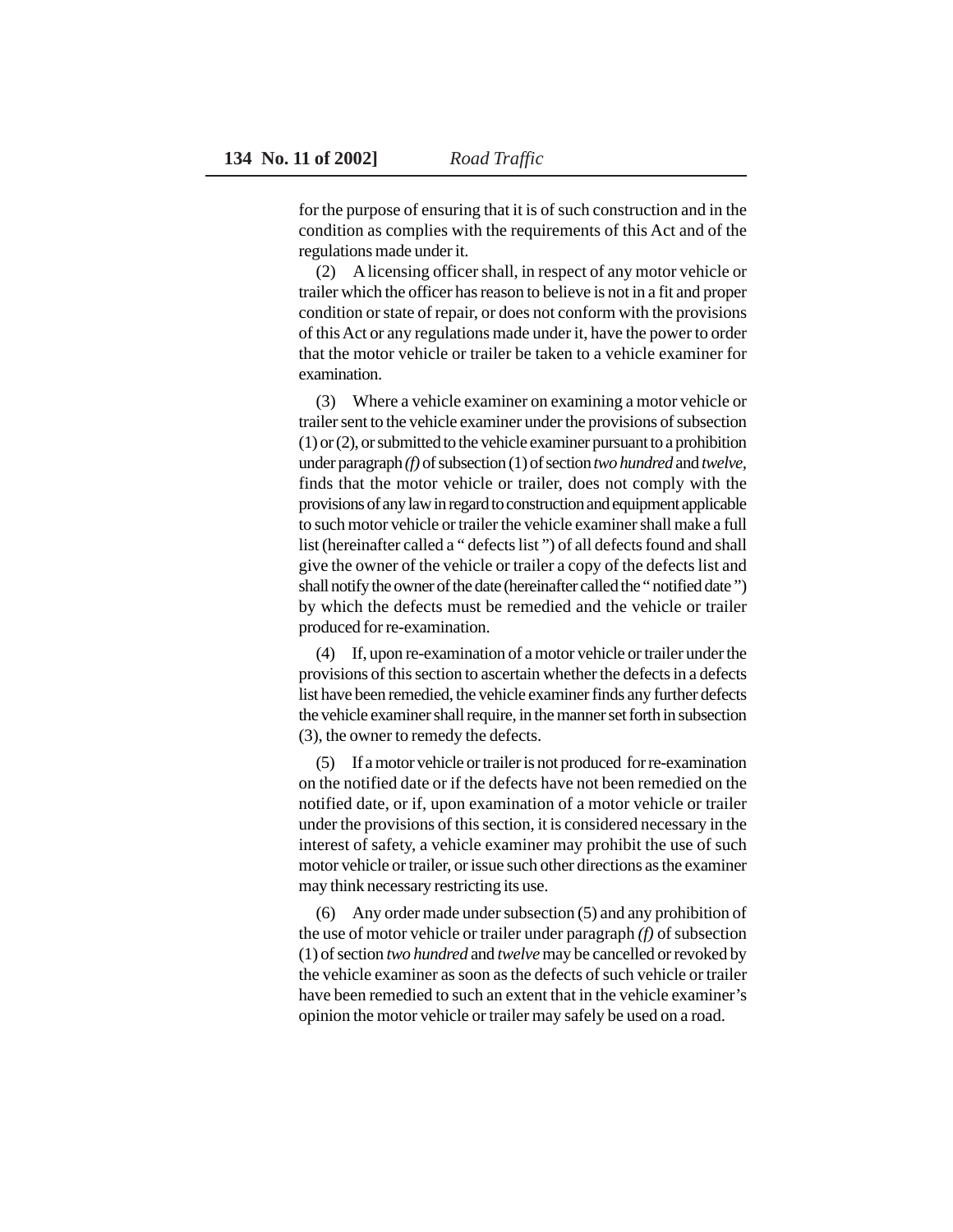(7) When all the defects listed have been remedied to the vehicle examiner's satisfaction, the vehicle examiner shall cancel the defects list and, if the examination was made under the provisions of subsection (1), the vehicle examiner shall inform the licensing officer that the vehicle examiner has cancelled the defects list.

(8) On each examination of a motor vehicle or trailer as provided in this section, and on any subsequent examination for the purpose of ensuring that defects in a defects list have been remedied the prescribed fee shall be paid by the owner of a vehicle or trailer, and the fees shall be allocated in the prescribed manner:

Provided that no fee shall be payable for re-examination for the purpose of ascertaining whether defects have been remedied and no fee shall be payable for an examination pursuant to a prohibition under paragraph *(f)* of subsection (1) of section *two hundred* and *twelve.*

(9) If any owner of a motor vehicle or trailer is aggrieved by any decision of a vehicle examiner, the owner may appeal to the Director who may vary or cancel the requirements of the vehicle examiner or dismiss the appeal.

(10) Any person who fails to comply with or who disobeys any order made by a licensing officer under subsection (1) or (2) commits an offence.

(11) Any person who fails to comply with or who disobeys any order made by a vehicle examiner under subsection (5) commits an offence and shall be liable, upon conviction, in the case of a first offence, to a fine not exceeding five hundred penalty units, and in the case of a second or subsequent offence, to a fine not exceeding three thousand penalty units.

**21.** (1) The Minister may, on the recommendation of the Agency, by regulation, make provision for examination of motor vehicles and trailers submitted for examination under this section and for the issue, where it is found on such an examination that the requirements are complied with, or a certificate (hereinafter referred to as a " test certificate " ) that at the date of the examination the said requirements were complied with in relation to the motor vehicle or trailer so examined.

(2) Where a test certificate is refused, the vehicle examiner shall issue a notification of the refusal stating the ground thereof, and any person aggrieved by the refusal may appeal to the Director within thirty days; and on any appeal the Director shall cause a further examination to be made and either issue a test certificate or confirm the notification earlier issued by the vehicle examiner.

Test of satisfactory conditions of motor vehicles and trailers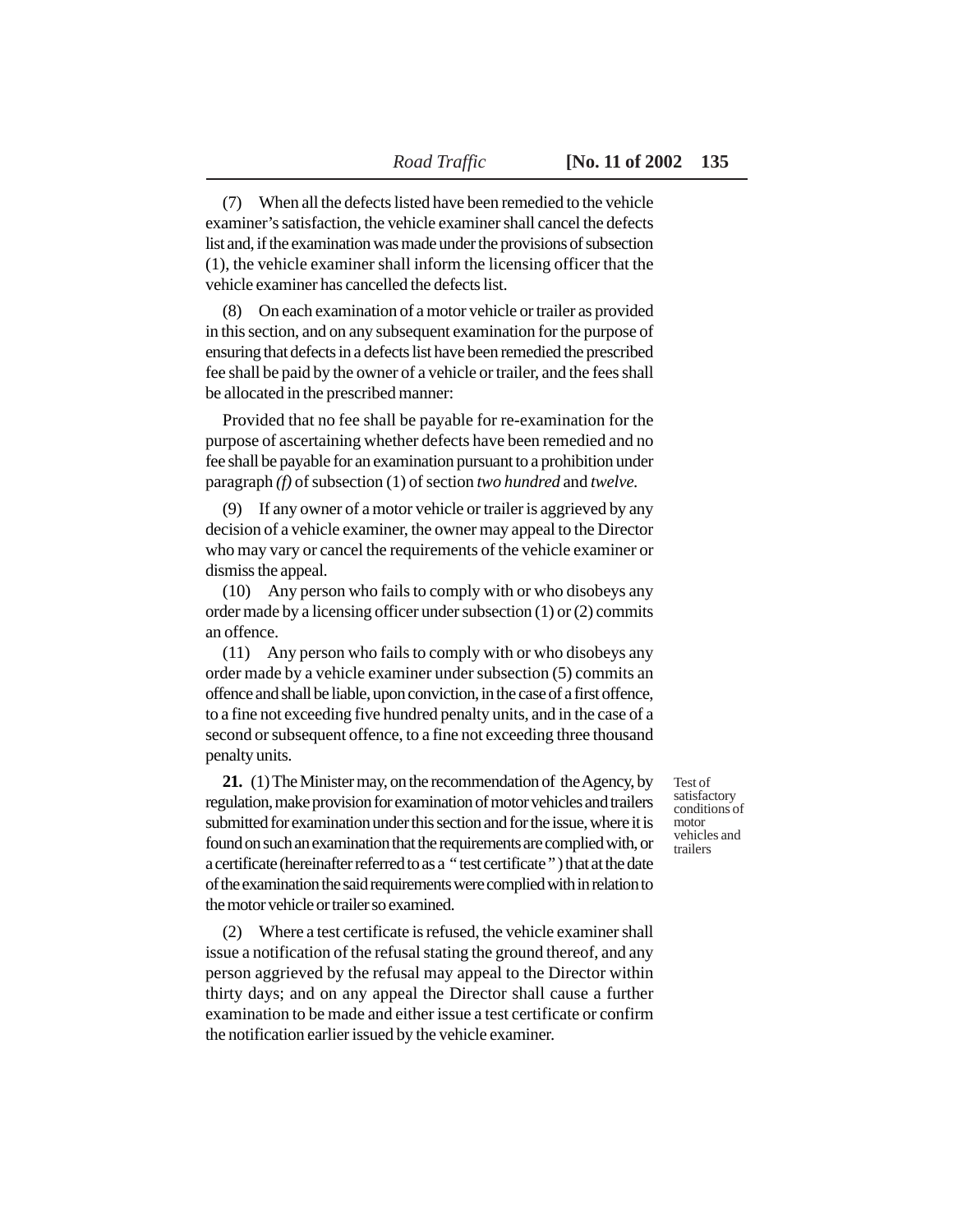(3) The Minister may, on the advice of the Agency, by statutory instrument, make regulations for the purpose of giving effect to the provisions of this section and for prescribing anything authorised by this section to be prescribed and in particular as to:

- *(a)* the establishment and maintenance of stations where examinations under this section may be carried out and the provisions and maintenance of apparatus for carrying out such examination;
- *(b)* the manner in which the conditions under which the inspection of premises at which apparatus with which the examinations are being, or are to be carried out;
- *(c)* the manner in which applications for, or notices of examinations due under this section are to be made, the manner in which appeals may be brought under subsection (2), the information to be supplied and documents to be produced on such application, examination or appeal, and the repayment of the whole or part of the fee paid on such an appeal where it appears to the Director that there were substantial grounds for contesting the whole or part of the decision appealed against;
- *(d)* the form of, and particulars to be contained in, test certificates, their display and production on demand to police officers or road traffic inspectors, and the form of notification or a refusal to issue a test certificate;
- *(e)* the issue of duplicates or test certificates lost or defaced, and the fees to be paid for their issue;
- *(f)* the keeping by vehicle examiners or registers of test certificates, and the inspections of such registers by such persons and in such circumstances as may be prescribed; and
- *(g)* the keeping by the vehicle examiners of such other records as may be prescribed and the furnishing by them of returns and information to the Director.

(4) Regulations under this section may make different provisions in relation to different motor vehicles and trailers or classes of motor vehicles and trailers.

Certificate of examination to be admissible in evidence

**22.** If in any proceedings under this Act any question arises whether a motor vehicle or trailer does or does not comply with any provision of this Act or any regulation made under it, a certificate purporting to be signed by any person appointed by *Gazette* notice, by the Agency, to act as a vehicle examiner for the purposes of this Act, that such person has examined the vehicle or trailer and as to the result of the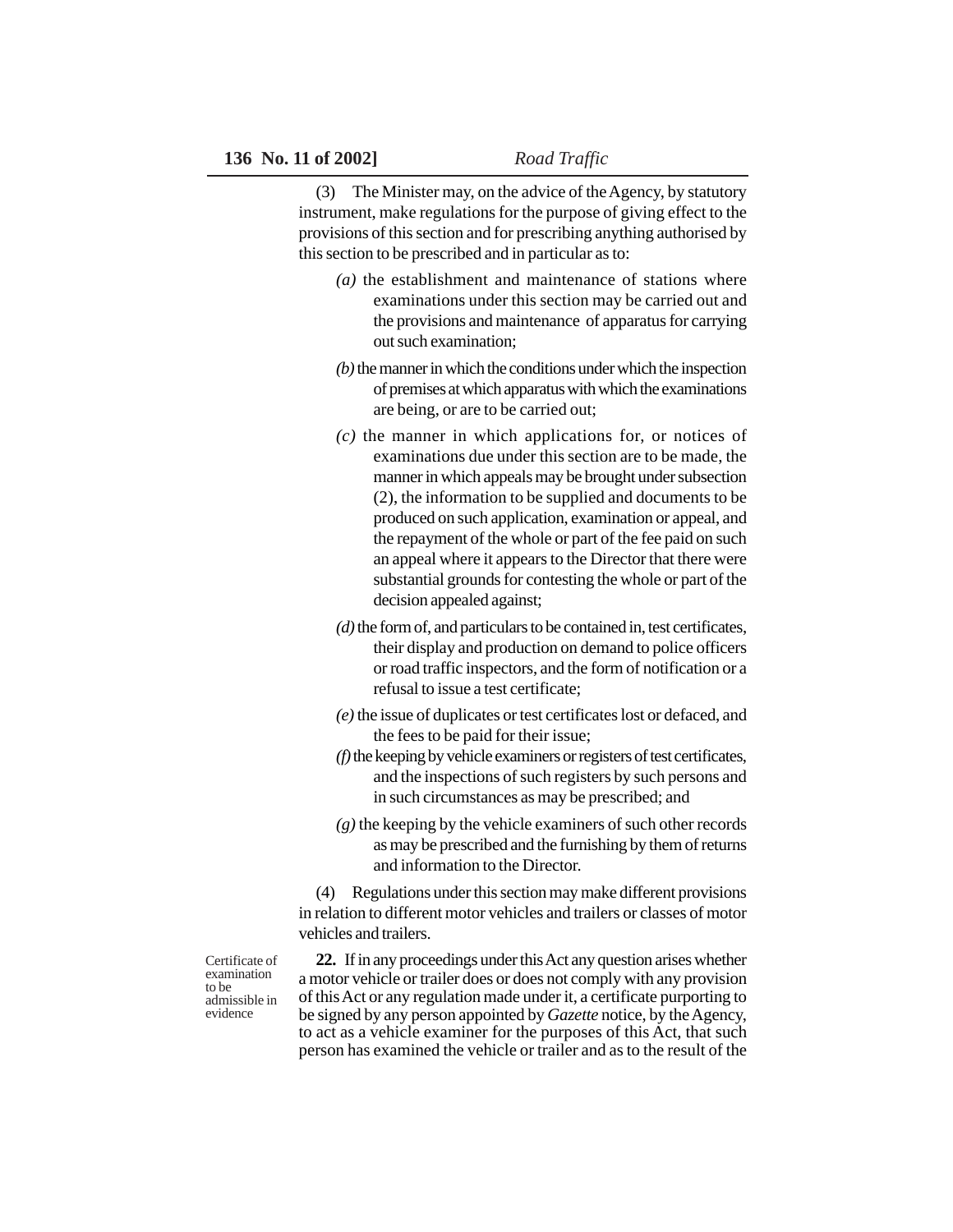person's examination, shall be admissible in evidence and shall be *prima facie* evidence of any fact or opinion stated therein relating to the matter in question without calling as a witness the person who purports to have signed such certificate:

Provided that any person against whom the evidence of such certificate is sought to be used shall have the right to object to the admissibility of such certificate as evidence unless the person who purports to have signed it is called as a witness.

**23.** (1) Any person who uses a motor vehicle or trailer on a road at any time or causes or permits to be used a motor vehicle or trailer to which this section applies and in respect of which no test certificate has been issued within the appropriate period commits an offence and shall be liable, upon conviction, in the case of a first offence, to a fine not exceeding seven hundred and fifty penalty units, and in the case of a second or subsequent offence, to a fine not exceeding one thousand five hundred penalty units.

(2) Notwithstanding the provisions of subsection (1), any motor vehicle or trailer on which no test certificate is displayed may be impounded by any road traffic inspector in uniform or by a police officer.

(3) The motor vehicles and trailers to which this section applies at any time shall be such as the Minister, on the recommendation of the Agency, may, by statutory notice, determine.

(4) The Minister may, on the recommendation of the Agency, by regulation exempt from subsection (1) and (2)—

- *(a)* the use of motor vehicles or trailers for such purposes as may be prescribed; and
- *(b)* the use of motor vehicles or trailers in any such road as may be prescribed.

(5) The Minister may, on the recommendation of the Agency, by regulation provide that, where application is made under section *thirtyfive* for a licence of a motor vehicle or trailer to which this section applies, licence shall not be granted except after—

- *(a)* the production of such evidence as may be prescribed of the granting of an effective test certificate or (if it is so prescribed) the production of such a certificate; or
- *(b)* the making of such a declaration as may be prescribed that the motor vehicle or trailer is not intended to be used during the period for which the licence is to be in force except

Obligatory test certificate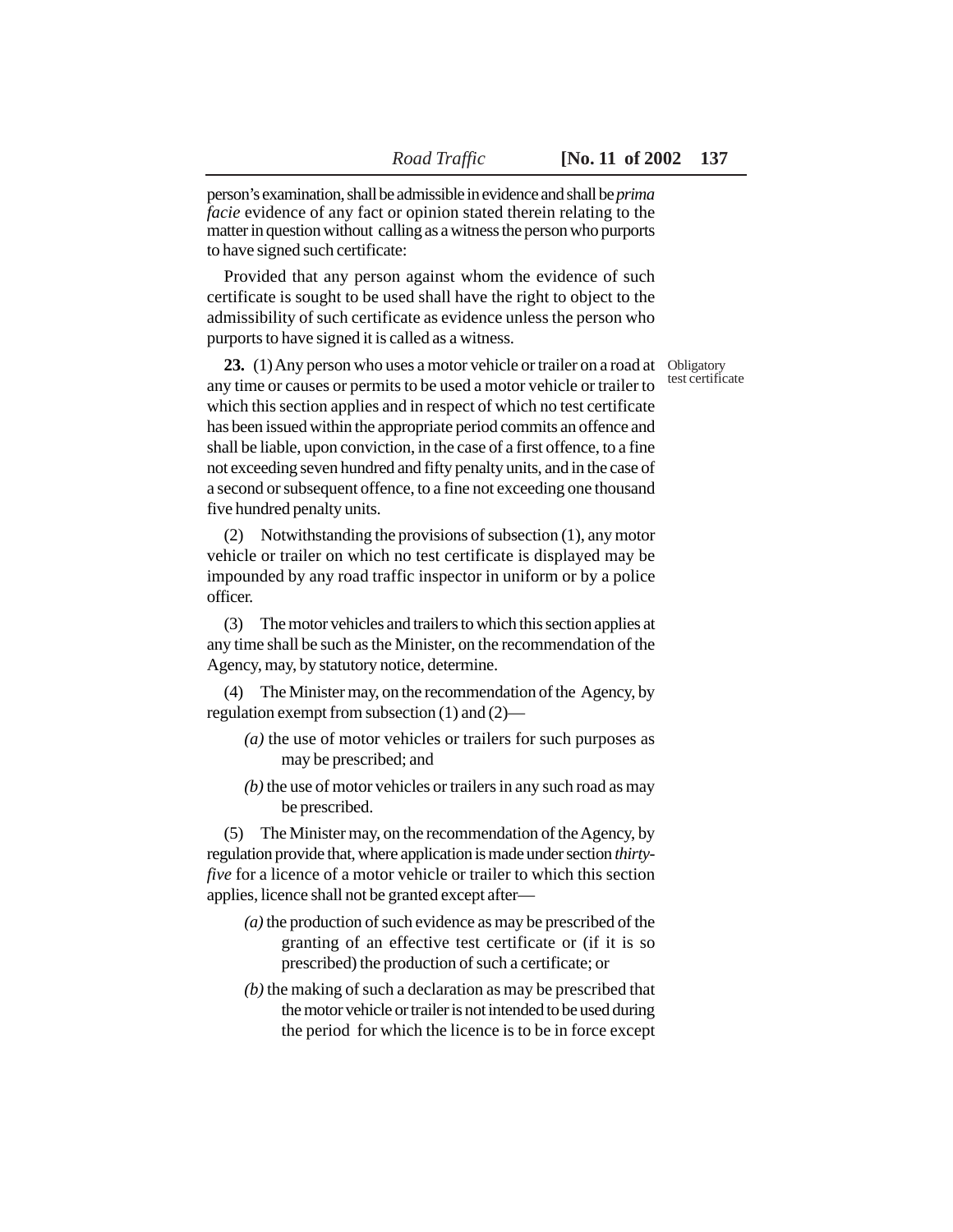for a purpose prescribed under subsection (3) or in an area or on a road prescribed under subsection (4).

(6) In paragraph *(a)* of subsection (5), the expression " effective test certificate " means in relation to an application for a licence for a motor vehicle or trailer a test certificate relating to the motor vehicle or trailer and issued within the appropriate period before the date from which the licence is to be in force.

(7) In this section " appropriate period " means a period of twelve months or such shorter period as may be prescribed.

Where within the appropriate period after the issue of a test certificate, but not earlier than one month before the end of the period, a further test certificate is issued in respect of the same motor vehicle or trailer, the further certificate shall be treated for the purposes of this section as if issued at the end of the said appropriate period.

(9) For the purposes of spreading the work of issuing certificates in anticipation of the coming into operation of this section or of a change in the length of the appropriate period—

- *(a)* the order appointing a day for coming into operation of this section may appoint different days in respect of different motor vehicles, trailers or classes of motor vehicles or trailers;
- *(b)* the regulations changing the length of the appropriate period may be made so as to come into operation on different days in respect of different motor vehicles, trailers or classes of motor vehicles or trailers.

**24.** The provisions of subsections (2), (3), (4), (5) and (6) of section *twenty, twenty-one* and *twenty three* shall not apply in relation to any motor vehicle or trailer to which the provisions of Part IX apply.

**25.** (1) When any motor vehicle or trailer is broken up, destroyed or permanently taken out of Zambia, the person who at the material time is the owner of such motor vehicle or trailer shall, within fourteen days, notify the licensing officer of the District in which the vehicle or trailer is registered and shall deliver up the registration document to the licensing officer.

(2) The licensing officer may on receipt of such information and the registration document assign the registration mark of such motor vehicle or trailer to any other motor vehicle or trailer subsequently registered by that officer.

Provisions not applicable to which Part IX applies

Destruction or permanent removal of motor vehicle or trailer from Zambia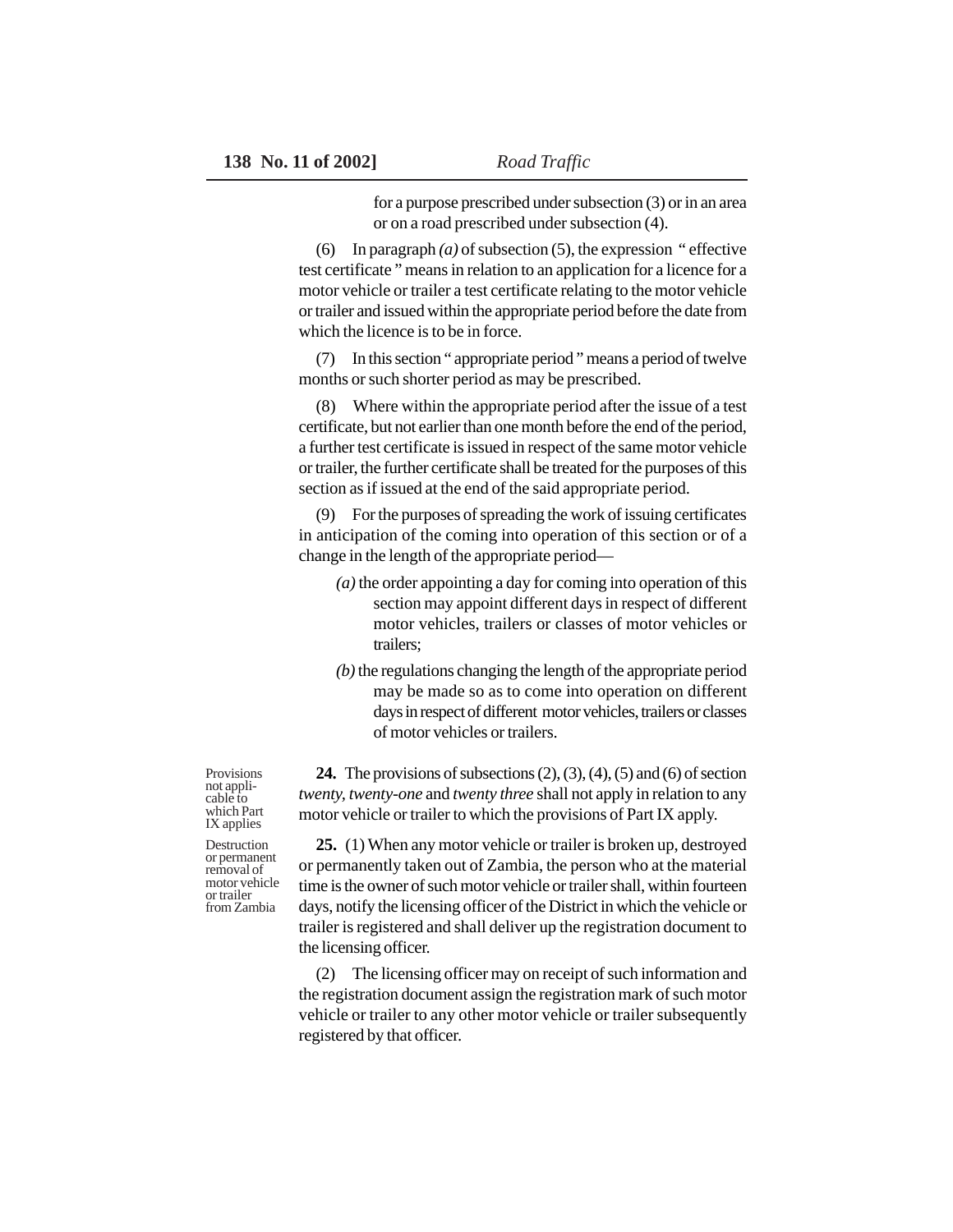(3) Where a motor vehicle or trailer has not been licensed or exempted from being licensed, for a consecutive period of five years, its registration shall be cancelled by the licensing officer of the District in which it is registered, and its registration mark may be assigned to any motor vehicle or trailer subsequently registered by such licensing officer and a registration so cancelled shall be of no effect.

**26.** The following classes of motor vehicles or trailers shall be exempt from the need for registration:

- *(a)* motor vehicles or trailers in the possession of manufacturers of, or dealers in, motor vehicles or trailers, but subject to such provisions as the motor dealer's vehicle licences as may appear hereinafter;
- *(b)* motor vehicles or trailers brought into Zambia by visitors, whether used under the authority of an international certificate or not, and exempted from registration in accordance with any regulation made under this Act;
- *(c)* trailers used exclusively for agriculture purposes and not used on any public road; or
- *(d)* any other motor vehicle or trailer as may, by regulation, be exempted from registration.

**27.** (1) There shall be fixed and maintained on every motor vehicle and trailer in such a manner as may be prescribed the registration mark and number referred to in subsection (3) of section *eleven.* Registration marks

(2) When a motor vehicle is being used to tow a trailer or trailers, its registration mark shall also be fixed at the rear of such trailer or, if there is more than one trailer, at the end of the last trailer, in such manner as may be prescribed.

(3) No other figures, letters or designs may be placed on or within such distance as may be prescribed from a registration mark lawfully fixed on a motor vehicle in terms of this section.

**28.** (1) A person who manufactures a registration mark and number shall obtain a permit from the Director and comply with such terms and conditions as the Director may determine.

(2) Any person who contravenes subsection (1) commits an offence and is liable, upon conviction, to a fine not exceeding two hundred thousand penalty units or to imprisonment for a term not exceeding five years, or to both.

Prohibition of manufacture of number plates without serial number

Exemption from registration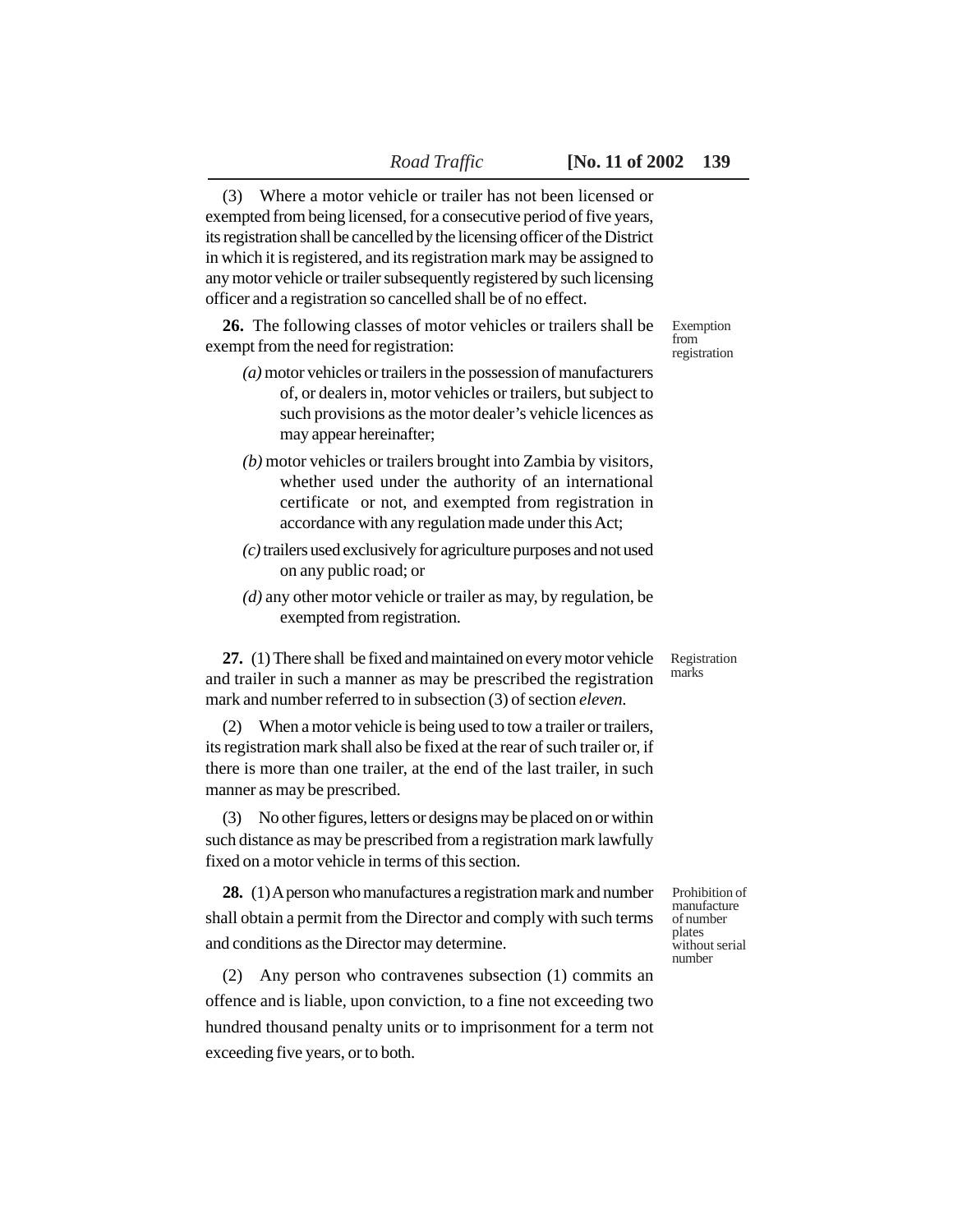Offences in connection with registration marks

**29.** (1) If the registration marks and numbers to be fixed and maintained in accordance with this Act and regulations made under it are so fixed and maintained and, are in anyway obscured or rendered or allowed to become not easily distinguishable, the person driving the motor vehicle or trailer and its owner commits an offence, and shall be liable, upon conviction, in the case of a first offence to a fine not exceeding seven hundred penalty units, and in the case of a second or subsequent offence, to a fine not exceeding one thousand five hundred units:

Provided that a person shall not be convicted of an offence under this section if in the case of a prosecution for obscuring a mark or rendering or allowing it to become not easily distinguishable, the person proves that the person has taken all steps reasonably practicable to prevent the mark from being obscured or rendered not easily distinguishable.

(2) A person who knowingly drives or is in charge or control of motor vehicle which bears a false registration mark commits an offence and is liable, upon conviction, to a fine not exceeding two hundred thousand penalty units or to imprisonment not exceeding five years, and in the case of a second subsequent offence, to a fine not exceeding five hundred thousand penalty units or to imprisonment for a period not exceeding ten years, or both.

(3) Notwithstanding anything contained in subsection (1), any motor vehicle or trailer having false registration marks and numbers affixed may be impounded by any road traffic inspector in uniform or by any police officer.

## PART IV

#### VEHICLE LICENSING

Vehicles to be licensed

**30.** (1) No person shall use, or being the owner shall cause or permit to be used upon a road, any motor vehicle or trailer unless there is in force in relation to that vehicle or trailer a licence issued in accordance with the provisions of this Part, and no person shall use or cause or permit to be used a motor vehicle or trailer for a purpose not authorised by, or in contravention of any condition or other provision contained in any licence in force in relation to such motor vehicle or trailer under this Part.

(2) Any person who contravenes the provisions of subsection (1) commits an offence, and shall be liable, upon conviction, to a fine not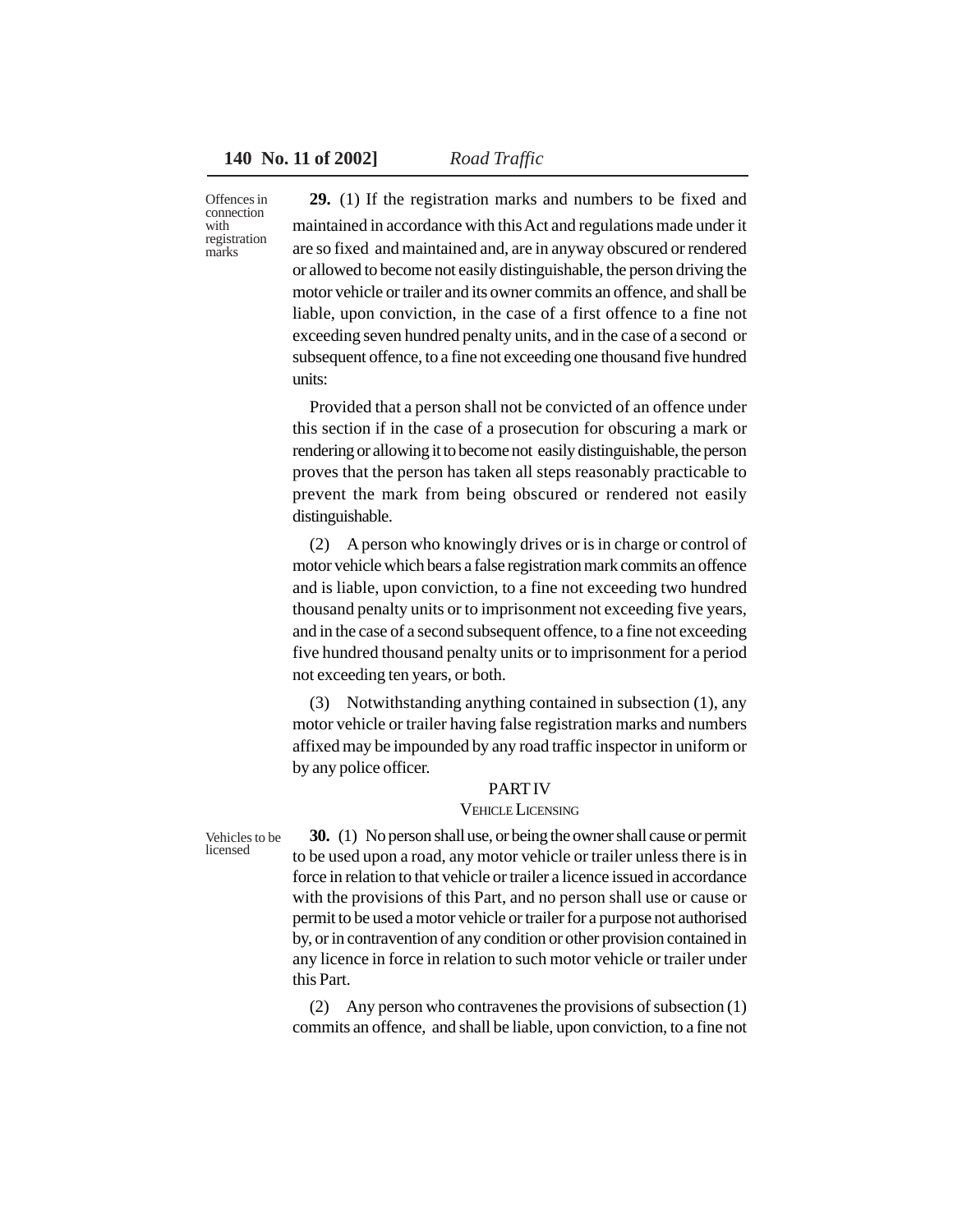exceeding treble the amount of tax payable on an annual licence for the motor vehicle concerned:

Provided that a person shall not be convicted of an offence under this section by reason of not holding a valid licence if that person proves that such person has not had a reasonable opportunity of obtaining such licence and that the vehicle was being used for the purpose of obtaining such licence.

(3) Subject to the provisions of subsection (2), any motor vehicle or trailer on which no valid licence is displayed may be impounded by any road traffic inspector in uniform or by any authorised officer.

**31.** (1) Vehicle licences in respect of vehicles other than motor vehicles and trailers shall be in the prescribed form and shall be issued by a licensing officer.

(2) An application for the licensing of a vehicle or trailer shall be made in the prescribed form.

(3) A person applying for a licence for a vehicle under this section shall furnish to the licensing officer such particulars as may be prescribed.

(4) On being furnished with the particulars required by subsection

(3) the licensing officer shall, subject to the provisions of this Act, issue a licence to the applicant.

(5) A licensing officer who is satisfied that a vehicle licence duly issued under this section has been lost or destroyed shall, upon payment of the prescribed fee, issue a duplicate of the vehicle licence.

**32.** Every vehicle licence, not being a licence for a motor vehicle or trailer, shall be in force from the date of its issue until the next ensuing 31st December.

**33.** (1) The owner of a vehicle, not being a motor vehicle or trailer, to whom a vehicle is issued shall be provided with a licence or token which shall be in the form prescribed as suitable for the particular class or type of vehicle, and shall maintain the licence or token affixed while valid in a conspicuous place on the vehicle in respect of which it is issued.

(2) Where a licence or token referred to in subsection (1) is lost, a new licence or token may be issued to the owner on payment of the prescribed fee.

**34.** (1) Every person who transfers the ownership of a vehicle not being a motor vehicle or trailer shall, within fourteen days, deliver the vehicle licence to the licensing officer and shall inform the licensing officer in writing of the name and address of the transferee.

Transfer of licence of vehicle other than motor vehicle or trailer

Duration of licence

Owner to receive licence or token

Form of licence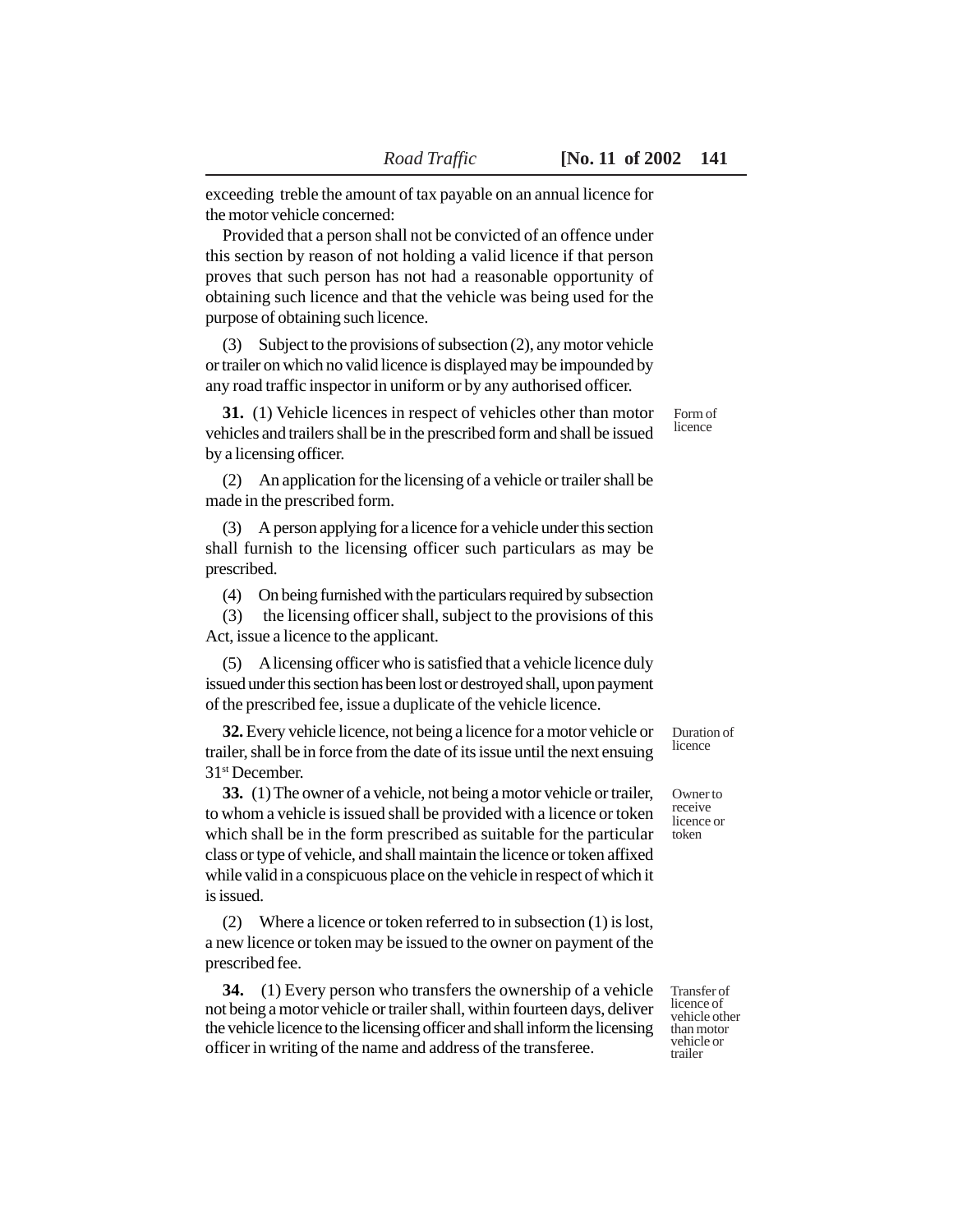(2) On application by the transferee and on payment of the prescribed fee, the licence, amended as may be necessary, shall be registered.

Application for licence

Issue of licences

**35.** An application for the licensing of a motor vehicle or trailer shall be made on such form as may be prescribed or, if no such form is prescribed, in person or by letter.

**36.** Subject to the provisions of this Part, licences in respect of motor vehicles and trailers shall be issued by the licensing officer to which application is made, who shall enter on such licence such particulars as may be prescribed, including the purpose for which the motor vehicle or trailer is being licensed.

Conditions to be satisfied before issue of licence

**37.** A licensing officer shall not issue a motor vehicle or trailer licence unless the motor vehicle or trailer has been duly registered, or renew a motor vehicle or trailer licence unless that person is satisfied that the motor vehicle or trailer does not differ in any respect from the particulars in the register.

Alteration in conditions on which licence is issued

**38.** (1) Where the holder of a motor vehicle or trailer licence desires to use the motor vehicle or trailer for a purpose not authorised by the licence, or where, after the issue of a licence, a motor vehicle or trailer is altered so that a different rate of tax becomes payable, the existing licence shall become void and the holder shall apply for a new licence:

Provided that in such cases the new licence shall not be issued until the old licence has been surrendered.

(2) The licensing officer shall require the holder to pay, or shall refund to the holder, as the case may be, such difference in tax between the old and new licences, for the unexpired period of the old licence, as may be appropriate:

Provided that, in each case of refund, the sum of one hundred and one penalty units shall be deducted.

Where a new licence is issued in the circumstances referred to in this section, the licensing officer shall duly amend the register, or notify the licensing officer of the District in which the vehicle is registered, as the case may be, and shall issue a new registration document.

Duration of licence

**39.** Every motor vehicle and trailer licence shall be in force from the date of issue until—

*(a)* if an annual licence, the last day of a twelve month period beginning on the first day of the quarter in which the licence was issued;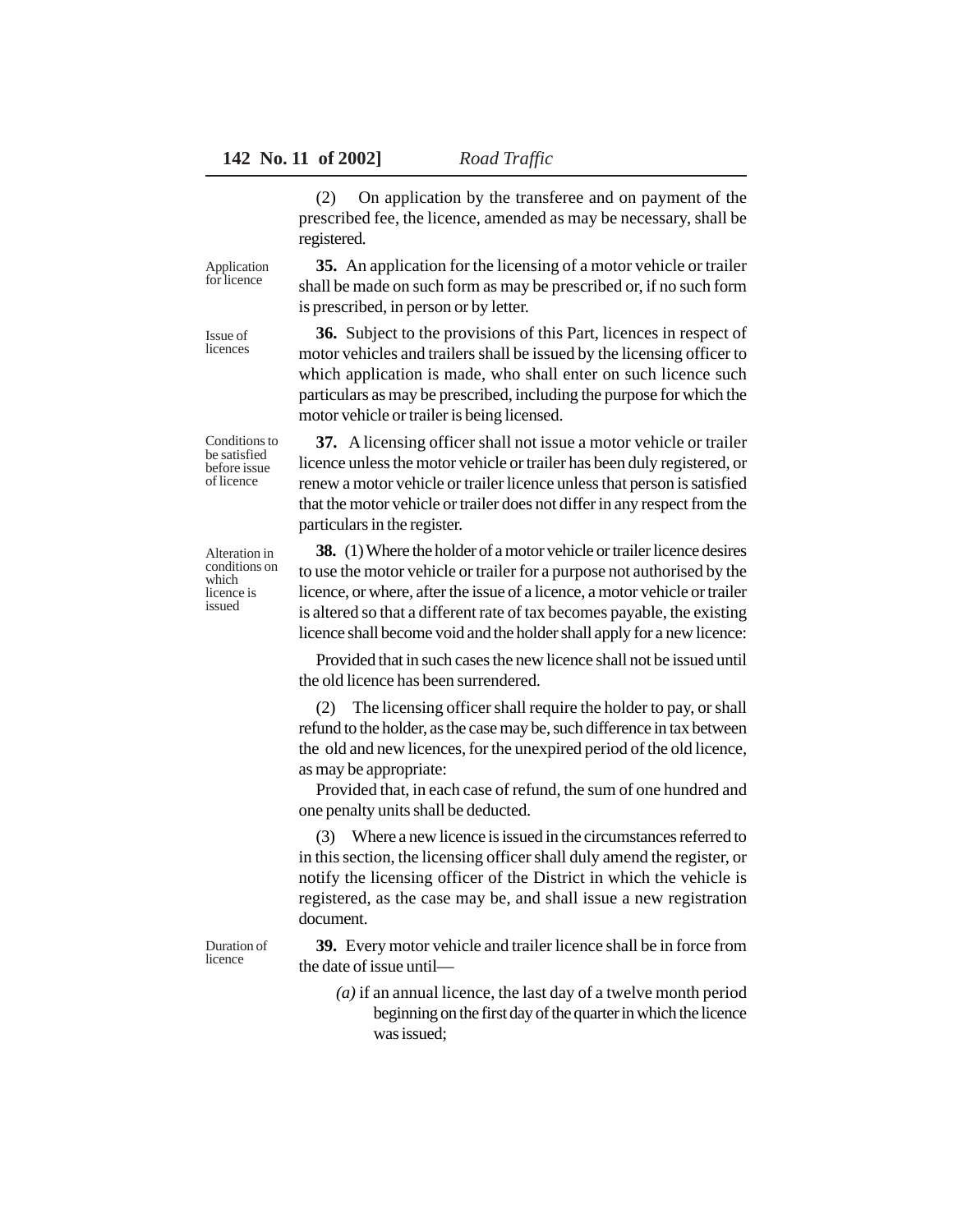- *(b)* if a half-yearly licence, the last day of a six month period beginning on the day of the quarter in which the licence was issued; or
- *(c)* if a quarterly licence, the last day of the quarter in which the licence was issued.

**40.** (1) If upon an examination of a motor vehicle or trailer under the provisions of subsection (2) or (3) of section *twenty* or under the provisions of *twenty-one*, the motor vehicle or trailer is found to be so constructed or in such a condition as to be a source of danger to any person travelling in the motor vehicle or trailer, or to any users of the road, or to be injurious to the roads themselves, or if the owner of the motor vehicle or trailer fails by the notified date to remedy the defects pointed out by the motor vehicle examiner, the Director may suspend or refuse the renewal of a motor vehicle or trailer licence for that vehicle or trailer:

Provided that any owner of a motor vehicle or trailer in respect of which the licence is so suspended or for which the renewal of the licence is refused may, within thirty days, appeal against the decision of the Director to the Minister, who may, if the Minister thinks fit, direct the Director in writing to grant or withhold the issue of the licence applied for.

(2) This section shall not apply in relation to any motor vehicle or trailer to which Part IX applies.

**41.** If a motor vehicle or trailer licence is lost, defaced, mutilated or rendered illegible, the licensing officer shall issue a duplicate licence on payment of the prescribed fee:

Provided that, if any such licence be subsequently found, the holder of the duplicate shall immediately deliver up to the licensing officer the duplicate, and any person knowingly retaining or having in that person's possession both an original and a duplicate licence commits an offence under this Act.

**42.** (1) Subject to the other provisions of this section, the taxes Taxes specified in the Second Schedule shall be payable in respect of vehicle, motor vehicle and trailer licences.

(2) For every annual licence for a motor vehicle or trailer the tax shall be as specified in the Second Schedule, for every half-yearly licence there shall be paid fifty-five per centum of the tax set out in the Second Schedule, and for every quarterly licence thirty per centum of tax set out in the Second Schedule shall be payable.

Suspension or refusal of licence

Duplicate motor vehicle or trailer licence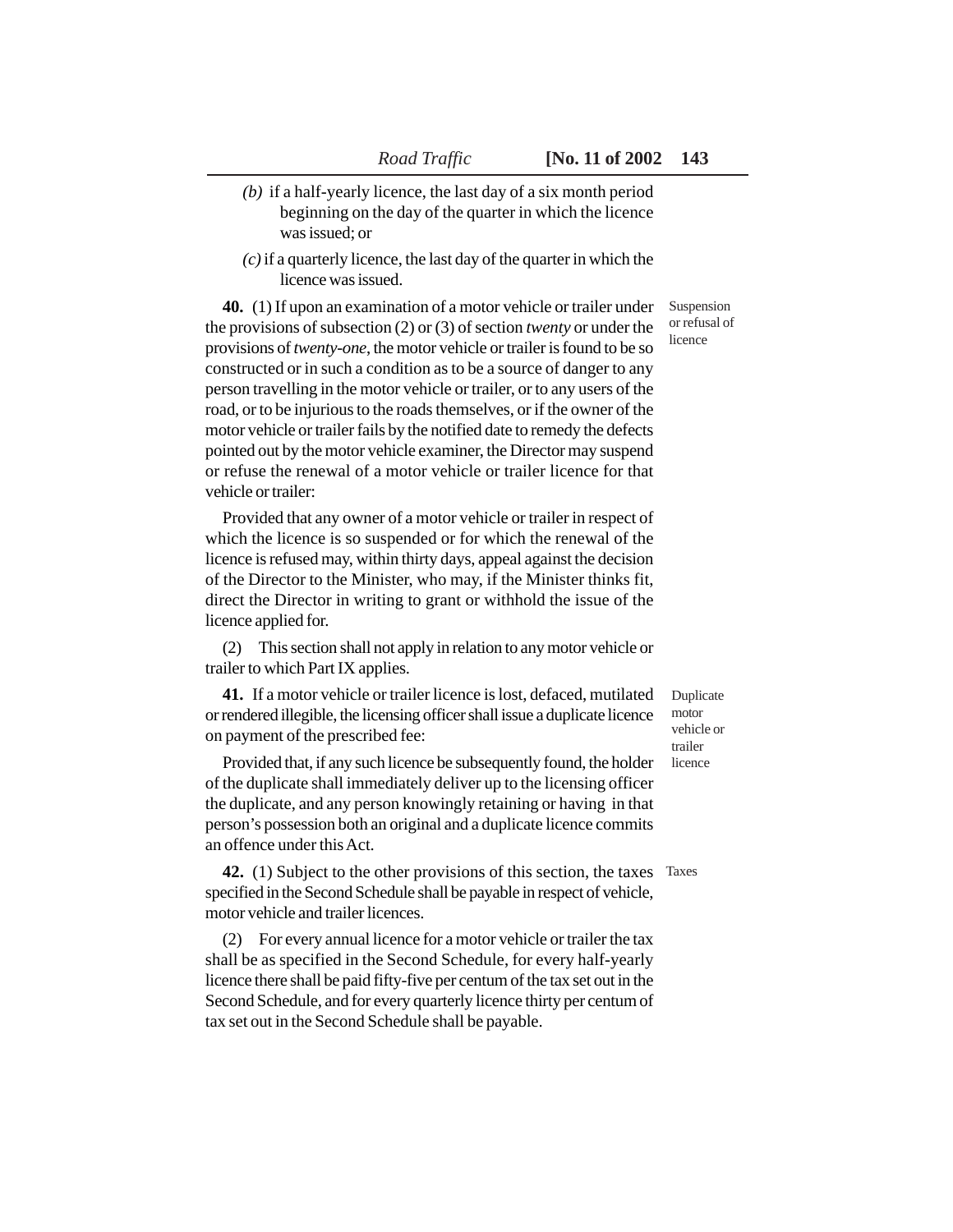(3) The holder of a motor vehicle or trailer licence other than a quarterly licence shall, on surrendering it for cancellation to the licensing officer who issued the licence, be entitled to a refund of one-twelfth part of annual tax paid on the licence for each complete calendar month of the licence period still to run:

Provided that—

- *(a)* the sum of one hundred and one penalty units shall be deducted from the total amount so computed and shall not be refunded;
- *(b)* the licensing officer may, where it is proved to the licensing officer's satisfaction that it is not possible for the holder of a licence to surrender it for cancellation, dispense with the surrender of such licence.

(4) Notwithstanding any provision contained in this section, the tax payable in respect of vehicle, motor vehicle and trailer licences issued on or after the  $6<sup>th</sup>$  of July, shall be computed—

- (*a*) for the period from  $6<sup>th</sup>$  July, to  $30<sup>th</sup>$  September, both dates inclusive, at the rate in force immediately before the  $6<sup>th</sup>$ July;
- $(b)$  for any period after the  $30<sup>th</sup>$  September, at the rate in force on the  $6<sup>th</sup>$  July; and the tax so computed shall be payable in respect of the licence.

Licence to be carried on motor vehicle or trailer

**43.** (1) Every motor vehicle or trailer licence shall be carried on the vehicle or trailer in the manner prescribed when the vehicle or trailer is in use:

Provided that a motor vehicle's licence need not be carried on a vehicle or trailer used under the authority of the licence, and provided further that a trailer licence may be carried in or on the motor vehicle drawing it at the time.

(2) Every motor vehicle or trailer may be inspected on demand by any traffic inspector in uniform or by a police officer or by any other person so authorised in writing by the Director.

Penalty for affixing false licence or token

**44**. Any person who shall manufacture or be in wilful possession of or wilfully affix any false licence or token to any vehicle, or who shall affix a licence or token to vehicle other than the vehicle in respect of which it was issued, commits an offence to a fine not exceeding two hundred thousand penalty units or to imprisonment for a period not exceeding five years, and in the case of a second or subsequent offence, to a fine not exceeding five hundred thousand penalty units or to imprisonment for a period not exceeding ten years, or to both.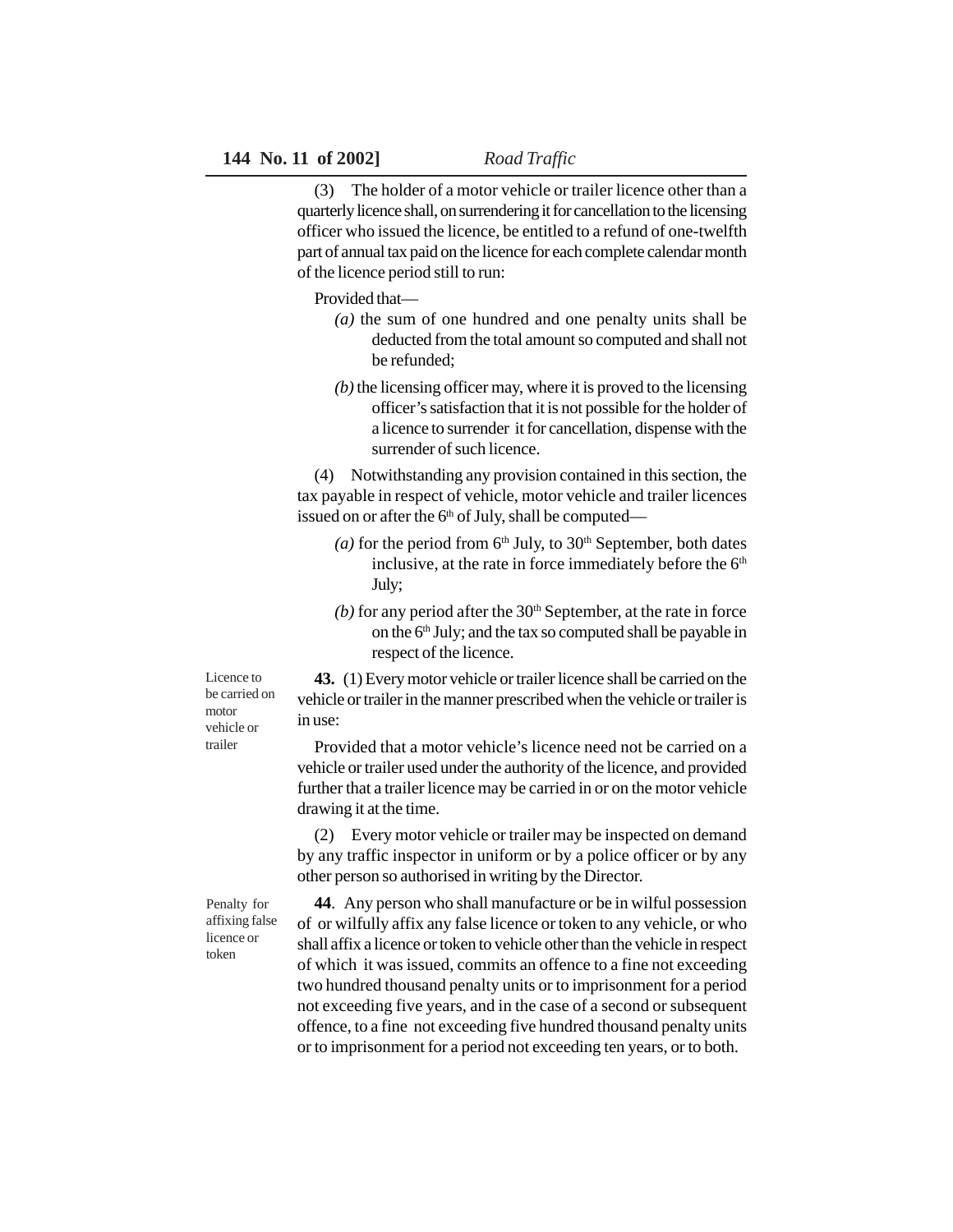**45.** Notwithstanding any other provision contained in this Part, a licensing officer may issue to a dealer in, or manufacturer of, motor vehicles and trailers, who makes application in the prescribed form, a motor dealer's vehicle licence in the prescribed form which, subject to the payment of the tax specified in the Second Schedule and to the provisions of section *forty-six* to *fifty-one*, and to any other conditions which may from time to time be prescribed, shall authorise the use of such number of motor vehicles or trailers as may be specified in the motor dealer's vehicle licence.

**46.** A motor dealer's vehicle licence shall authorise the use of any motor vehicle or trailer for purposes of being driven to the motor dealer's place of business after delivery to the motor dealer, or being tested by the motor dealer, or being tested or used for the purpose of effecting a sale, or for such other purposes as may be prescribed:

Provided that a motor dealer's vehicle licence shall not authorise the carriage of passengers of goods for hire or reward or any passenger not employed by the motor dealer or not engaged in testing the vehicle or trailer or inspecting the same with a view to purchase.

**47.** (1) The licensing officer shall assign sufficient identification numbers and, if so prescribed, sufficient discs or other tokens in the prescribed form to identify all vehicles and trailers used under the authority of a motor dealer's vehicle licence, and shall enter such number in the licence.

(2) The plates bearing the assigned identification numbers shall be interchangeable between all vehicles or trailers in the motor dealer's possession when used for the purposes set forth in section *forty-six* and shall be fixed or suspended on the vehicle or trailer in the prescribed manner.

**48.** (1) A motor dealer's vehicle licence shall continue in force from the date of its granting until the next following  $31<sup>st</sup>$  December:

Provided that the licence shall cease to be valid if the motor dealer ceases to carry on business in the District in which it is issued.

(2) A motor dealer's vehicle licence may be transferred or assigned to any other motor dealer with the approval of the licensing officer.

**49.** For each separate identification number included in a motor dealer's vehicle licence a fee shall be charged as specified in the Second Schedule.

**50.** Where the holder of a motor dealer's vehicle licence is convicted before any court of an offence contrary to any of the provisions of this Act or of any regulations made under it relating to such licences, the court may in addition to imposing any other penalty order the cancellation of the licence.

**Motor** dealer's vehicle licence

Use of motor dealer's vehicle licence

Motor dealer's identification plates

Duration of motor dealer's vehicle licence

Fees for each identification number of motor dealer's vehicle licence

Cancellation of motor dealer's vehicle licence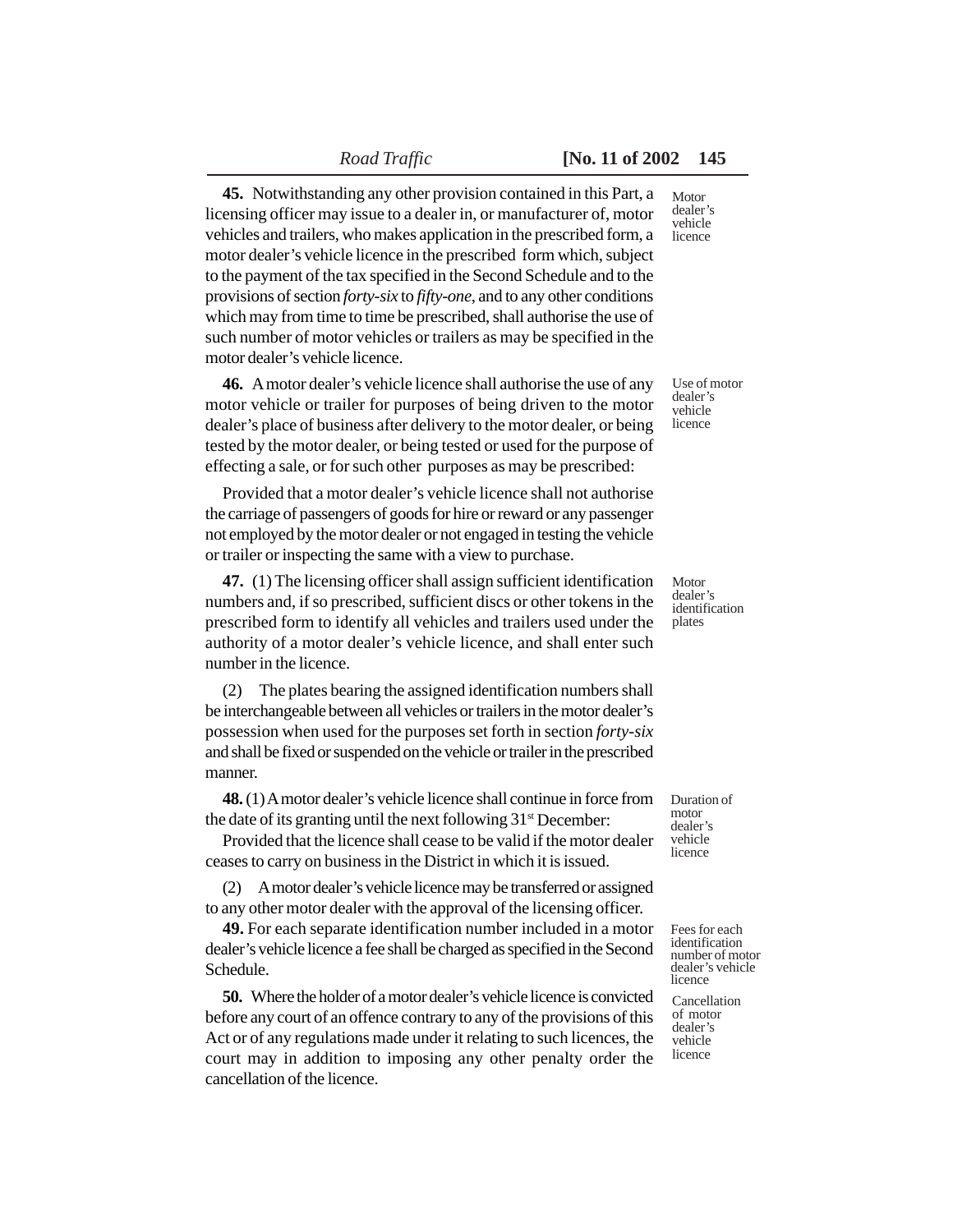## **146 No. 11 of 2002]** *Road Traffic*

Motor dealer's vehicle licence not to be misused

**51.** (1) No motor dealer's vehicle licence shall be used for any purpose not provided for in this Act.

(2) No motor vehicle or trailer shall be used on any road under the authority of a motor dealer's vehicle licence unless the holder of the licence or a person duly authorised by the holder of the licence accompanies such vehicle, and any person so using a motor vehicle or trailer, commits an offence.

Farm vehicle licence

**52.** Notwithstanding any other provision contained in this Part, a licensing officer may issue to any farmer who makes an application in the prescribed form and manner a farm vehicle licence which, subject to the payment of the tax specified in the Second Schedule and to any other conditions which may from time to time be prescribed, shall authorise the use of such number of motor vehicles and trailers, used exclusively by the farmer concerned for agricultural purposes as may be specified in the prescribed form, subject to the following provisions:

- *(a)* the motor vehicle and trailers used under such licence shall not be used on any public road except—
	- (i) for the purposes of proceeding to or from a workshop for the purposes of maintenance or repair;
	- (ii) for the purpose of going from one portion of land belonging to or in the occupation of the owner of the farm vehicle to any other portion;
	- or
	- (iii) for the purpose of complying with the provisions of this Act or any regulations made under it or with any order or direction made or given under the Act or regulations, relating to the examination of vehicles;
- *(b)* every such licence shall be valid for twelve months from the first day of the quarter in which it is issued;
- *(c)* every motor vehicle or trailer used on a road under the authority of a farm vehicle licence shall display in such manner as may be prescribed a farm vehicle identification plate or token in the prescribed form.

Contract cars

**53.** (1) No person shall let out on hire any contract car unless the motor vehicle licence in respect of such contract car has been inscribed by the licensing officer as being valid for a contract car.

(2) No motor vehicle licence issued in respect of a contract car shall be used on any motor vehicle other than the motor vehicle in respect of which it was issued.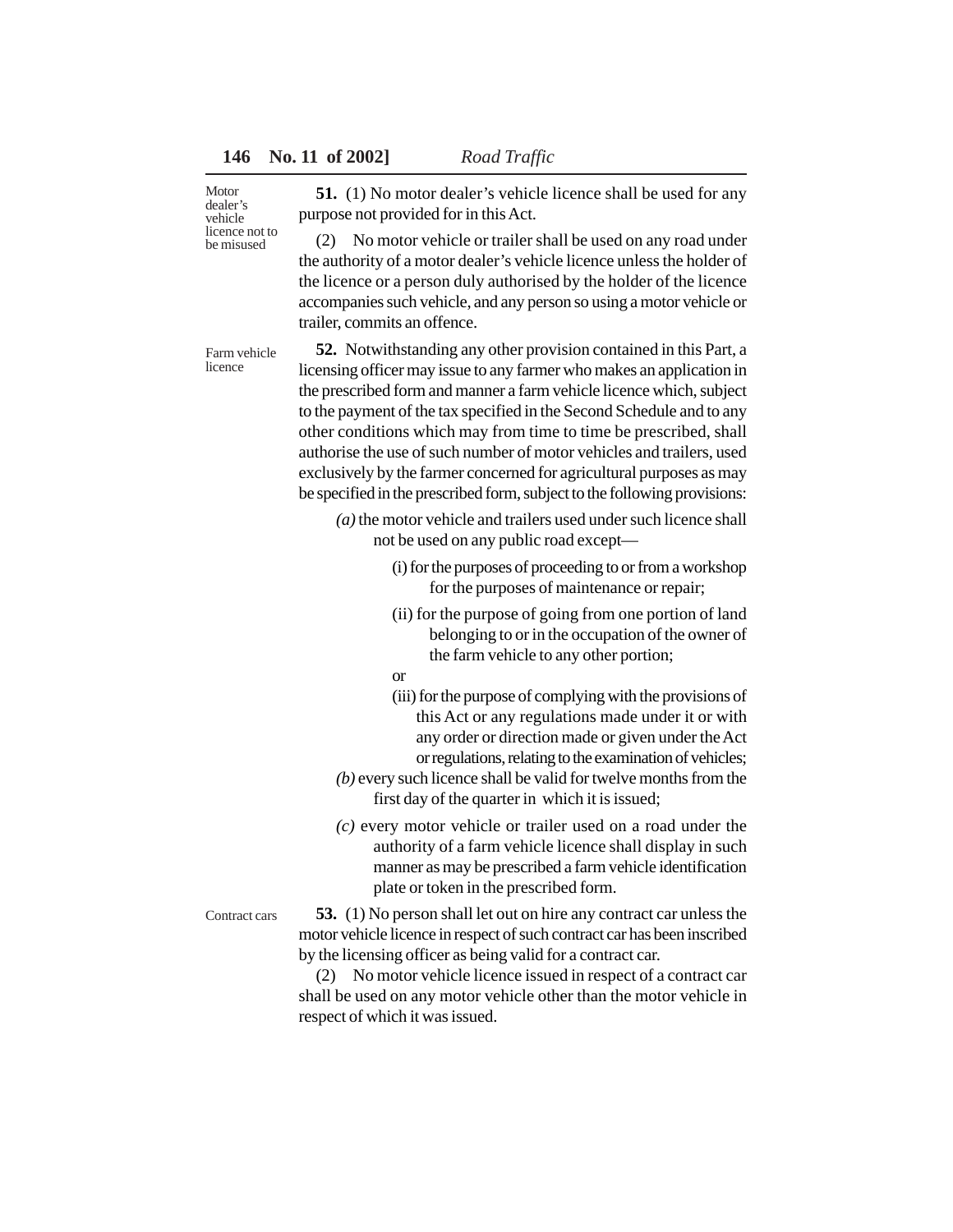(3) Any person who fails to comply with the provisions of this section commits an offence.

**54.** The revenues collected under the provisions of this Act shall be paid into the general revenues of the Republic and the Road Fund in such proportion as the Minister responsible for finance may determine.

**55.** (1) The provisions of this Part shall not apply—

- *(a)* subject to the provisions of section *forty-five* to *fifty-one*, to any vehicle or trailer held for the purpose of sale only;
- *(b)* to any vehicle or trailer for which a licence is required under any other law for the time being in force;
- *(c)* to vehicles owned by the Government and the President, operation vehicles of Defence Forces and such other vehicles as the Minister may, by statutory instrument, prescribe; or
- *(d)* to any motor vehicle or trailer brought into Zambia by visitors, whether used under the authority of an international certificate or not, and exempted from being licenced under this Act or in accordance with any regulations under this Act.

#### PART V

LICENCING OF DRIVERS OF MOTOR VEHICLES AND DRIVING SCHOOLS

**56.** (1) No person shall drive a motor vehicle unless that person is the holder of a driving licence authorising such person to drive a vehicle of that class or description.

 (2) No person shall permit or employ any person to drive a motor vehicle on a road unless that person is the holder of driving licence issued under this Act.

 (3) Any person who acts in contravention of any provision of subsection (1) or (2) commits an offence and shall be liable, upon conviction, in the case of a first offence, to fine not exceeding one thousand five hundred penalty units, and in the case of the second or subsequent offence, to a fine not exceeding one thousand penalty units:

Provided that this section shall not apply to any person who is the holder of an international driving permit or of any other driving licence or permit issued outside Zambia, or of a military driving licence, or of the equivalent of such licence or permit, which is deemed, by regulation under this Act to have effect within Zambia as though it were a driving licence issued under section *fifty-nine* or *sixty-one*.

Driver of motor vehicle to be licensed

Duty to remit fees

Provisions of Part IV not to apply to certain vehicles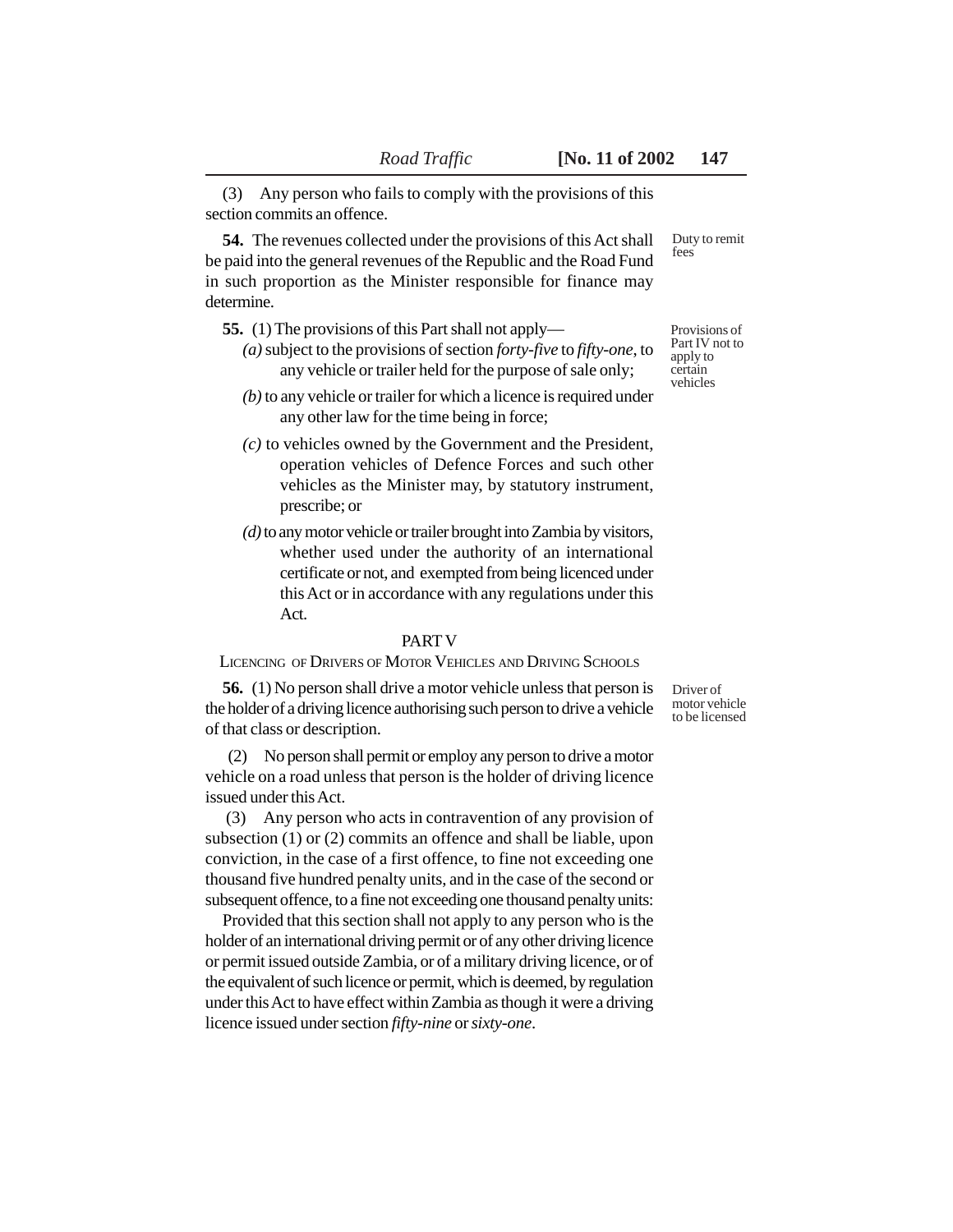Tests of competence to drive

(4) Subject to the provisions of subsection (1) or (2), any motor vehicle which is driven on a road by any person who is not the holder of a valid driving licence authorising that person to drive a vehicle of that class or description, may be impounded by any road traffic inspector in uniform or by any police officer.

(5) Upon the issue of a driving licence to a person, any driving licence previously issued to that person, whether inside or outside Zambia shall become void in so far as it may authorise the holder to drive a motor vehicle in Zambia.

**57.** (1) A licence authorising the driving of motor vehicles of any class shall not be granted to any person unless the person satisfies the Director—

- *(a)* that at some time during the period of two years ending with the date the application is made but not earlier than the appointed date the person has passed the test of competence to drive prescribed under subsection (2);
- *(b)* that at some time not earlier than the appointed date the person has held a full licence authorising the driving of vehicles of that class;
- *(c )* that at some time during the period of two years ending with the date the application is made the person has passed the test of competence to drive vehicles of that or a corresponding class conducted under the law of another SADC Member State or country of the Commonwealth.

(2) The Minister may on the recommendation of the Agency, by regulation, make provision with respect to—

- *(a)* the nature of tests of competence to drive for the purposes of this section;
- *(b)* the qualifications, selection and appointment of persons by whom the tests may be conducted and the revocation of any appointment of such persons; and
- *(c)* evidence of the results of tests referred to in this subsection and generally with respect to such tests.
- (3) Regulations referred to in subsection (2) may provide—
	- *(a)* a person submitting oneself for a test to provide a vehicle for the purposes of the test which regulation may also prescribe the type of vehicle in relation to the type of vehicle licence being applied for: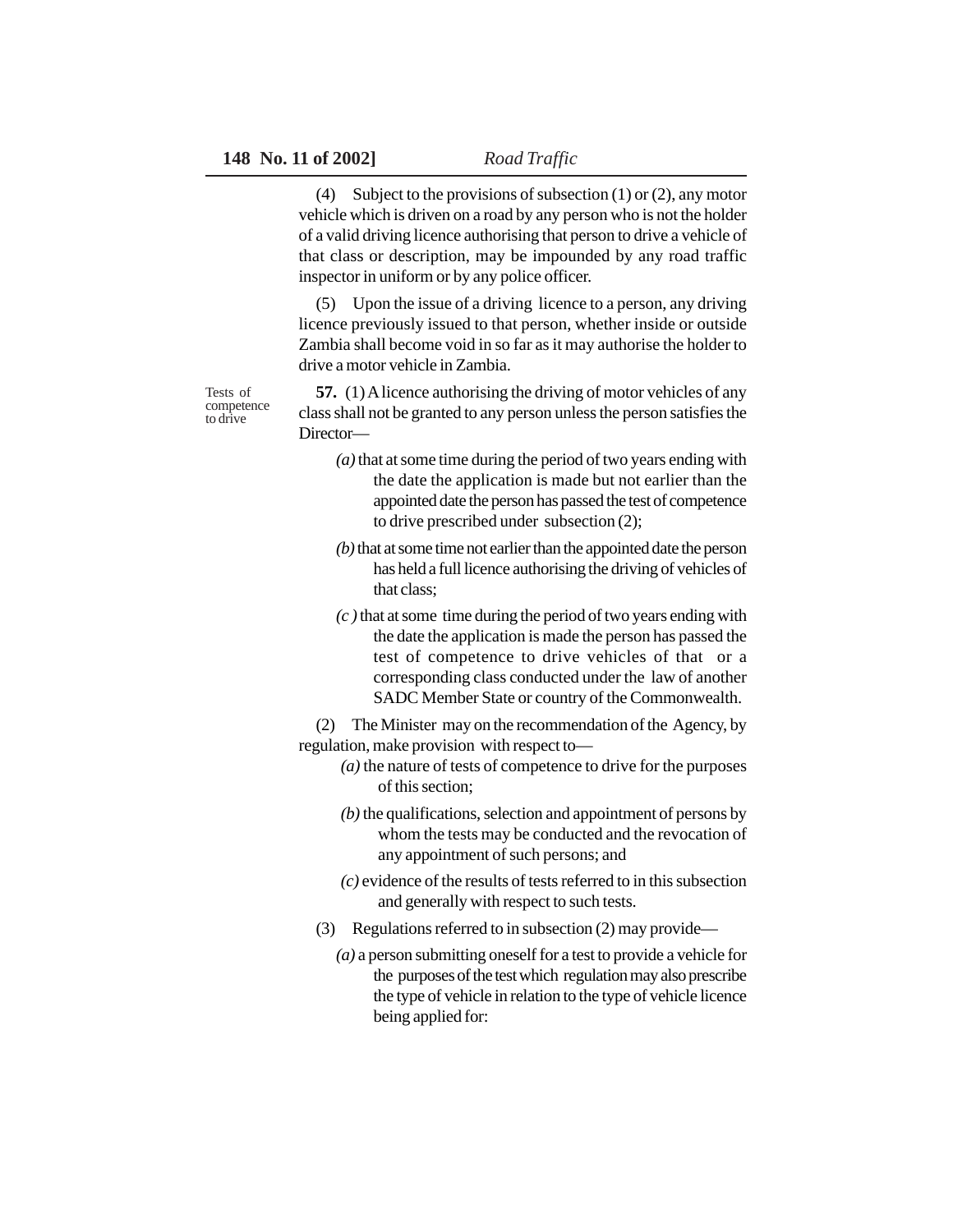Provided that in the case of an application for a vehicle licence to drive prescribed types of goods vehicles, regulations under this section may require a person submitting oneself for a test to provide a vehicle which is loaded or unloaded as the case may be and, if requirements as respect loading are prescribed, loaded in accordance with the requirements;

- *(b)* a fee of such amount as may be specified in the regulations to be paid by a person who submits oneself for a test or applies for an appointment for a test;
- *(c)* that the person submitting oneself for a test and failing to pass that test shall not be eligible to submit oneself for another test by the same or any other person before the expiration of the period specified in the regulations, except under an order made by a court;

and different regulations may be made with respect to the test of competence to drive different kinds of vehicles.

**58.** (1) On the application for the review of the conduct of a test a person who has submitted oneself for a test of competence to drive a court may determine whether the test was properly conducted in accordance with regulations.

(2) The court may, if it appears that the test was not so conducted—

- *(a)* order that the applicant shall be eligible to submit oneself for another test before the expiration of such period as the court may specify; and
- (b) order that any fee payable by the applicant in respect of the test shall not be paid or if it has been paid, shall not be repaid.

**59.** (1) An application for a driving licence or for a duplicate driving licence or for the renewal of such licence or for the extension by endorsement, of a driving licence, shall, subject to the provisions of subsection (2), be made to a licensing officer and shall be in such form as may be prescribed.

(2) An application under the provisions of subsection (1)shall be made to the Agency.

(3) Any person making an application under this section shall comply with such conditions and make such declaration as may be prescribed:

Review of conduct of test

Application for issue of driving licence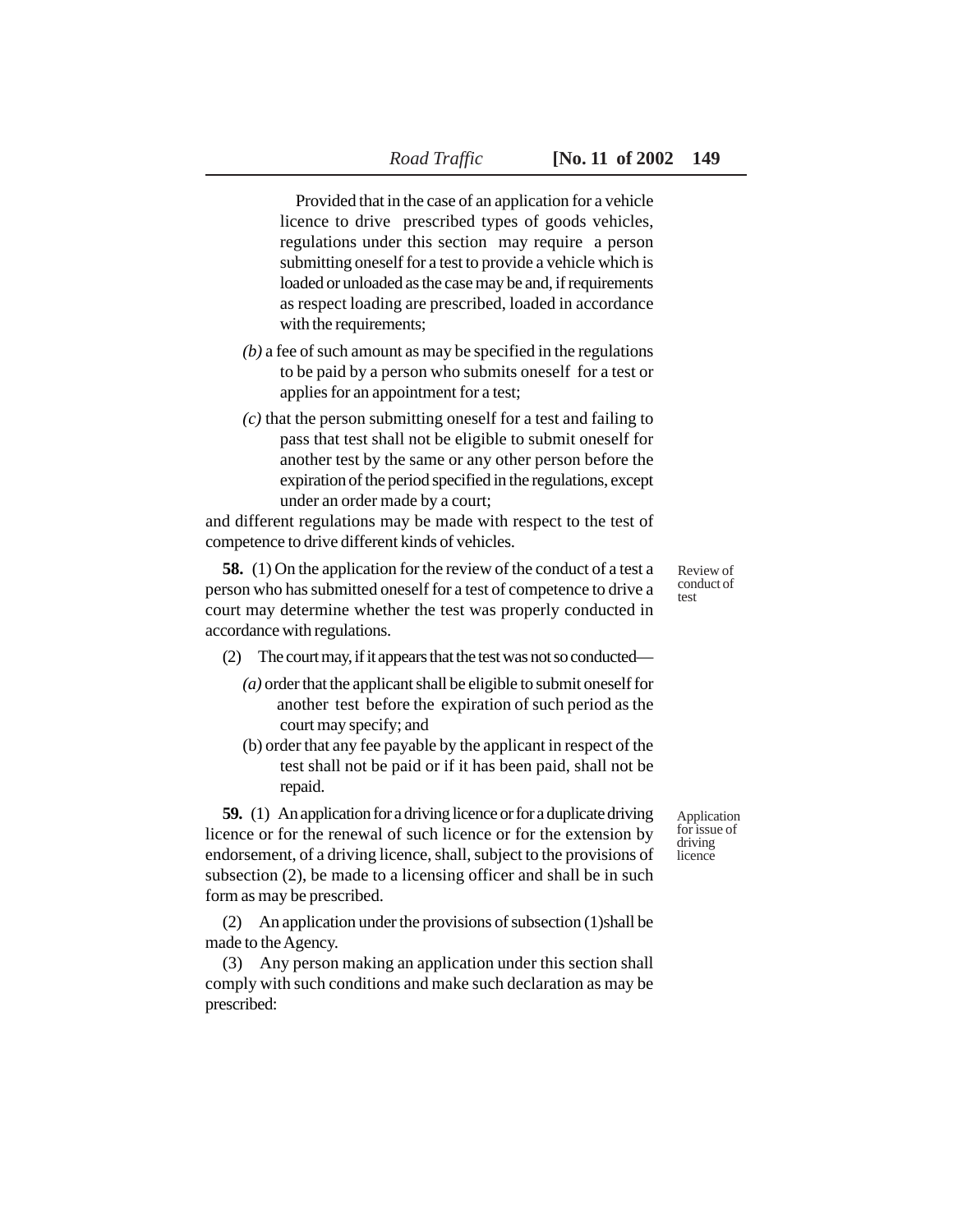Provided that where conditions are so prescribed the Director may dispense with compliance with such conditions in such circumstances as may be prescribed.

(4) Subject to the provisions of this Act and to any regulation made under it and on payment of the prescribed fee, a licensing officer or the Director shall issue, renew or extend a driving licence or a duplicate driving licence.

(5) Driving licences shall be renewed or extended in such manner as may be prescribed.

**60.** (1) A driving test shall be conducted by a driving examiner, and the form of the test shall be in accordance with the general instructions laid down by the Director and every person taking a test shall comply with such conditions as the Agency may, with the approval of the Minister, prescribe.

 (2) Upon being satisfied, on such test, that the applicant is competent to drive a motor vehicle of the class in respect of which the test was held, the driving examiner shall, on payment of such fee as may be prescribed, issue to the applicant a certificate in such form as may be prescribed stating that the holder is competent to drive such class of motor vehicle as may be specified in such certificate.

Provisional driving licences

Driving tests

**61.** (1) Notwithstanding anything to the contrary contained in section *fifty-six* and subject to subsection (2), a licensing officer may issue a provisional driving licence or any licence to any person who wishes to learn to drive a motor vehicle and applies for such licence in such form and manner, if any, as may be prescribed.

(2) For the purpose of subsection (1), a person shall be required to pass a prescribed theory test conducted, by a driving examiner, for the purpose of obtaining a provisional driving licence.

(3) A provisional driving licence shall be in the prescribed form and shall entitle the holder, for a period of three months from the date of issue in the case of any motor vehicle other than a motor cycle, to drive, upon any road, a motor vehicle of the class in respect of which it has been issued.

(4) A person issued with a provisional driving licence shall whilst driving a motor vehicle at all times be under the supervision of a person who shall sit beside that person or, if this is not possible, as near as is practicable, and who shall be in possession of a licence to drive the vehicle and such plates as may be prescribed shall be displayed upon such vehicle.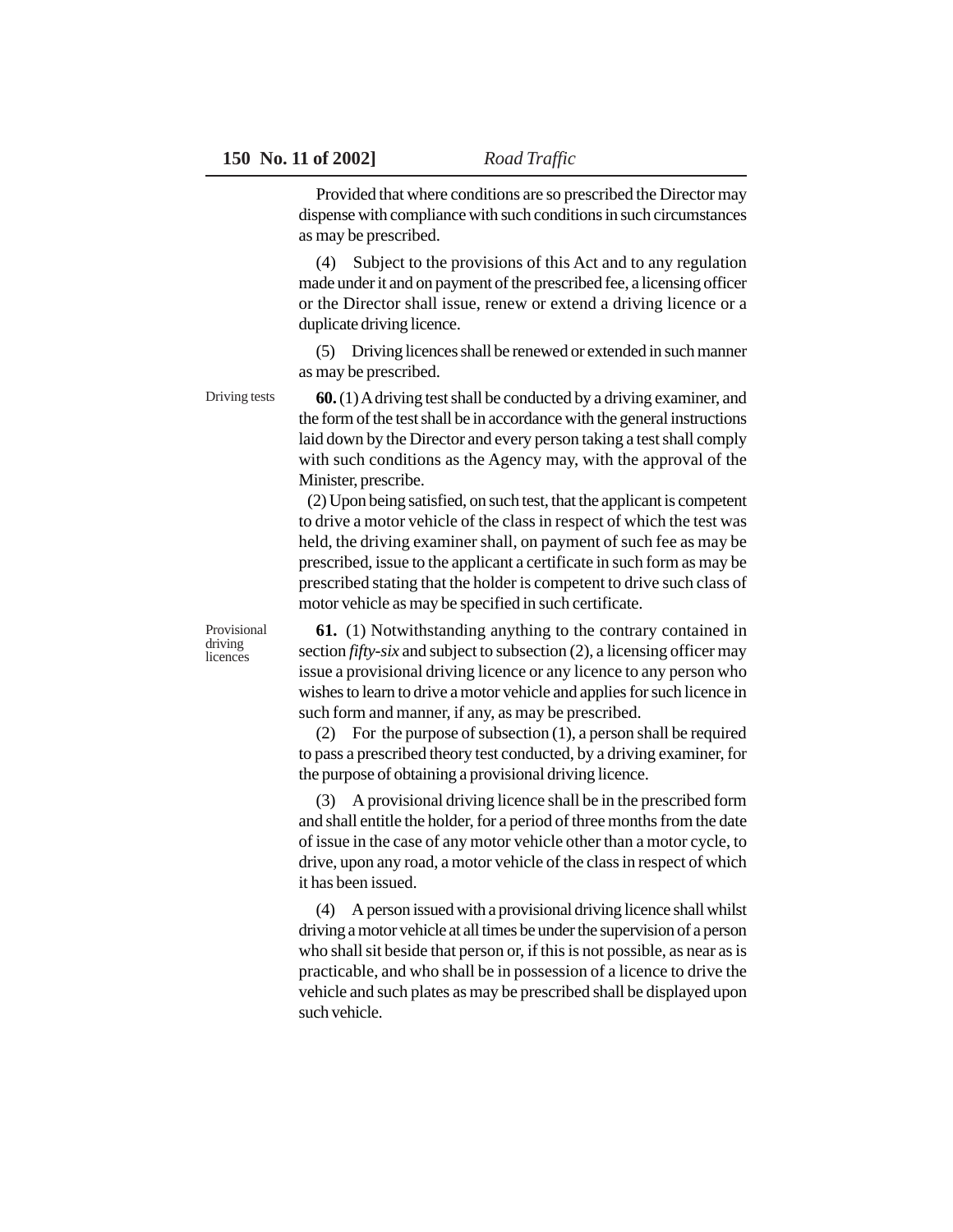(5)The plates referred to in subsection (4) for use when a person is under instruction shall be removed when any person holding a valid driving licence issued under section *fifty-nine* is driving the vehicle.

(6) Subsections (4) and (5) shall not apply to a vehicle used specially for driving instructions and owned by a person licenced in accordance with section *seventy-one* as a driving instructor or to a vehicle being driven by a person holding a valid licence during any period when a person holding a provisional licence is under instruction.

(7) A person riding a motor cycle or auto cycle or other vehicle which is not constructed or adapted to carry more than one person whilst in possession of a provisional driving licence shall not be required to be under supervision as specified in subsection (4) and no person other than the rider shall be carried on a motor cycle or auto cycle when the rider thereof has a provisional driving licence.

(8) Where a public service vehicle is being driven by the holder of a provisional driving licence, no person other than the person supervising the driving of the vehicle by the holder in accordance with the provisions of subsection (2) shall be carried as a passenger in the vehicle:

Provided that—

- (i) the provisions of this subsection shall not apply where a person is being carried in the vehicle for the sole purpose of receiving instruction in the driving of such vehicle; and
- (ii) only the person being carried for the purpose of receiving instruction shall be in the front seat with the driving **instructor**

(9) Any person failing to comply with the provisions of this section commits an offence and shall be liable, upon conviction, in the case of the first offence, to a fine not exceeding one thousand penalty units, and in the case of a second or subsequent conviction to a fine not exceeding two thousand penalty units.

(10) Notwithstanding anything contained in subsection (9), any motor vehicle in respect of which an offence is committed under this section may be impounded by any road traffic inspector in uniform or by any police officer.

**62.** A licensing officer shall not issue a provisional driving licence to any person who is unable to certify in the prescribed manner that the person's physique, vision, hearing, body and mental fitness are Physical fitness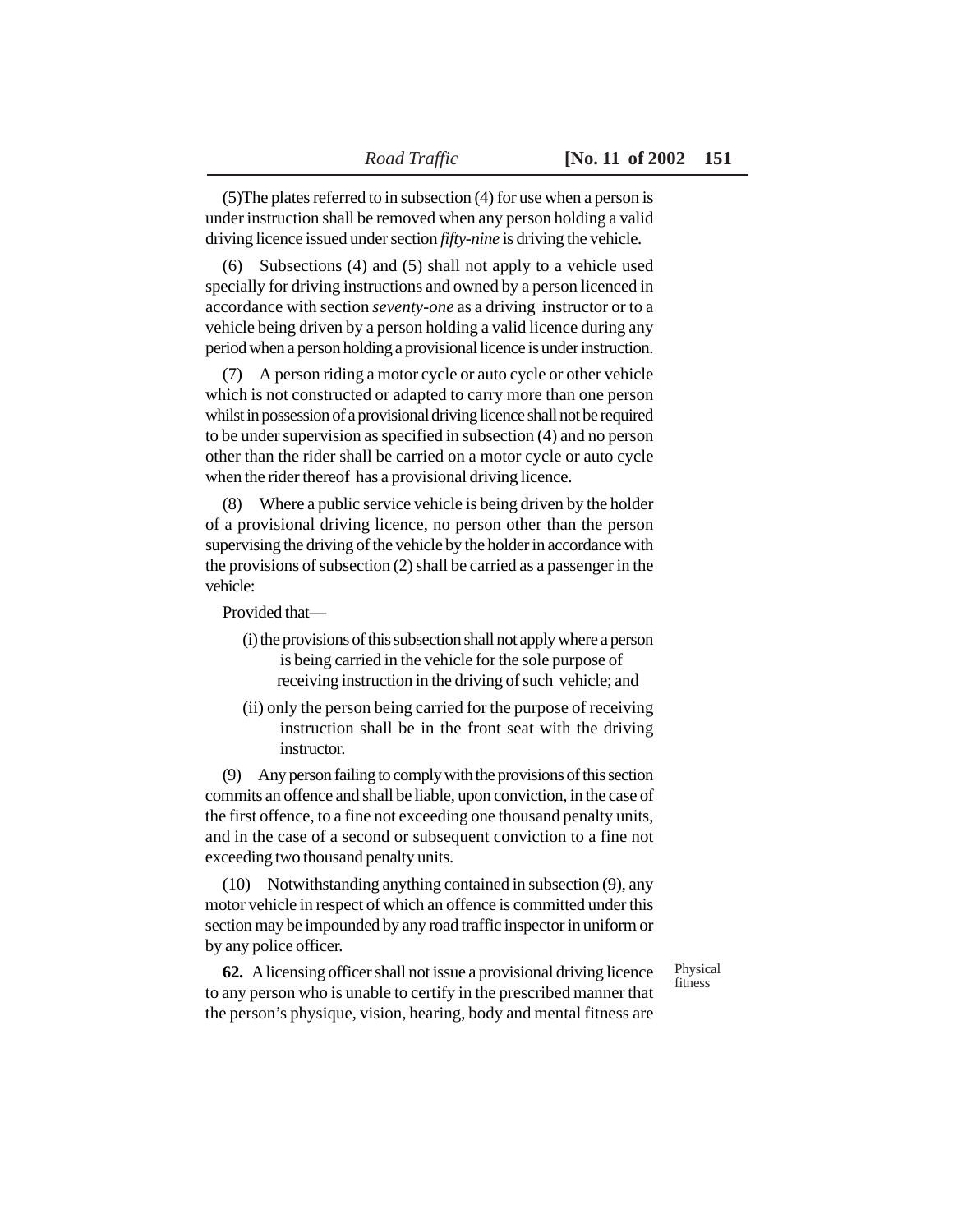such as to warrant the issue to that person of a licence, and before issuing a provisional driving licence the licensing officer shall require the applicant to produce a satisfactory medical certificate in such form as may be prescribed, signed by a registered medical practitioner.

**63.** (1) A driving licence and a provisional driving licence, unless expressed to be valid for all classes of motor vehicle, shall be valid only for the class or classes of motor vehicle specified in the driving licence, but may by endorsement of the licence in the manner and form prescribed, and on payment of the prescribed fee, be extended to any other class of motor vehicle: Classes of motor vehicle

> Provided that the passing of a test to drive a particular class of vehicle specified in such regulations as may be made in that behalf shall entitle the applicant to have the applicant's licence endorsed for other classes of vehicle as may be specified in such regulations.

> (2) For the purposes of this section, motor vehicles shall be classified as may be prescribed.

**64.** (1) Notwithstanding any other provision of this Act, no person shall obtain or attempt to obtain a driving licence or provisional driving licence— Age of driver

- *(a)* to drive an auto cycle or invalid carriage, unless that person has attained the age of sixteen years; or
- *(b)* to drive a construction vehicle, a heavy goods vehicle or an articulated vehicle, unless that person has attained the age of eighteen years; or
- *(c )* to drive a public service vehicle carrying passengers for hire or reward, or a private motor minibus used otherwise than for private or domestic purposes, unless that person has attained the age of twenty-five and acquired at least two years of driving experience; or
- *(d) t*o drive any motor vehicle not mentioned in paragraph (1) *(b)* or *(c)*, unless that person has attained the age of eighteen years.

(2) For the purposes of this section, an " articulated vehicle " means a motor vehicle with a trailer so attached to the drawing vehicle that part of the trailer is superimposed upon the drawing vehicle and when the trailer is uniformly loaded not less than twenty percentum of the load is borne by the drawing vehicle.

(3) Any driving licence or provisional driving licence obtained in contravention of this section shall be void.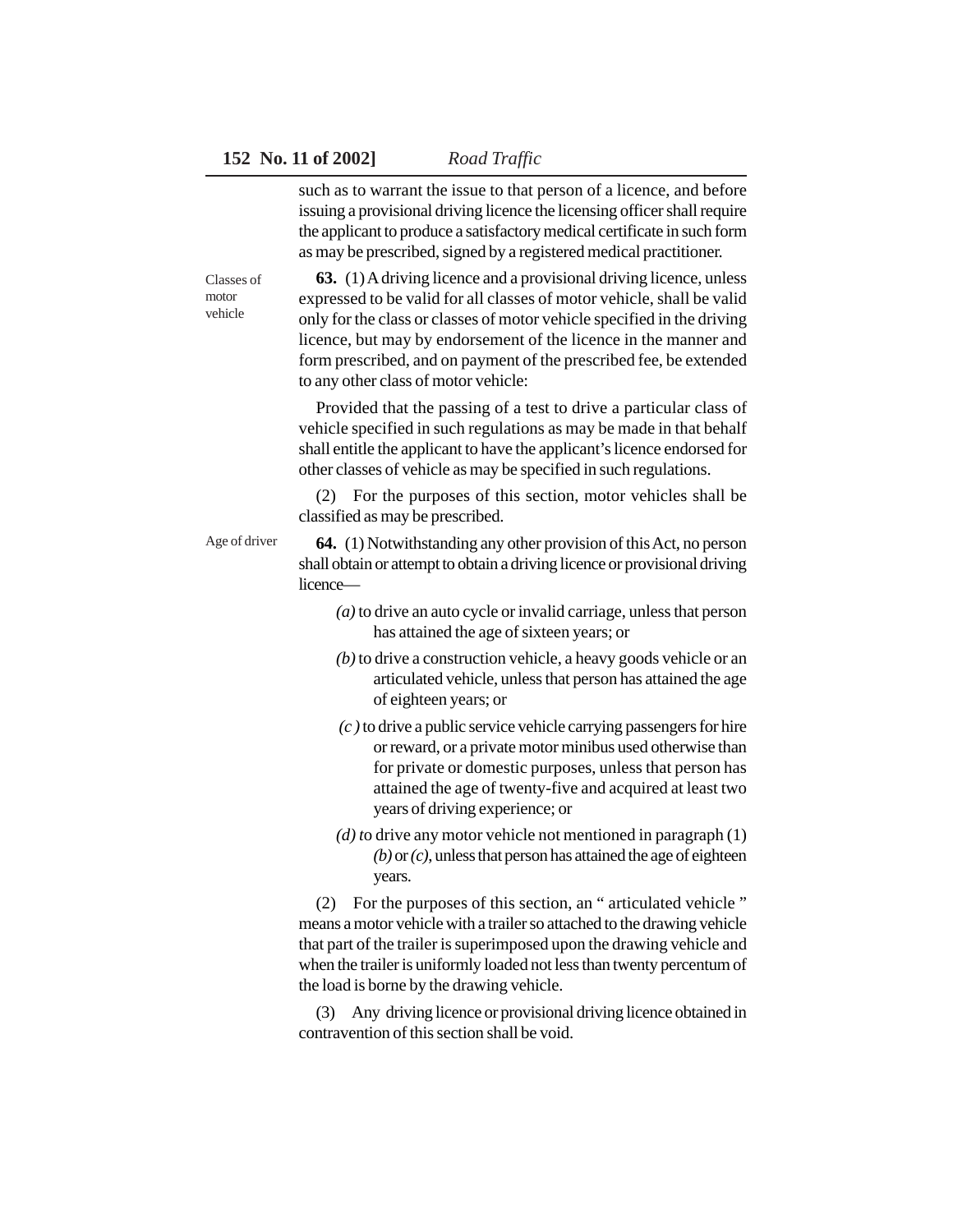(4) Any person contravening the provisions of this section commits an offence.

**65.** (1) A person applying to undergo a driving test shall pay the prescribed fee.

(2) If a person fails to present oneself for the test for which that person has applied, the fee paid shall be forfeited:

Provided that if that person gives forty-eight hours' notice of that person's inability to appear for any test which has been arranged for such person, the fee paid shall be refunded to that person.

(3) The disposal of fees forfeited in terms of subsection (2) shall be as may be prescribed.

(4) No fee shall be payable in respect of a test carried out as a result of an order passed under paragraph (*c*) of subsection (1) of section *sixty-eight*.

**66.** (1) Driving licences shall be in such form and be valid for such period as may be prescribed;

Form and duration of driving licences

Provided that different forms and different periods of validity may be prescribed for different types of driving licences.

(2) Duplicate driving licences shall be in such form and may be issued in such circumstances and subject to such conditions as may be prescribed.

(3) The signature, or thumb mark, and, where so required by regulations made under subsection (4), the photograph of the holder shall be affixed to a driving licence in the prescribed manner, and a licensing officer may require that such holder, or any person to whom a driving licence is to be issued, shall appear before the licencing officer in person for the purpose of affixing such signature, mark or photograph.

(4) The Agency, with the approval of the Minister, may, by regulation—

- *(a)* require a photograph, of such size and type as may be prescribed, of the holder of a driving licence or of any specified type of driving licence, to be affixed to such licence;
- *(b)* prescribe a date after which licences, or any specified type of licence, shall cease to be valid;

Driving test fees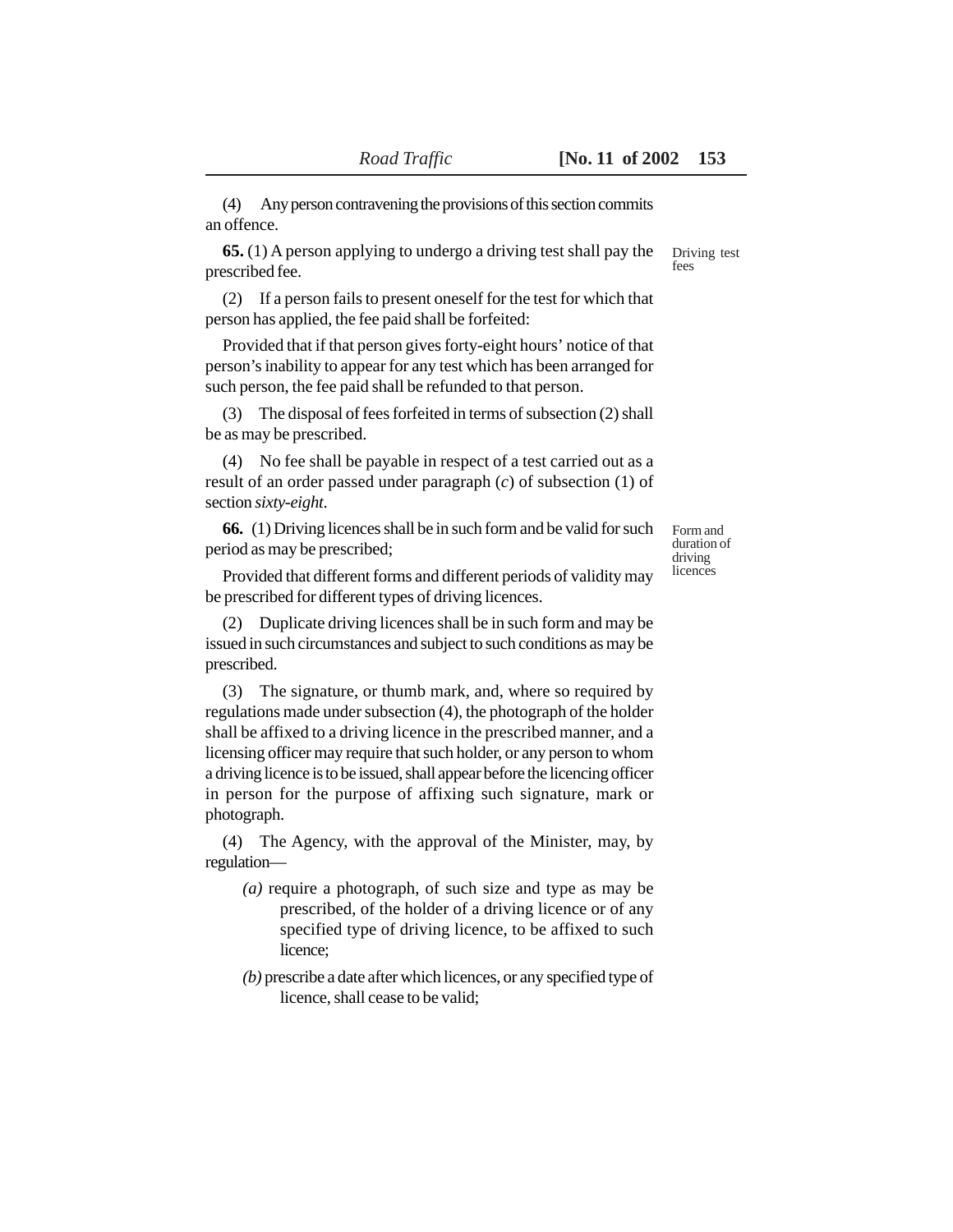- *(c)* provide for the replacement of driving licences issued under this Act, the procedure to be adopted upon such replacement, and the fee, if any, to be paid in respect thereof.
- (5) In this section—
	- " type " in relation to a licence, means a licence authorising the holder of the licence to drive vehicles of a certain class or description, or certain classes or descriptions.

Fees for licences

**67.** (1) There shall be payable in respect of a driving licence the fee prescribed in the Fourth Schedule.

(2) There shall be payable in respect of a provisional driving licence such fee as the Minister may prescribe.

(3) Any fee payable in respect of a driving licence or a provisional driving licence shall be paid to the licensing officer by whom it is issued at the time it is issued.

(4) Any fee paid to a licensing officer in respect of a driving licence or a provisional driving licence shall be paid into the Road Fund and the general revenues of the Republic in such proportions as the Minister responsible for finance may determine.

**68.** (1) Notwithstanding anything to the contrary contained in this Act, the Director may—

- *(a)* revoke a licence or an endorsement authorising the holder of such licence or endorsement to drive a public service vehicle if, in the opinion of the Director, the conduct or character of the holder is such as to render the holder unfit to drive such vehicle from the point of view of the safety of the public;
- *(b)* revoke a driving licence of any person who appears, in the opinion of the Director, to be suffering from a disease or disability likely to cause the driving by the person of a motor vehicle to be a source of danger to the public; or
- *(c )* order a fresh driving test by a driving examiner in the case of any holder of a driving licence who appears to the Director to be so deficient in driving ability as to be a source of danger to the public, and if the licence holder fails to pass such test, the Director shall revoke that person's licence.

(2) The Director may at any time cancel or vary an order made by the Director under this section.

Revocation etc., of driving licences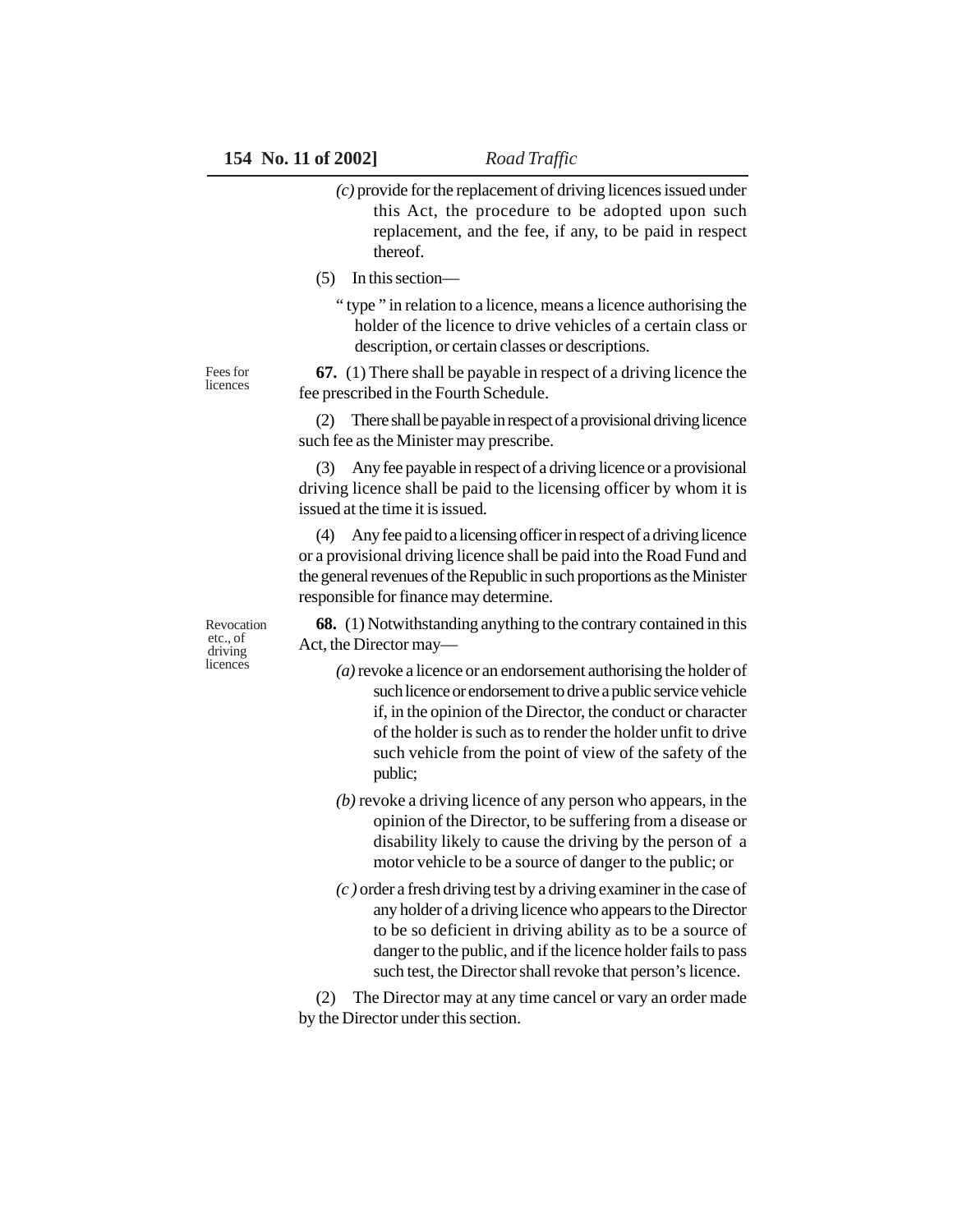(3) No revocation may be made under this section unless the licence holder concerned has first been given an opportunity to make representations to the Director.

(4) Any person aggrieved by an order decision of the Director under this section may appeal to the Tribunal within fourteen days from the making thereof.

(5) Any order under this section shall be in writing and shall be sent or delivered to the licence holder concerned, and in the case of an order to revoke a driving licence or an endorsement of such licence the licence holder shall, within fourteen days of the receipt of such order or of the failure of an appeal against such order, as the case may be, deliver or send such licence to the Director.

**69.** (1) Any person aggrieved by the refusal of a licensing officer or of the Director to issue a driving licence under this Part may, within thirty days of such refusal, appeal to the Tribunal or, where the appeal is from a refusal of the Tribunal to the High Court the form and manner of appeals to the Tribunal.

(2) An appeal against a refusal to issue a driving licence or a duplicate driving licence shall be in such form and manner as the Minister may, by regulations, prescribe.

**70.** (1) No person shall teach for gain the driving of motor vehicles except under the authority of a licence, hereinafter referred to as an instructor's licence, issued by the Director, and no person shall set up or maintain an establishment for teaching for gain the driving of motor vehicles save under the authority of a licence, hereinafter referred to as a driving school licence, issued by the Director.

(2) Any person who contravenes any of the provisions of this section commits an offence.

**71.** (1) A person applying for an instructor's licence or for a driving school licence or a variation of any of the conditions of any such licence shall apply to the Agency in the prescribed form and shall submit to the Director such particulars as may be prescribed.

(2) On receipt of an application for an instructor's licence, the Director shall cause the applicant's competence to be tested, and may in case of any application for an instructor's licence or a driving school licence or any variation thereof, if that person considers it necessary, cause to be verified the facts stated therein, and shall then, if the application is in order, and if all the information that the Director Control of driving schools and of the teaching for gain

Instructor's licences and driving school licences

Appeals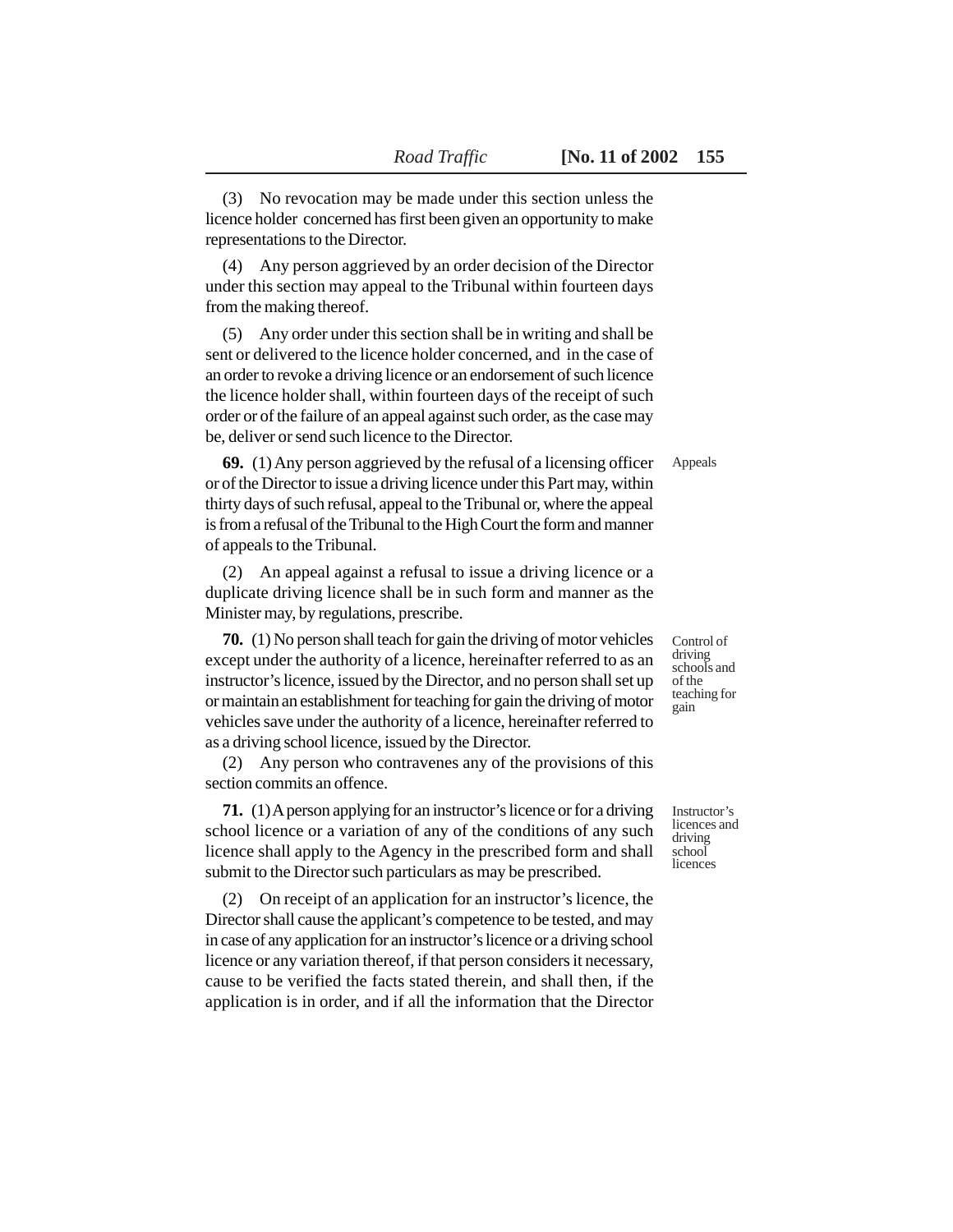requires is provided, consider it, and shall grant or refuse a licence or variation, as the case may be, subject to such conditions as the Director may impose.

(3) Licences shall be valid for such period as may be prescribed and shall be subject to the payment of such fees as may be prescribed.

**72.** If the Director refuses to issue an instructor's licence or driving school licence or a variation of the conditions thereof, the applicant may appeal to the Tribunal in accordance with such procedure and upon payment of such fees as may be prescribed.

**73.** An instructor's licence and driving school licence shall be personal to the person who is teaching the driving of motor vehicles or who is the proprietor of the driving school, as the case may be, and shall not be transferable.

Inspection of premises, etc.

Appeals concerning driving school licences or instructor's licences Instructors's licences and driving school licences not transferrable

> **74.** The Agency, with the approval of the Minister may, by statutory instrument, make regulations—

- *(a)* providing for the inspection of any premises, vehicles, equipment, records or any other place or thing used in connection with the teaching for gain of driving, and for ensuring that the curriculum and, where provided, the accommodation and food supplied to pupils, are suitable, and that the instructors are competent;
- *(b)* providing for the revocation of instructor's licences and of driving school licences, or for the variation of the conditions thereof, and for the making and hearing of appeals in respect of such licences;
- *(c)* containing such other provisions as the Agency may consider necessary for the proper licensing, control and inspection of the teaching, for gain, of driving and for ensuring that the terms of any licences relating to such teaching are observed.

### PART VI

ENDORSEMENT, SUSPENSION AND CANCELLATION OF DRIVING LICENCES

Powers of court

**75.** (1) Any court before which a person is convicted of an offence under this Act—

*(a)* may in accordance with the Third Schedule, and unless the court thinks fit to order otherwise, if the person convicted holds a driving licence or its equivalent granted in any other country and which is valid in Zambia—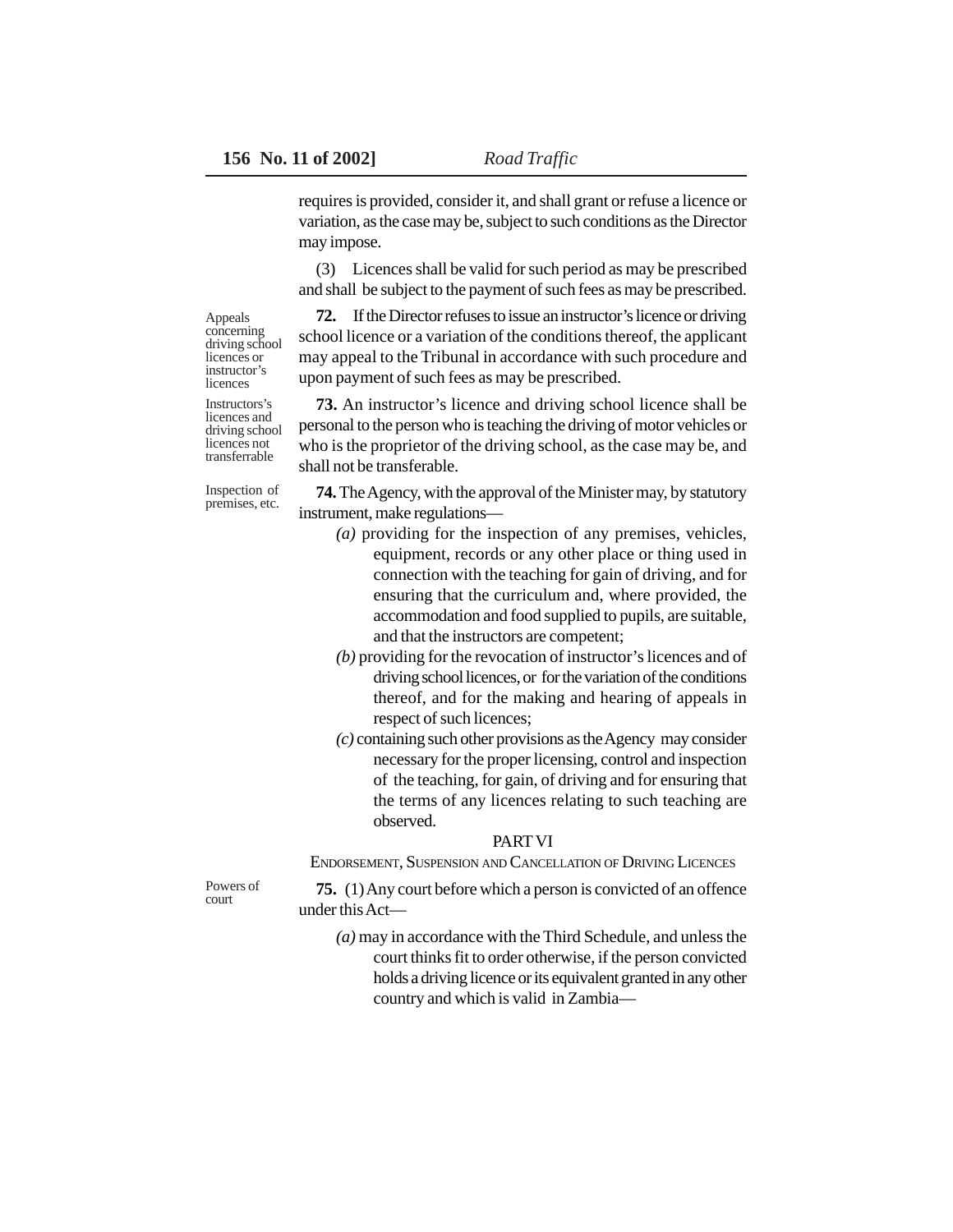- (i) suspend the licence or its equivalent, for such time
	- as the court thinks fit; or
- (ii) cancel the licence or its equivalent; and declare the person convicted disqualified from obtaining another licence in Zambia for a stated period:

Provided that where the provisions of this section apply, and where the person convicted holds no driving licence or its equivalent, the court may, unless the court for special reasons thinks fit to order otherwise declare that person disqualified from obtaining a licence in Zambia for a stated period;

- *(b)* may in accordance with the Third Schedule order that particulars of the conviction and of any suspension or cancellation of the driving licence and any disqualification to which the person has become subject shall be endorsed on the licence or its equivalent held by that person;
- *(c)* may in cases where a licence is suspended or cancelled order that the person be disqualified from holding or obtaining a licence in Zambia unless and until that person has, since the date of such order, passed a driving test:

Provided that if the court thinks fit, any suspension of a licence or disqualification imposed under this section may be limited to the driving of a motor vehicle of the same class as the vehicle in relation to which the offence was committed.

Cap. 87

(2) Any court before which a person is convicted of the offence of theft of motor vehicle under the Penal Code shall if the person convicted holds a driving licence granted in Zambia or a driving licence granted in any other country and which is valid in Zambia, suspend the licence for a period twice the term of imprisonment to which the person is sentenced:

Provided that where a person is convicted for the third time the court shall cancel the person's driving licence and declare the person disqualified from obtaining another licence in Zambia for life.

(3) Any court, hereinafter called the " convicting court'', making an order under the provisions of subsection (1) or (2) shall cause a copy of such order to be sent to the Director.

(4) Where the convicting court or any other court varies an order made under the provisions of subsection (1), the convicting court shall cause the Director to be notified of such variation.

(5) Where the Director receives a copy of an order or is notified of a variation of an order, under the provisions of this section, the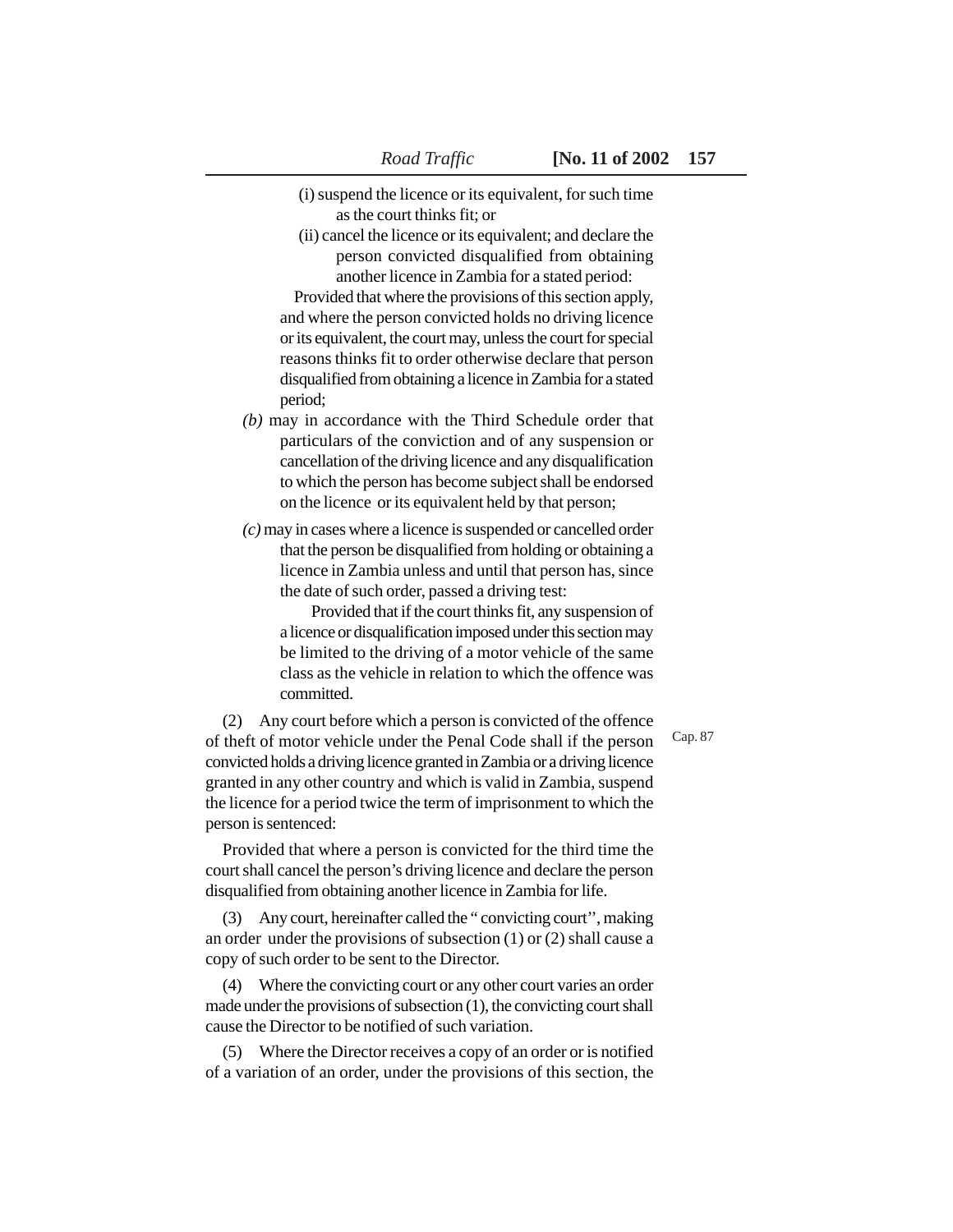Right of appeal

Production of driving licence for endorsement

Director shall cause the order of variation to be recorded in such manner as may be prescribed.

**76.** A person whose licence by virtue of an order of a court is suspended or cancelled or who is disqualified from holding or obtaining a driving licence or whose licence is endorsed, may appeal against the order in the same manner as against a conviction, and the court may, if it thinks fit, pending an appeal, suspend the operation of the order.

**77.** Where an order is made requiring any licence or its equivalent held by an offender to be endorsed in such manner as the Minister may, by statutory instrument, prescribe—

- *(a)* if the offender is at the time the holder of a licence or its equivalent that person shall, if so required by the court, produce the licence or its equivalent within five days or such longer time as the court may determine for the purpose of endorsement;
- *(b)* if the offender is not the holder of licence but subsequently obtains a licence that person shall, within five days after so obtaining the licence, produce it to the court for the purpose of endorsement;
- *(c)* if the offender fails to produce the licence or its equivalent to the court for the purpose of endorsement within such time as specified in paragraph *(a)* or *(b)*, that person commits an offence under this Act;
- *(d)* if the licence or its equivalent is not produced for the purpose of endorsement within such time as specified in paragraph *(a)*or *(b)*, it shall be suspended from the expiration of the time referred to in those paragraphs until it is produced for the purpose of endorsement.

**78.** A driving licence or its equivalent suspended by a court shall during the period of suspension be of no effect, and a person whose licence or its equivalent is cancelled and who is declared by the court to be disqualified from obtaining a licence shall during the period of the disqualification be disqualified from obtaining a driving licence.

**79.** (1) Any person whose driving licence is by virtue of a conviction order suspended or who is by virtue of a conviction order disqualified from holding or obtaining a driving licence may apply to the court before which the person was convicted or by which the order was made to cancel the suspension or remove the disqualification:

Suspended licence to be of no effect

Application for removal of disqualification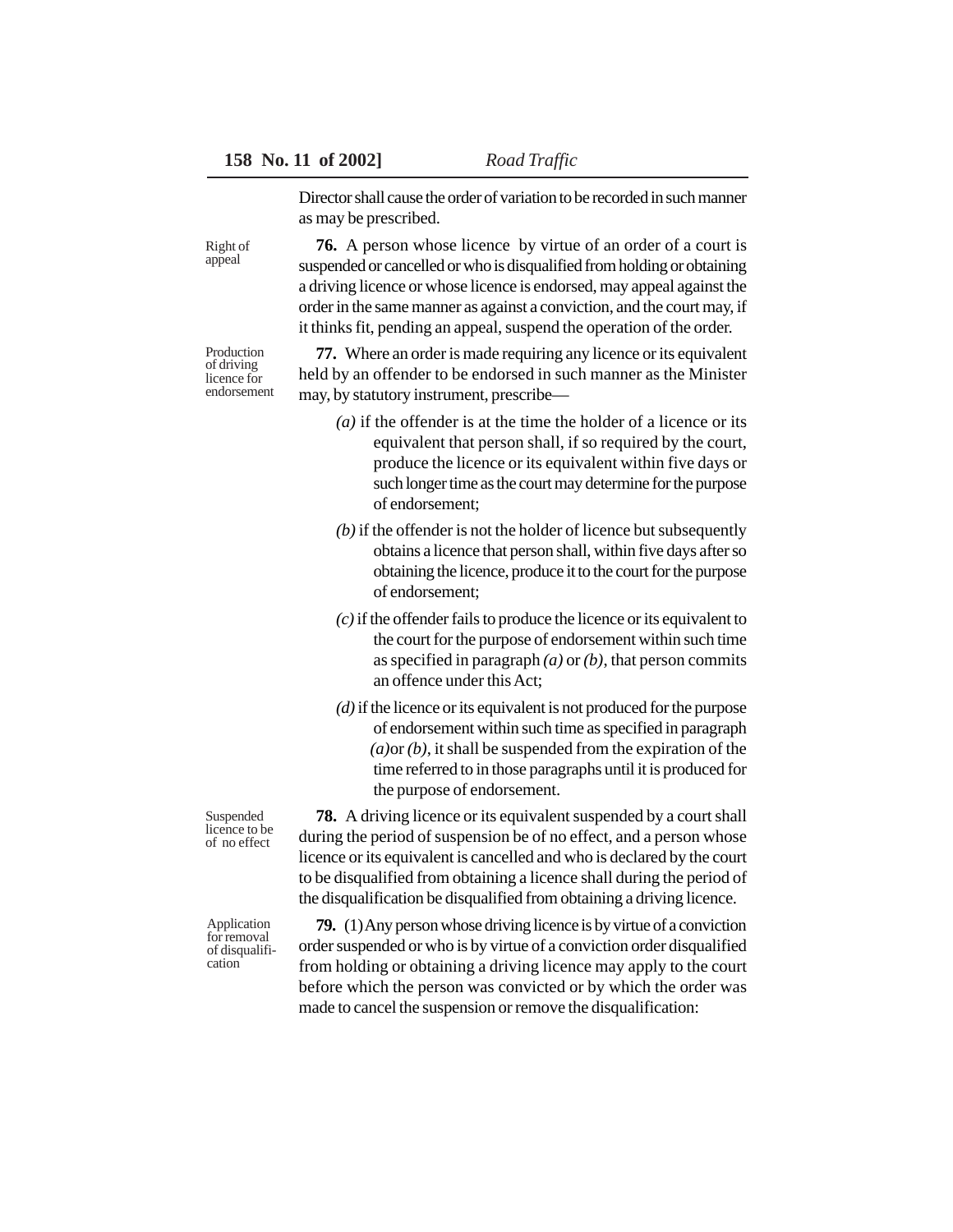Provided that no such application shall be made before the expiration of whichever is relevant of the following periods from the date of the conviction order by virtue of which the suspension or disqualification was imposed, that is to say—

- *(a)* six months, if the disqualification or suspension is less than a year;
- *(b)* one-half of the period of the disqualification or suspension if it is for less than six years, but not less than a year; or
- *(c )* three years in any other case.

(2) Notwithstanding paragraphs *(a)*, *(b)* and *(c)* of the proviso to subsection (1), if in the opinion of a court,circumstances are such as to justify the removal of the suspension or disqualification of a driving licence in a lesser period, the court may direct accordingly.

(3) In determining the expiration of the period for which a licence is suspended or a person is disqualified by virtue of a conviction or by an order made in consequence of such a conviction or after which, under the provisions of this section, a person may apply for the cancellation for such suspension or for the removal of such disqualification, any time after the conviction during which the suspension or disqualification was suspended or that person's licence was not suspended or that person was not disqualified shall be disregarded.

(4) Upon an application under this section a court may if it thinks proper, having regard to the character of the person whose licence is suspended or who is disqualified and that person's conduct subsequent to the conviction order, the nature of the offence and any other circumstances of the case, by order remove the suspension or disqualification as from such date as may be specified in the order, or refuse the application:

Provided that where an application under this section is refused, a further application under it shall not be entertained if made within three months after the date of the refusal.

(5) If the court orders a suspension to be cancelled or a disqualification to be removed, the court shall cause particulars of the order to be endorsed on the licence or its equivalent, if any, previously held by the applicant, and the court shall have power to order the applicant to pay for the whole or any part of the cost of the application.

**80.** Where as a result of any order passed prior to the appointed date a person is disqualified from holding or obtaining a driving licence

Removal of disqualification no longer provided for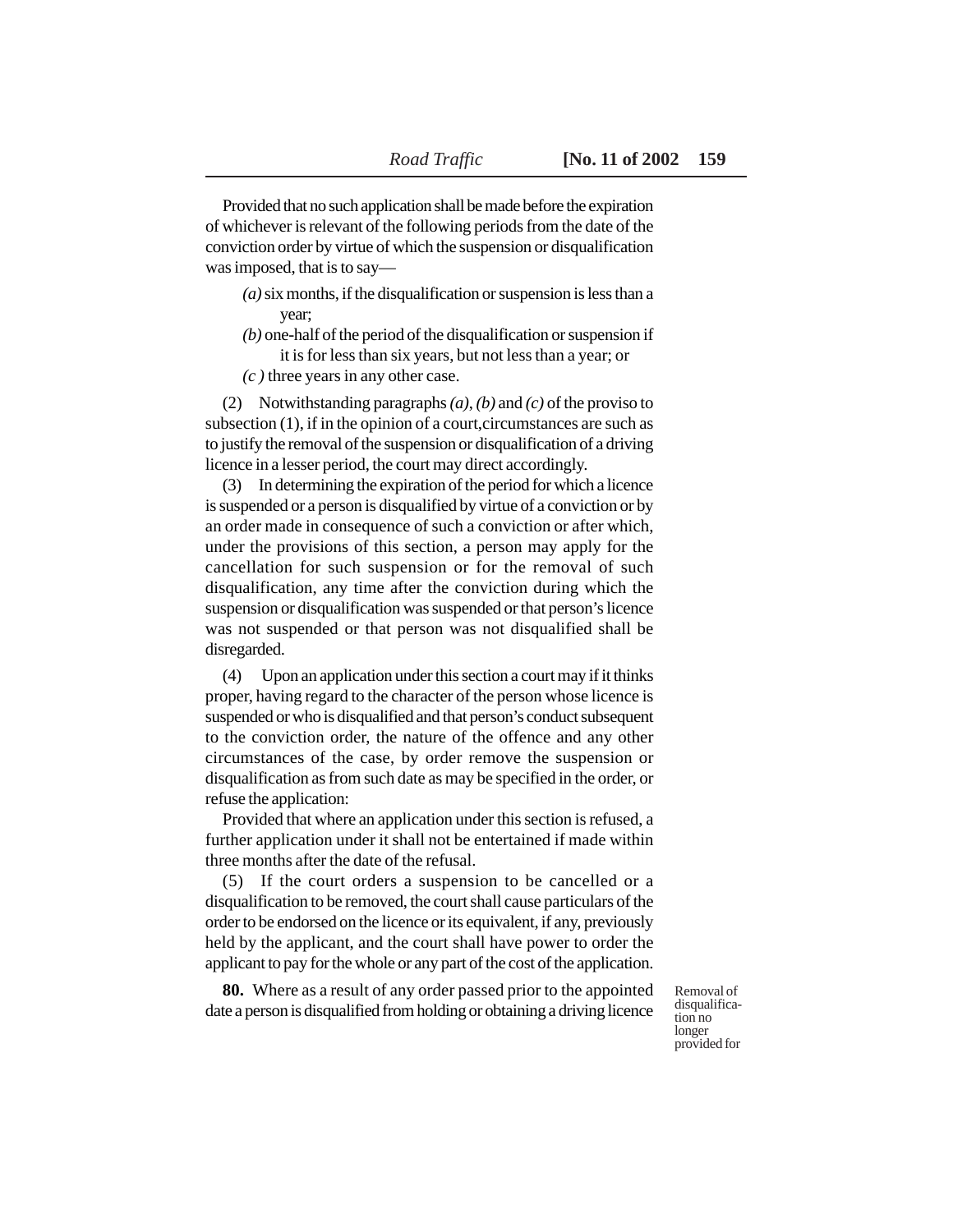or that person's licence is suspended, and where such disqualification or suspension is no longer provided for in this Act, the court shall, upon the application of the person concerned, cancel such disqualification or suspension.

## **81.** If any person—

- *(a)* who under the provisions of this Act is disqualified from holding or obtaining a driving licence applies for or obtains a licence while that person is so disqualified, or if any person while disqualified or while the licence is suspended drives a motor vehicle on a road or, if the disqualification or suspension applies to the driving of a motor vehicle of a particular class or description, drives a motor vehicle of that class or description, on a road; or
- *(b)* who has been refused a licence applied for or obtains a licence without disclosing such refusal;

that person commits an offence and shall be liable, upon conviction, in the case of a first offence, to a fine not exceeding three thousand penalty units or to imprisonment for a period of not exceeding six months, and in the case of a second or subsequent offence, to a fine not exceeding six thousand penalty units or to imprisonment for a period not exceeding one year.

**82.** (1) On the issue of a new driving licence to any person, the particulars endorsed on any previous licence or its equivalent held by that person shall be copied on to the new licence, unless that person has previously become entitled under the provisions of section *eightyfour* to have a licence issued to that person free from endorsement.

(2) Notwithstanding subsection (1), the particulars endorsed on any previous licence or its equivalent may be entered in an official record book kept by a licensing officer or any person as the Director may, from time to time, authorise in that behalf.

**83.** If any person whose driving licence or its equivalent has been ordered to be endorsed, and who has not previously become entitled under the provisions of section *eight-five* to have a licence issued to that person free from endorsements, applies for or obtains a licence without giving particulars of the order of endorsement, the person commits an offence and is liable, upon conviction, in the case of a first offence, to a fine not exceeding one thousand five hundred penalty units, and in the case of a second or subsequent offence, to a fine not

Fraudulent application for driving licence

Particulars of endorsement to be copied on new licence

Applying for licence without disclosing endorsement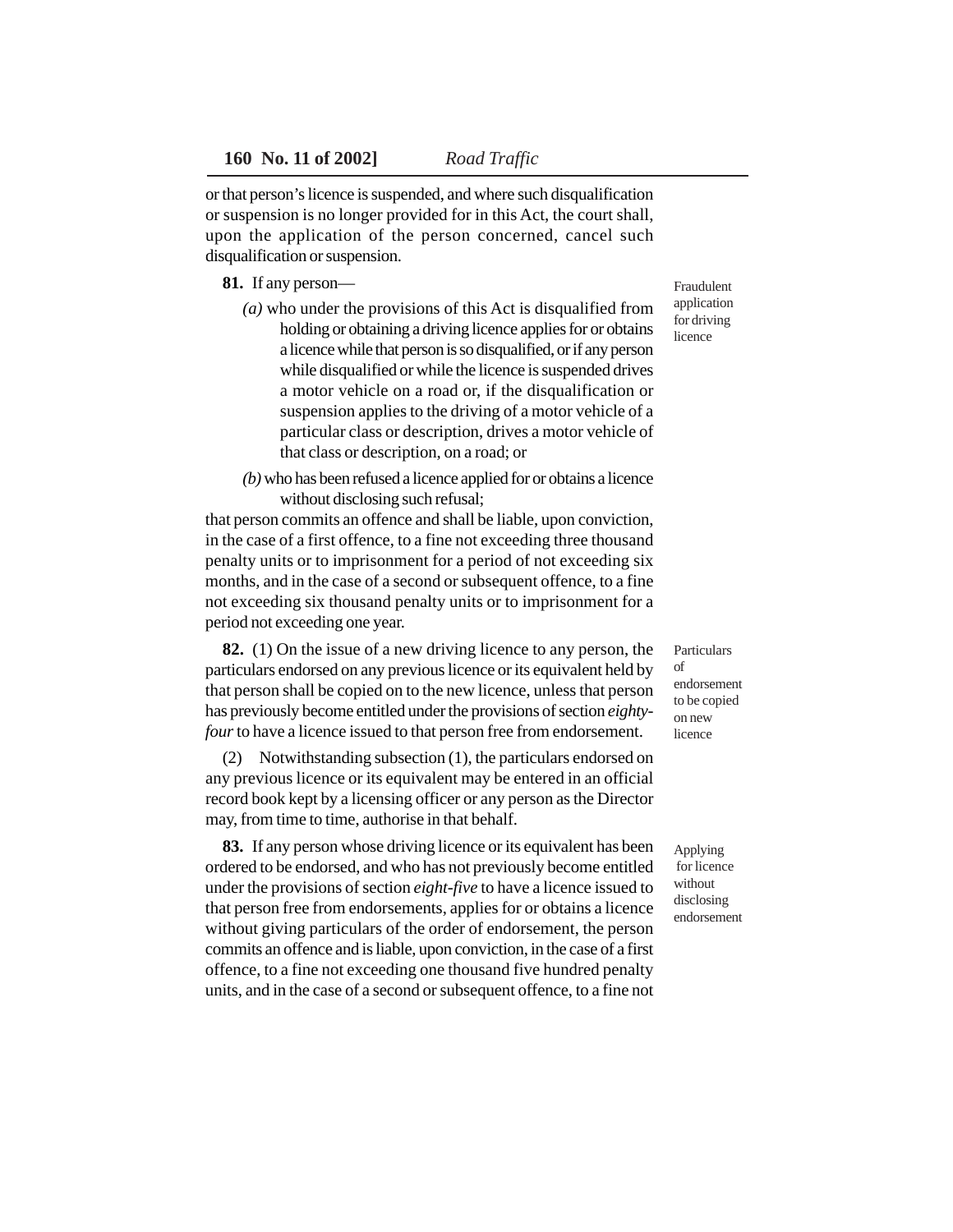exceeding three thousand penalty units, and any licence so obtained shall be of no effect.

**84.** Where a person in respect of whom an order has been made under this Act requiring the endorsement of any driving licence or its equivalent held by the person has during the continuous period of three years or upwards since the order was made had no further similar order made against that person, that person shall be entitled, on application and subject to the payment of the fee specified for the issue of a driving licence, and to the surrender of any substituting licence or its equivalent, at any time to have issued to the person a new licence free from endorsement:

Provided that, in reckoning the said period of three years, any period during which the person was by virtue of the order qualified from holding or obtaining a licence or for which that person's licence was suspended shall be excluded.

**85.** Whereas a result of any order passsed prior of the appointed date, a driving licence or its equivalent is endorsed, and where such endorsement is no longer provided for under this Act, the holder of that licence or its equivalent shall be entitled to a new licence free from endorsement as provided for in section *eighty-four*, free of cost.

### PART VII

# COMPULSORY THIRD PARTY INSURANCE

**86.** (1) No person shall use or cause or permit any person to use a motor vehicle or trailer on a road unless there is in force in relation to the use of such vehicle or trailer by that person or that other person, as the case may be, such a policy of insurance or such a security in respect of third party risks as complies with the requirements of this Part.

(2) Any person who contravenes the provisions of this section commits an offence and is liable, upon conviction, in the case of a first offence to a fine not exceeding three thousand penalty units or to imprisonment for a period not exceeding twelve months, and in case of a second or subsequent offence, to a fine not exceeding seven thousand five hundred penalty units or to imprisonment for a period not exceeding twelve months, or to both.

(3) Notwithstanding the provision of any other written law, there shall be in respect of all Government vehicles such policy of insurance of such a security in respect of third party risks referred to in subsection (1) as the Minister, in consultation with the Agency, may prescribe.

Issue of new licence free from endorsement

Removal of endorsement

Users of motor vehicles to be insured against third party risks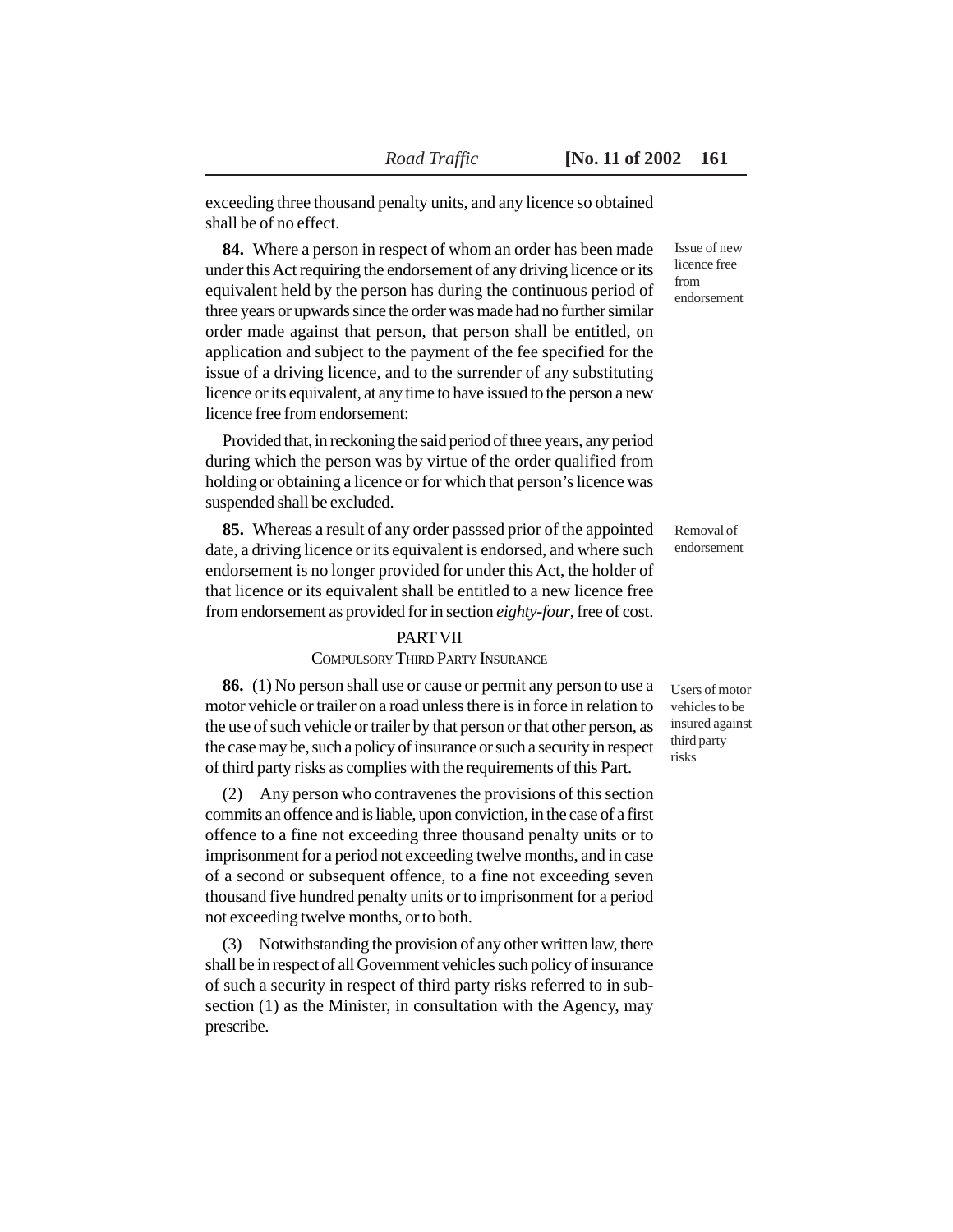| Saving in<br>respect of<br>liability                      | 87. A person charged with using a motor vehicle or trailer in<br>contravention of section of eighty-six shall not be convicted if that<br>person proved that the vehicle or trailer did not belong to that person<br>and was not in that person's possession under a contract of hiring or<br>loan, that such person was using the vehicle or trailer in the course of<br>that person's employment, and that such person did not know or had<br>no reason to believe, that there was not in force or in relation to the<br>vehicle or trailer such a policy of insurance or security as complies<br>with the requirements of this Part. |
|-----------------------------------------------------------|-----------------------------------------------------------------------------------------------------------------------------------------------------------------------------------------------------------------------------------------------------------------------------------------------------------------------------------------------------------------------------------------------------------------------------------------------------------------------------------------------------------------------------------------------------------------------------------------------------------------------------------------|
| Requirements<br>in respect of<br>policies of<br>insurance | 88. (1) In order to comply with the requirements of this Part, a<br>policy of insurance must be a policy which—<br>$(a)$ is issued by an insurance company registered by the registrar<br>for the purpose of this Part; and                                                                                                                                                                                                                                                                                                                                                                                                             |
|                                                           | $(b)$ insures such person, persons or classes of persons as may be<br>specified in the policy in respect of any liability which may<br>be incurred by that person or such persons in respect of<br>the death of or bodily injury to any person caused by, or<br>arising out of the use of the motor vehicle or trailer on a<br>road to an amount of at least-                                                                                                                                                                                                                                                                           |
|                                                           | (i) one hundred and sixty-six thousand seven hundred<br>fee units in respect of anyone person killed or<br>injured; and<br>(ii) three hundred and thirty-three thousand three<br>hundred and fifty fee units in respect of any one<br>accident or series of accidents due to or arising<br>out of the occurrence of any one event:                                                                                                                                                                                                                                                                                                      |
|                                                           | Provided that any policy in terms of this section<br>shall not be required to cover-                                                                                                                                                                                                                                                                                                                                                                                                                                                                                                                                                    |
|                                                           | (A) any liability in respect of the death of, or<br>bodily injury to, a person in the<br>employment of any person insured by the<br>policy, if such death or bodily injury arises<br>out of and in the course of that person's                                                                                                                                                                                                                                                                                                                                                                                                          |

employment; or (B) any contractual liability.

(2) In this section " Registrar " means the Registrar of Pensions and Insurance appointed under the Pension Scheme Regulation Act, 1996.

Requirements in respect of securities Act No. 28 of 1996

**89.** (1) In order to comply with the requirements of this Part, a security shall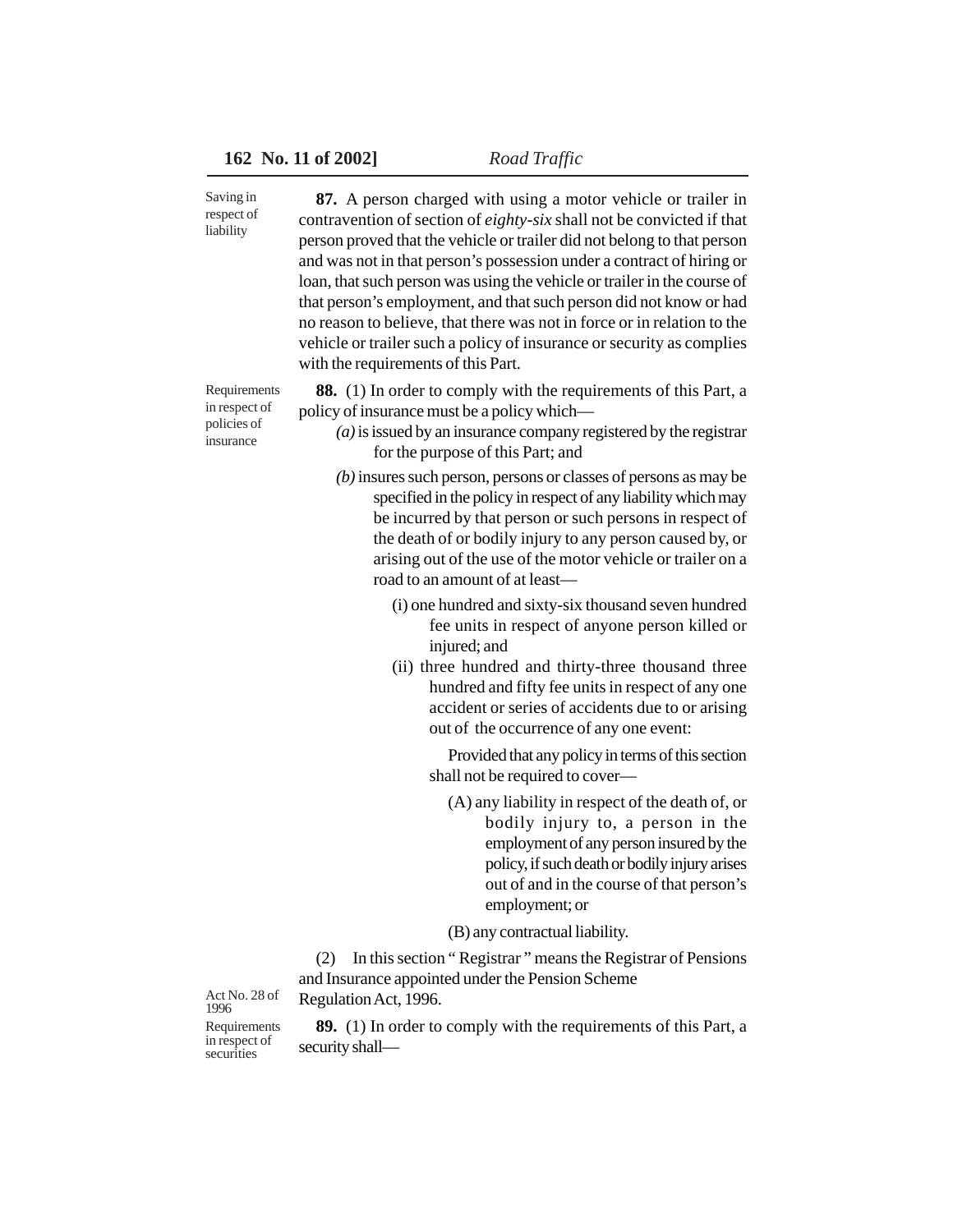*(a)* consist of an undertaking by the giver of the security to make good, subject to any conditions specified in the security, and up to an amount approved by the Agency, any failure by the owner of the motor vehicle or trailer or such other persons or classes of persons as may be specified in the security duly to discharge any such liability as is required to be covered by a policy of insurance under section *eightyeight,* which may be incurred by such owner or persons; and

*(b)* be proved by the Agency and deposited with the Agency.

(2) Whenever such a security is approved by the Agency and deposited with the Agency, the Agency shall give to the owner of the motor vehicle or trailer concerned a certificate (hereinafter called a certificate of security) in the prescribed form and containing such particulars of any conditions subject to which the security is given as may be prescribed.

(3) References in the remainder of this Part to a policy, an insurer or an insured shall be deemed to include references to a security, a giver of a security or a person secured as the case may be.

**90.** (1) Any person having a claim against a person insured in respect of any liability in regard to which a policy of insurance has been issued for the purposes of this Part shall be entitled in that person's own name to recover directly from the insurer any amount not exceeding the amount covered by the policy, for which the person insured is liable to the person having the claim:

Right of injured party to proceed against insurer

Provided that—

- (i) the rights of any person claiming directly against the insurer shall, except as provided in subsection (2), be not greater than the rights of the person insured against such insurer;
- (ii) the right to recover directly from the insurer shall terminate upon the expiration of a period of three years from the date upon which the claimant's cause of action against the person insured arose;
- (iii) the expiration of such period as is mention in paragraph (ii) of this proviso shall not affect the validity of any legal proceedings commenced during such period for the purpose of enforcing a right given under this section.

(2) In respect of the claim of any such person claiming directly against the insurer, any condition in a policy purpoting to restrict the insurance of the person insured thereby shall be of no effect: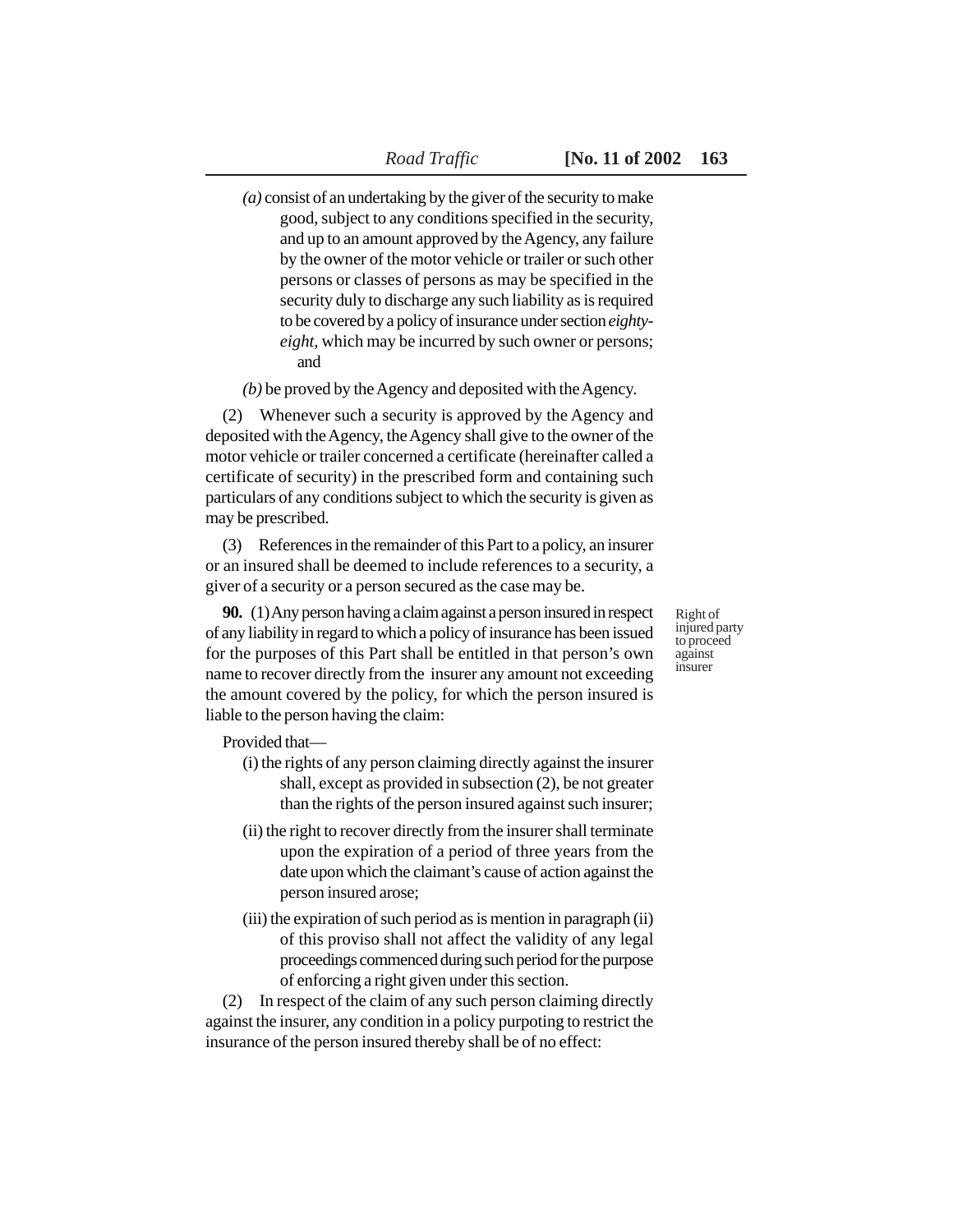Provided that nothing in this section shall require an insurer to pay any sum in respect of the liability of any person otherwise than in or towards the discharge of that liability, and any sum paid by an insurer in or torwards the discharge of any liability of any person which is covered by the policy by virtue only of the operation of this subsection shall be recovered by the insurer from that person.

**Certain** conditions in policy to be of no effect

**91.** (1) Any condition in a policy given under this Part providing that, in the event of some specified thing being done or omitted to be done no liability shall arise under the contract, or that in any such event any liability so arising shall cease, shall be of no effect in connection with any claim in respect of which the policy holder is required to be insured by virtue of the provisions of this Part:

Provided that nothing in this section shall be taken to render void any provisions in a policy requiring the person insured to repay the insurer any sums which the latter may have become liable to pay under the policy or under the provisions of section *ninety* and which have been applied to the satisfaction of the claims of third parties.

(2) A person issuing a policy of insurance for the purposes of this Part shall be liable to indemnify the persons or classes of persons specified in the policy in respect of any liability which the policy purports to cover in the case of those persons or classes of persons.

(3) In this section, and in section *ninety*, " persons insured " include any person whom a person issuing a policy of insurance for the purpose of this Part shall be liable to indemnify by virtue of subsection (2).

**92.** Any contract for the conveyance of a passenger in a public service vehicle, so far as it purports to negate or to restrict the liability of any person in respect of any claim which may be made against that person in respect of the death of, or bodily injury to the passengers while being carried in, entering, or alighting from the vehicle, or purports to impose any condition with respect to the enforcement of such liability shall be void.

Avoidance of contracts of conveyance so far as restrictive of liability in respect of death or injury to passengers in public service vehicles

**Hospital** expenses

**93.** (1) Where an insurer makes any payment under the provisions of this Part in respect of the death of, or bodily injury to, any person who has received treatment in a hospital in respect of the fatal or other bodily injury so arising, the insurer shall also pay to such hospital the expenses reasonably incurred in affording such treatment.

(2) The Minister may, by statutory instrument, prescribe the amount of money to be paid by an insurer to a hospital for the expenses, referred to in subsection (1), which are incurred in the treatment of each person so treated as an in-patient or as an out-patient.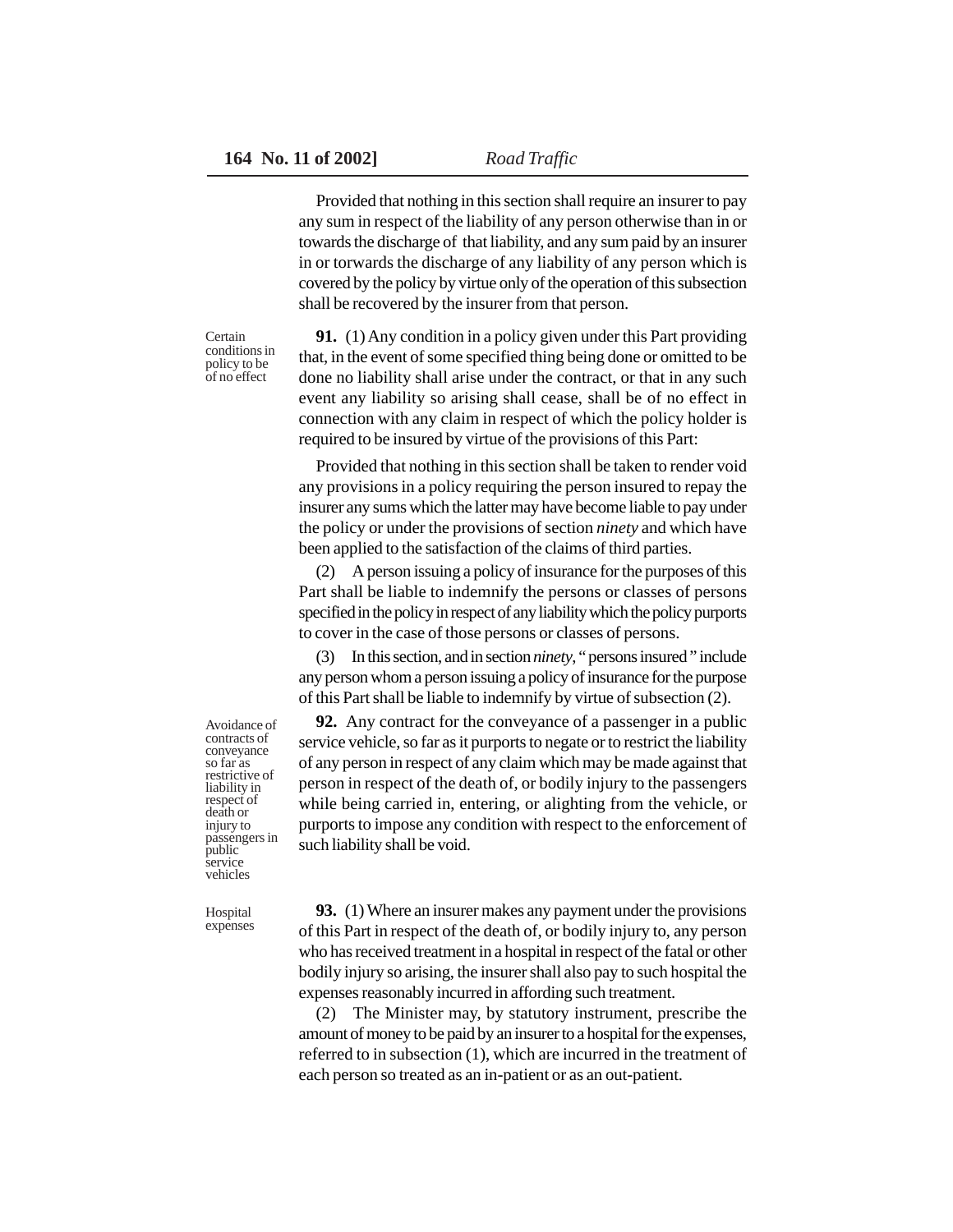**94**. Upon the issue of insurance in accordance with the requirements of this Part, the insurer shall issue to the insured in respect of each vehicle or trailer a certificate (in this Part referred to as a " certificate of insurance ") in the prescribed form and containing such particulars of any conditions subject to which the policy is issued and of any other matters as may be prescribed, and different forms and different particulars may be prescribed in relation to different cases or circumstances.

**95.** (1) Any person driving a motor vehicle on a road, or any person whom a police officer has reasonable cause to believe to have been the driver of a motor vehicle at the time when an accident occurred owing to its presence on a road, or any person whom a police officer has reasonable cause to believe to have committed an offence in relation to the use of a motor vehicle on a road, shall, on being so required by a police officer, give that person's name and address and the name and address of the owner of the vehicle and shall produce the person's certificate of insurance and if that person fails to do so that person commits an offence:

Provided that if the driver of a motor vehicle within seven days after the date on which the production of that driver's certificate was so required, or within such greater period as the police officer requiring the person to produce that person's certificate, may specify, produces or otherwise furnishes the certificate at such police station as may have been specified by the person at the time its production was required, the person shall not be convicted of an offence under this subsection by reason only of failure to produce that person's certificate to the police officer.

(2) If in any case, owing to the presence of a motor vehicle or trailer on a road, an accident occurs involving personal injury to another person, the driver of the vehicle does not at the time produce the person's certificate to a police officer or to some person, who having reasonable ground of so doing, has required its production, the driver shall as soon as possible, and in any case within twenty-four hours of the occurrence of the accident, report the accident at the police station or to a police officer and thereupon produce that person's certificate, and if the person fails to do so the person commits an offence:

Provided that a person shall not be convicted of an offence under this subsection by reason of failure to produce that person's certificate if, within seven days after the occurrence of the accident or within such greater period as the police officer to whom that person reported the accident may specify, the person produces or otherwise furnishes Documentary proof of existence of insurance policy

Production of certificate of insurance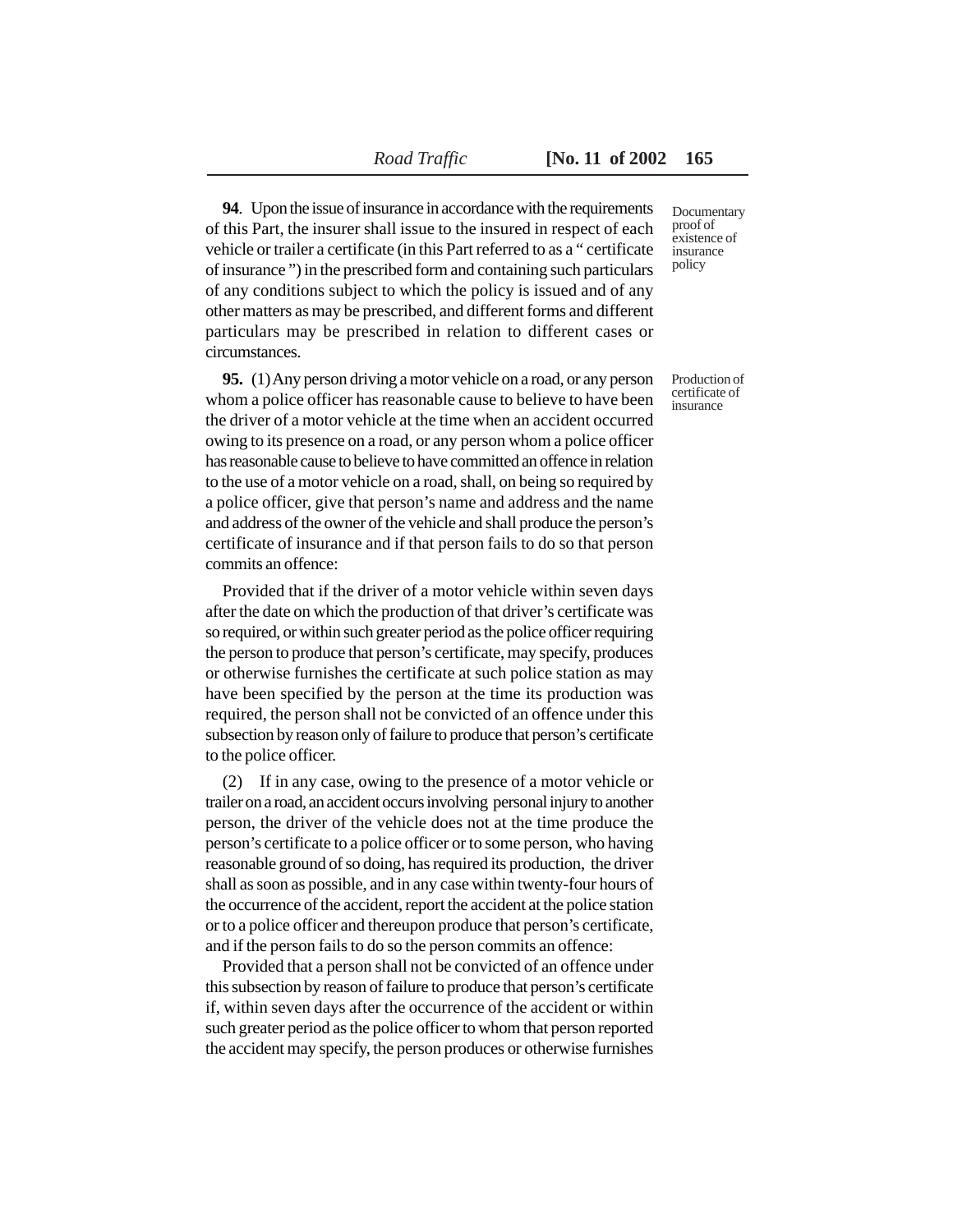the certificate at such police station as may be specified by the person at the time the accident was reported.

(3) The owner of a motor vehicle shall give such information as that person may be required by or on behalf of the Inspector-General of Police to give for the purpose of determination whether the vehicle was or was not being driven in contravention of section *eighty-six* on any occasion when the driver was required under this section to produce the person's certificate, and if the owner fails to do so the person commits an offence.

(4) In this section, the expression " produce that person's certificate" means produce for examination the relevant certificate of insurance or certificate of security or such other evidence that the vehicle was or was not being driven in contravention of section *eightysix* as may be prescribed.

(5) In the case of motor vehicles or trailers that are subject to Part IX, a road traffic inspector may exercise all the powers conferred upon a police officer by this section.

**96.** Any Customs Officer may refuse to permit into Zambia by road any motor vehicle or trailer if that officer is satisfied that there is not in force in relation to the use of the motor vehicle or trailer such a policy of insurance or such security in respect of third party risks as complies with the requirements of this Part.

**97.** If any person, for the purposes of obtaining a policy as required by section *eighty-six* makes any false statements, knowing it to be false, in consequence whereof the policy is liable to be annulled, willfully does any act which disentitles the person to claim under the policy, the person commits an offence, and is liable, upon conviction, in a case of a first offence, to a fine not exceeding ten thousand penalty units, and in the case of a second or subsequent offence, to a fine not exceeding fifteen thousand penalty units.

**98.** No licensing officer shall issue to any person a license or transfer to any person a licence of a motor vehicle or trailer unless the person produces to the licensing officer—

> *(a)* a certificate issued in the prescribed form by an insurer approved which states that a policy of insurance complying with the requirements of this part will be in force in respect of the use of such vehicle or trailer on the date upon which the licence or transfer applied for is to come into force and for the period which the said licence is to be issued or, remain in force; or

Customs Officer may refuse to permit entry of uninsured vehicle

Making false statements

Certificate of insurance or security to be produced before issue of licence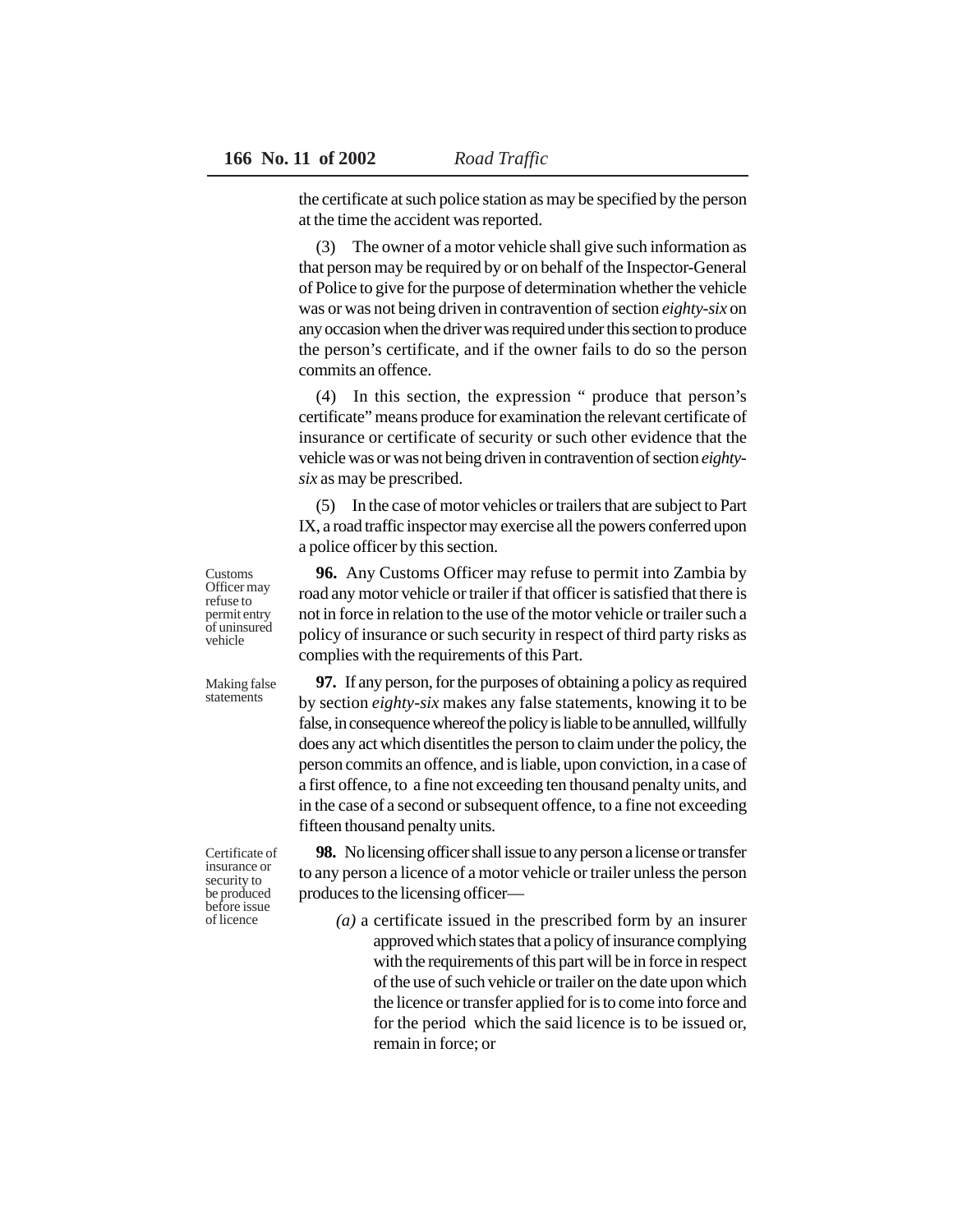*(b)* a certificate of security in respect of the use of such vehicle or trailer which will be in force on the date upon which the licence of the transfer applied for is to come into force and for the period for which the licence is to be issued or remain in force.

**99.** Where to the knowledge of an insurer a policy for the purposes of this Part ceases to be effective without the consent of the person to whom it was issued otherwise than by the affluxion of the time or by reason of that person's death, the insurer shall forthwith notify the Inspector- General of Police of the date on which the policy ceased to be effective.

### PART VIII

#### LICENSING OF PUBLIC SERVICE VEHICLES

**100.** (1) Subject to the provisions of section one *hundred* and *eight* and *one hundred* and *nine*, the Director shall, for the purpose of hearing and determining applications for the grant of road service licences or the variation of terms or conditions of such licence, and may for other purposes, hold public sittings at such places within Zambia and at such times as appear to the Director to be required, having regard to the purposes of this Part and the interests of the parties concerned:

Provided that the Director may, on giving at least fourteen days notice in the *Gazette* of the intention so to do, vary a road service licence without holding a public sitting if the Director is of the opinion that, having regard to the final character of the variation, it is not necessary to hold a public sitting.

(2) At any public sitting the Director shall sit with two assessors, who shall be approved by a Committee, as advisers.

**101.** (1) No person shall use or cause or permit to be on a road any vehicle as a public service vehicle for the carriage of goods unless there is in force in relation to such vehicle a road service licence authorising such use.

(2) Any person who contravenes any of the provisions of this section commits an offence and is liable, upon conviction, in the case of a first offence, to a fine not exceeding three thousand penalty units, and in the case of a second or subsequent offence, to a fine not exceeding seven thousand five hundred penalty units.

**102.**(1) Subject to the provisions of Part X no person shall use or cause or permit to be used any vehicle for the purpose of standing or plying for hire or as a public service vehicle for the carriage of persons

Use of vehicles as public service vehicles for carrying of goods

Use of vehicles as public service vehicles for carrying of passengers

Duty of insurer when policy is cancelled, etc.

Public sittings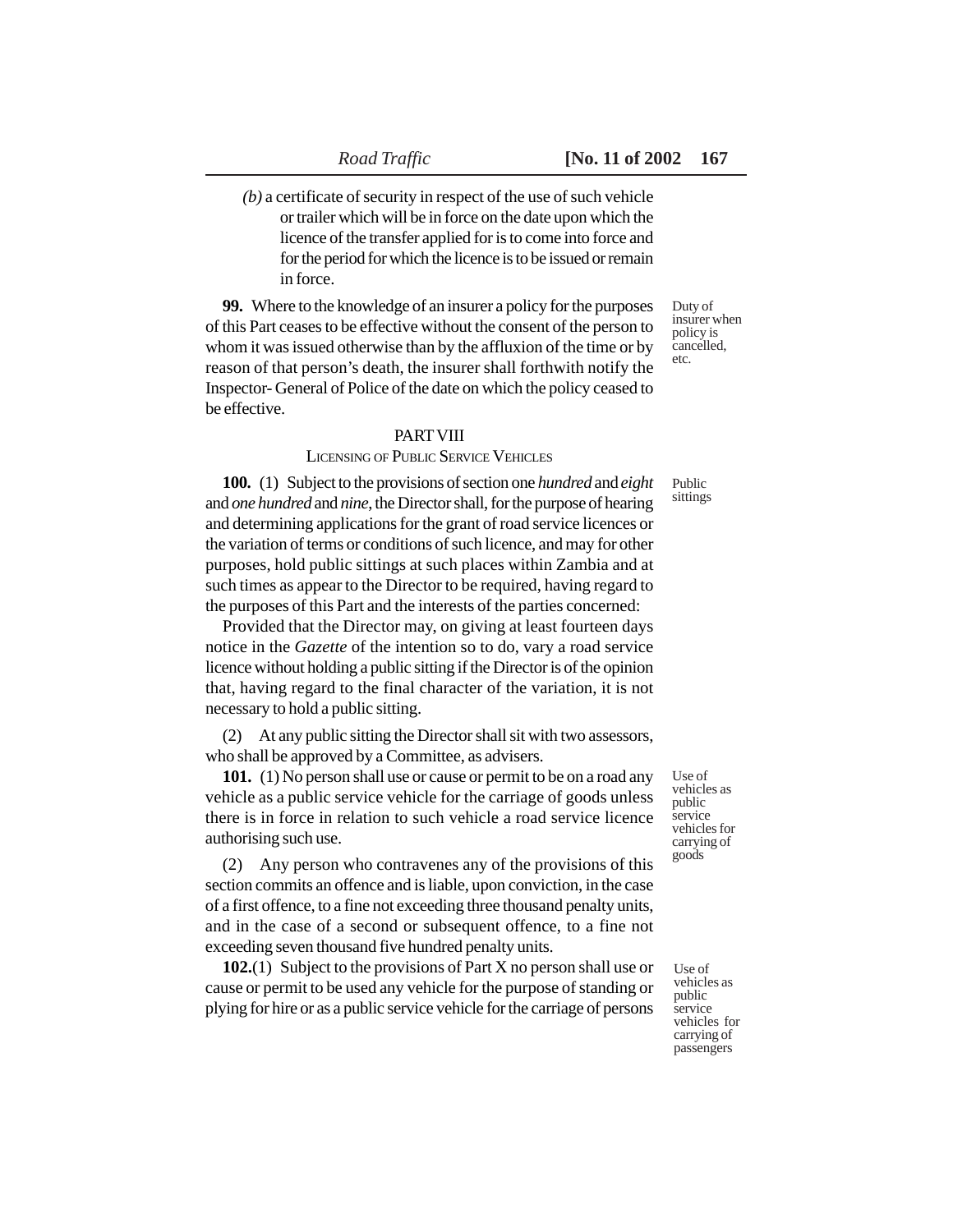unless there is in force in relation to the vehicle a road licence authorizing such use.

(2) Any person who contravenes any of the provisions of subsection (1) commits an offence and shall be liable, upon conviction, in the case of a first offence to a fine not exceeding three hundred thousand penalty units, and in the case of a second or subsequent offence, to a fine not exceeding seven hundred and fifty thousand penalty units.

(3) Where a person is charged with using a vehicle in contravention of the provisions of subsection (1) and it is proved that a police officer or road traffic inspector observed such vehicle on two or more occassions in such circumstances as to cause the police officer or road traffic inspector reasonably to suspect that such vehicle was being used for the purpose of standing or plying for hire or as a public service vehicle for the purpose of persons, it shall be presumed, unless the contrary is proved, that such vehicle was used for such purpose or as a public vehicle for the carriage of persons, as the case may be.

(4) Where any person is convicted of an offence in under subsection (2) and the court is satisfied that such person has been previously convicted under that subsection within the twelve months immediately preceding the date on which the offence was committed, the court shall order—

- *(a)* cancellation by a licensing officer of the licence issued under the provisions of Part IV in respect of the vehicle used for the purpose of standing or plying for hire or as a public service vehicle for the carriage of persons, as the case may be; and
- *(b)* that for such period, been not less than six months and not exceeding twelve months as the Court may direct, the vehicle may not be licensed by any person.

(5) Where a court has made an order under subsection (4) that for a specific period a vehicle may not be licenced, any person who uses the vehicle on the road during such period and while the order is in force commits an offence and is liable, upon conviction, to a fine not exceeding seven thousand five hundred penalty units.

(6) Any court which has made an order under subsection (4) that for a specific period a vehicle may not be licensed may, on the application of the owner for the time being of such vehicle, revoke such order at any time after it has been made.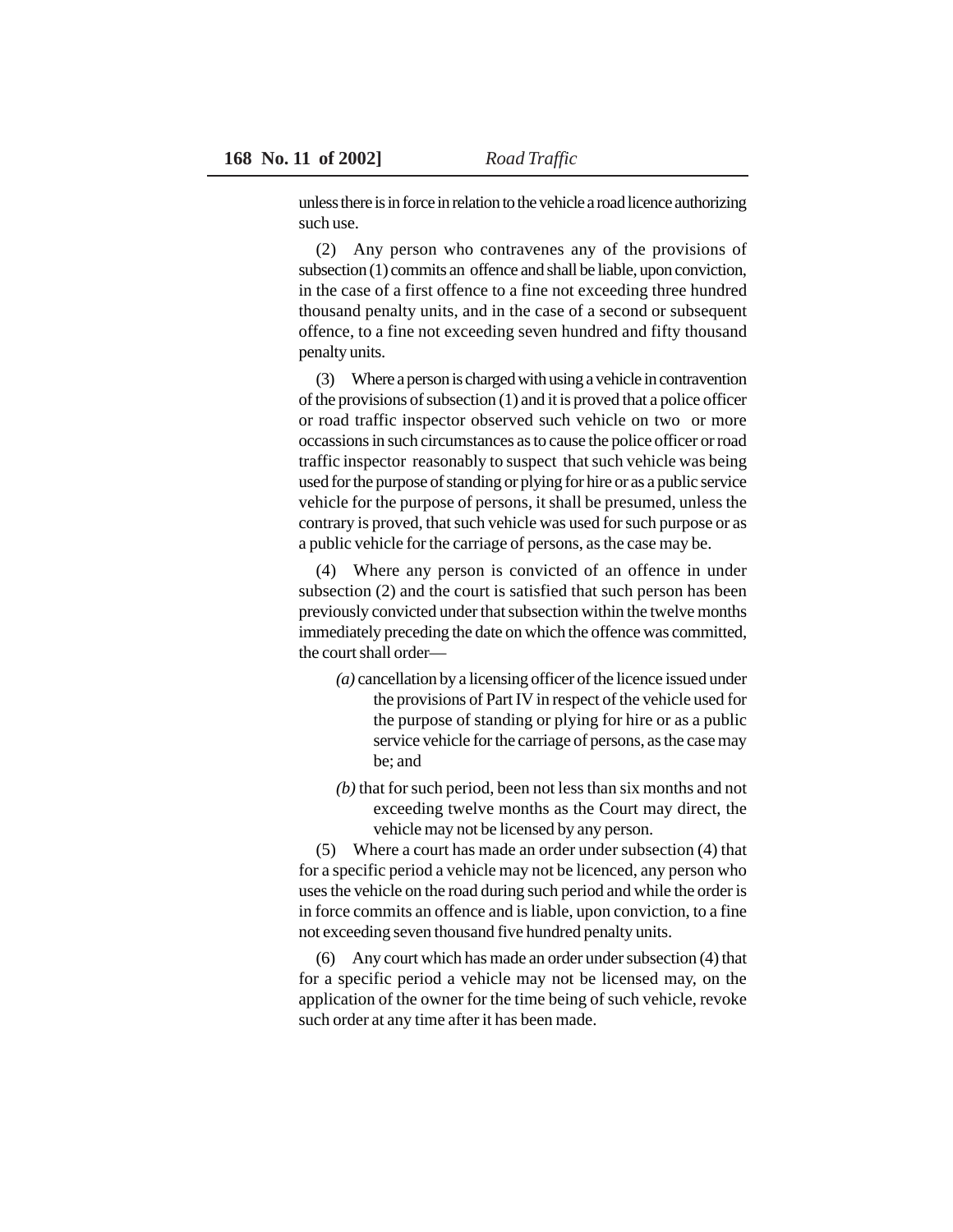(7) Nothing in this section shall be construed as to prohibit the sharing of expenses of the journey by a passenger with the owner or driver of the motor vehicle other than a goods vehicle.

(8) Subject to subsections (9) and (11) no taxicab shall operate from a taxi rank prescribed by a city council, municipal council, township or district council established under the Local Government Act, unless such a taxicab has a metre.

(9) Notwithstanding subsection (8)—

- *(a)* taxicabs with metres shall operate only from taxi-ranks prescribed by a city council, municipal council, township or district council established under the Local Government Act; and
- *(b)* taxicabs without metres shall operate only along prescribed routes which shall be endorsed on their district licences at the time of issue by the Director.

**103.** (1) Notwithstanding anything in this Part contained, a road service licence shall be granted for authorising the use on such terms and conditions as the Agency may determine, of any station wagon vehicle as a taxi cab or public service vehicle for the carriage of persons.

(2) The Minister may, by statutory instrument, at the request of, or after consultation with and subject to such conditions as the Agency may determine, make regulations prohibiting the use of other types of vehicles as taxicabs.

**104.** (1) No person shall use or cause or permit to be used on a road any public service vehicle except in accordance with the terms and conditions of a road service licence authorising such use of the vehicle:

Provided that any person holding more than one road service licence authorising such person to carry goods may, subject to the conditions of any permit granted in terms of regulations made under the provisions of the Public Roads Act, in respect of any vehicle authorised under any of these licences, use any such vehicle on any route or in any area specified in any of those licences so long as the maximum number of vehicles, which that person is by that licence authorised to use, or the maximum aggregate weight, which the person is so authorised to carry, is not exceeded.

(2) Notwithstanding subsection (1), the Director may, subject to such conditions as that person thinks fit, grant a permit in respect of any vehicle, allowing a higher laden weight or higher maximum axle weight than those fixed by regulation, and where such permit is granted it shall not, so long as the conditions, if any attached to the permit are

Cap 281

Cap 281

Use of station wagon as taxicab or public service vehicle

Terms, etc. of road service licences to be observed

Act No. 12 of 2002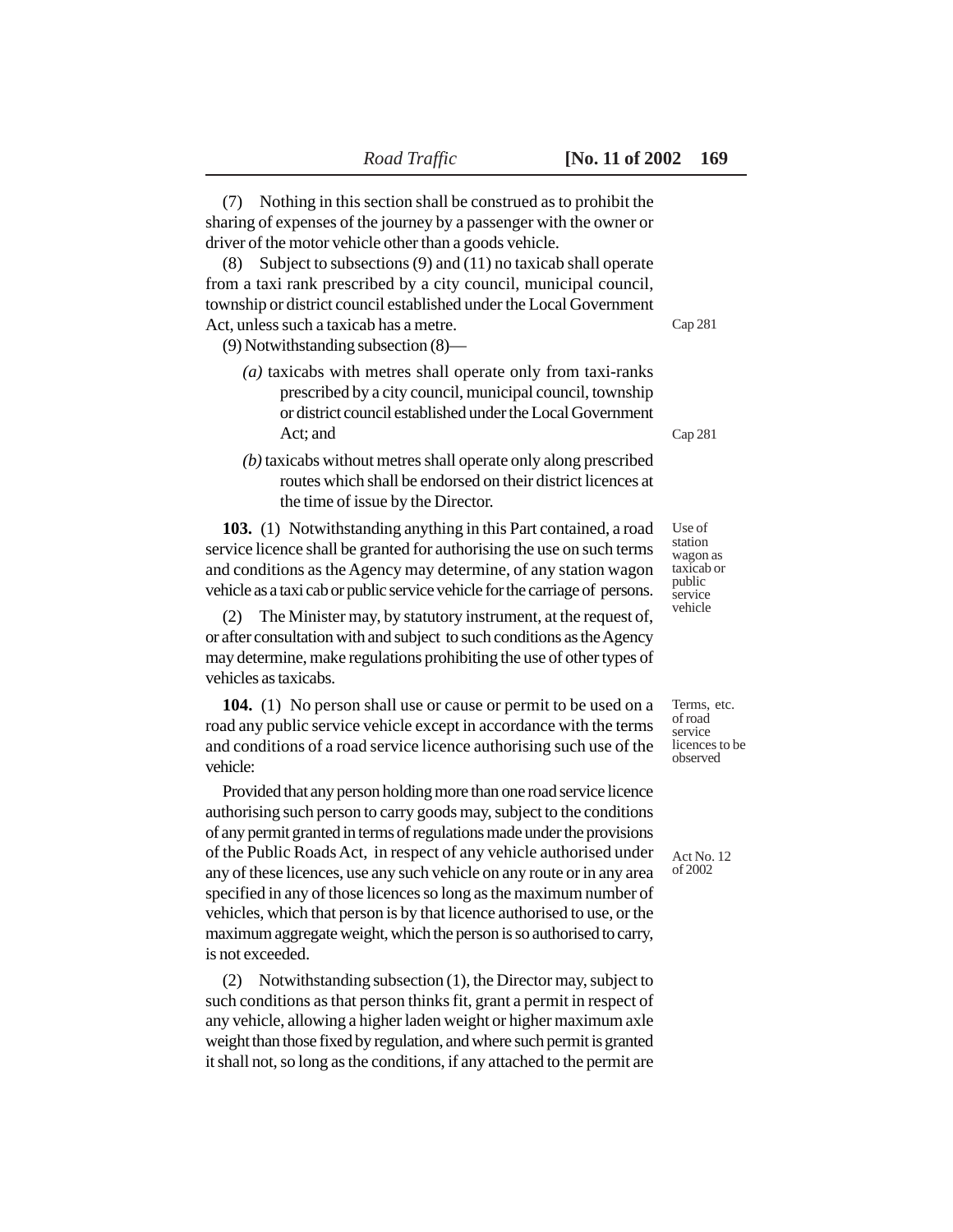complied with, be an offence for such vehicle to be used on that road by reason only that the vehicle does not comply with such regulations.

(3) Any person who contravenes the provisions of this section commits an offence and is liable, upon conviction, in the case of a first offence to a fine not exceeding three thousand penalty units, and in the case of a second or subsequent offence, to a fine not exceeding seven thousand five hundred penalty units.

**105.** (1) The person required to hold a road service licence in respect of a public service vehicle shall be—

*(a)* if the vehicle is on hire to another person for a purpose other than the conveyance by that other person of passengers or goods for hire or reward, the person in whose name the vehicle is registered;

*(b)* in any other case, the person using the vehicle.

(2) Except as provided in this section, a road service licence shall not be capable of being transferred or assigned:

Provided that the Minister may, by regulation, provide for enabling a person taking over the business of the holder of a road service licence to continue for such time as may be specified to use the vehicles authorised in such licence in the event of the death, incapacity, bankruptcy or liquidation of the holder, or the appointment of a receiver or manager in relation to the business.

(3) Any person who contravenes the provisions of this section commits an offence and is liable, upon conviction, in the case of a first offence to a fine not exceeding three thousand penalty units, and in the case of a second or subsequent offence, to a fine not exceeding seven thousand five hundred penalty units.

**106.**(1) The holder of the road service licence, shall on any material alteration other than by way of replacement of parts being made in the structure of fixed equipment of any authorised vehicle specified in the licence, forthwith give notice of the alterations to the Director.

(2) If any person fails to comply with the provisions of this section, the person commits an offence.

**107.**(1) Notwithstanding any other provisions contained in this Part, in the event of breakdown or other unforeseeable emergency, the holder of a road service licence may temporarily substitute a vehicle which is not an authorised vehicle under a road service licence for an authorised vehicle:

Notice to be given to Director of alteration of vehicles

Person required to hold road service licence

Temporary substitution of authorised vehicles in emergency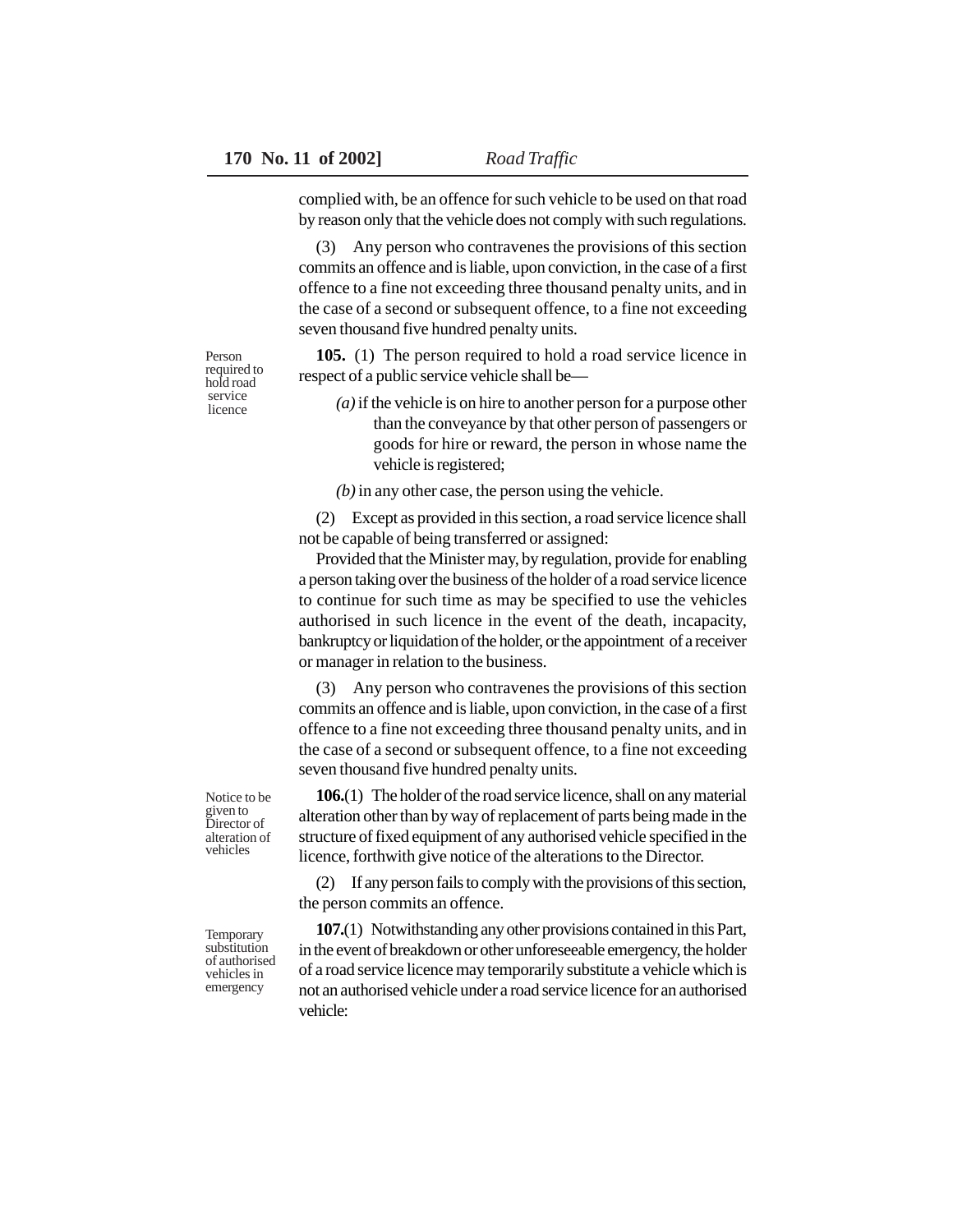Provided that—

- *(a)* that person is unable in any other way to provide the service authorised in that person's road service licence;
- *(b)* within twenty-four hours of making such substitution, such holder shall notify the Director of such substitution, and no vehicle so substituted shall be used in place of an authorised vehicle for a period longer than seven days without the consent of the Director.

(2) Any person who fails to comply with the provisions of this section commits an offence.

**108.** (1) Subject to the provisions of this section, the Director may grant to any citizen of Zambia applying for a road service licence a road service licence in the prescribed form authorising the holder to provide such road service as may be specified in the road service licence.

(2) The Director may vary the provisions of a road service licence granted under subsection (1) on application of the holder of the licence.

(3) Notwithstanding subsection (1) the Director may grant a road service licence to, or vary the provisions of a road service licence held by a person who is not a citizen of Zambia, but is a holder of an investment licence issued in terms of the Investment Act.

- (4) In this section " citizen of Zambia " means—
	- *(a)* in relation to an individual, an individual who is a citizen of Zambia;
	- *(b)* in relation to a partnership, a partnership which is composed exclusively of persons who are citizens of Zambia;
	- *(c)* in relation to a body corporate, a body corporate which is incorporated under the laws of Zambia and—
		- (i) is certified under the hand of the Minister to be controlled by the State; or
		- (ii) not less than seventy-five percentum of membership is exclusively composed of persons who are citizens of Zambia;
		- (iii) whose Directors are exclusively citizens of Zambia; and
		- (iv) which is not controlled by any means directly or indirectly, outside Zambia or by persons who are not exclusively citizens of Zambia.

Road service licences

Cap. 385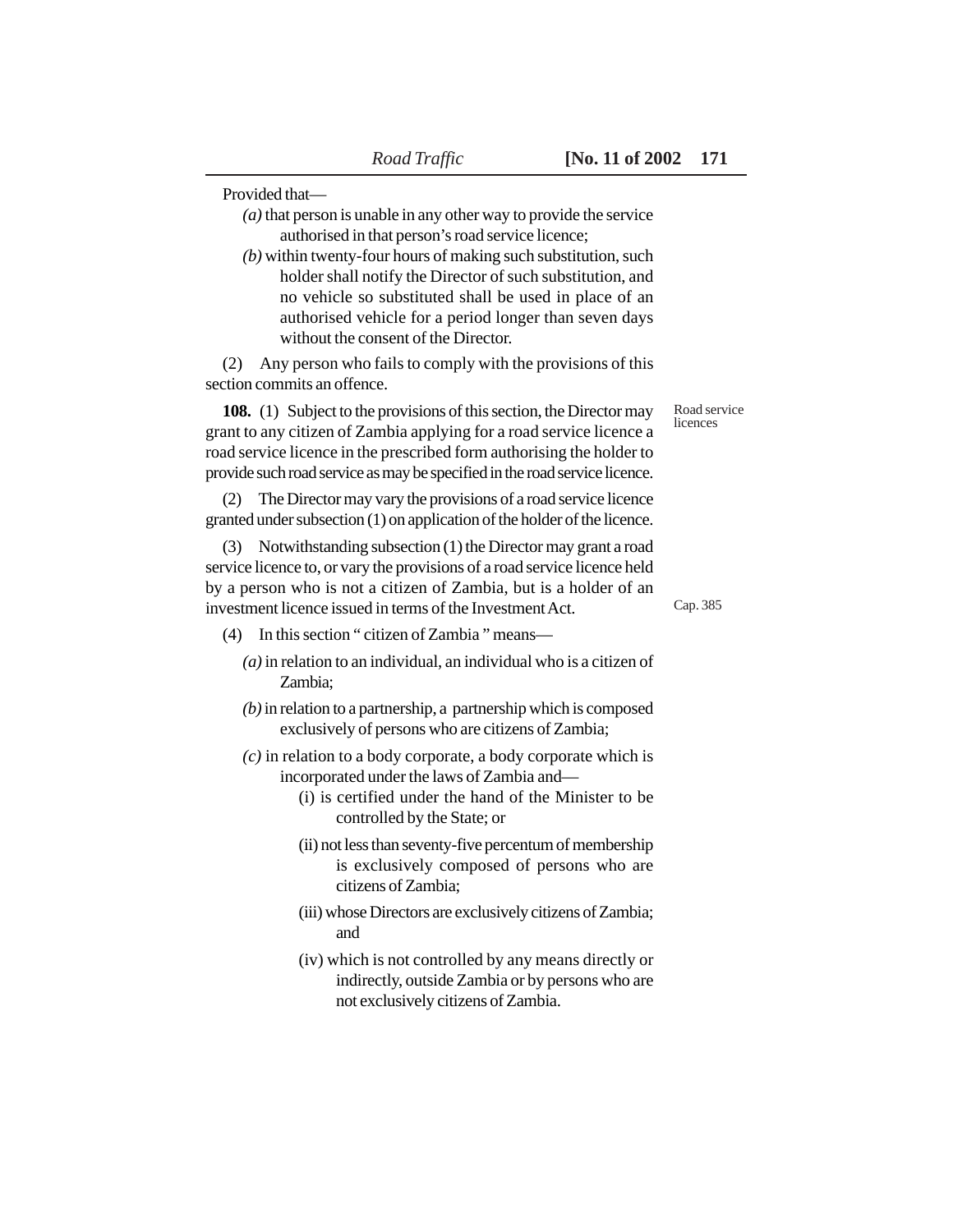(5) For the purpose of subsection (2), persons shall be deemed to control a body corporate notwithstanding that other persons are associated with the control of the body corporate, if they can override those other persons.

(6) The Director shall not grant or vary a road service licence in respect of any route if it appears to the Director from any particulars furnished in pursuance of subsection (7) that the provisions of this Act or of the regulations under the Act relating to the speed of motor vehicles are likely to be contravened.

(7) Subject to subsections (1) and (2), the Director in deciding whether to grant or refuse or vary a road service licence in respect of any route or area, shall have regard to the following:

- *(a)* the suitability of the routes on which a service may be provided under the licence;
- *(b)* the needs of Zambia as whole in relation to traffic and the co-ordination of all forms of transport;
- *(c)* the payment of reasonable wages and observance of proper conditions of service in respect of the drivers and conductors of the applicant employees;
- *(d)* the reliability and financial stability of the applicant;
- *(e)* facilities at the disposal of the applicant for carrying out vehicle maintenance and mechanical repairs; and
- *(f)* any previous convictions of the applicant for any offence under this Act.

(8) To enable objections or representations to be made, the Director shall, if the particulars required under subsection (7) have been supplied and the application is otherwise in order, cause a notice of the application to be published in the *Gazette* and in such other manner as may be prescribed by regulations or in the absence of such regulations as the Director may think fit, at least forty days before the meeting at which the application is heard.

(9) Notice of objections or other representations from persons already providing transport facilities along or near the routes or in the area in respect of which the application is made or any part thereof or from any local authority stating the grounds on which they desire to object or make representations shall be given in writing in accordance with such procedure as may be prescribed.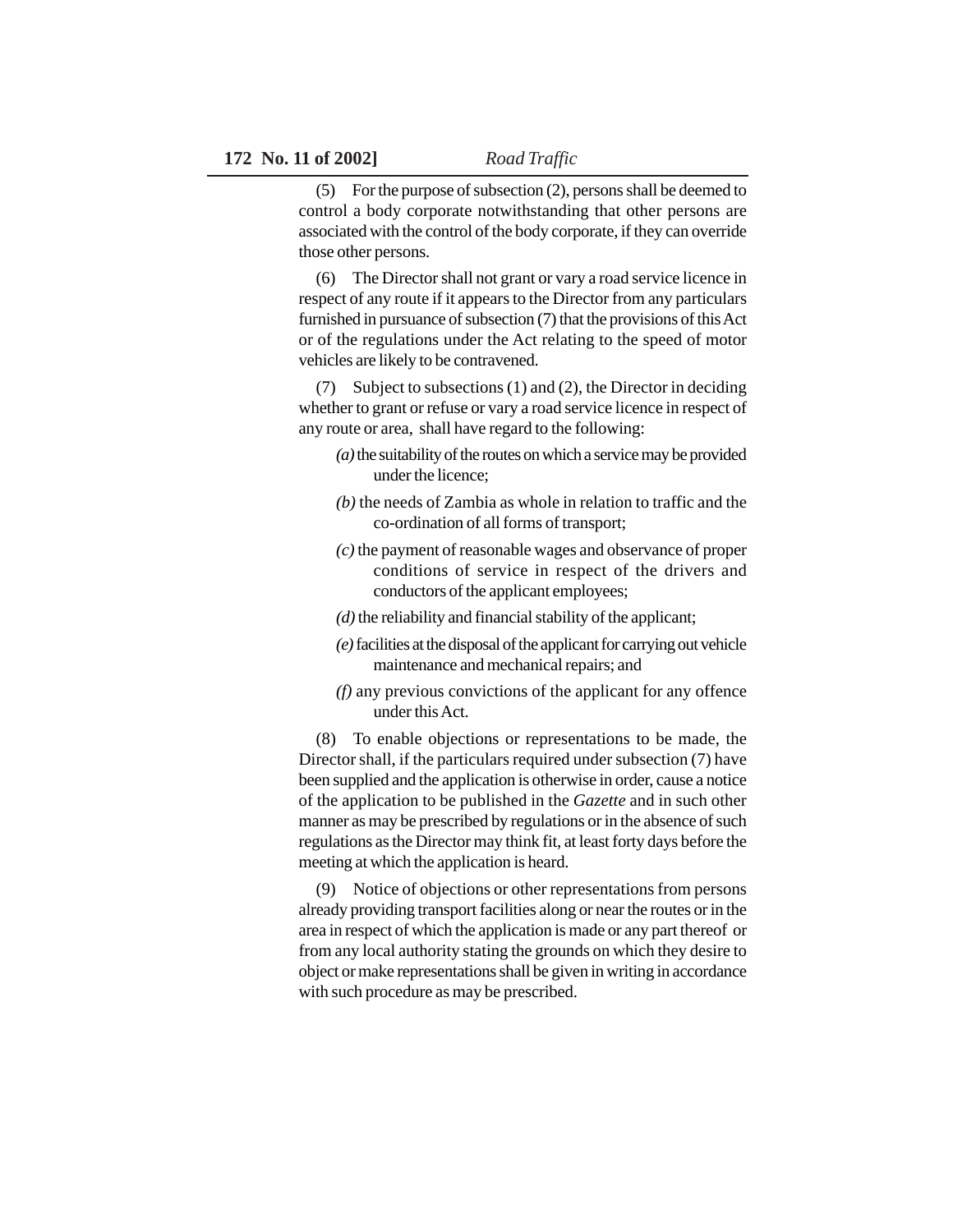(10) The Director may grant a road service licence subject to such conditions as the Director may think fit and may, from time to time, vary such conditions in such manner as the Director thinks fit.

(11) Compliance with the provisions of this Act and of any regulations made under it and adherence to the rates fixed and laid down in respect of any service shall be implied conditions of the road service licence referred in subsection (10) under which that service is operated.

(12) A person applying for a road service licence, and a holder of such licence applying for its variation, shall submit to the Director—

*(a)* particulars of the vehicle to be used;

- *(b)* in the case of regular services, the timetables of the services which it is proposed to provide under the licence;
- *(c)* in any other case, such particulars as to the frequency of the services, the times to be taken, and the vehicles to be used on the journeys included in those services as the Director requires;
- *(d)* the rate of fares of the proposed services;
- *(e)* particulars of any bankruptcy or of any agreement with creditors entered into by the applicant;
- *(f)* particulars' of any agreement or arrangement affecting in any material respect the provision, within Zambia, of facilities for the transport of goods or passengers for hire or reward entered into by the applicant with any other person by whom such facilities are provided;
- *(g)* particulars of any financial interest (whether as a partner or shareholder or as a result of any loan, guarantee or other financial transaction) which any person providing facilities for the transport of goods or passengers for hire or reward or controlling (either solely or in conjunction with any other person) the business of the applicant, and in the case of an applicant being a company, of any right which any such director of the company and any such interest or right which the applicant has in the business of any other person engaged in the operation of public service vehicles within Zambia;
- *(h)* such other information as the Director may require.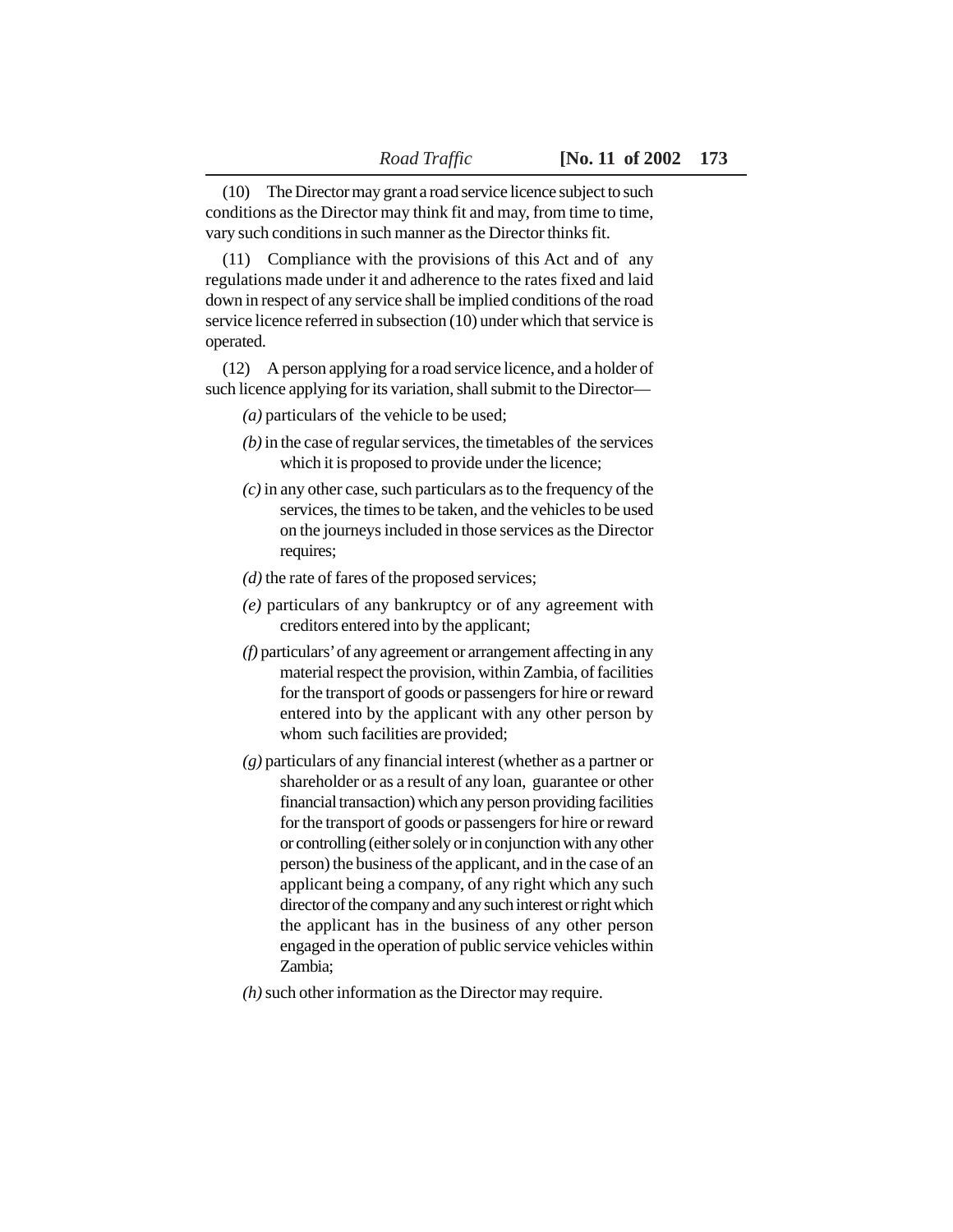(13) In the case of any material mis-statement of any of the particulars referred to in subsection (12), the Director may revoke any road service licence or any variation made by the Director upon the application containing such mis-statement.

(14) Where any application made by any person in accordance with subsection (12) is refused by the Director and within a period of six months from the date of such refusal a further application is made by the same person which, in the opinion of the Director is substantially the same as the one refused, the Director may refuse to entertain such further application until the expiry of such period of six months.

(15) The Director on granting, revoking or suspending in whole or in part a road service licence or vary the terms or conditions of such a licence shall publish and notice thereof in the *Gazette*, and in such other manner, if any, as may be prescribed by regulations or, in the absence of such regulation, as the Director may think fit, but failure to publish such notice shall not operate to invalidate any matter in respect of which such notice ought to have been given.

(16) A road service licence may be revoked or suspended in whole or in part or its terms or conditions may be varied by the Director on the ground that any condition subject to which the licence or a variation was granted has not been complied with:

Provided that the Director shall not revoke, suspend or in terms of this subsection, vary such a licence unless owing to the frequency of the breach of conditions on the part of the licence holder or to the breach having been committed willfully, or to the danger to the public involved in the breach, the Director is satisfied that the licence should be revoked, suspended or varied.

(17) A road service licence may be withdrawn or cancelled by the Director if any of the conditions subject to which such licence was granted are not complied with.

(18) Subject to the subsection (19),where it comes to the knowledge of the Director that the services specified in any road service licence are not being adequately provided, the Director may revoke or suspend the licence in whole or in part, or vary its terms or conditions, and it shall not be necessary for the Director to decide such cases, or those referred to in subsection (15), at a public sitting unless requested by the holder of the licence so to do:

Provided that where the Director has been requested to hold a public stitting in accordance with the provisions of this subsection the Director may, if the Director considers it necessary in the public interest for the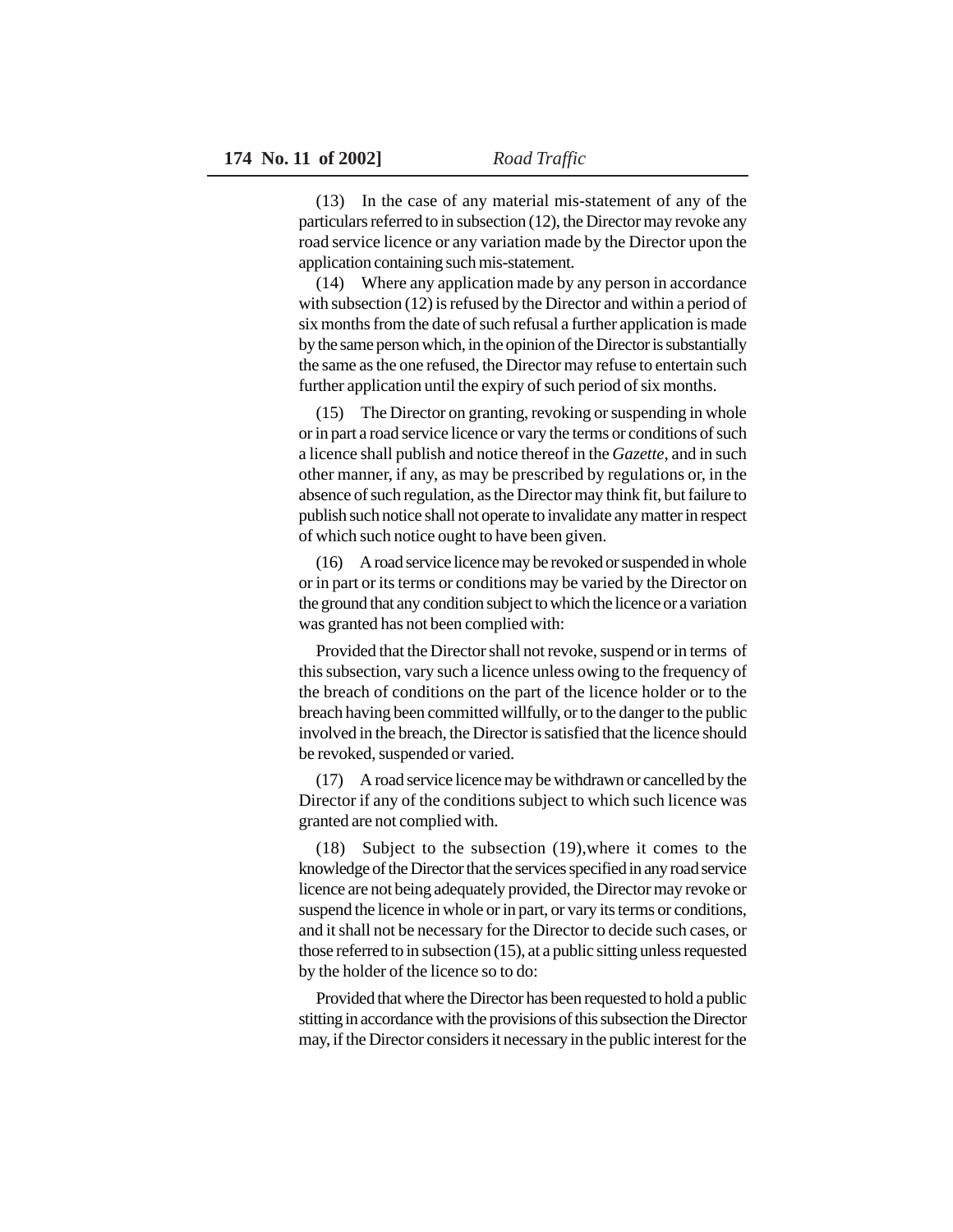safety of the public or any member of the public, declare the licence suspended until a public sitting can be held.

(19) Notwithstanding subsection (18), the Director shall, prior to revoking a licence, give notice in writing to the person concerned that the Director intends to revoke the licence and giving that person an opportunity to state, within a specified period, any reason why the licence should not be revoked.

(20) Subject to the provisions of section *one hundred and nine,* every road service licence shall be granted for a period of one year ending on 31st December of each year.

(21) For the issue of every road service licence or duplicate of the road service licence, for every variation of such licence, and for each authorised vehicle specified in the road service licence, there shall be paid the prescribed fee.

(22) The Director shall have power to take evidence on oath and make such other necessary investigations as the Director may consider fit in assisting the Director to come to a decision regarding the issue, suspension, cancellation, variation or refusal of the road service licence, or the variation of any conditions attached thereto, and for those purposes the Director shall have power to administer oaths.

(23) Notwithstanding the provisions of this section and of section *one hundred*, the Director may, on giving at least fourteen days' notice in the *Gazette* of the intention so to do, without holding a public sitting, grant to any person applying for a road service licence to provide a rural feeder service after having regard only to the matters contained in paragraph *(b)* of subsection (7), and to any objections or representations made by any person in respect thereof.

(24) For the purposes of this section, a rural feeder service shall mean a service for conveying goods for hire or reward in areas or on roads that are declared by the Agency to be primarily rural in character, subject to the following conditions:

- *(a)* that on a rural feeder service no goods shall be kept at any point on any specified route or in any point on any specified area and on the same journey be set down at any other point on any specified route or in any such specified area;
- *(b)* that no rural feeder service shall be authorised to operate on a specified route or in a specified area beyond the nearest point on that route or in that area at which such service can reasonably terminate;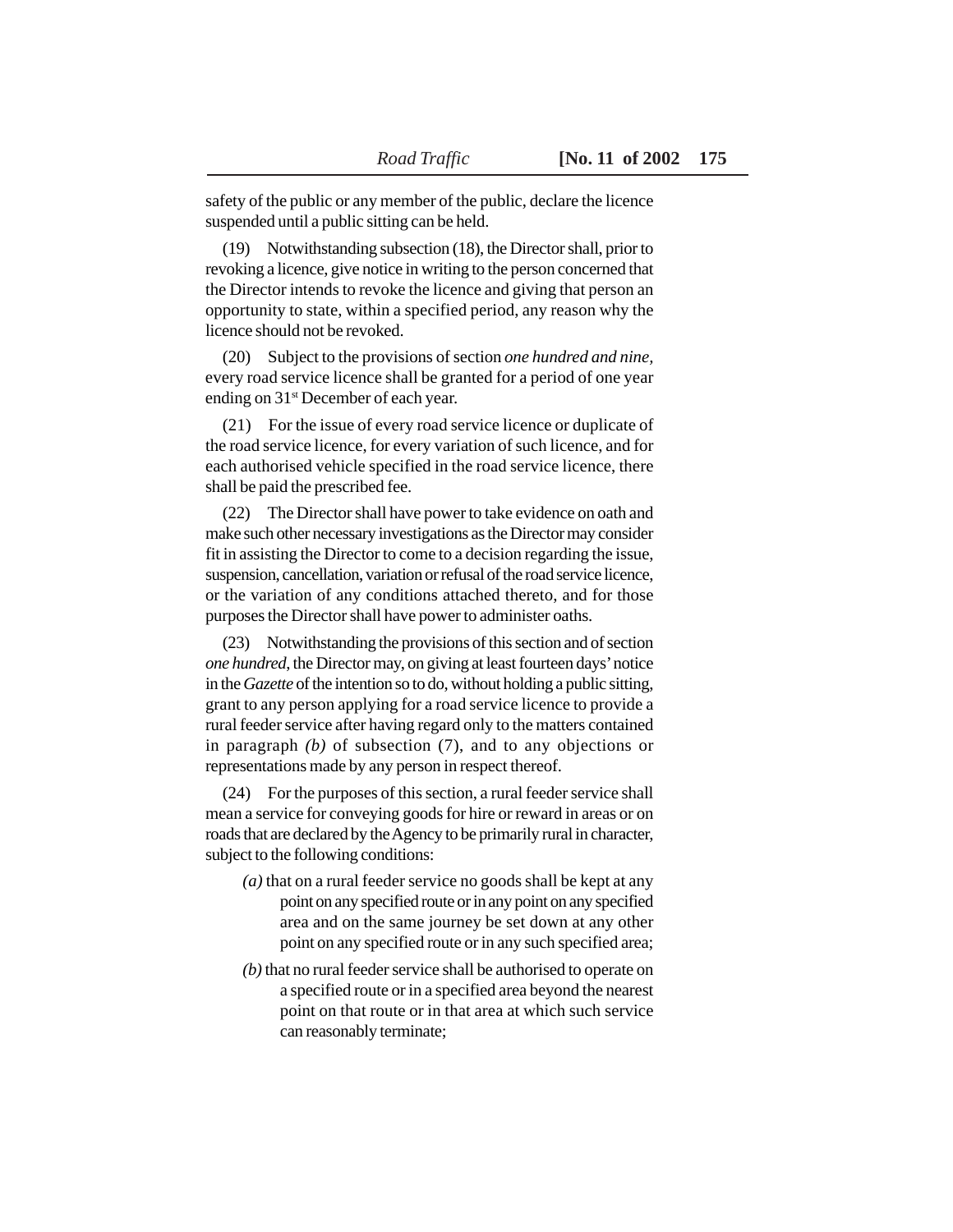and for the purposes of this section, specified routes and specified areas shall be those notified by the Minister from time to time in the *Gazette.*

- (24) Any road service licence—
	- *(a)* issued in contravention of subsection (1) to a person who is not a citizen of Zambia shall be void; or
	- *(b)* issued to a person who or which, by reason of any reason or event, ceases to be a citizen of Zambia during the period of validity of such licence, shall, upon the happening of such event, expire; or
	- *(c)* may be revoked by the Minister, on the recommendation of the Agency, by statutory order, if it is issued to a body corporate and the Minister is satisfied, after such inquiry as the Director may make or cause to be made with respect to such mentioned body corporate or partnership, that it is not a citizen of Zambia.

(26) Notwithstanding the provisions of this section, the Director shall discourage monopolies and encourage competition as provided in the Competition and Fair Trading Act.

- (27) Any person who knowingly—
	- *(a)* gives false information to the Director in connection with an application for a road service licence; or
	- *(b)* makes a false entry in the prescribed form in respect of an application for a road service licence;

commits an offence and shall be liable, upon conviction—

- (i) in the case of a first offence, to a fine not exceeding fifteen thousand penalty units or, in default of payment, to imprisonment for a period not exceeding eighteen months;
- (ii) in the case of a second or subsequent conviction, to a fine not exceeding thirty thousand penalty units or, in default of payment, to imprisonment for a period not exceeding three years.

(28) Where, in a prosecution for an offence under this section, it is relevant to prove that a person is not a citizen of Zambia, it shall be presumed that such person is not a citizen of Zambia until the contrary is proved.

Short term licences

**109.** (1) Upon payment of the prescribed fee, the Director may, if satisfied in the particular circumstances that the needs of those concerned cannot reasonably be met from other sources or that it is

Cap. 417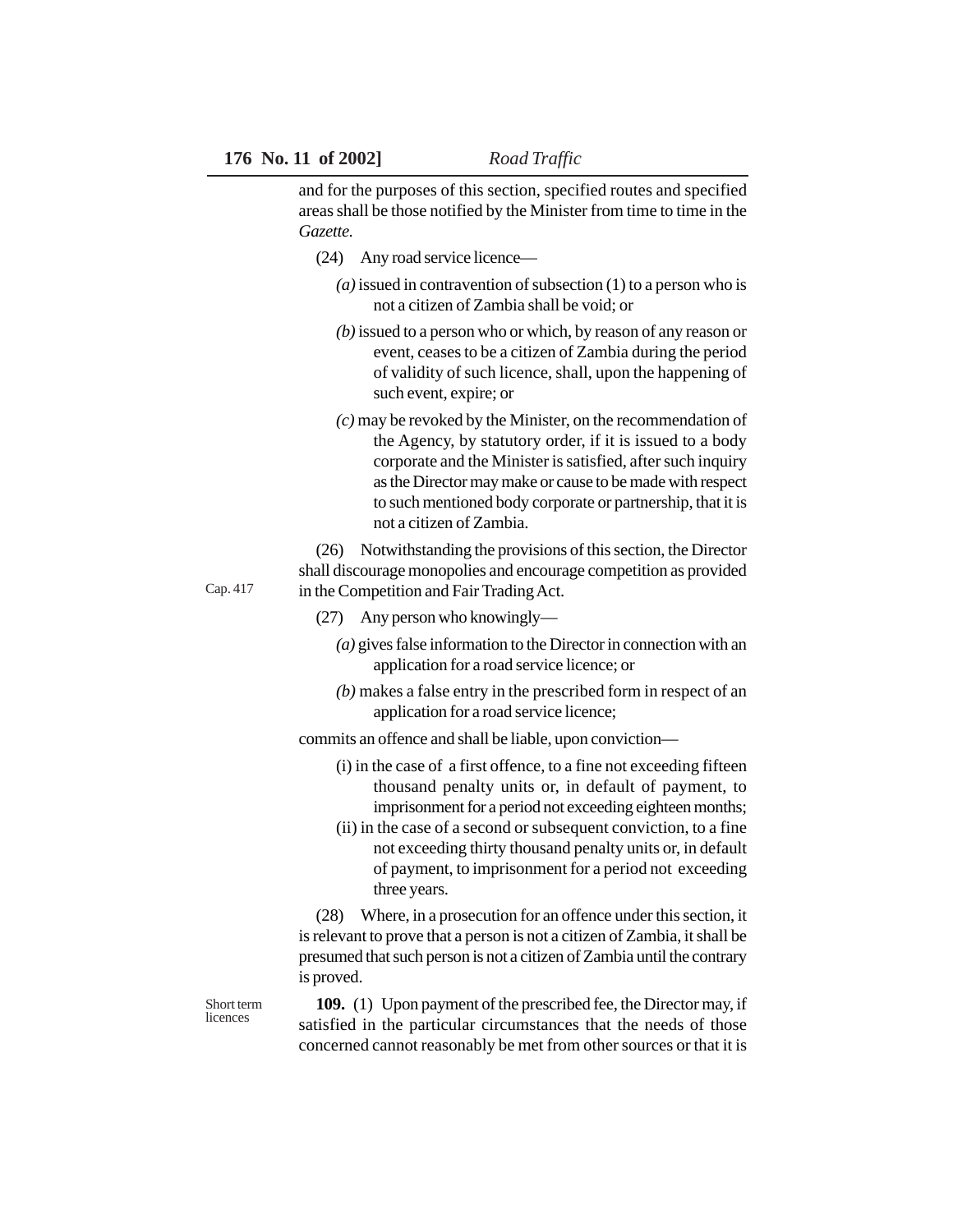(2) The short-term road service licence issued under subsection (1) shall enable the person to whom it is issued to use, temporarily, public service vehicles—

*(a)* for the purpose of seasonal business;

*(b)* for the purpose of the execution of a particular piece of work; or

*(c)* for any other purpose of limited duration;

and such short-term licences may be issued without the necessity for the Director to hold a public sitting.

(3) In granting short-term road service licences under this section, the Director may exercise all the powers conferred upon the Director by section *one hundred and eight.*

**110.** If on the date of the expiration of a road service licence,other than a short term licence, proceedings are pending before the Director on an application by the holder of that licence for the grant to that person of a new licence in substitution for the existing licence, the existing licence shall continue in force until the application is disposed of, without prejudice, however, to the exercise in the meantime of the power of suspension and revocation conferred by this Part.

**111.** (1) There is hereby established the Road Service Appeal Tribunal whose functions shall be to hear and determine appeals under this Act.

(2) The Tribunal shall consist of the following part-time members appointed by the Minister:

*(a)* a Chairperson who shall be a legal practitioner of not less than ten years standing recommended by the Judicial Service Commission and who, in the opinion of the Judicial Service Commission, has experience qualifying that person to be appointed judge of the High Court for Zambia; and

*(b)* two other persons.

(3) A member of the Tribunal shall, subject to subsection (4), hold office for a period of four years from the date of appointment but may be eligible for re-appointment for one further term.

(4) The office of a member of the Tribunal shall become vacant— *(a)* upon the member's death;

Extension of validity licences

Road Service Appeal Tribunal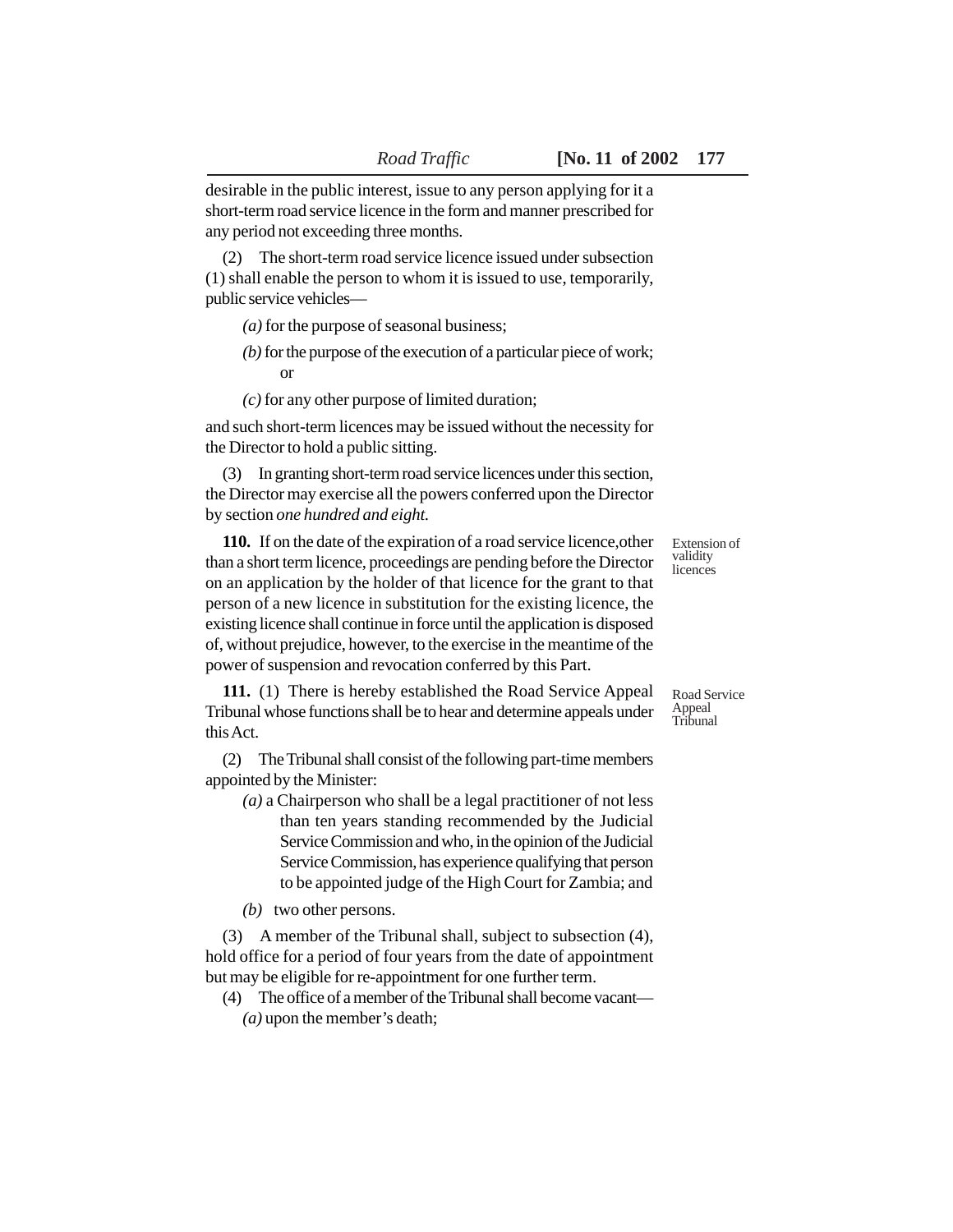- *(b)* if the member is absent without reasonable excuse from three consecutive meetings of the Tribunal of which the member had notice;
- *(c)* if the member is an undischarged bankrupt; or
- *(d)* if the member who is a legal practitioner ceases to practice as such on disciplinary grounds confirmed by the Law Association of Zambia.

(5) If a vacancy occurs in accordance with subsection (4), a new member may be appointed in accordance with subsection (2), but such member shall hold office only for the unexpired part of the term.

(6) The Minister may appoint alternate members of the Tribunal who shall have and may perform the functions of a member during the member's illness or absence.

(7) A member of the Tribunal shall be paid such allowances as the Minister may determine.

(8) The Minister may, by regulations, regulate the procedure of the Tribunal.

(9) The Minister shall appoint a Secretary to the Tribunal who shall have such functions as may be conferred by regulations made under subsection(8).

Appeal to Tribunal

**112.** Any person who—

- *(a)* being an applicant for the grant or variation of any licence which may be issued under this Part, is aggrieved by the decision of the Director on the application or by any condition subject to which the licence was granted or attached to the licence;
- *(b)* having duly made an objection to or a representation concerning any such application under this Part, is aggrieved by the decision of the Director thereon; or
- *(c)* being the holder of a road service licence, is aggrieved by the revocation or suspension thereof, or by any variation of the conditions attached thereto;

may appeal to the Tribunal within thirty days of the decision appealed against.

(2) The Tribunal may, by notice in writing, require any person, subject to the payment or tender of the reasonable expenses of the person's attendance, to attend as a witness and give evidence, or to produce any documents in that person's possession or power which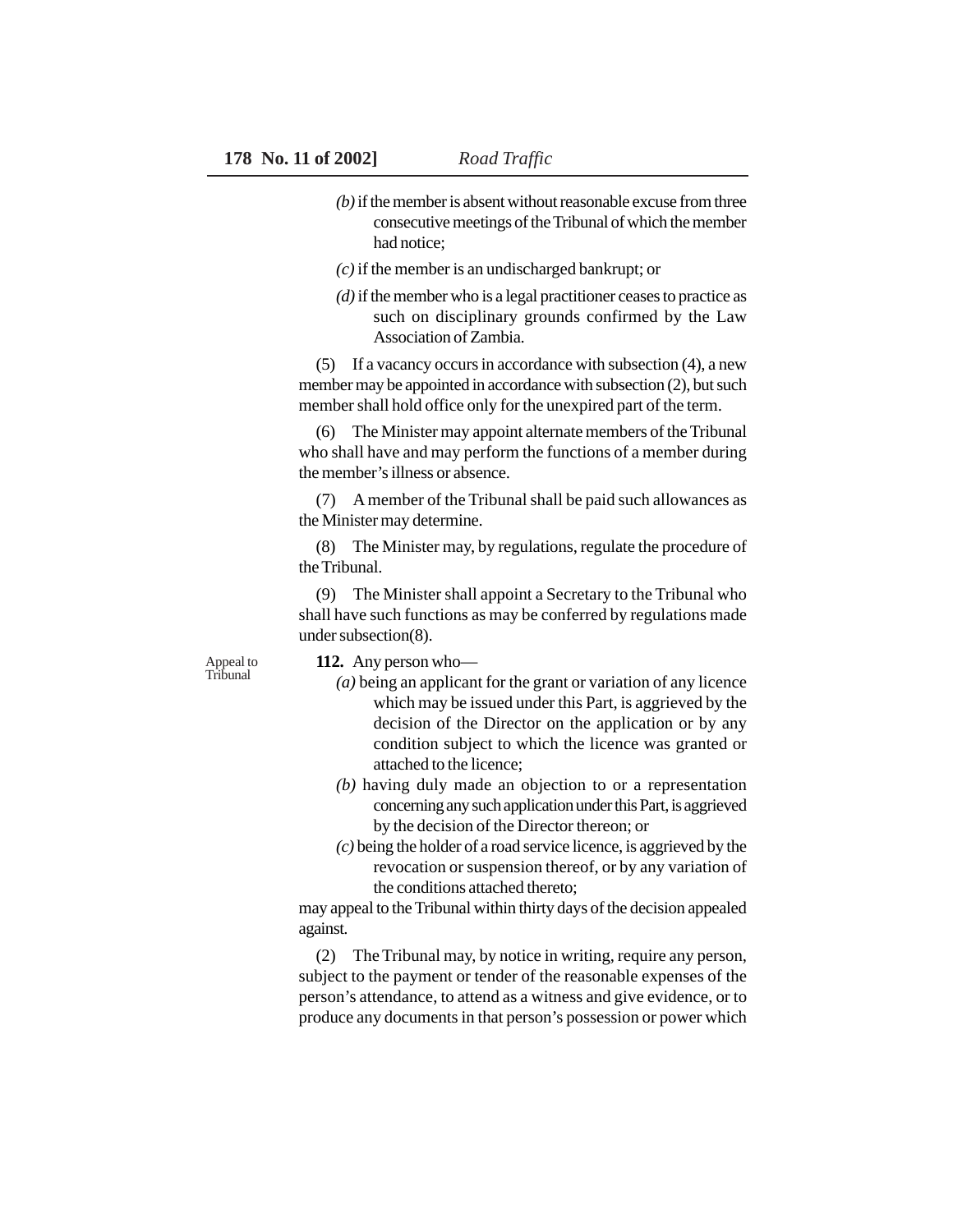relate to any matter in question on an appeal under this section, and if any person without reasonable excuse fails to comply with any of the provisions of such notice that person commits an offence.

(3) The Tribunal shall hear and determine the matter of the appeal, and may make such order therein in addition to, or substitution for, the matter appealed against as it thinks fit.

- (4) The Tribunal—
	- *(a)* shall have power to take evidence on oath and make such other investigations as it may consider fit in assisting it to come to a decision regarding any matter before it, and for that purpose the Chairperson shall have the power to administer oaths; and
	- *(b)* may award to any party to an appeal such costs as the Tribunal considers reasonable, and direct how and by what parties they are to be paid:

Provided that the Director shall not be directed to pay any such costs.

(5) Either party to an appeal to the Tribunal may appeal to the High Court from the decision of the Tribunal on any question of law or question of mixed law and fact but not on a question of fact alone.

(6) The High Court shall hear and determine any such appeal and may make any order on such appeal including an order as to costs or otherwise, as the High Court may consider fit.

(7) Notice of appeal shall be given to the High Court within thirty days of the decision of the Tribunal.

**113.** No action shall be brought against the Chairperson or any member of the tribunal or against the Director or any member of the Agency in respect of any act done or order made by the Chairperson or member of the Tribunal or the Director or a member of the Agency in good faith in the execution or supposed execution of the powers and duties conferred upon them under this Act and any regulations made under the Act.

**114.** (1) Any person carrying on the business of operating public service vehicles shall keep such accounts and records in relation to the business and make such financial and statistical returns to such person and in such manner and at such times as may be prescribed:

Provided that the Agency may, subject to such conditions, if any, as the Agency thinks fit to impose, authorise the submission of financial and statistical returns in a manner and at times other than as may be prescribed.

Protection of Chairperson of Tribunal and Director

Obligation to keep records and returns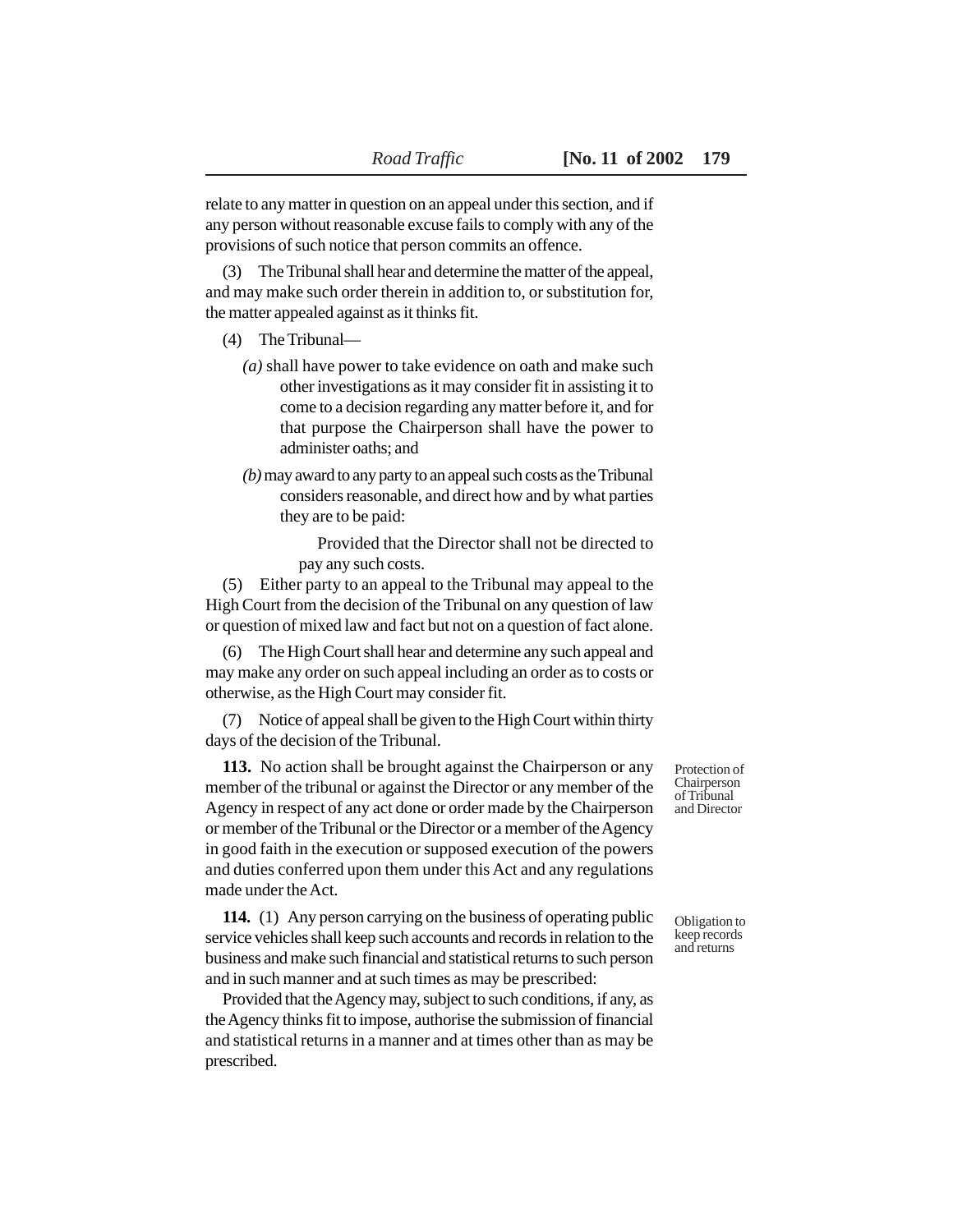(2) The owner of a public service vehicle shall at the request of the Director produce for inspection all accounts or records kept in accordance with subsection (1).

(3) If any person fails to comply with the provisions of this section that person commits an offence and is liable, upon conviction, to a fine not exceeding seven hundred and fifty penalty units and, in the case of a continuing offence, to a fine not exceeding one hundred and fifty penalty units for every day during which the offence continues.

**115.** (1) The gross weight of a public service vehicle, the weight of goods and the maximum number of passengers that may be carried on a public service vehicle shall be determined by a vehicle examiner in the prescribed manner, and, together with such other particulars as may be prescribed, shall be described on the certificate of fitness for the vehicle issued under Part IX and shall be legibly painted in a conspicuous position on the vehicle in such manner as may be prescribed:

Provided that, notwithstanding the provisions of this subsection and of any regulations which may be made prescribing the manner in which the number of passengers that may be carried in a public service vehicle shall be determined, the Director may, by *Gazette* notice, authorise, subject to such conditions as the Director may specify in such notice, the carriage of standing passengers in such omnibuses or classes of omnibuses as the Director may so specify.

If, in any public service vehicle, there are more passengers than the vehicle is permitted to carry, the conductor of the vehicle, if any, or, if no conductor is carried, the driver, commits an offence and is liable, upon conviction, to a fine of two hundred penalty units in respect of every passenger carried in excess of the permitted number of passengers.

(3) If any person being requested by the conductor or driver of a public service vehicle not to enter the vehicle enters or attempts to enter the vehicle when it is carrying the full number of passengers, which it is permitted to carry, that person commits an offence.

(4) For the purposes this section, a child under five years of age and not occupying a seat shall not be counted as a person, and three children over five years of age and under ten years of age shall be counted as two persons.

**116.** (1) No owner, driver or conductor acting on behalf of the owner or driver or conductor of a public service vehicle authorised to

Number of passengers, weights of public service vehicles

Touting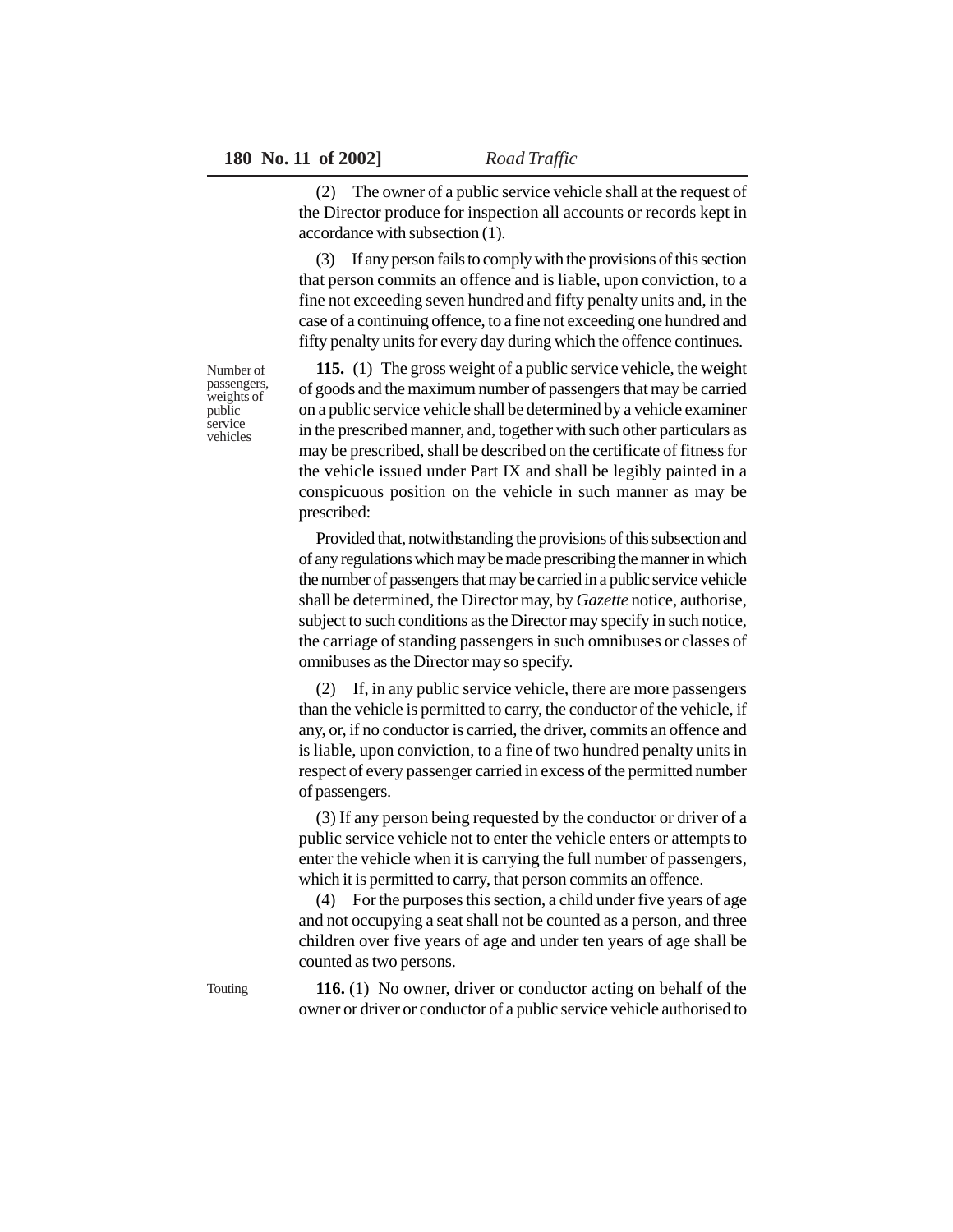carry passengers shall make any loud noise or sound any instrument in order to attract the attention of the public or of a possible passenger, or by troublesome or frequent demands or by persistent following hold out the vehicle for hire to the public, or attempt to induce any person to become a passenger therein in such manner as to constitute a nuisance, or act in any way so as to cause annoyance or in convenience to any person.

(2) Any person who contravenes subsections (1) commits an offence.

**117.** (1) A driver of a public service vehicle shall, while on duty, as defined in subsection (3) of section *one hundred* and *eighteen*, wear a uniform of such colour and such style as may be prescribed.

(2) A person who contravenes subsection (1) commits an offence and shall be liable, on conviction, to a fine not exceeding one thousand penalty units.

**118.** (1) Any person who knowingly sells or supplies any intoxicating liquor or narcotic drugs to any driver of a public service vehicle, while such driver is on duty, and any such driver who buys or consumes intoxicating liquor while on duty commits an offence, and such person or driver shall upon conviction be liable, in the case of a first offence, to a fine not exceeding five thousand penalty units or to imprisonment for a period not exceeding six months, and in the case of a second or subsequent offence, to a fine not exceeding seven thousand penalty units or to imprisonment for a period not exceeding twelve months, or to both.

(2) Any person licensed to drive a public service vehicle who, at any time within six hours before the time at which that person is due to take charge of a public service vehicle in respect of any journey renders oneself incapable of taking proper control of a motor vehicle, by the consumption of intoxicating liquor, commits an offence and shall be liable upon conviction, in the case of a first offence, to a fine not exceeding one thousand five hundred penalty units or to imprisonment for a period not exceeding six months and, in the case of a second or subsequent offence, to a fine not exceeding three thousand penalty units or to imprisonment for a period not exceeding one year, or to both.

(3) For the purposes of this section, the driver of a public service vehicle shall be deemed to be on duty during the time when that driver is in charge of, or responsible for , the driving of a public service vehicle in the course of any journey, including the period of any halt during such journey other than a halt overnight.

Driver of public service vehicle to wear uniform

Prohibition of supply and consumption of liquor, or narcotic drugs by driver of public service vehicle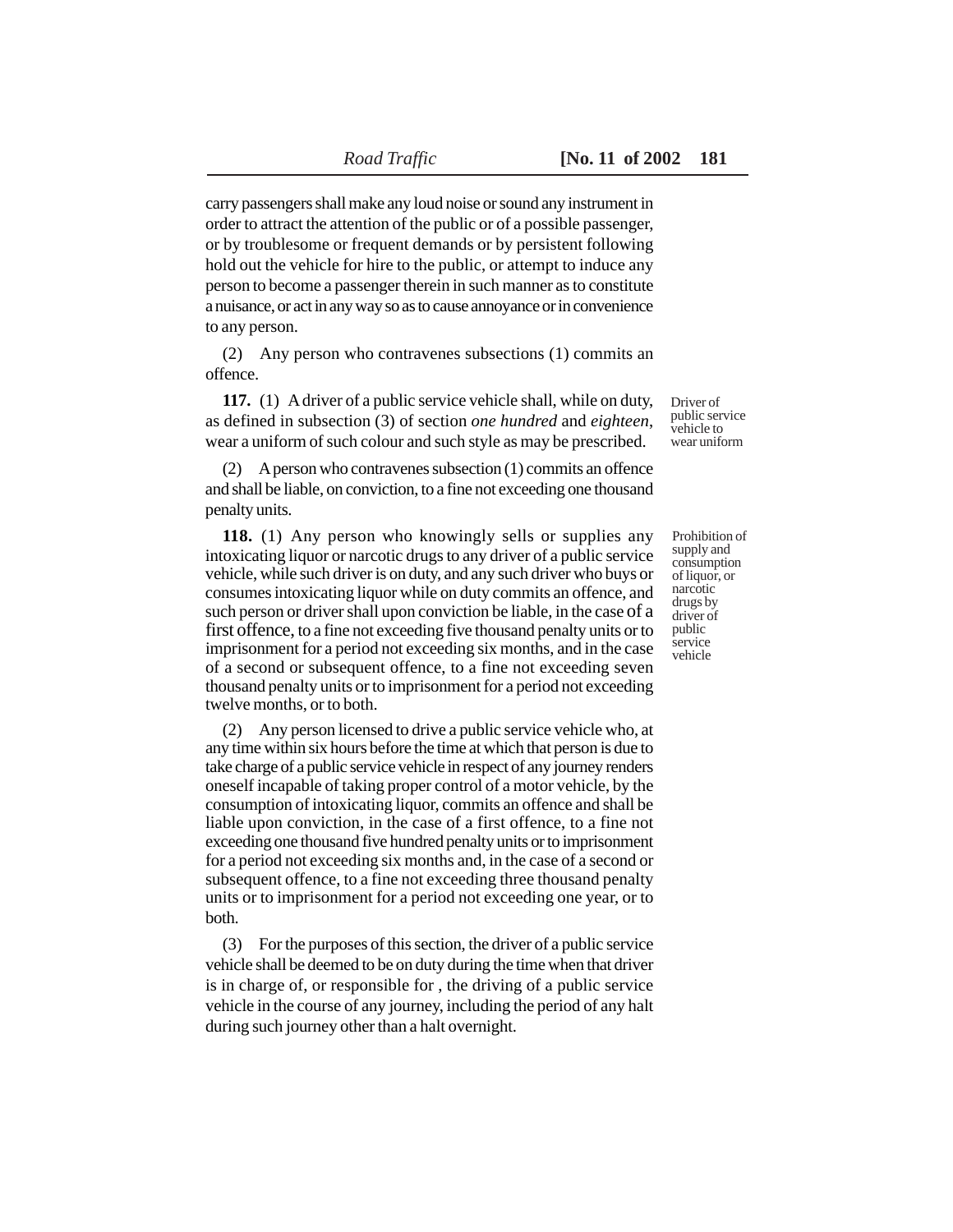(4) A Passenger of a public vehicle is obliged to report any driver contravening section 118(1)(2)

Limitation of time for which drivers of certain vehicles may remain continously on duty

**119.** In the case of any public service vehicle or any other vehicle the gross weight of which, with any trailer attached to it, exceeds eighteen thousand kilograms, any person who drives or cause or permits any person employed by that person or subject to that person's orders to drive in excess of such hours as may be prescribed by the Minister, on the recommendation of the Agency, commits an offence:

Provided that the provisions of this section and any regulations made under this section may be extended to the drivers of such other vehicles or classes of vehicles as may be prescribed by the Minister, on the recommendation of the Agency, by statutory notice.

Tickets and fares

**120.** (1) Any person authorised to receive fares from passengers or intending passengers in a public service vehicle other than a hire car or taxicab shall forthwith issue to each passenger or intending passengers who have paid their fare a ticket showing the amount of such fare and such other particulars as may be prescribed.

(2) Any passenger in a public service vehicle who has paid a fare may, if the vehicle fails to start on its journey from its terminal point within six hours of the time approved in its time-table, or if the operator fails to convey the passenger to such passenger's destination within a reasonable time, recover the whole fare paid by such passenger.

(3) Where a fare is recoverable under subsection (2) the person who received the fare or the person on whose behalf the fare was received if it has been handed over to that person shall repay it to the passenger on demand.

(4) If any person who has a duty to repay a passenger fare under subsection (3) fails so to repay the fare that person commits an offence and a court may, on conviction, order that person to repay the fare, in addition to any other fine to which that person may be liable, and the amount of the fare shall be recovered as a fine, and imprisonment may be imposed in default of payment.

(5) Nothing in this section shall affect any civil remedy for the recovery of the fare or any part thereof, which may be recoverable under this section.

(6) Any owner or person in control of a public service vehicle used for the carriage of passengers shall, in respect of every long distance journey, cause to be displayed, in a conspicuous place inside the public service vehicle concerned, a list of passengers aboard the public service vehicle during the course of the journey.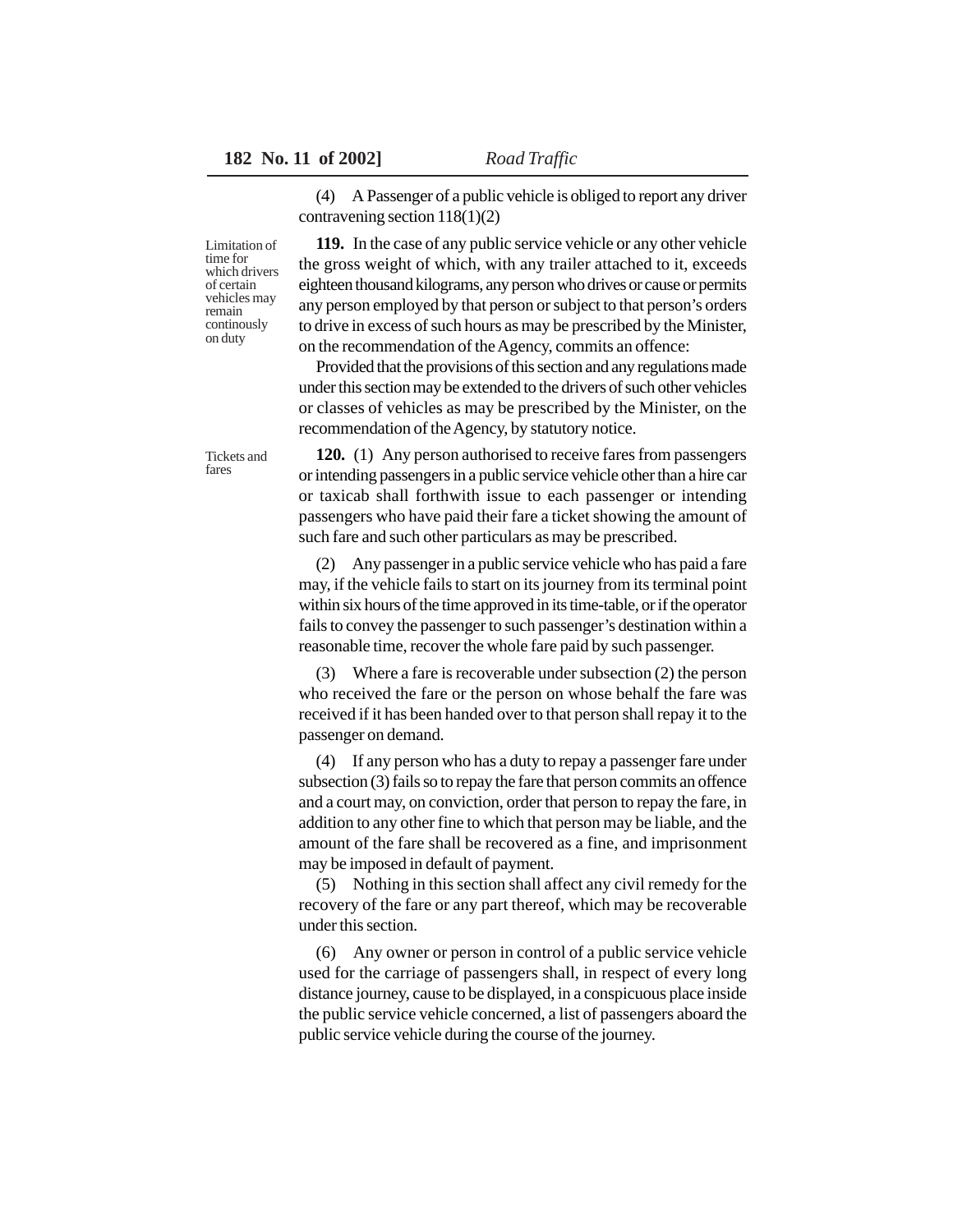(7) The owner or person in control of a public service vehicle shall cause a copy of the list referred to in subsection (6) to be retained at the principal place of business.

(8) Any person who contravenes subsection (6) commits an offence and is liable on conviction, in the case of a first offence to a fine not exceeding ten thousand penalty units or to imprisonment for a period not exceeding eighteen months, or to both, and in the case of a second or subsequent offence to a fine not exceeding twenty thousand penalty units or to imprisonment for a period not exceeding two years, or to both.

(9) For the purposes of subsection (6) " long distance journey " means a journey covering a distance of two hundred kilometres or more from the point of commencing the journey to the final destination.

### PART IX

# EXAMINATION FOR CERTIFICATES OF FITNESS FOR CERTAIN CLASSES OF **VEHICLES**

**121.** The vehicles to which this Part applies shall be public service vehicles, heavy trailers, contract cars, and motor vehicles used for gain for the teaching of driving.

**122.** No vehicle or trailer to which this Part applies shall be used on any road unless there is in force in respect of such vehicle or trailer a valid certificate of fitness, issued by a vehicle examiner, and no licensing officer shall issue a motor vehicle or trailer licence for any vehicle or trailer to which this Part applies unless there is produced to that licensing officer such evidence as may be prescribed that either on the date when the licence comes into operation there will be in force in respect of that vehicle or trailer a valid certificate of fitness, or that such vehicle or trailer will be exempt from the need to hold such a certificate:

Provided that—

- (i) no person shall be liable to a penalty for a breach of this section if that person proves that such person has not had a reasonable opportunity to obtain a certificate of fitness;
- (ii) in the case of vehicles or trailers registered and licensed outside Zambia, regulations may be made granting exemption from the provisions of this section.

**123.** (1) A certificate of fitness shall record such matters as are specified in section *one hundred* and *fifteen* and such other matters as may be prescribed, and shall state that the vehicle or trailer in respect of which it is issued is in all respects fit for the purpose for which it is to be used, and that it complies with any conditions as to fitness and construction as may from time to time be prescribed.

**Certificates** 

of fitness

Application of Part IX

Form and display of certificate of fitness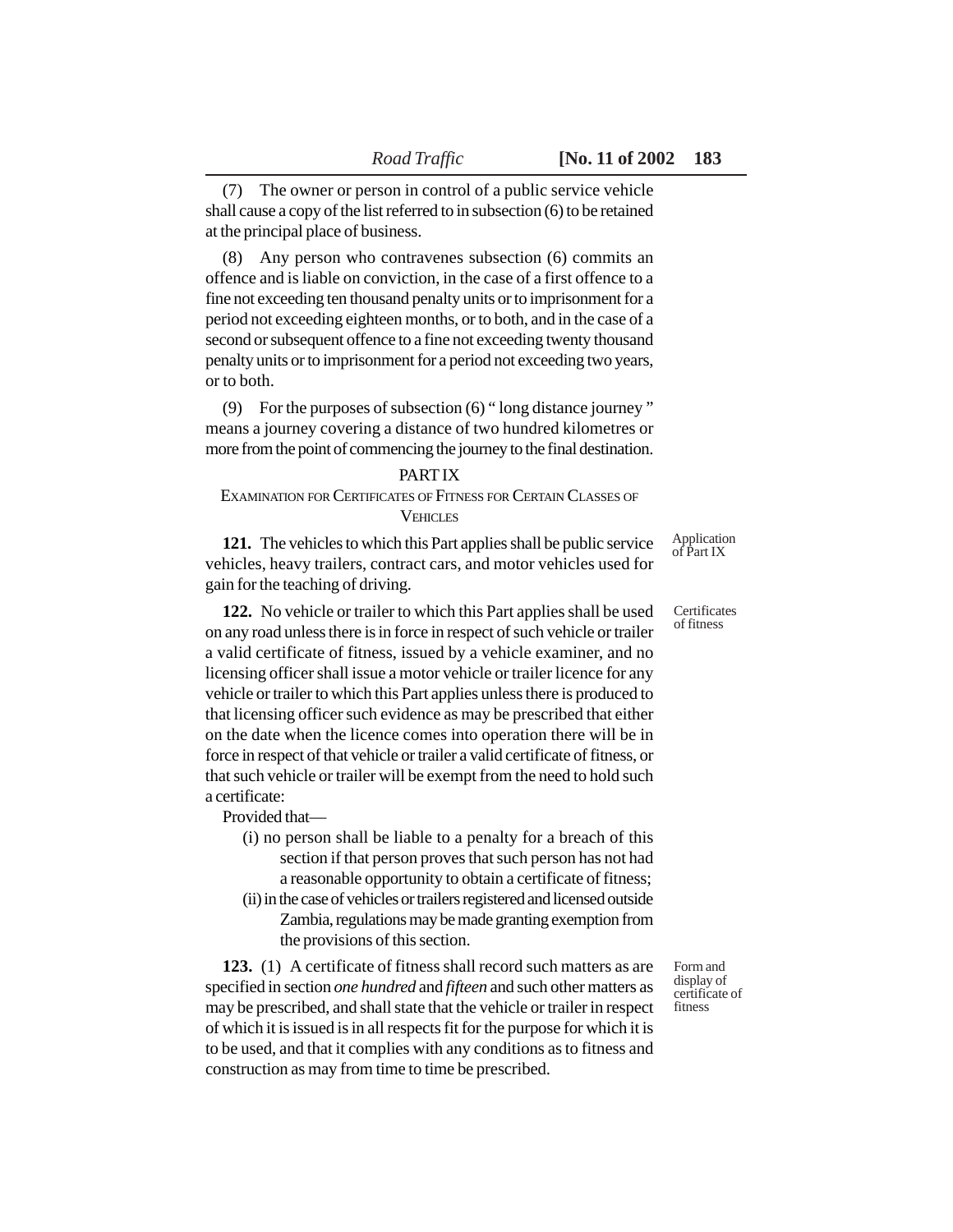(2) A certificate of fitness shall at all times be displayed in a conspicuous place on the vehicle in respect of which it was issued, or in the case of a trailer on the trailer or on the vehicle drawing it at the time.

(3) Any vehicle or trailer to which this Part applies on which no certificate of fitness is displayed in the manner prescribed in subsection (2) may be impounded by any road traffic inspector in uniform or by any police officer.

**124.** A certificate of fitness shall be valid from the date of coming into force of such certificate—

- *(a)* for four months in the case of a public service vehicle, heavy vehicle or heavy trailer used for the carrying of passengers, a contract car and a motor vehicle used for the teaching for gain of driving; and
- *(b)* for twelve months in the case of other public service vehicles, heavy vehicles and heavy trailers.

**125.** (1) Where a vehicle examiner on examining a vehicle or trailer under the provisions of this Part finds that the said vehicle or trailer does not comply with the provisions of any law in regard to construction and equipment applicable to such vehicle or trailer, the vehicle examiner shall make a full list (hereinafter called a " defects List ") of all defects found and shall give the owner of the vehicle or trailer a copy thereof and shall notify the owner of the date (hereinafter called the " notified date ") by which the defects must be remedied and the vehicle or trailer produced for re-examination.

(2) If upon re-examining a vehicle or trailer under the provisions of this section to ascertain whether the defects in a defects list have been remedied, the vehicle examiner finds any further defects the vehicle examiner shall require, in the manner set forth in subsection (1), the owner to remedy such defects.

(3) If a vehicle or trailer is not produced for re-examination on the notified date, if the defects in the defects list have not been remedied on the notified date or if upon examining a vehicle or trailer under the provisions of this section it is considered necessary in the interests of safety, a vehicle examiner may prohibit the use of such vehicle or trailer or issue such other directions as the vehicle examiner may think necessary restricting its use.

(4) Any directions issued under subsection (3) or prohibition of the use of a motor vehicle or trailer under paragraph *(f)* of subsection

Period of validity of certificate of fitness

Defects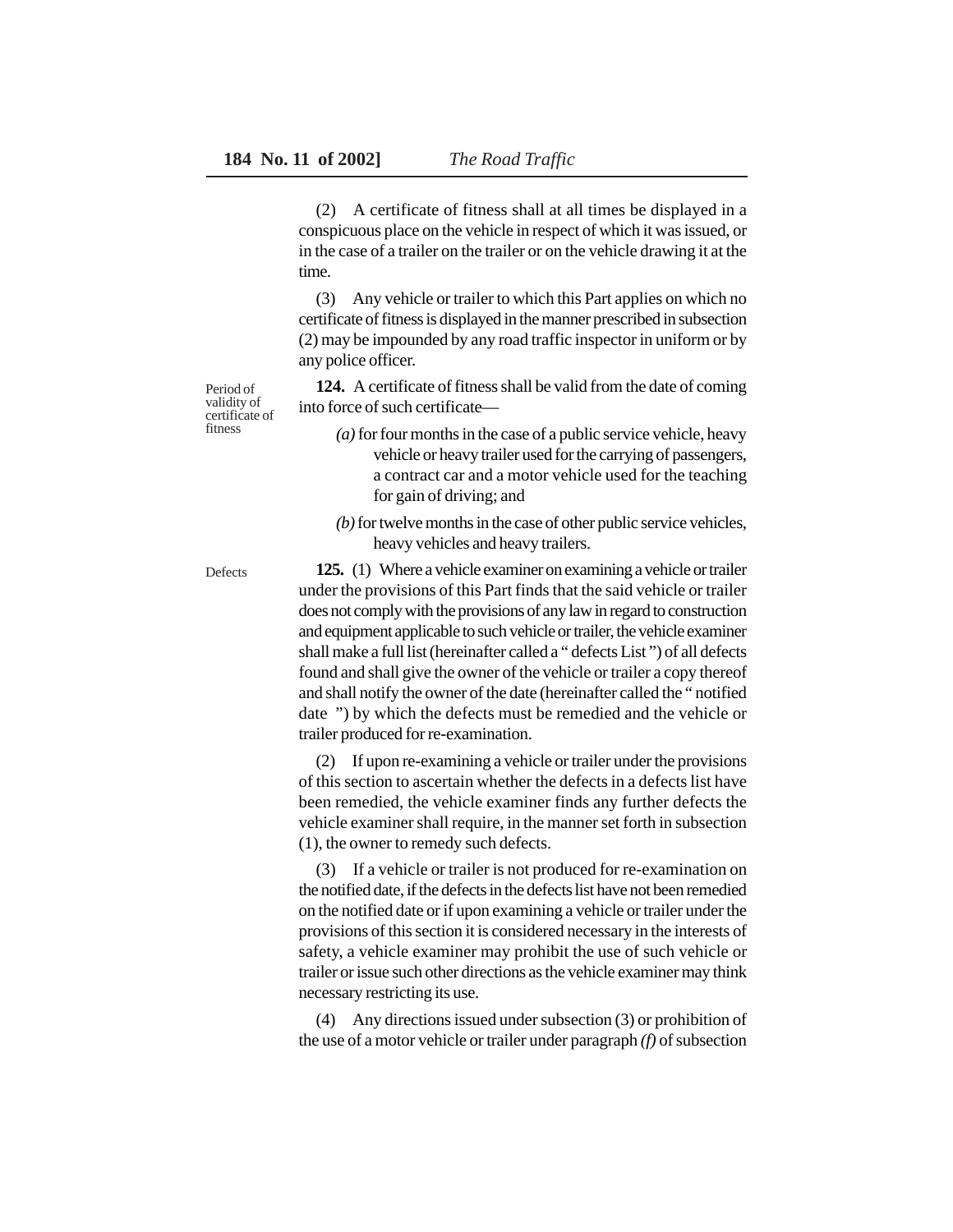(1) of *two hundred* and *twelve* may be cancelled or revoked by the vehicle examiner as soon as the defects of such vehicle or trailer have been remedied to such an extent that in the opinion of the vehicle examiner the vehicle or trailer may safely be used on the road.

(5) If upon examining a vehicle or trailer in accordance with this section no defects are found, or if any defects found are remedied to the satisfaction of the vehicle examiner, the examiner shall—

- *(a)* if the examination is for a fitness certificate, issue such a certificate and cancel any defects list that may have been issued; or
- *(b)* if the examination is pursuant to a prohibition made under paragraph *(f)* of subsection (1) of section *two hundred and twelve*, cancel any defects list that may have been issued.

(6) Where a vehicle examiner prohibits the use of a vehicle or trailer to which this Part applies, the vehicle examiner shall take and retain in the vehicle examiner's possession the certificate of fitness, if any, of the vehicle or trailer concerned until its use on a road is permitted and the vehicle examiner shall return the certificate to the owner of the vehicle or trailer.

**126.** Any licensing officer in whose District a vehicle or trailer to which this Part applies is being used and who has reason to suspect that the vehicle or trailer has ceased to be fit for the purpose for which it is being used may order that the vehicle or trailer be produced for examination by a vehicle examiner at a specified time and place and, if such order is not obeyed, the licensing officer may prohibit the use of the vehicle or trailer until the order is obeyed.

**127.** (1) A road traffic inspector shall at any time on production if so required, if that road traffic inspector's identity card, be entitled to enter and inspect any vehicle or trailer to which this Part applies, and for that purpose may require any such vehicle or trailer to be stopped and may at any time which is reasonable, having regard to the circumstance of the case, after obtaining a search warrant, enter any premises upon which the road traffic inspector has reason to believe that any such vehicle or trailer is kept.

(2) If, upon inspection made under subsection (1), a road traffic inspector is satisfied that it is necessary to do so, the traffic inspector may order that the vehicle or trailer be taken off the road forthwith or may issue such directions restricting the use of the vehicle or trailer as the traffic inspector may think fit, and the inspector shall notify the Director of any such order or direction.

Examination on suspicion of vehicle being unfit

Inspection by road traffic inspector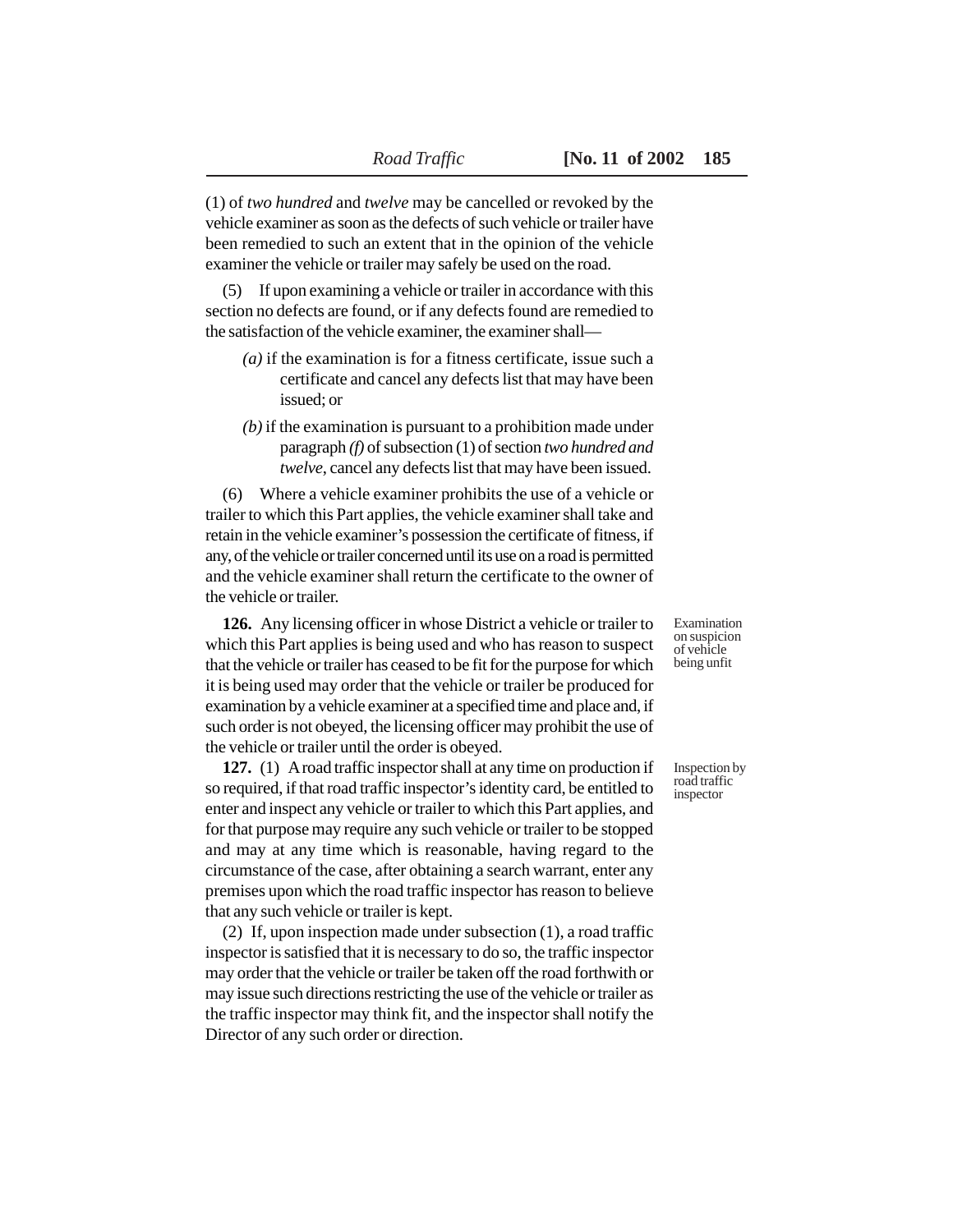**128.** Subject to an appeal to the Director, no person shall have such person's vehicle or trailer examined for the purpose of ascertaining whether defects discovered earlier have been remedied, by a vehicle examiner other than the one who discovered such defects, unless such examiner shall consent to the examination of the vehicle or trailer by such other examiner. Examination

> **129.** No person who is empowered under this Act to examine, or to order the examination of, or to issue any other direction concerning any vehicle under this Act, shall be liable for the loss of any such vehicle or the contents thereof or for any damage caused to any vehicle or the contents thereof, resulting from any action taken by that person in good faith and without negligence and in the exercise of any powers under this Act.

**130.** (1) The decision of a vehicle examiner that a vehicle or trailer is fit for use shall be final.

(2) The decision of a vehicle examiner that any vehicle or trailer is unsafe for use and any order, direction or prohibition made under section *one hundred* and *twenty-five* and *one hundred* and *twenty seven* shall be subject to an appeal to the Director within fourteen days of the decision, order, direction or prohibition concerned being made.

**131.** (1) The fees to be charged for examination and re-examination under this Part shall be as may be prescribed by regulations made under section *two hundred* and *thirty-three*:

Provided that no fees shall be payable for an examination conducted in accordance with section *one hundred* and *twenty five* if no defects are discovered, or for an examination conducted in accordance with section *one hundred* and *twenty- six*

(2) The fees to be charged under this Part shall be paid to the Agency, which shall pay the fees received into the Road Fund and general revenue of the Republic in such proportion as the Minister responsible for finance may determine.

**132.** The Minister may, on the recommendation of the Agency, by statutory order, exempt any vehicle or trailer to which this Part applies from the requirements of its provisions, subject to such conditions as the Minister may impose for ensuring the safety of the occupants of the vehicle and of the public.

- **133.** If any person—
	- *(a)* uses or causes or permits to be used on a road a vehicle or trailer to which this Part applies and for which there is no certificate of fitness in force;
	- *(b)* fails to display on a vehicle or trailer to which this part applies a certificate of fitness;

Persons empowered to examine vehicles exempted from liability for damage

Appeals

by other examiners

Prescribed fees

**Offences** 

Exemptions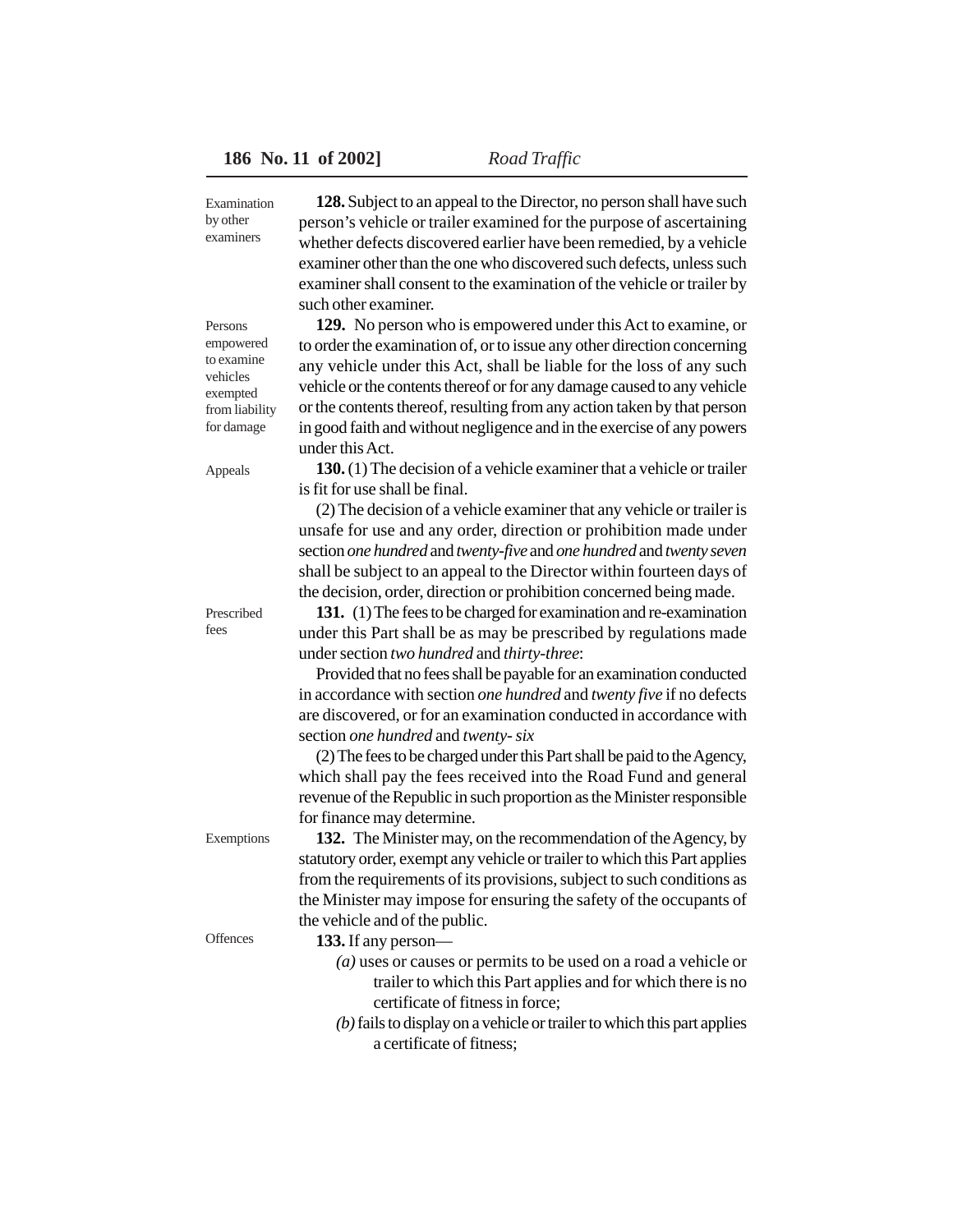- *(c)* obstructs any road traffic inspector or vehicle examiner in the course of the road traffic inspector or vehicle examiner's duty;
- *(d)* fails to stop a vehicle or trailer when required by a road traffic inspector so to do under this Part; or
- (e) fails to comply with an order or direction given to that person by a road traffic inspector or vehicle examiner under this Part;

that person commits an offence and shall be liable, upon conviction, in the case of the first offence to a fine not exceeding one thousand five hundred penalty units, and in the case of a second or subsequent offence, to a fine not exceeding three thousand penalty units.

## PART IX

### EXCLUSIVE CONCESSIONS

Power to grant concessions

**134.** (1) The Minister may, on the recommendation of the Agency, with the approval of the Commissioner of the Competition and Fair Trading Commission by statutory notice, give to any person or to any two or more persons jointly an exclusive concession to provide a motor omnibus service along any road (hereinafter referred to as a concession road) or in any area upon such conditions and for such period as shall be specified in the grant and subject to the provisions of this Act:

Provided that, where the area of any local authority is included within a concession area, the local authority may at any time after the grant of the concession concerned apply to the Agency for the excision from the area of the local authority of an area of not more than twenty kilometres radius from the principal post office in the local authority area and for the grant to such local authority of an exclusive concession to provide from its own resources motor omnibus services within such excised area.

(2) Any concession shall be revocable in accordance with any provision as to revocation which may be contained in it.

(3) Where the Agency is satisfied that it is necessary or desirable that a concession be extended and applied to any free road or free area the Agency shall recommend to the Minister to extend and apply the concession, by statutory notice and subject to any provisions as to extension which may be contained in the grant.

(4) Reference in this Part to the date of the grant of a concession shall be deemed to mean, in relation to any area or road to which a concession is extended and applied under the provisions of this subsection, the date upon which the concession was so extended and applied.

(5) The provisions of sections *one hundred* and *two, one hundred* and *four, one hundred* and *seven, one hundred* and *eight, one hundred*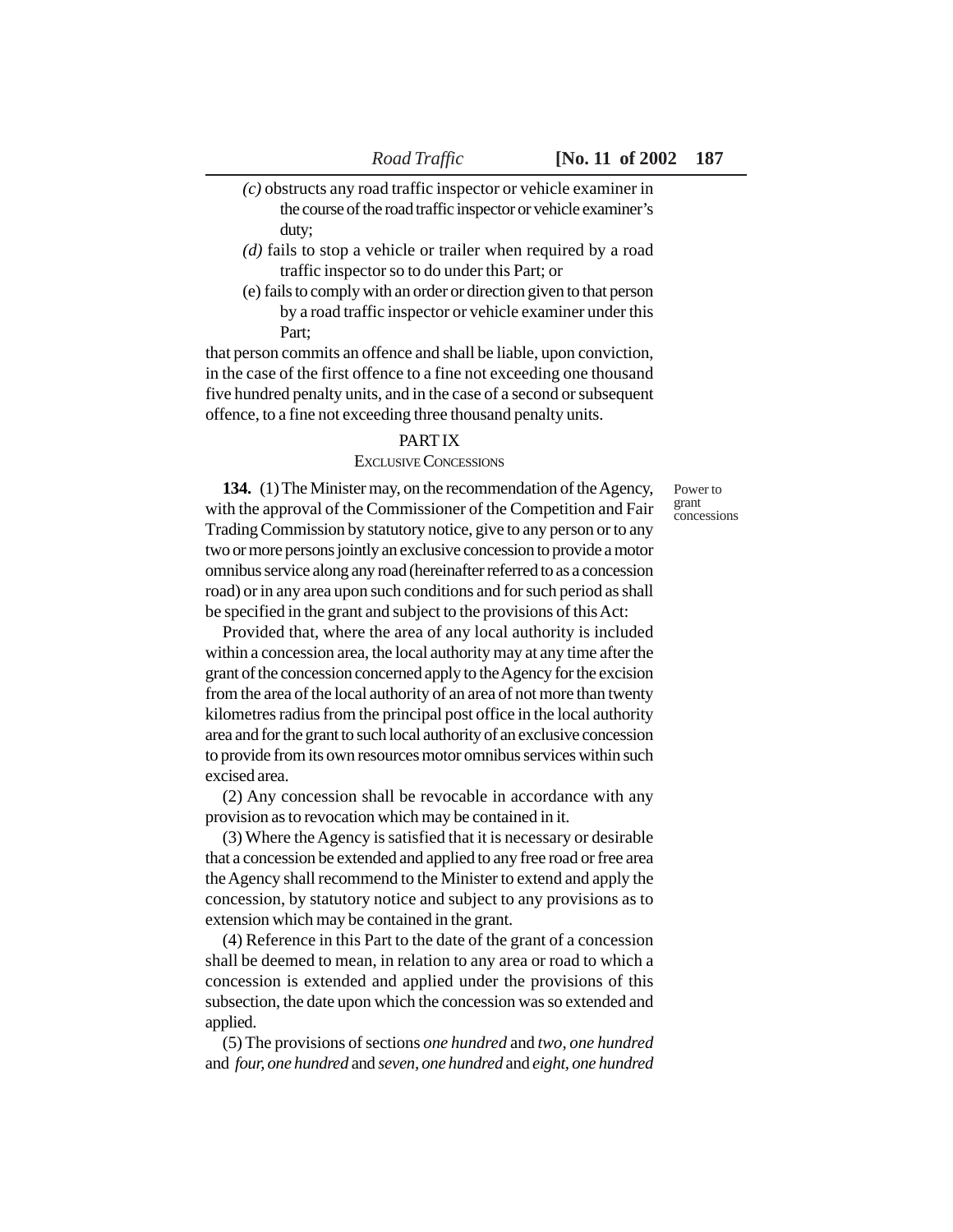Particulars to be given to **Director** 

and *nine* and *one hundred* and *ten* shall not apply to any service or vehicle from time to time provided or used under or by virtue of a concession.

**135.** Not less than one month before commencing to operate any new service under or by virtue of any concession, the concession holder shall give to the Director particulars of the route along which such service is to be operated, the points at which passengers may be taken up or set down, and a copy of the fare and time-table of the service, and if the concession holder shall make any alterations in the route of the time-table or in any of the fares or charges for the carriage of passengers on any service for the time being operated by the concession holder under or by virtue of the concession holder's concession, the concession holder shall without delay notify the Director of such alteration:

Provided that—

- *(a)* the concession holder may with the consent of the Director commence to operate a service notwithstanding that the concession holder shall not in respect of that service, have complied with the foregoing provisions of this section; and
- *(b)* the concession holder shall not be required to notify the Director of any temporary alteration in the route or timetable of any service made by the concession holder at times of race meetings, public gatherings or the like special occasions or to facilitate the carrying out road repairs or in consequence of any accident or any cause beyond the control of the concession holder.

**136**. (1) Subject to the provisions of this Part, no person other than the concession holder shall, during the continuance in force of a concession, use any motor omnibus on any concession road or in any concession area without the prior consent of the concession holder, and no road service licence shall, during the continuance in force of a concession, be granted to any person to provide a motor omnibus service on any concession road or in any concession area without the like consent:

Provided that—

(i) if the Director, after considering any representations made by the concession holder and the duties of the concession holder under this Act and the concession, declares that the consent of the concession holder is in any particular case unreasonably withheld, the concession holder's consent shall not in that case necessary;

**Restrictions** on other operators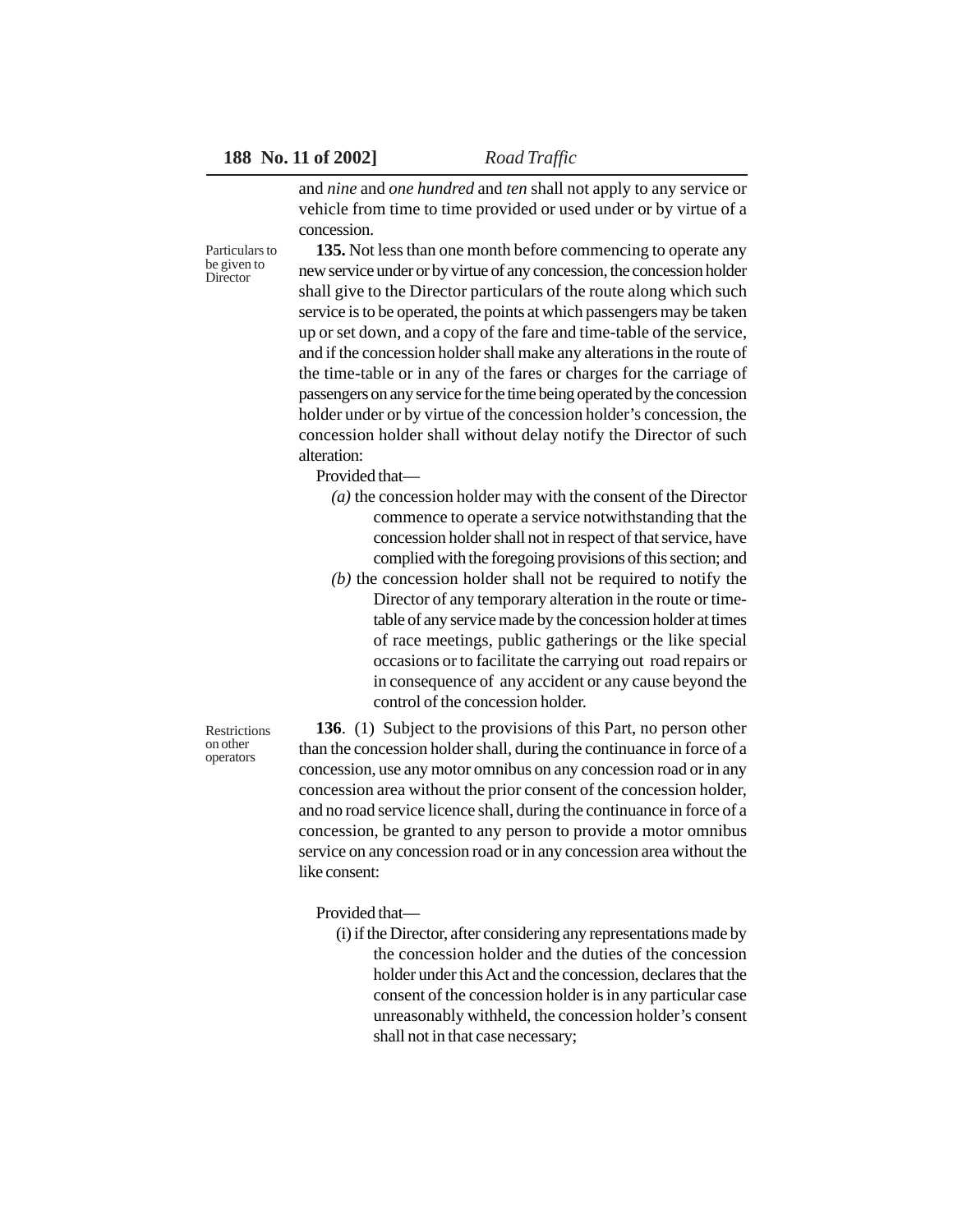(ii) in respect of any concession road, the Director may issue to any person, other than the concession holder, roads service licences for the provision of motor omnibus services by such number of motor omnibus not exceeding in the aggregate one motor omnibus for every nine used by the concession road as the Director may think fit, and any motor omnibus used upon such concession by an existing operator shall be included in computing the aggregate.

(2) The provisions of paragraphs *(c)*, *(d)*, *(e)* and *(f)* of subsection (5) of section *one hundred and eight* shall not apply to an application for a licence to be granted under the powers conferred upon the Director by paragraph (ii) of the provision to subsection (1).

(3) Notwithstanding the provisions of subsection (1), a road service licence may be granted to any person in respect of a special tour or journey of *bona fide* tourist or sporting facilities and the provisions of the subsection shall not apply to any motor omnibus whilst it is being used on such special tour or journey:

Provided that where any such special tour or journey originates within a concession area or any concession road the concession holder or that person's nominee shall, if that person is in possession of road service licence to operate such tour or journey on any free road or in any free area which may be included in the itinerary of the tour or journey, have the exclusive right to provide the special tour or journey unless the Director is satisfied that the fares proposed to be charged by the concession holder in respect of such special tour or journey are unreasonable or that the concession holder is unable or unwilling to provide such special tour or journey and, in any such case, the Director may issue a short-term road service licence to any other person in respect of the tour or journey:

**137.** (1) Notwithstanding the provisions of section *one hundred* and *thirty-six* any existing operator may, so long as the operator is authorised by a road service licence so to do, continue to provide any motor omnibus service, in accordance with the conditions of that operator's road service licence and time-tables in force at the date of the grant of the concession concerned, which the existing operator was licensed to provide on any concession road or in any concession areas at the date of the grant of the concession:

Provided that—

- (i) the Director may modify the conditions and time-table, as long as the rights of the existing operator at the date of the grant of the concession are not diminished thereby;
- (iii) except as provided by section *one hundred* and *thirty six,* an existing operator shall not, without the approval of the

Saving for existing operators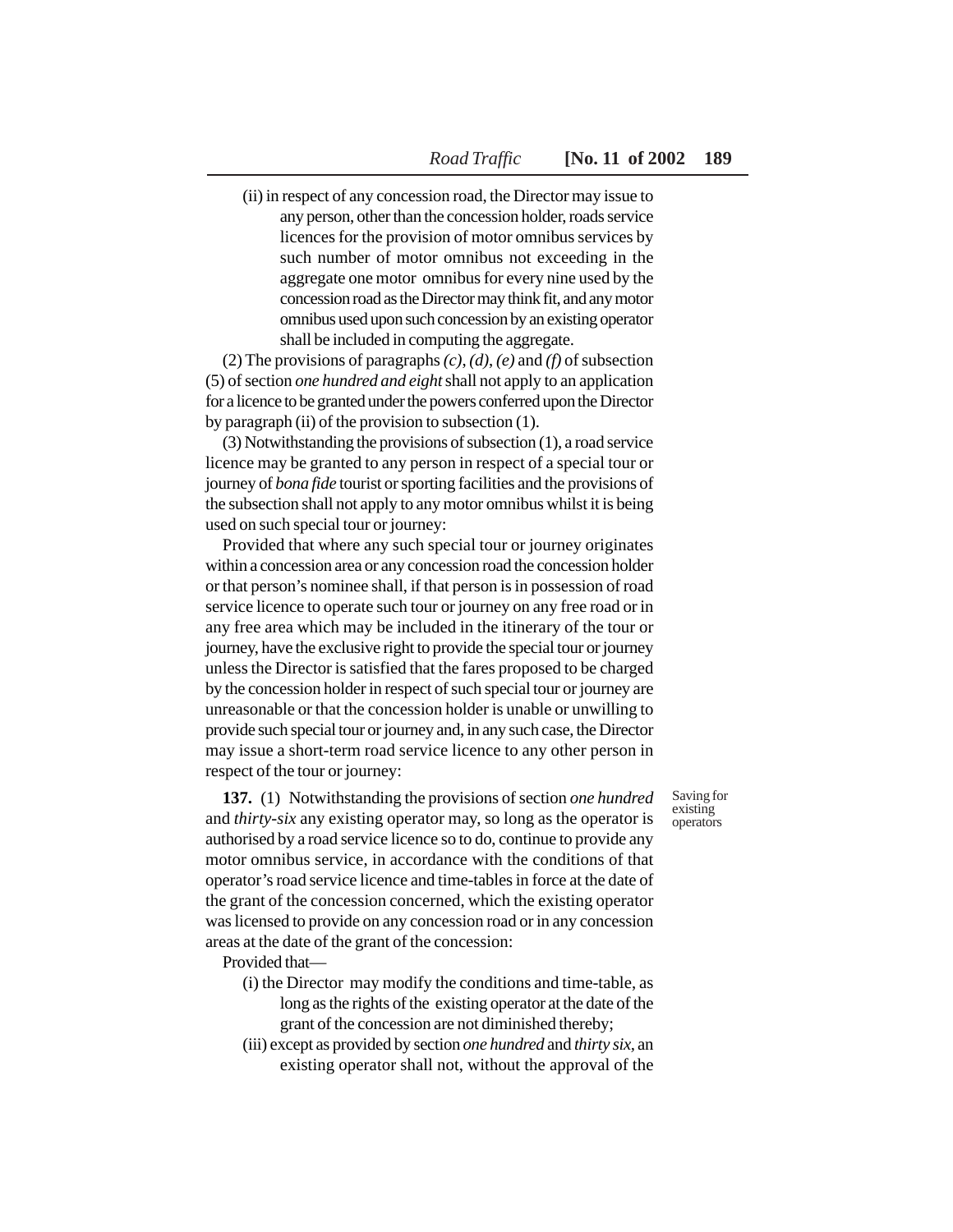Director and the prior consent of the concession holder concerned, at any time use a greater number of motor omnibuses upon such service that the operator was authorised to use under any road service licence in force at the said date, or if such road service licence does not specify a number of vehicles, then such number as the existing operator was using thereon at any time during the twelve months ending on such date.

Revocation of road service licence held by existing operator

**138.** Where a road service licence held by an existing operator in respect of a motor omnibus service on any concession road or in any concession area is or has been revoked and where such order or revocation has not been reversed in any appeal against such order, the existing operator shall forfeit all the operator's rights as the existing operator in respect of the road service licence and shall not be granted any new road service licence under subsection *one hundred* and *thirtyseven* in substitution for the road service licence so revoked:

Provided that the provisions of this section shall not prevent the existing operator from applying for or from being granted a road service licence in accordance with and subject to the provisions of section *one hundred* and *eight* or *one hundred* and *thirty-six* or a short term road service licence in accordance with and subject to the provisions of section *one hundred* and *nine.*

Termini of nonconcession routes

**139.** (1) Where a road service licence is or has been granted authorising a motor omnibus service to provide for the needs of any free road area, nothing in this Act shall make it unlawful for the holder of such licence to use motor omnibuses for the purposes of such service over so much of any concession road or concession area as the Director may determine to be necessary to enable such service—

- *(a)* to reach any other part of the free road or free area; or
- *(b)* to reach the nearest convenient point at which connection can be made with any other motor omnibus service.

(2) No passenger on such service shall be taken up at any point on any concession road or in any concession area and issued with a ticket with the intention that on the same journey the passenger should be set down at any point on any road or in any area to which the same concession applies.

(3) Any person who contravenes the provisions of subsection (2) commits an offence and, on conviction, for such offence the Director may revoke the determination or the road service licence appertaining to such service.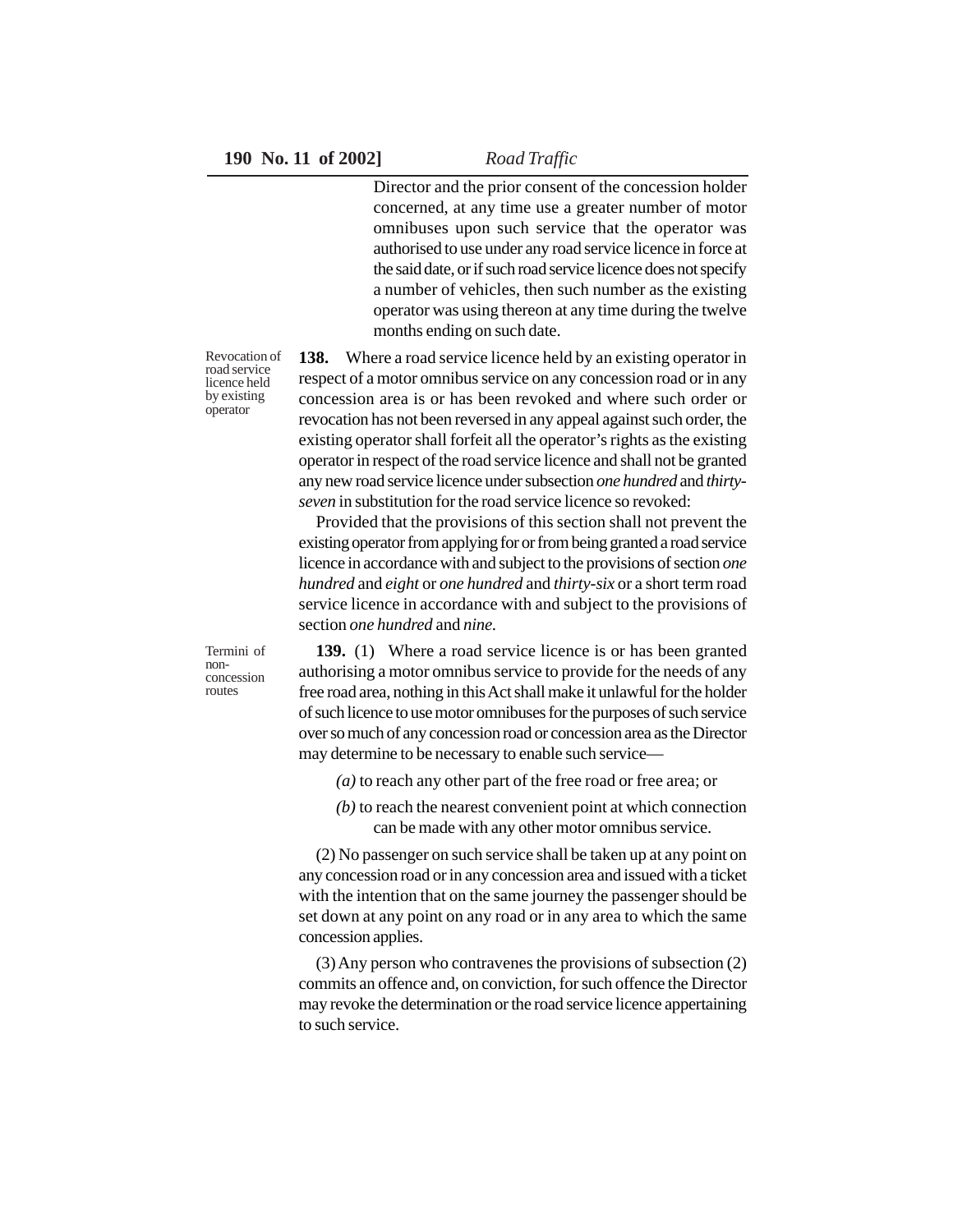# *Road Traffic* **[No. 11 of 2002 191**

**140.** During the continuance in force of a concession, the concession holder shall provide such motor omnibus services which will serve adequately and efficiently the needs in respect of passenger traffic or such concession roads or concession areas along or in which motor omnibus services are from time to time necessary or desirable in the public interest and can be provided by the concession holder safely and, having regard to all the duties of the concession holder under the concession, without wasteful or unjustifiable expense.

**141.** The fees payable in respect of any public service vehicle used for providing any service under a concession granted under this Part shall be as may be prescribed by regulations.

**142.** (1) If it shall appear to the Director from any information given to the Director by a concession holder under the provisions of section *one hundred* and *thirty-five* from any representations made to the Director by any person that—

- *(a)* the concession holder has without reasonable cause failed to provide along any concession road or in any concession area such service of motor omnibuses as it is the concession holder's duty under section *one hundred* and *forty* and that concession holder's duty to provide;
- *(b)* any of the fares charged or proposed to be charged for the carriage of passengers on any service provided or proposed to be provided under or by virtue of any concession is unreasonable;
- *(c)* any road upon which the concession holder is providing or proposing to provide a service under or by virtue of the concession is not suitable for that service or is suitable for that service only subject to conditions as to the type of vehicle used or to be used on that service;
- *(d)* the frequency of any such service is excessive or insufficient having regard to the needs of the route along which the service is or is to be provided by the concession holder or by an existing operator along that route or any part thereof;
- *(e)* for the convenience of the public the time-table of any such service requires modification; or
- *(f)* on any such service passengers should not be taken up or set down except at specified points or should not be taken up or set down between specified points;

Duty of concession holder to provide services

Prescribed fees

Powers of **Director**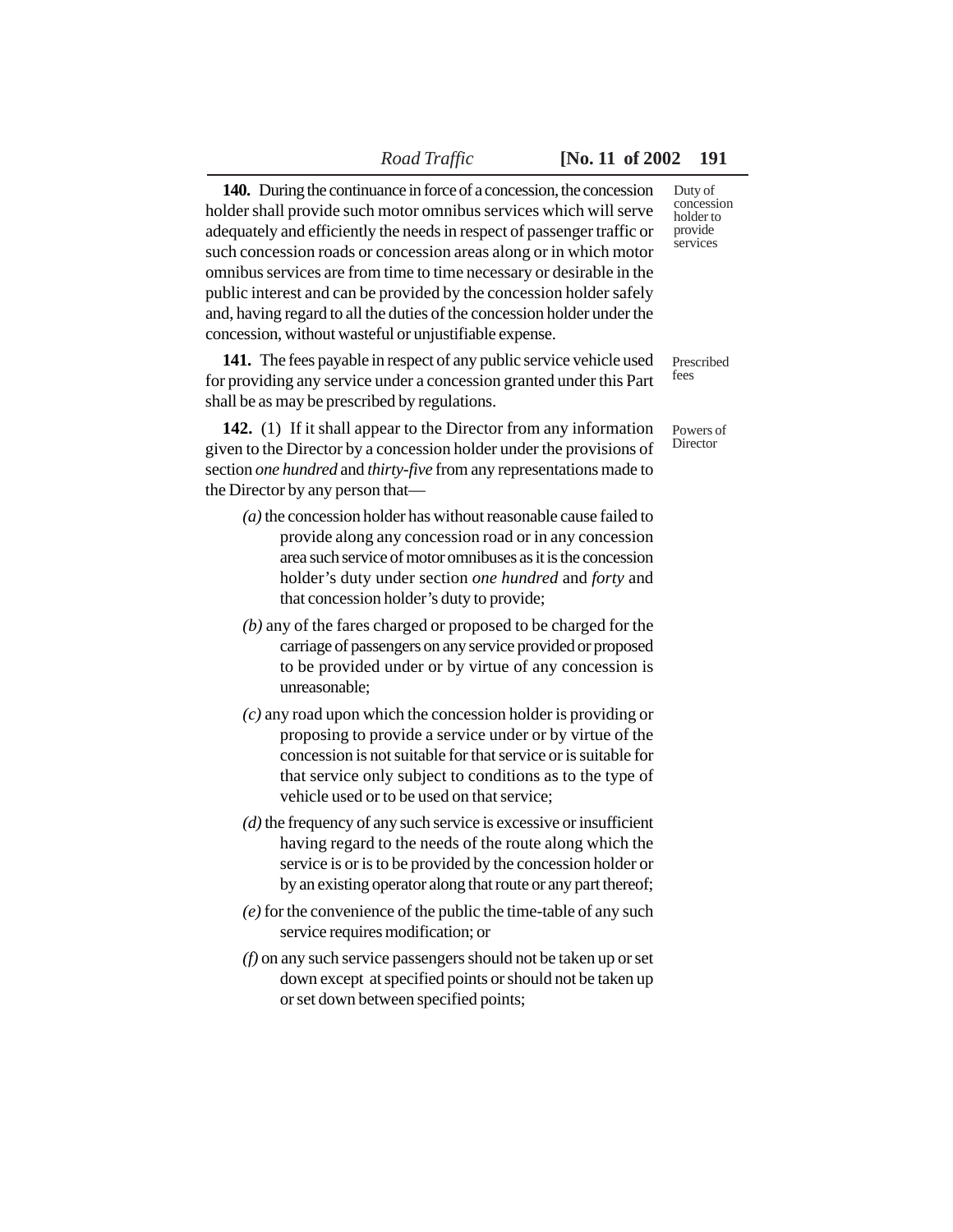subject to the provisions of this section, the Director may make any such order as the Director may consider necessary to secure that the service or proposed service will adequately and efficiently but, having regard to all the duties of the concession holder under the concession, without wasteful or unjustifiable expense, meet the needs of the route along which it is proposed to be operated.

(2) Any order made by the Director under subsection (1) may be amended, altered or revoked by any order subsequently so made.

(3) Before making any order under this section, the Director shall give to the concession holder and to any person who has made representations to the Director relating to the subject matter of the proposed order notice in writing of the Director's intention to consider the making of such an order together with a draft of the proposed order, and shall afford such concession holder or person the opportunity of making representations or objections in respect of the proposed order and submitting evidence, whether orally or in writing, in support of such representations or objections as the concession holder or such person may reasonably require.

(4) If after hearing and considering any objections or representations made and any evidence given in support of such objections or representations, the Director is satisfied that the order proposed to be made is necessary, whether with or without modification, for any of the purposes mentioned in subsection (1), the Director shall make the order subject to such modifications, if any, as the Director may consider necessary for that purpose and shall forthwith give notice of the making of the order to the concession holder concerned.

(5) Any order made by the Director under this section shall not, without the consent of the concession holder, come into force until the expiration of the time prescribed for appealing there from and, if an appeal is lodged, until the appeal is withdrawn or disposed of.

(6) If any concession holder contravenes or fails to comply with the provisions of any order in force under or by virtue of this section the concession holder commits an offence and, in the case of a conviction for failing to comply with an order made pursuant to representations under paragraph *(a)* of subsection (1), the route or area concerned may be severed from the concession concerned by order of the Director:

Provided that no such order of severance shall be of any effect unless confirmed by the Minister.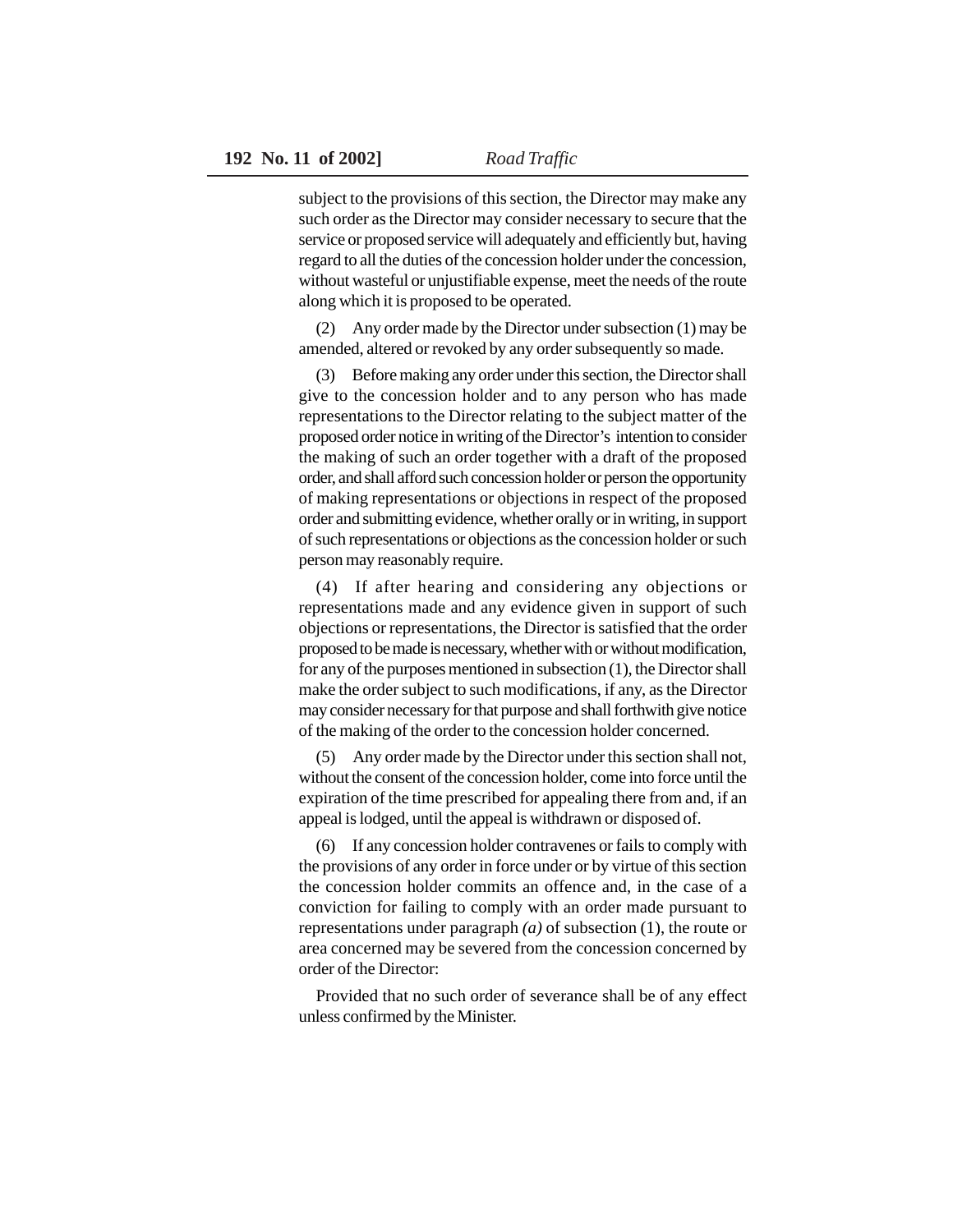**143.** (1) Notwithstanding any other provision of this Act, a concession holder may, without obtaining a road service licence in respect thereof, carry in, on or about any motor omnibus used on a service provided under or by virtue of the holder's concession and in any trailer attached to such motor omnibus, mails, parcels and passenger's luggage, effects and bicycles.

(2) Nothing in this section shall be construed as authorising a concession holder to carry goods other than those mentioned in subsection (1), except under the provisions of valid road service licence.

**144.** Where arrangements are made between a concession holder and any other person operating a motor omnibus service for the interchange or express carriage of passengers between or over any services provided by any of the parties to such arrangements or the express running of the vehicles of any party over the route or any part of the route of any motor omnibus service provided by any other such party, a vehicle used under those arrangements as a motor omnibus on any concession road or in any concession area, shall be deemed for the purposes of section *one hundred* and *thirty-six* to be so used by the concession holder:

Provided that where any vehicle is used in accordance with this section, during the whole period of such use there shall be displayed on the front or on the near side of such motor vehicle a notice stating that the vehicle is being used under contract with the concession holder.

**145.** (1) The President at any time of emergency and when it is necessary in the public interest may, by written notice addressed to the registered office of a concession holder, require such concession holder to place at the disposal of the Government the entire fleet of omnibus, or any specified part thereof belonging to the concession holder together with the whole or any specified part of the staff, plant, workshops and depots of the concession holder, and such fleet, staff, plant, workshops and depots or any part thereof may be retained by the Government subject to the payment to the concession holder concerned of such compensation as may thereafter be agreed upon between the concession holder and the Government, and failing such agreement the amount of compensation payable under this subsection shall be submitted to arbitration in accordance with the Arbitration Act.

(2) Any notice purporting to be given under the provisions of subsection (1) of this section and signified under the hand of the Minister shall be conclusive evidence of the existence of the conditions necessary for the issue thereof and if the concession holder to whom

Savings for mails, parcels and luggage

Express running agreements

Undertaking at disposal of **Government** in emergency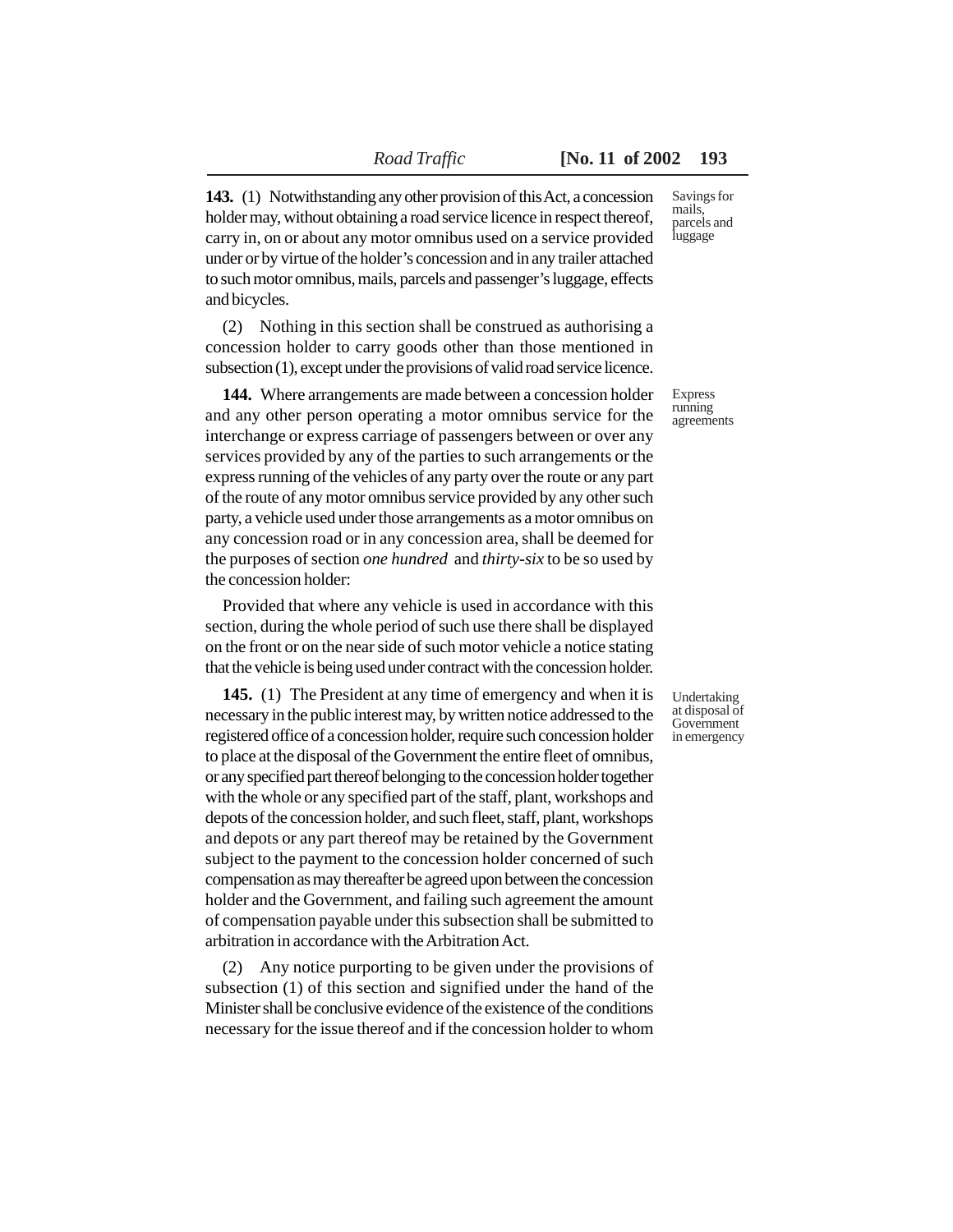such notice is addressed shall fail to comply with all the terms of such notice within such time as may be specified therein, the President may, notwithstanding any provision of the concession concerned, forthwith revoke the concession.

**146.** (1) Where a concession is not at its expiration renewed, or is renewed in respect of some but not all of the road or areas over or in which the concession holder is then providing motor omnibus services under or by virtue of the concession, if the concession holder applies before the date of the expiration of the concession for a road service licence to authorise the concession holder to continue after that date to provide any service provided by the concession holder at any time during the twelve months immediately preceding the expiration of the concession over any road or in any area in respect of which the concession is not to be renewed the Director shall, notwithstanding the provisions of section *one hundred* and *eight* of this Act, grant such application. Expiration of concession

> (2) Where an application is granted under subsection (1), the Director shall issue to the concession holder a road service licence authorising the concession holder to continue during the normal currency of such licence to provide the service at the times and fares and with the number of motor omnibuses at or which the service was at any time during the period of twelve months operated by the concession holder:

> Provided that, if the Director is satisfied that the concession holder has, during the twelve months period referred to in this section, failed to operate such service efficiently and that by reason of such failure the application ought in the public interest to be refused or to be granted only subject to conditions for securing the efficient operation of this service, the Director may refuse the application or grant the licence so applied for subject to such conditions as the Director may consider necessary for that purpose.

Determination of concession by legislation

**147.** (1) If by any written law made or enacted after the date of the grant of a concession or by the exercise of any power conferred by any such law such concession be determined or cease to be of effect, the concession holder may, by notice in writing to the Government require the Government to acquire and the Government shall acquire the undertaking of such concession holder on the terms in accordance with the provisions of this section.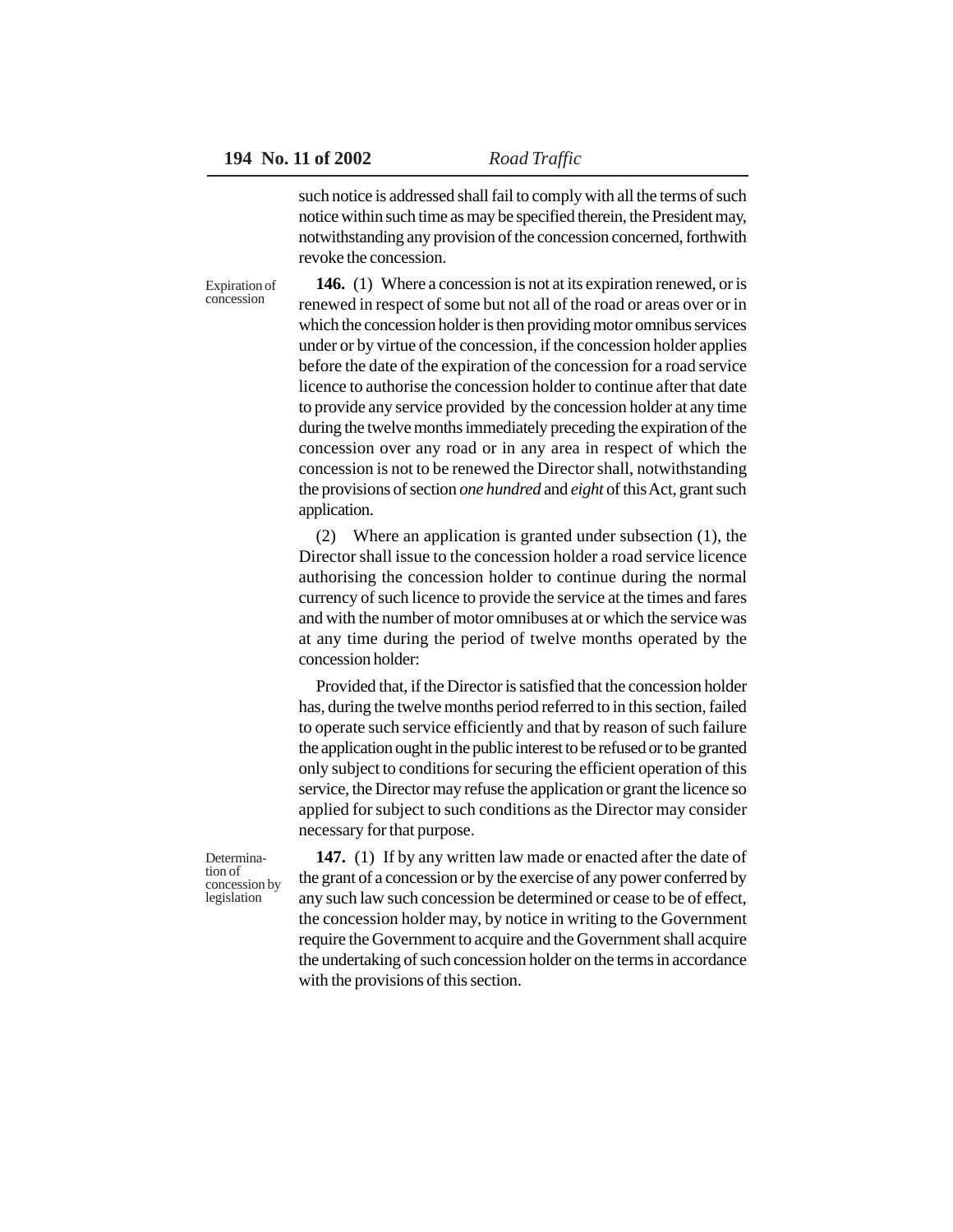(2) Where the Government acquires any undertaking in accordance with the provisions of subsection (1)—

- *(a)* as consideration for the acquisition the Government shall pay to the concession holder such sum as may be agreed between the Government and the concession holder or, in default of agreement, determined by arbitration in accordance with the Arbitration Act to be the fair market value of the undertaking as a going concern without any deduction or diminution by reason of the termination of the concession;
- *(b)* on payment of such consideration by the Government to the concession holder such estate or interest as the concession holder may at the date of acquisition be entitled to sell and assign in lands or buildings used wholly or mainly by the concession holder for the purposes of or in connection with the carriage of passengers or goods and all vehicles, plants, equipment and stores belonging to the concession holder at the date of acquisition and used wholly or mainly for these purposes shall be transferred or delivered to the Government;
- *(c)* subject to the provisions of paragraph *(d)* and, on payment of such consideration the Government shall, to the exclusion of the concession holder, be subject to all obligations and liabilities whether arising by statute or otherwise howsoever to which the concession holder shall immediately before the date of acquisition have been subject other than any liabilities of the concession holder in respect of any securities or money issued or borrowed or agreed to be issued or borrowed by the concession holder;
- *(d)* all profits, receipts, outgoings and liabilities in respect of the undertaking which shall have accrued or become payable on or before the date of acquisition shall belong to or be discharged by, as the case may be, the concession holder, and all profits, receipts, outgoings and liabilities in respect of the undertaking which shall accrue or become payable after such date shall belong to or be discharged by, as the case may be, Government, and, if necessary, any profits, receipts, outgoings and liabilities shall be apportioned as at the said date;
- *(e)* any question, difference or dispute arising between the Government and a concession holder as to any matter which in default of agreement is under this section to be

Act No. 19 of 2000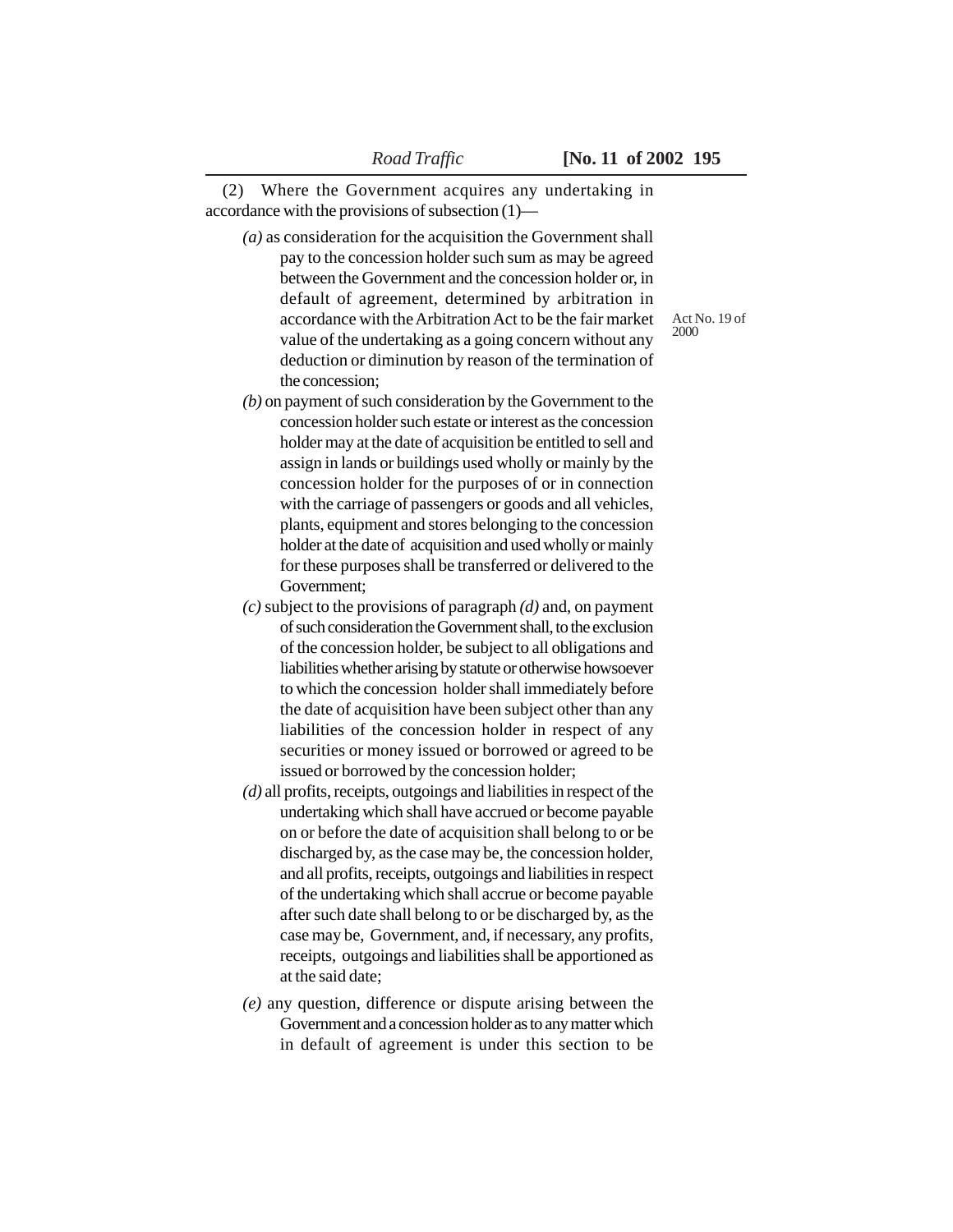| Act No. 19 of<br>2000                           | determined by arbitration in accordance with the Arbitration<br>Act or as to the lands or buildings or other property which,<br>or the estate or interest of the concession holder which is<br>to be transferred or delivered to the Government pursuant<br>to this subsection shall, in default of agreement, be subject<br>to any provision as to arbitration which may be contained<br>in the grant of the concession. |
|-------------------------------------------------|---------------------------------------------------------------------------------------------------------------------------------------------------------------------------------------------------------------------------------------------------------------------------------------------------------------------------------------------------------------------------------------------------------------------------|
|                                                 | PART X<br><b>ROAD SAFETY PROVISIONS AND DRIVING OFFENCES</b>                                                                                                                                                                                                                                                                                                                                                              |
| Speed limit                                     | <b>148.</b> (1) The general speed limit—<br>$(a)$ in respect of every public road or section thereof situated<br>within the area of a local authority;                                                                                                                                                                                                                                                                    |
|                                                 | $(b)$ in respect of every public road or section thereof situated<br>outside the area of a local authority; or;                                                                                                                                                                                                                                                                                                           |
|                                                 | $(c)$ in respect of every freeway;                                                                                                                                                                                                                                                                                                                                                                                        |
|                                                 | shall be as prescribed by the Minister, on the recommendation of the<br>Agency.                                                                                                                                                                                                                                                                                                                                           |
|                                                 | (2) An appropriate road traffic sign, set by the Agency, may be<br>displayed on any public road indicating a speed limit other than the<br>general speed limit which under subsection (1) applies in respect of<br>that road:<br>Provided that such other speed limits shall not be higher than the<br>speed limits prescribed under paragraph $(c)$ of subsection (1).                                                   |
|                                                 | The Minister may, after consultation with the Agency, in respect<br>(3)<br>of any particular class of vehicle prescribe a speed limit which is lower<br>or higher than the general speed limit prescribed under paragraph $(b)$<br>or $(c)$ of subsection (1).                                                                                                                                                            |
|                                                 | (4) No person shall drive a vehicle on a public road at a speed in<br>excess of-                                                                                                                                                                                                                                                                                                                                          |
|                                                 | $(a)$ the speed limits which under subsection $(1)$ applies in respect<br>of that road;                                                                                                                                                                                                                                                                                                                                   |
|                                                 | $(b)$ the speed limit indicated under subsection (2) by an<br>appropriate road traffic sign, set by the Agency, in respect<br>of that road; or                                                                                                                                                                                                                                                                            |
|                                                 | $(c)$ the speed limit prescribed by the Minister, in consultation<br>with the Agency, under subsection (3) in respect of the<br>class of vehicle concerned.                                                                                                                                                                                                                                                               |
| Exemption of<br>drivers of fire<br>engines, etc | 149. Notwithstanding the provisions of secition one hundred and<br>forty-eighty, the driver of a vehicle belonging to —                                                                                                                                                                                                                                                                                                   |

from speed limit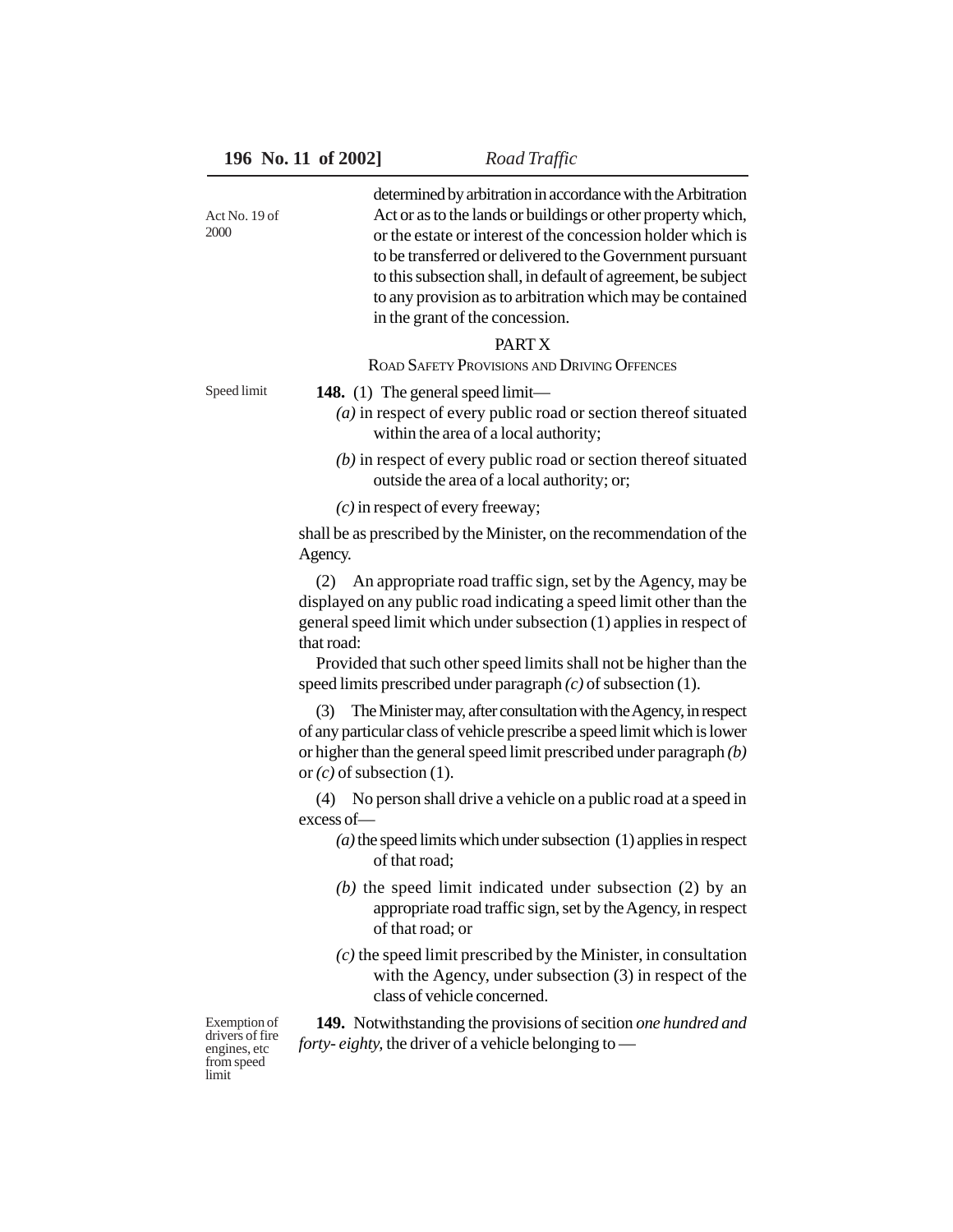*(a)* a fire-fighting organisation;

*(b)* a rescue organisation or hospital; or

*(c)* a traffic police department;

who drives a vehicle in the execution of driver's duties may exceed the applicable speed limit:

Provided that the driver shall drive the vehicle concerned with due regard to the safety of other traffic and such vehicle shall be fitted with a device capable of emitting a sound or with a bell and with an identification lamp, as prescribed, and such device or bell shall be constantly sounded and such lamp shall be in operation while the vehicle is driven in excess of the applicable speed limit.

**150.** (1) No person shall operate on a public road a motor vehicle of a prescribed class unless such vehicle is fitted with a prescribed automatic, electronic, electric or mechanical recording device to record the speed at which such motor vehicle is being driven.

(2) The driver of a motor vehicle of a class referred to in subsection (1) shall, when driving such motor vehicle on a public road, use the recording device referred to in subsection (1).

**151.** Any person who promotes or takes part in any race or trail of speed between motor vehicles on a road except with the consent of, and in accordance with any condition imposed, by the Inspector-General of Police, commits an offence and shall be liable, upon conviction, in the case of a first offence to a fine not exceeding one thousand five hundred penalty units, and in the case of a second or subsequent offence, to a fine not exceeding three thousand penalty units.

**152.** Any person who permits any motor vehicle to travel backwards for a longer distance than may be necessary for turning or other reasonable purposes commits an offence.

**153.** (1) A driver of any vehicle shall at all times when it is necessary for the safety or convenience of the public given audible or sufficient warning of the driver's approach or position by using by such warning device as may be prescribed.

(2) When a motor vehicle is stationary on a road no person shall use or permit to be used in connection with such a motor vehicle any instrument provided for the purpose of giving audible warning, except when such use is necessary on grounds of safety and such warning device shall not be used in such a manner as to be a nuisance to the public.

(3) The Minister may, notwithstanding anything contained in subsection (1), by regulation, specify that in certain areas or on certain

Certain classes of motor vehicles to contain recording device to measure speed

Road racing

**Travelling** backwards

Warning devices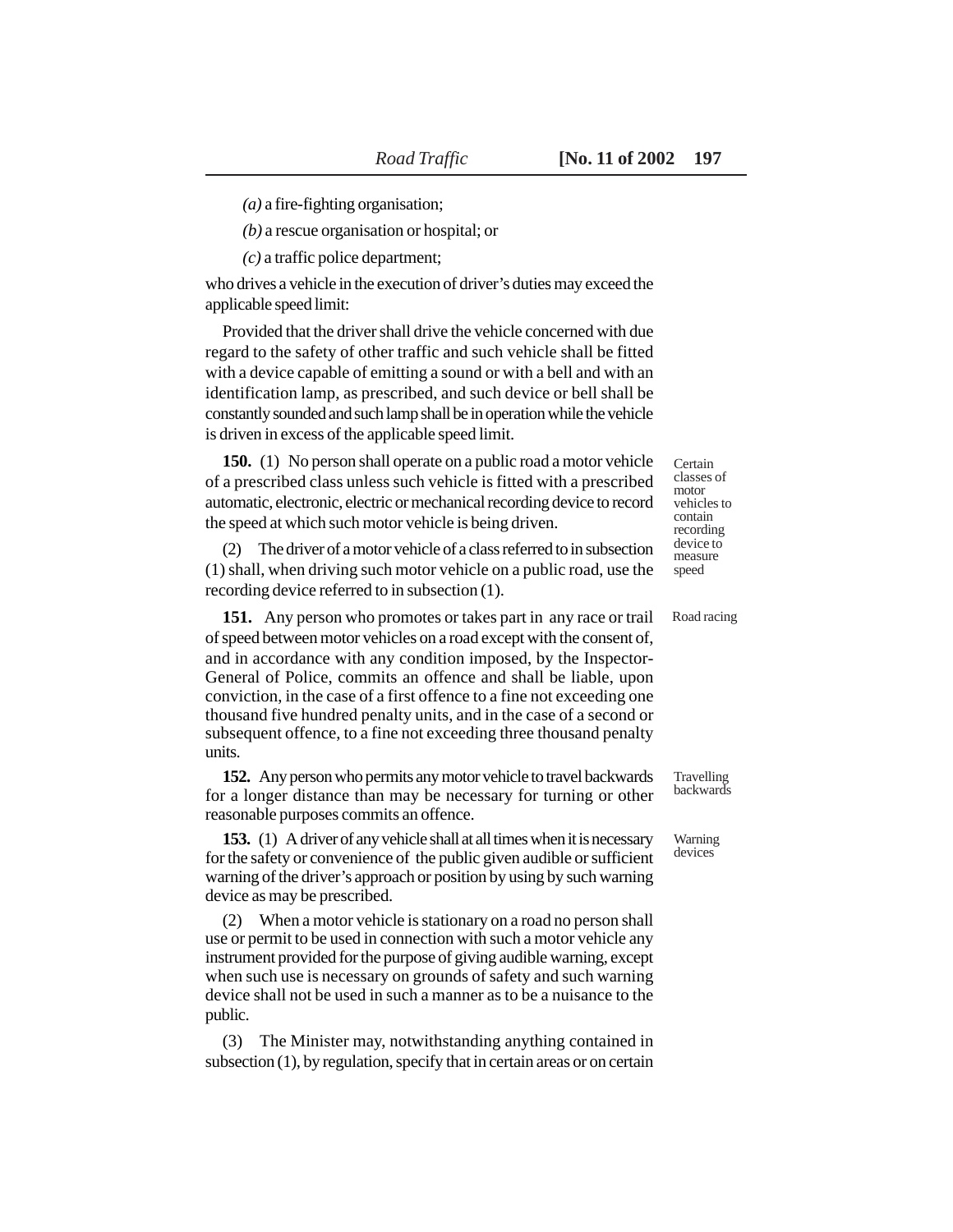roads the use of sound warning shall be prohibited at all times or at certain times, except as may be provided in the regulations.

(4) No motor vehicle other than an ambulance, a fire engine, or a motor vehicle used solely for ambulance, fire brigade, police or such other purpose as may be prescribed, shall be fitted with a gong, bell or siren:

Provided that the provisions of this subsection shall not apply to any motor omnibus, which is fitted with a bell intended solely as a means of communication between the conductor or passengers and the driver.

(5) Any person who fails to comply with the provisions of this section commits an offence.

**154.** (1) If any person drives a motor vehicle on a road without due care and attention or without reasonable consideration for other persons using the road, that person commits an offence and shall be liable upon conviction, in the case of a first offence, to a fine not exceeding seven hundred and fifty penalty units, and in the case of a second or subsequent offence, to a fine not exceeding one thousand five hundred penalty units.

(2) A person may be charged under subsection (1) where the offence does not amount to an offence under section *one hundred and fifty-five* and, when a person is charged with an offence under section *one hundred* and *fifty-five* and the court is of the opinion that the person has not committed an offence under subsection (1), that person may be convicted of an offence under subsection (1) although that person was not charged with it

**155.** (1) Any person who drives a motor vehicle upon any road recklessly, or at a speed or in a manner which is dangerous to the public, having regard to circumstances of the case, condition and use of the road, and to the amount of traffic, which is actually at the time, or which might reasonably be expected to be on the road, commits an offence and is liable, upon conviction, to a fine not exceeding fifteen thousand penalty units or to be imprisonment for a period not exceeding three years, or to both.

(2) Any road traffic inspector in uniform or police officer may arrest without warrant the driver of any motor vehicle who commits or is reasonably suspected of committing an offence under subsection (1) within the road traffic inspector or police officer's view if the driver refuses to give the driver's name and address or if the traffic inspector or police officer has reason to believe that the name or address given is false, or if the motor vehicle does not bear a registration mark.

Careless driving

Reckless or dangerous driving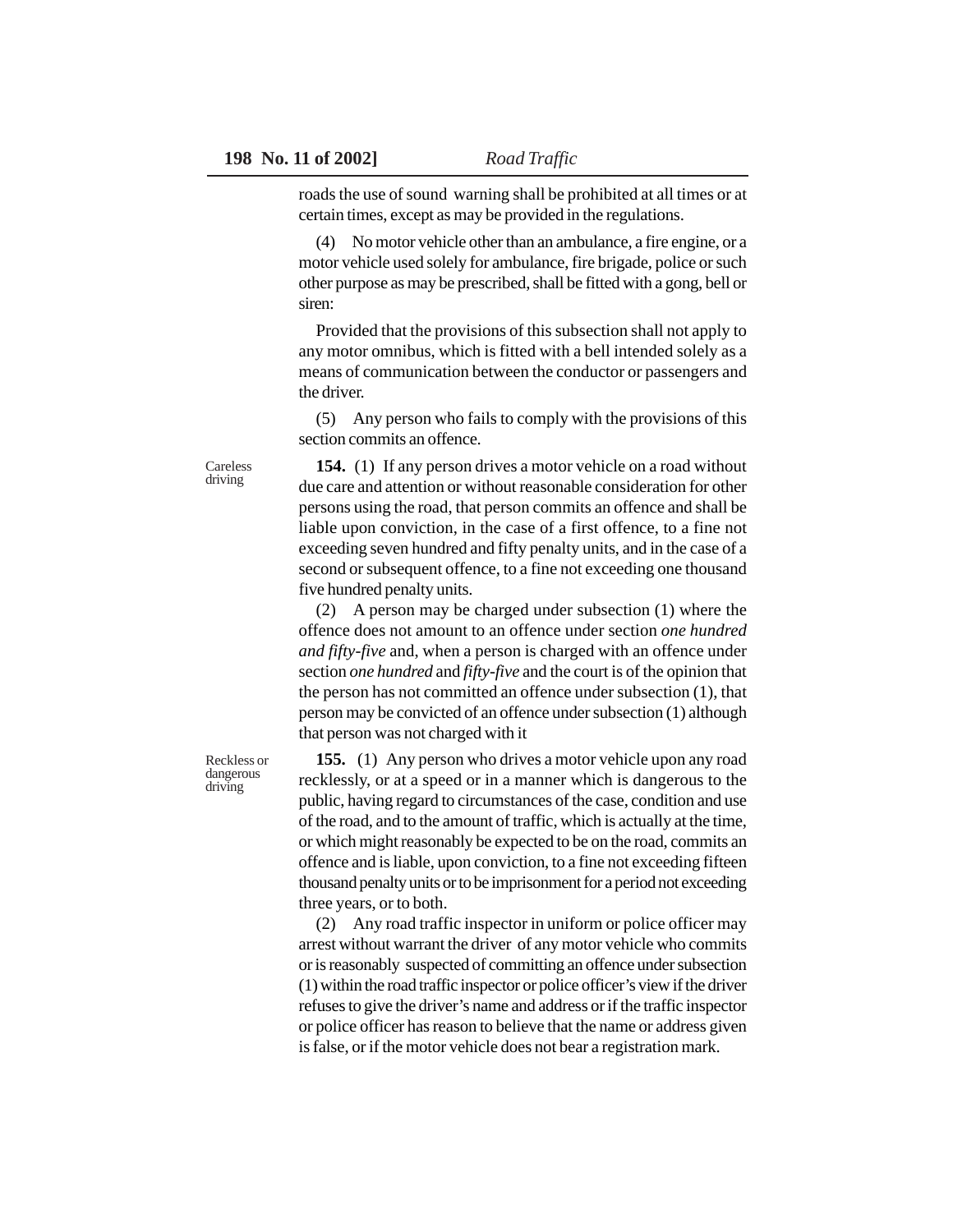(2) Without restricting the ordinary meaning to the word " reckless " any person who drives a vehicle in wilful or wanton disregard for the safety of persons or property shall be deemed to drive that vehicle recklessly

**156.** (1) Any person who, when in charge of a motor vehicle which is on a road, but not driving the vehicle, is under the influence of intoxicating liquor or narcotic drugs to such an extent as to be incapable of having proper control of such vehicle, commits an offence and is liable, upon conviction, to a fine not exceeding one thousand five hundred penalty units, and in the case of a second or subsequent conviction, to a fine not exceeding ten thousand penalty units or to imprisonment for a period not exceeding two years, or to both:

Provided that the person shall be deemed, for the purposes of this section, not to have been in charge of a motor vehicle if the person proves—

- *(a)* that at the material time the circumstances were such that there was no reasonable likelihood of the person driving the vehicle so long as the person remained unfit to drive; and
- *(b)* that between the time of that person becoming unfit to drive and the material time the person had not driven or attempted to drive the vehicle on a road.

(2) In this section, the expression " unfit to drive" means being under the influence of intoxicating liquor or narcotic drugs to such an extent as to be incapable of having proper control of a motor vehicle.

(3) Any road traffic inspector in uniform or police officer may arrest without warrant any person committing or reasonably suspected of committing an offence under this section.

 **157.** (1) Any person who, when driving or attempting to drive a motor vehicle on a road, is under the influence of intoxicating liquor or narcotic drugs to such an extent as to be incapable of having proper control of such vehicle, commits an offence and is liable, upon conviction, to a fine not exceeding twenty thousand penalty units or to imprisonment for a period not exceeding five years, or to both.

(2) Any road traffic inspector in uniform or police officer may arrest without warrant any person committing or reasonably suspected of committing an offence under this section.

(3) Any person detained for contravention of any provision of this section shall not during that person's detention consume any substance containing alcohol, except on the instruction of, or when administered by, a medical practitioner.

Being in charge of motor vehicle when under influence of intoxicating liquor or narcotic drugs

Driving when under influence of intoxicating liquor or narcotic drugs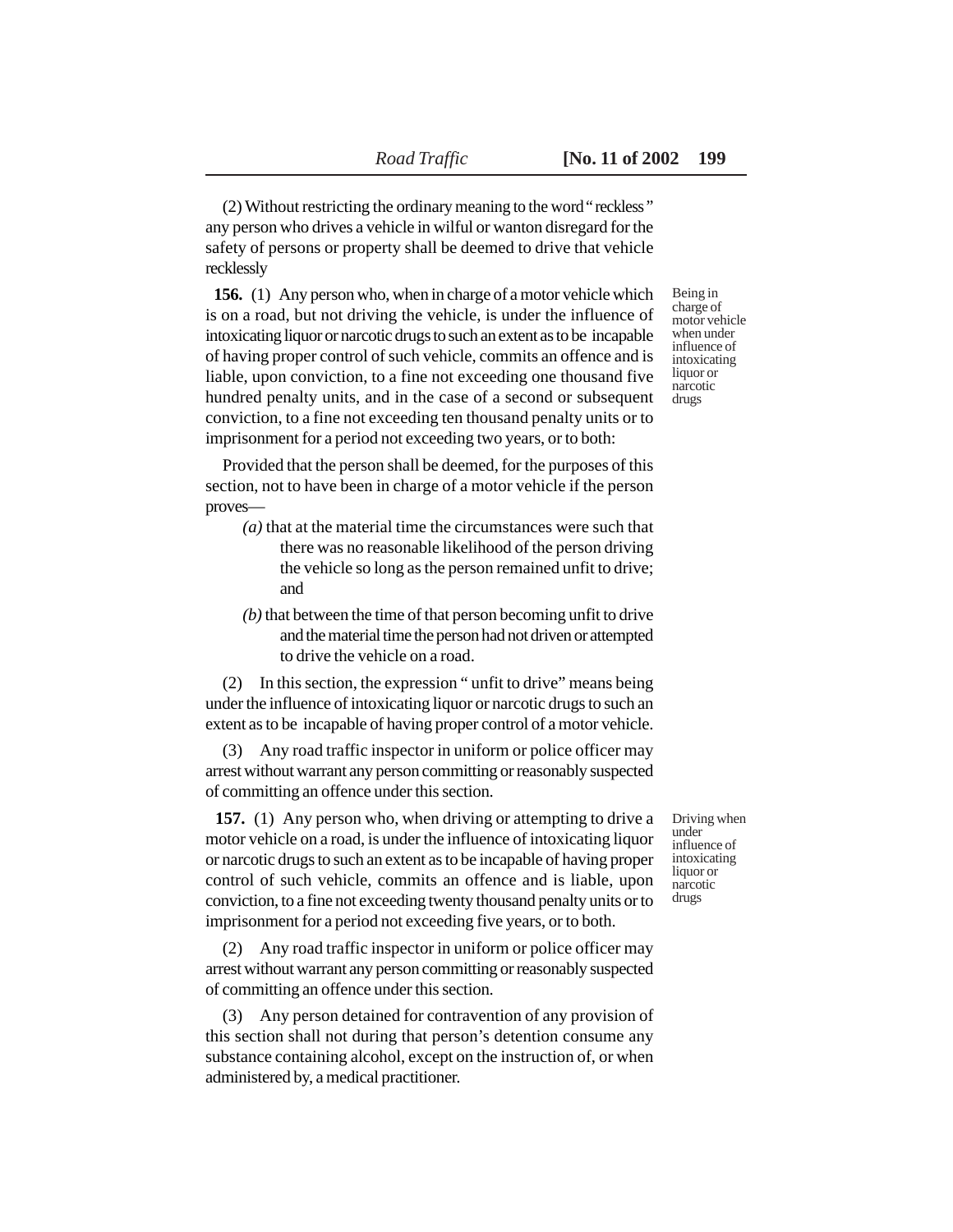Driver to submit to medical examination

**158.** (1) A person who has been arrested for an offence under section *one hundred* and *fifty-six* or *one hundred* and *fifty-seven* may be required by a road traffic inspector in uniform or police officer to subject oneself to a medical examination by a medical practitioner for the purpose of ascertaining whether, in the opinion of the medical practitioner, the person was, at the time when in charge of a motor vehicle on a road or when the person was driving or attempting to drive a motor vehicle on a road, the person was under the influence of intoxicating liquor or narcotic drugs to such an extent as to have been incapable of having proper control of such vehicle.

(2) Any person who has been required to submit oneself to a medical examination under subsection (1) shall, if requested to do so by the medical practitioner conducting the examination, provide a specimen of blood or urine for a laboratory test.

(3) A road traffic inspector in uniform or a police officer when requiring a person to subject oneself to a medical examination under subsection (1) shall warn such person that failure to submit to medical examination or to provide a specimen, as the case may be, shall make that person liable to prosecution and if such police officer or road traffic inspector does not warn such person, a court before which such person may be charged with an offence under subsection (5) shall acquit that person.

(4) No person shall, without reasonable excuse for health reasons, fail to comply with a request made under subsection (1), by a road traffic inspector in uniform or a police officer to provide a specimen of breath or to submit to the taking of a specimen of that person's blood or urine.

- (5) Any person to who—
	- *(a)* fails to submit oneself to a medical examination under subsection (1); or
	- *(b)* fails to provide a specimen of blood, or within one hour a specimen of urine on request under subsection (2);

commits an offence and is liable, on conviction, to fine not exceeding three thousand penalty units or to imprisonment for a, period not exceeding six months.

(6) Any road traffic inspector in uniform or police officer may arrest without warrant any person committing or reasonably suspected of committing an offence under this section.

(7) For the purposes of this section—

" fail " in relation to providing a specimen includes refuse and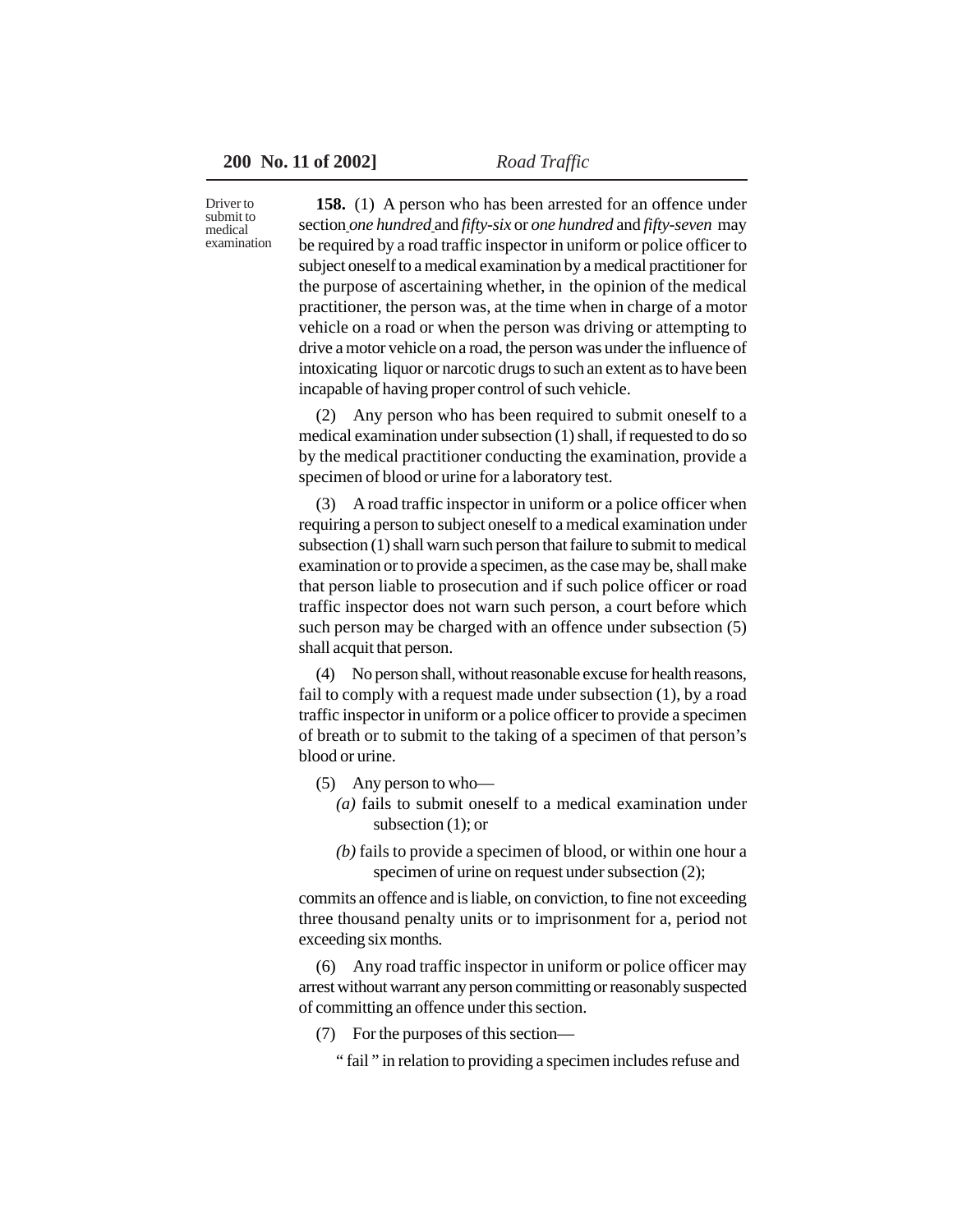" failure "shall be construed accordingly;

- " laboratory test" means the analysis of a specimen provided for the purpose; and
- " medical practitioner " means a person registered on the register of fully registered, provisionally registered or temporarily registered medical practitioners under the Medical and Allied Professions Act.

(8) For the purposes of this section—

- *(a)*the specimen of blood shall be taken from such part of the body as the medical practitioner shall determine; and
- *(b)* the specimen of blood or urine shall be in such quality as the medical practitioner shall consider adequate for the purpose of the laboratory test.

**159.** (1) Subject to subsections (2) and (3) , a person required to provide a specimen of breath, blood or urine may be detained at a police station until it appears to the police officer that, when released, if the person has to drive or attempt to drive a motor vehicle on a road, the person will not be committing an offence under section *one hundred* and *fifty- six* or *hundred* and *fifty- seven.*

(2) A person shall not be detained under this section if it appears to the police officer that there is no likelihood of the person driving or attempting to drive a motor vehicle while the person's ability to drive properly is impaired or while the proportion of alcohol in the person's breath, blood or urine exceeds the prescribed limit.

(3) A police officer shall consult a medical practitioner on any question arising under this section whether a person's ability to drive properly is or might be impaired from the levels of alcohol or narcotic drugs and shall act on the medical practitioner's advice.

**160.** (1) Any court before which a person is convicted of an offence under section *one hundred* and *fifty-six* or *one hundred* and *fifty-seven* may sentence the convicted person to—

*(a)* community service under the Prisons Act; or

- *(b)* imprisonment to be served during a number of consecutive
	- week- ends, not being less than thirty or more than fifty- two, in this section referred to as "week-end imprisonment".

(2) A person sentenced to week-end imprisonment under subsection (1) may in addition be liable to a fine not exceeding ten thousand penalty units.

(3) Where a person is sentenced to week-end imprisonment—

 *(a)* the warrant of the court which passed the sentence shall be the authority for the person to be immediately taken to a prison situated as close as possible to the person's usual place of abode;

Cap. 297

Detention of persons affected by intoxicating liquor or narcotic drug

Week-end imprisonment

Cap. 97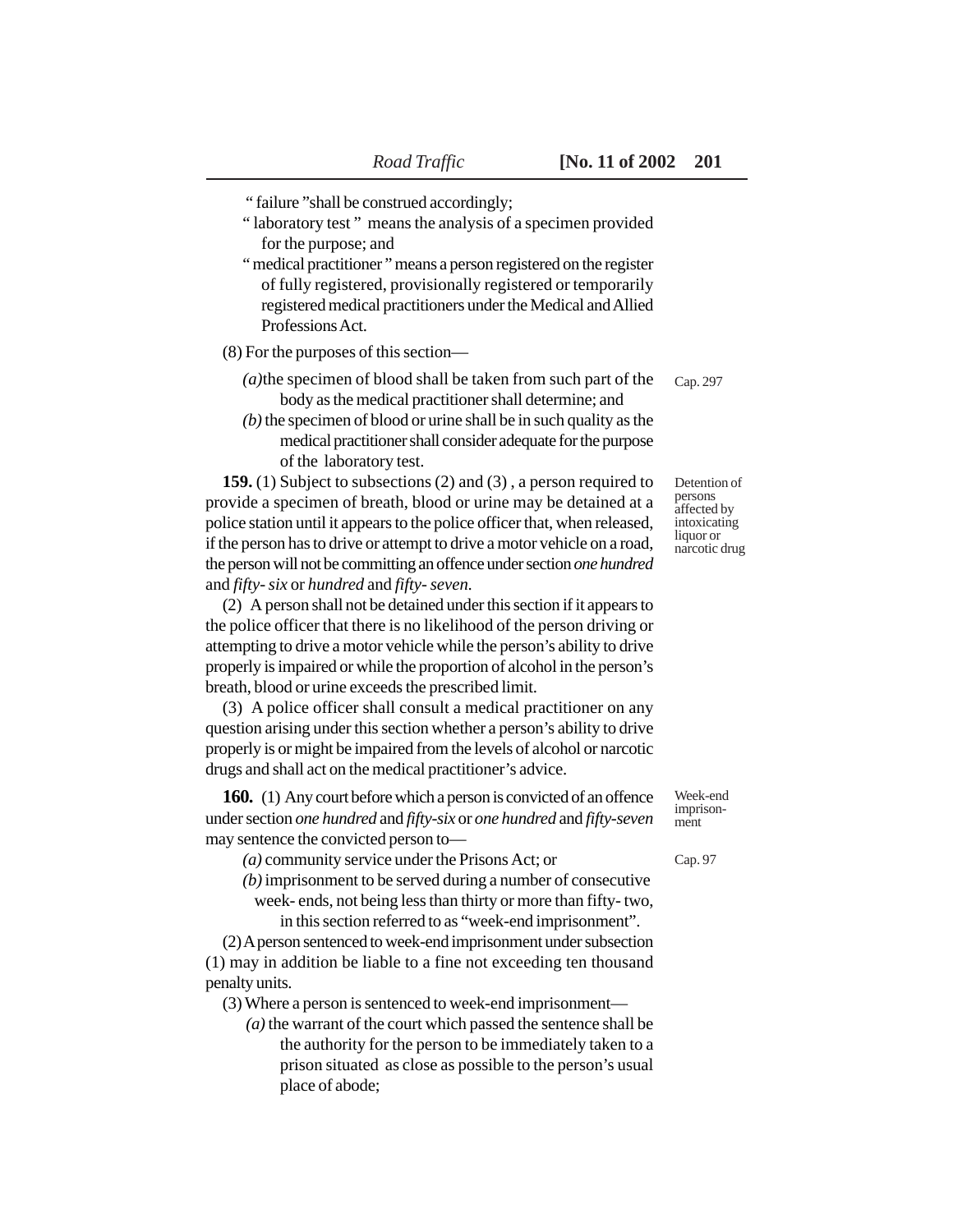- *(b)* the officer in charge of the prison to which the person is taken shall record, or cause to be recorded, the relevant particulars of the person and shall give to the person a record book in which shall be recorded by the prison authorities the number of week-ends to be served by the person in prison and the dates and times of the person's surrender to and release from prison and on the completion of the recording of these particulars, which shall take no longer than absolutely necessary, the person sentenced to week-end imprisonment shall be released until the person first surrenders oneself in accordance with paragraph *(c)*; *(c)* the person shall surrender to the prison at 18:30 hours each
	- Friday and be released at 18:30 hours each Sunday during the continuance of the person's sentence.

(4) When considering whether to pass a sentence of week-end imprisonment, the court shall ask the person about to be sentenced whether the person has any objection to the course being taken and shall record the reasons given for any objection which may be raised.

(5) If the person sentenced to week-end imprisonment fails to surrender oneself at the times and place required and as recorded in the book referred to in paragraph *(b)* of subsection (3), the officer in charge of the prison shall give written notification of the fact to the court which passed the sentence, and the court shall issue a warrant for the person to be arrested and brought before the court.

(6) Where, under subsection (5), a person is brought before the court by which the person was sentenced to week-end imprisonment, the court shall, unless it orders the continuation and completion of the total number of week-ends to be served in prison, cancel its original order and substitute for the sentence making allowance for any weekends served, a sentence of imprisonment for a period not exceeding five years.

(7) The Minister may, on the recommendation of the Agency by notice in the *Gazette* make regulations pertaining to week-end imprisonment.

**161.** (1) Any person who causes the death of another person by the driving of a motor vehicle on the road recklessly, or at a speed, or manner which is dangerous to the public, having regard to all the circumstances of the case, including the nature, condition and use of the road, and the amount of traffic which is actually at the time, or which might reasonably be, expected to be, on the road commits an offence and shall be liable, upon conviction, to a fine not exceeding thirty thousand penalty units or to imprisonment for a period not exceeding five years, or to both.

Causing death by reckless or dangerous driving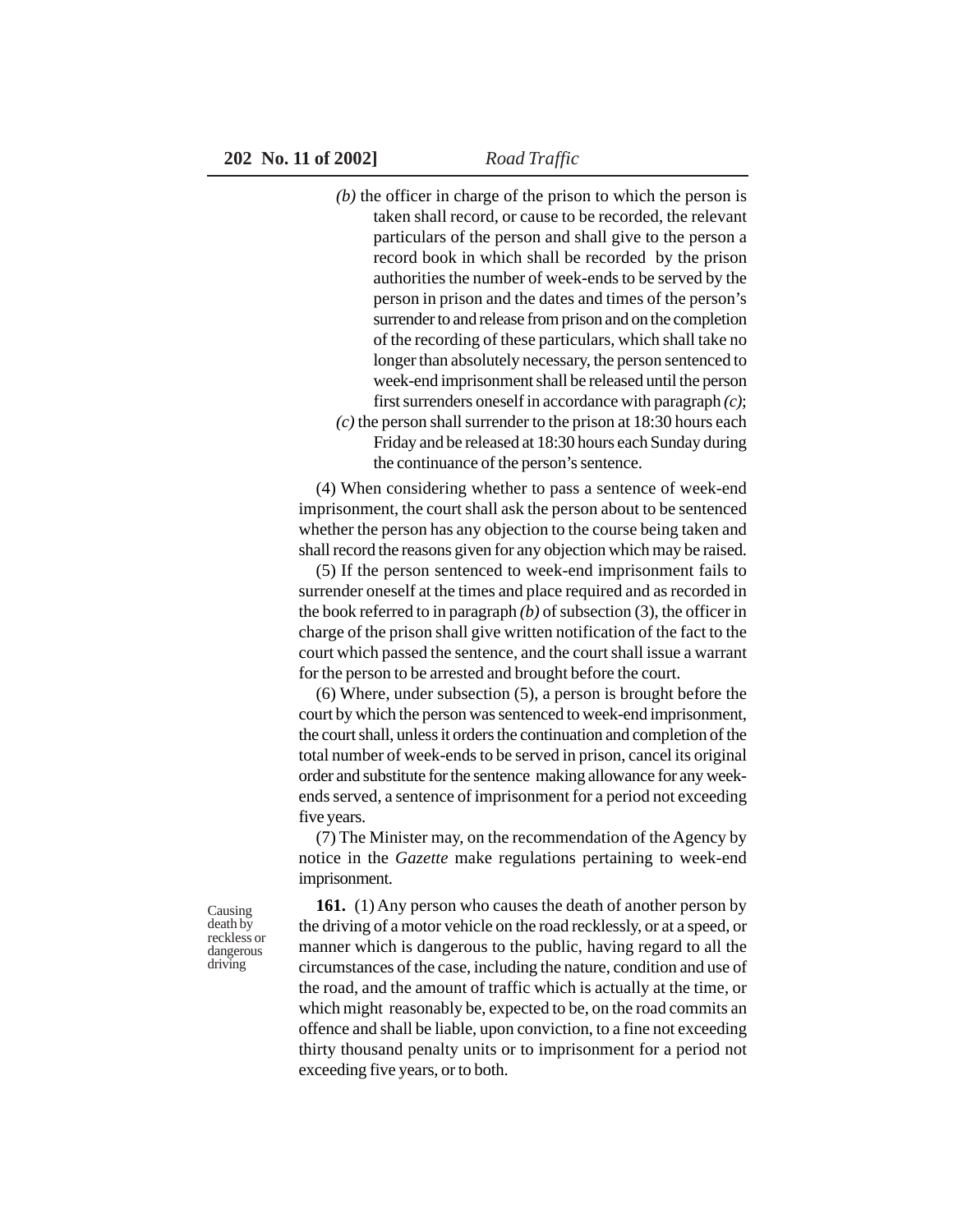(2) When a person is charged with an offence under subsection (1) and the court is of the opinion that the person has not committed the offence, but that the person has committed an offence under section *one hundred* and *fifty-four*, or *one hundred* and *fifty-five* that person may be convicted of the offence of which the court is of the opinion that the person is guilty of notwithstanding that the person is not charged with that offence and whether or not that the requirement of section *one hundre*d and *sixty- two* have been satisfied as respects such offence.

(3)Any road traffic inspector in uniform or police officer may arrest without warrant any person committing or reasonably suspected of committing an offence under this section.

**162.** (1) Where a person is prosecuted for an offence under any of the provisions of this Part relating to the maximum speed at which vehicles may be driven, reckless driving, dangerous driving, careless driving, failure to obey traffic signs or signal, or the obstruction of a road by a vehicle, that person shall not be convicted unless—

- *(a)* the person was warned at the time the offence was committed that the question of prosecuting that person for an offence under one or other of the sections providing for the offence would be taken into consideration;
- *(b)* within fourteen days of the commission of the offence a summons for the offence was served on that person; or
- *(c)* within the fourteen days referred to in paragraph *(b)* a notice of the intended prosecution specifying the alleged offence and the time and place where it is alleged to have been committed was served on or sent by registered post to that person or to the person registered as the owner of the vehicle at the time of the commission of the offence, and the summons was served within twenty-eighty days of the commission of the offence, unless the consent in writing of the Director of Public Prosecutions is obtained to serve the summons outside the period of twenty- eighty days:

Provided that failure to comply with this requirement shall not be a bar to the conviction of the accused in any case where the court is satisfied that—

- (i) the name and address of the accused or the name of the registered owner of the vehicle could not with reasonable diligence have been ascertained in time for a summon to be served or for a notice to be served or sent as aforesaid; or
- (ii) the accused by the accused's conduct substantially contributed to the failure.

(2) The requirements of subsection (1) shall be presumed to have been complied with unless and until the contrary is proved.

Warning to be given before prosecution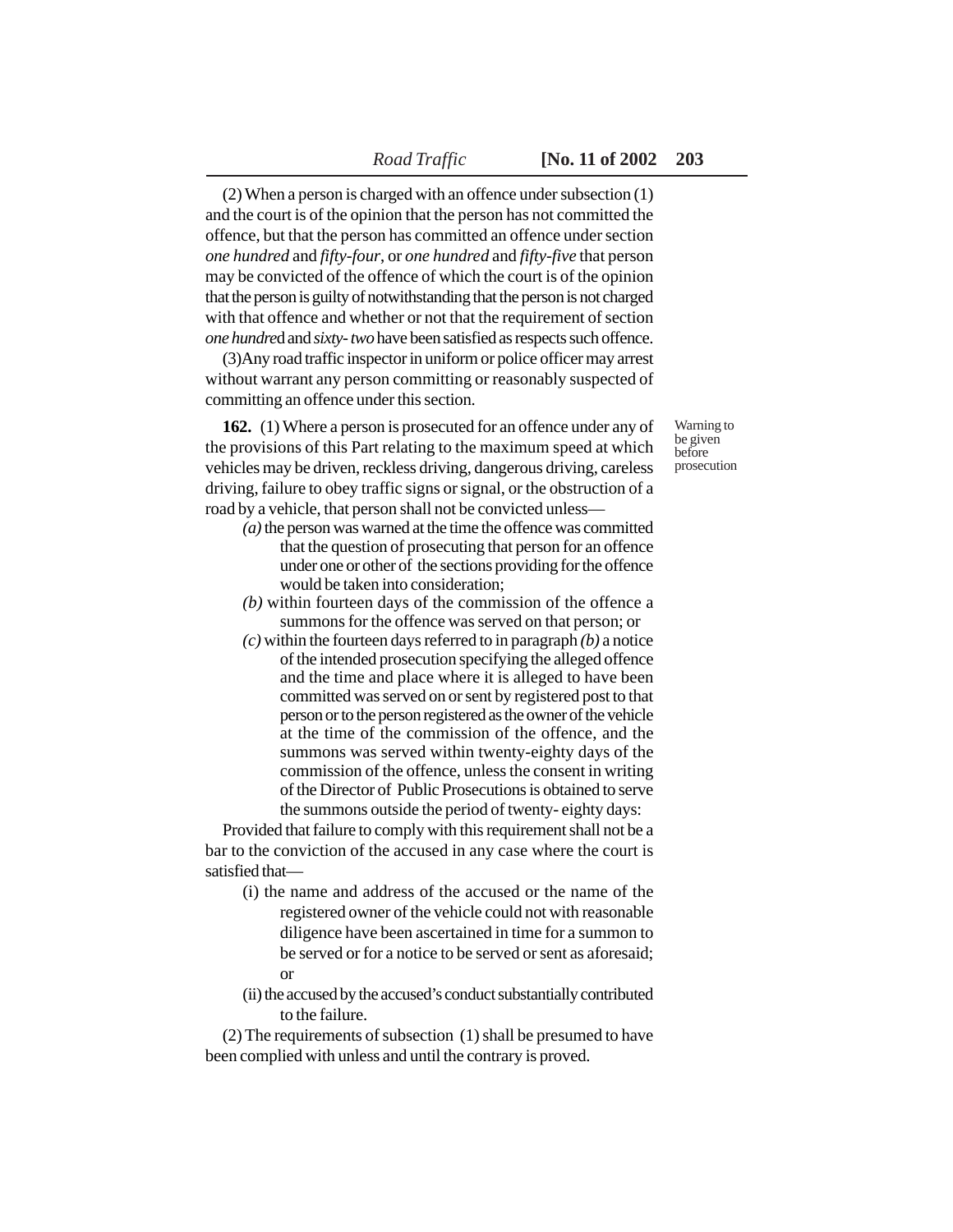Driving motor vehicle in dangerous condition

**163.** (1) No person shall use or cause or permit to be issued on a road any motor vehicle or trailer which is in such a condition or any of the equipment or fittings of which are such that a danger is caused or is likely to be caused, to any person on the vehicle or trailer on the road, and no person, being the owner of a motor vehicle or trailer shall permit or cause such motor vehicle or trailer to be so driven.

(2) Any person contravening any of the provisions of this section commits an offence and shall be liable to arrest without warrant by any road traffic inspector in uniform or by any police officer.

(3) Any person convicted of an offence under this section shall be liable, in the case of a first offence, to a fine not exceeding one thousand penalty units, and in the case of a second offence or subsequent offence, to a fine not exceeding two thousand penalty units.

(4) Notwithstanding anything contained in subsection (3), any motor vehicle or trailer in respect of which an offence is committed under this section may be impounded by any road traffic inspector in uniform or by any police officer.

**164.** (1) No person shall use or cause or permit to be used on a road any vehicle which causes or is liable to cause danger to any person on the road by the reason of the load or part of the load being insecurely fastened and falling or liable to fall from the vehicle or by reason of the load or part thereof projecting from the vehicle, and the Minister may, in consultation with the Agency, by statutory instrument make such regulations as may appear necessary to minimise such danger.

(2) Any person contravening the provisions of this section commits an offence and liable to a fine not exceeding one thousand penalty units or imprisonment for a period not exceeding three months for a first offence and to a fine not exceeding three thousand penalty units or imprisonment for a period not exceeding six months or to both.

**165**. The driver of a vehicle shall not drive from such a position that the driver has no full control of the vehicle and full view of the

Position of Driver

Loads to be secure

> road and traffic ahead and to the sides of the vehicle, and shall not permit any person to sit beside the driver in such a manner as in any way to obstruct the driver's view or hinder the driver in steering or controlling the vehicle. **166.** (1) No person shall use or cause or permit to be used on a

road any motor vehicle in which the number of occupants, including the driver, exceeds the seating capacity of such motor vehicle as determined in such manner and by such method as may be prescribed.

(2) In determining the number of occupants in any such motor vehicle, children under the apparent age of four years shall not be

Limitation of numbers of occupants of motor vehicles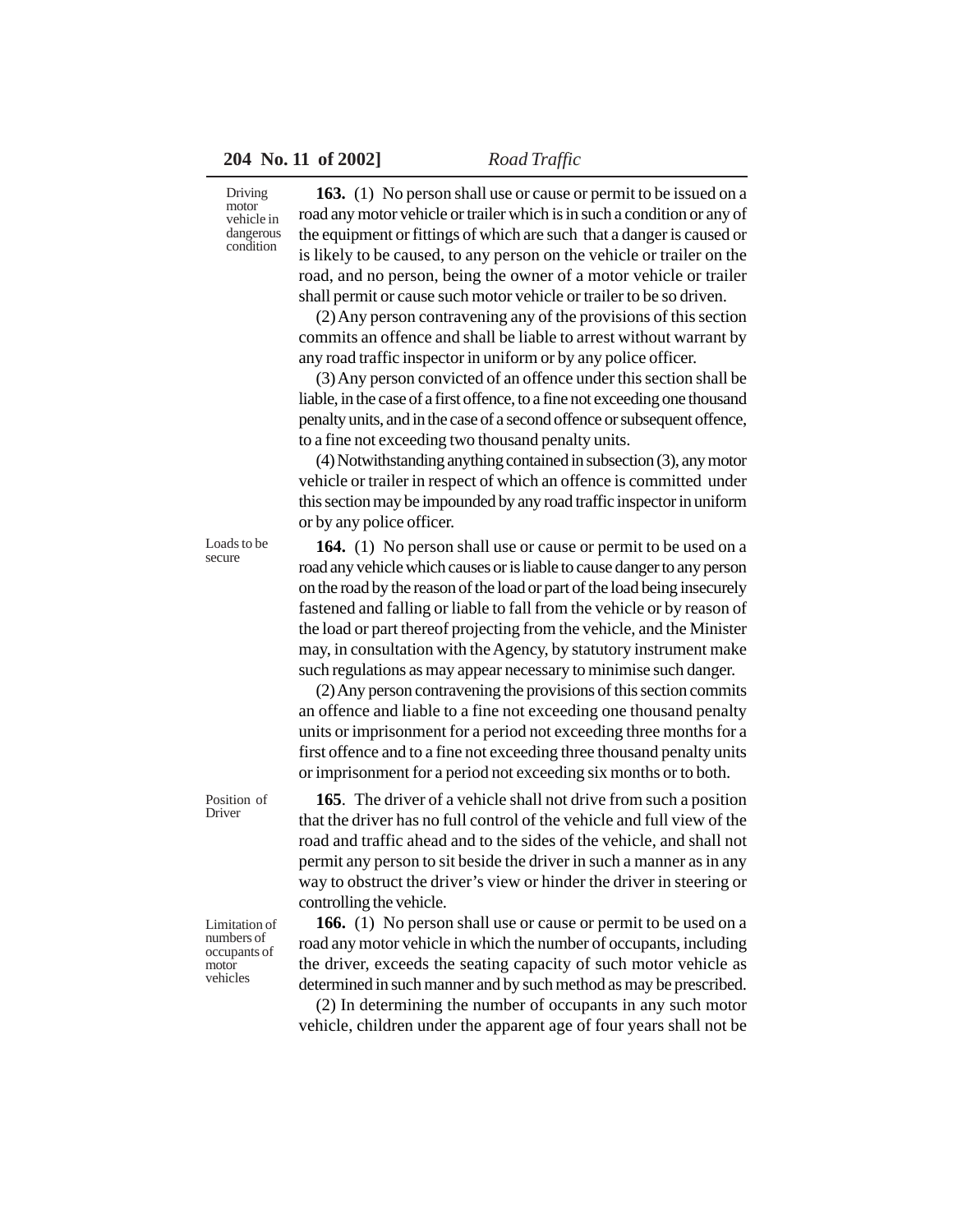counted and two children of or over the apparent age of four years but under the apparent age of eight years shall be counted as one occupant.

(3) Any person who contravenes the provisions the subsection (1) commits an offence.

**167.** (1) Subject to subsection (2), a person shall not drive or ride in, a motor vehicle on a road without fastening the seat belt.

(2) Notwithstanding subsection (1)—

- *(a)* users of vehicles constructed or adapted for the delivery of goods or mail to consumers or addresses, as the case may be, while engaged in making local rounds of deliveries;
- *(b)* the drivers of vehicles while performing a manoeuvre which includes reversing;
- *(c)* any person holding a valid certificate signed by a medical practitioner to the effect that it is inadvisable on medical grounds for such person to wear a seat belt; or
- (d) any person in a vehicle which, on account of being an old model, is not fitted with seat belts;

shall be exempted from the requirement to wear a seat belt in terms of this section.

(3) A person who drives or rides in motor vehicle in contravention of subsection (1) commits an offence and shall be liable, on conviction, to a fine not exceeding one thousand penalty units:

Provided that notwithstanding any provisions of any other law no person other than the person actually committing the contravention commits an offence.

(4) If the person who is the holder of any certificate referred to in paragraph *(c)* of subsection (2) is informed by a police officer that such person may be prosecuted for an offence under subsection (3), such person shall not in proceedings for that offence rely on the exemption afforded to such person by the certificate unless—

*(a)* it is produced to the police officer at the time the person is so informed; or

*(b)* it is produced—

(i) within seven days after the date on which the person is so informed; or

(ii) as soon as is reasonably practicable;

at such police station as the person may have specified to the police officer:

Provided that where it is not produced at such police station within the period specified in this paragraph, it is produced there before the day on which the proceedings are commenced.

Obligation to wear seat belts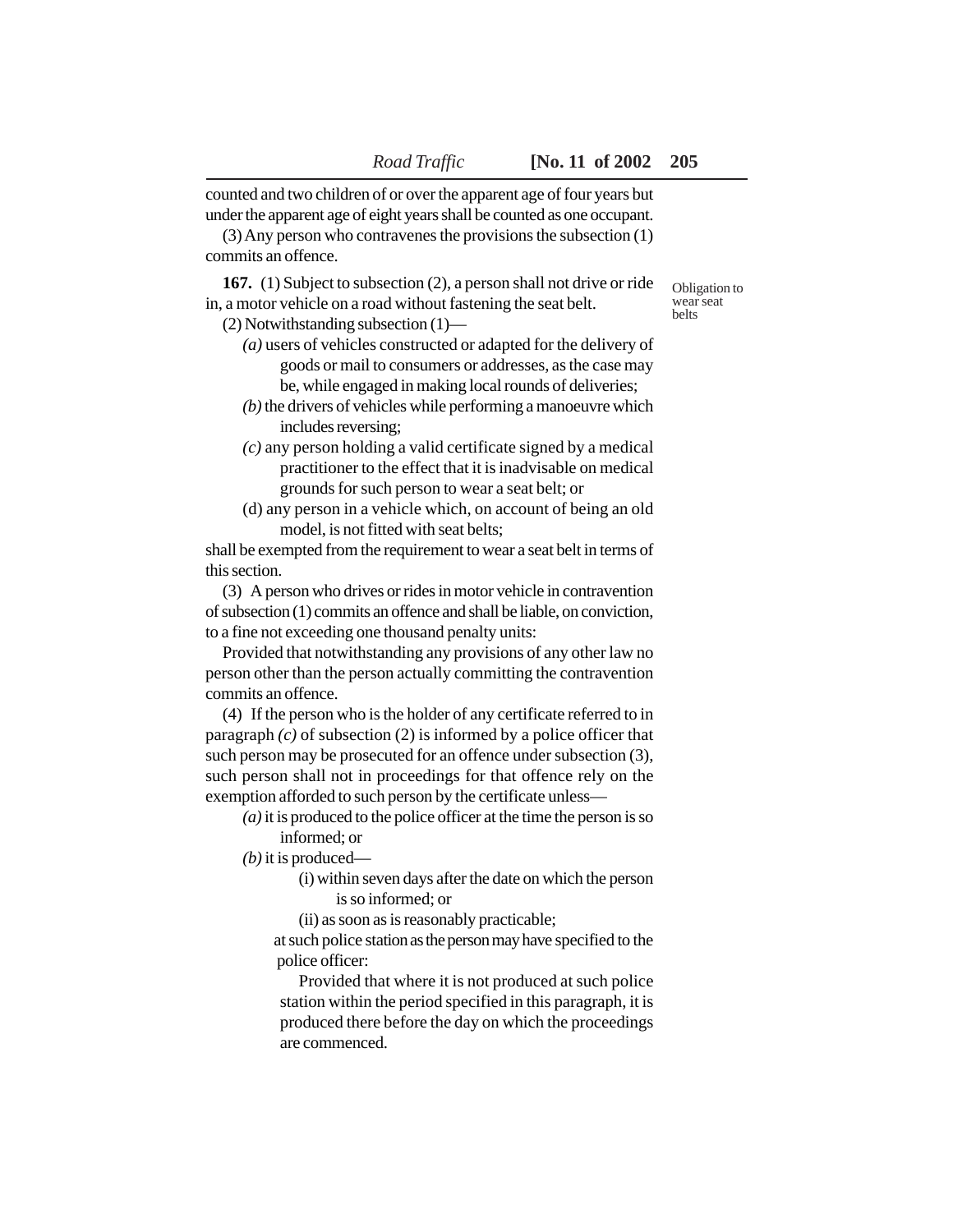Restrictions on carrying children not wearing seat belts in motor vehicles

**168.** (1) Subject to subsection (3), any person carrying in that person's vehicle a child who is less than ten years old shall not allow that child to occupy the front passenger seat.

(2) Where a child under the age of ten years is in the rear of a motor vehicle and any seat belt is fitted in the rear of that vehicle, a person shall not without reasonable excuse drive the vehicle on a road unless the child is wearing a seat belt.

(3) Notwithstanding subsection (1), where—

- *(a)* a child under the age of ten years, and who is less than one hundred and fifty cent metres in height, is in a passenger car;
- *(b)* no seat belt is fitted in the rear of a passenger car; and
- *(c)* a seat in the front of the passenger car is provided with a seat belt but is not occupied by any person;

a person shall not without reasonable excuse drive the passenger car on a road unless the child is occupying the front seat and is wearing a seat belt.

(4) A person who drives a motor vehicle in contravention of this section commits an offence and shall be liable upon conviction, to a fine not exceeding one thousand penalty units.

Driving when using a hand held mobile telephone

**169.** (1) No person shall drive a vehicle on a public road—

- *(a)* while holding a cellular or mobile telephone or any other communication device in one or both hands or with any other part of the body;
- *(b)* while using or operating a cellular or mobile telephone or other communication device;

unless such a cellular or mobile telephone or other communication device is affixed to the vehicle or is part of the fixture in the vehicle or is specially adapted or designed to be affixed to the person of the driver as headgear, and is so used, to enable such driver use or operate such telephone or communication device without holding it in the manner specified in paragraph *(a)*, and remains so affixed while being used or operated.

(2) Sub subsection (1) does not apply to the following persons while driving in execution of their duties:

*(a)* the driver of a fire-fighting vehicle; or

*(b)* the driver of a rescue vehicle or ambulance:

Provided that such person drives the vehicle concerned with due regard the safety of other road users.

(3) For the purposes of this section—

*(a)* the word " headgear " includes for the purposes of this section a device which is specially designed or adapted to allow the driver to use a cellular or mobile telephone or other communication device in such manner that such person does not hold it in one or both hands or with any other part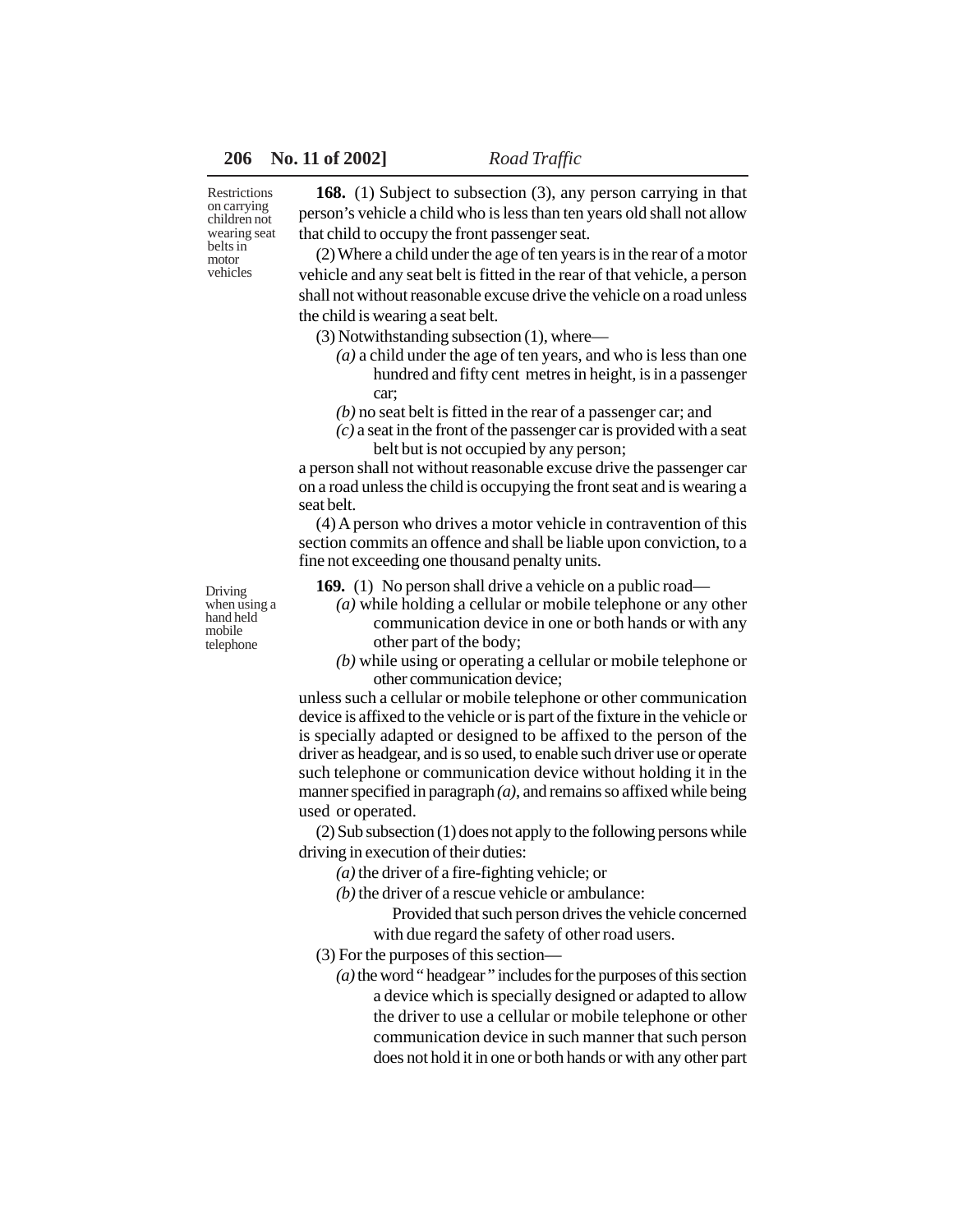of the body, and which is connected to the cellular or mobile telephone or other communication device concerned, directly or indirectly, while being fitted to or attached to one or both ears of the driver; and

*(b)* the phrase " cellular or mobile telephone or any other communication device " excludes land mobile radio transmission and reception equipment.

(4) If a person drives a vehicle on a public road or other public place while making or receiving or conducting a telephone call using a hand-held cellular or mobile telephone or any other communication device in contravention of this section, that person commits an offence and is liable on conviction to a fine exceeding one thousand five hundred penalty units.

**170.** (1) Subject to subsection (3) and unless otherwise directed by a road traffic inspector in uniform or police officer, no person shall fail to comply with any direction conveyed by a road traffic sign displayed in the prescribed manner.

(2) Any person who fails to comply with any direction conveyed by a road traffic sign commits an offence.

(3) In any prosecution for an offence under subsection (1), it shall be presumed, in the absence of evidence to the contrary, that the road traffic sign concerned was displayed by the proper authority and in accordance with the provisions of this Act.

(4) Subsection (1) and any other law imposing a speed limit on vehicles shall not apply to any vehicle on an occasion when it is being used for fire brigade, ambulance or police purposes, or by a road traffic inspector in the execution of road traffic inspector's duty, if the observance of those provisions would be likely to hinder the use of the vehicle for the purpose for which it is being used on that occasion:

Provided that such vehicle shall be driven —

- *(a)* with due regard to the safety of other traffic; and
- *(b)* with sounding device and identification lamp activated as prescribed activated.

**171.** (1) All vehicles on any road shall give way to any railway locomotive or rolling stock which is approaching or crossing such road by means of a railway line:

Provided that this section shall apply only when all reasonable steps have been taken to clearly and properly indicate the railway crossing by means of appropriate traffic signs, and between sunset and sunrise—

*(a)* in the case of any level crossing specified by the Minister by *Gazette* notice, when all reasonable steps have been taken to illuminate such level crossing so that rolling stock on

Vehicles to give way to all locomotives at railway crossings

Drivers to obey traffic signs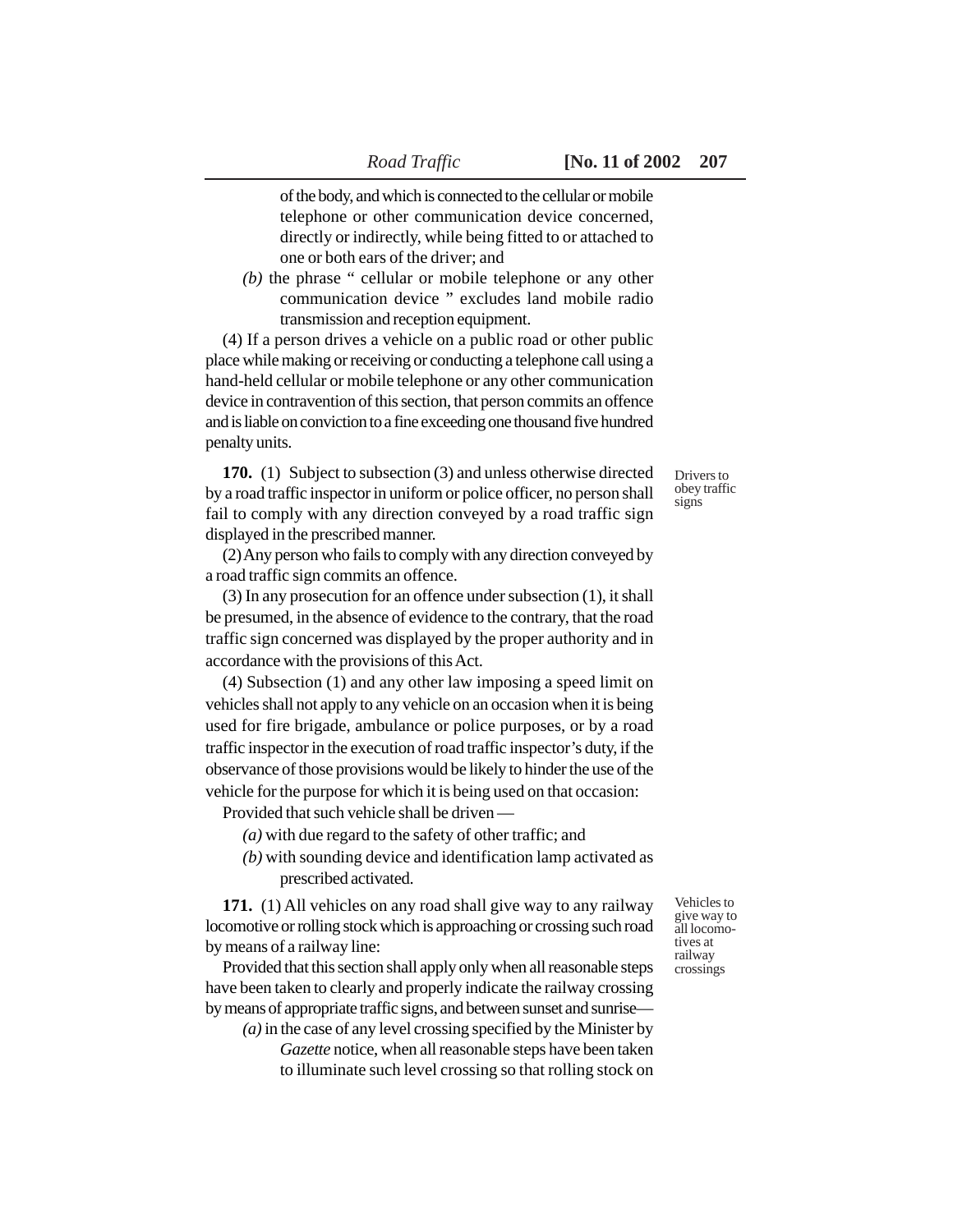such level crossing is clearly visible at a distance of one hundred metres; or

*(b)* in the case of any other level crossing within local authority area, when all reasonable steps have been taken to indicate such level crossing by luminous signs or other illuminate devices of such type and pattern and in such manner as may be prescribed.

(2) Any person who fails to comply with the provisions of subsection (1) commits an offence.

Stopping of vehicles at school crossing

**172.** (1) When a vehicle is approaching a place in a road where children on their way to or from school are crossing or seeking to cross the road, a school traffic warden wearing a uniform approved by the Minister shall have power, by exhibiting a prescribed sign, to require the person driving or propelling the vehicle to stop it.

(2) When a person has been required under subsection (1) to stop a vehicle—

- *(a)* that person shall cause the vehicle to stop before reaching the place where the children are crossing or seeking to cross, and has not to stop or impede their crossing; and
- *(b)* the vehicle shall not be put in motion so as to reach the place in question so long as the sign continues to be exhibited;

and a person who fails to comply with paragraph *(a)*, or who causes a vehicle to be put in motion in contravention of paragraph *(b)* commits an offence.

(3) In this section—

- *(a)* " prescribed sign " means a sign prescribed by the Minister on the advice of the Agency;
- *(b)* " school traffic warden " means a person appointed by the Minister to be a school traffic warden for the purpose of this section.
- (4) For the purpose of this section—
	- *(a)*where it is proved that a sign was exhibited by a school traffic warden exhibited a sign, it shall be presumed to be of a size, colour and type prescribed, unless the contrary is proved;
	- *(b)* where it is proved that a school traffic warden was wearing uniform, the uniform shall be presumed, unless the contrary is proved, to be uniform approved by the Minister; or
	- *(c)* where it is proved that a prescribed sign was exhibited by a school traffic warden at a place in a road where children were crossing or seeking to cross the road, it shall be presumed, unless the contrary is proved, that those children were on their way to or from school.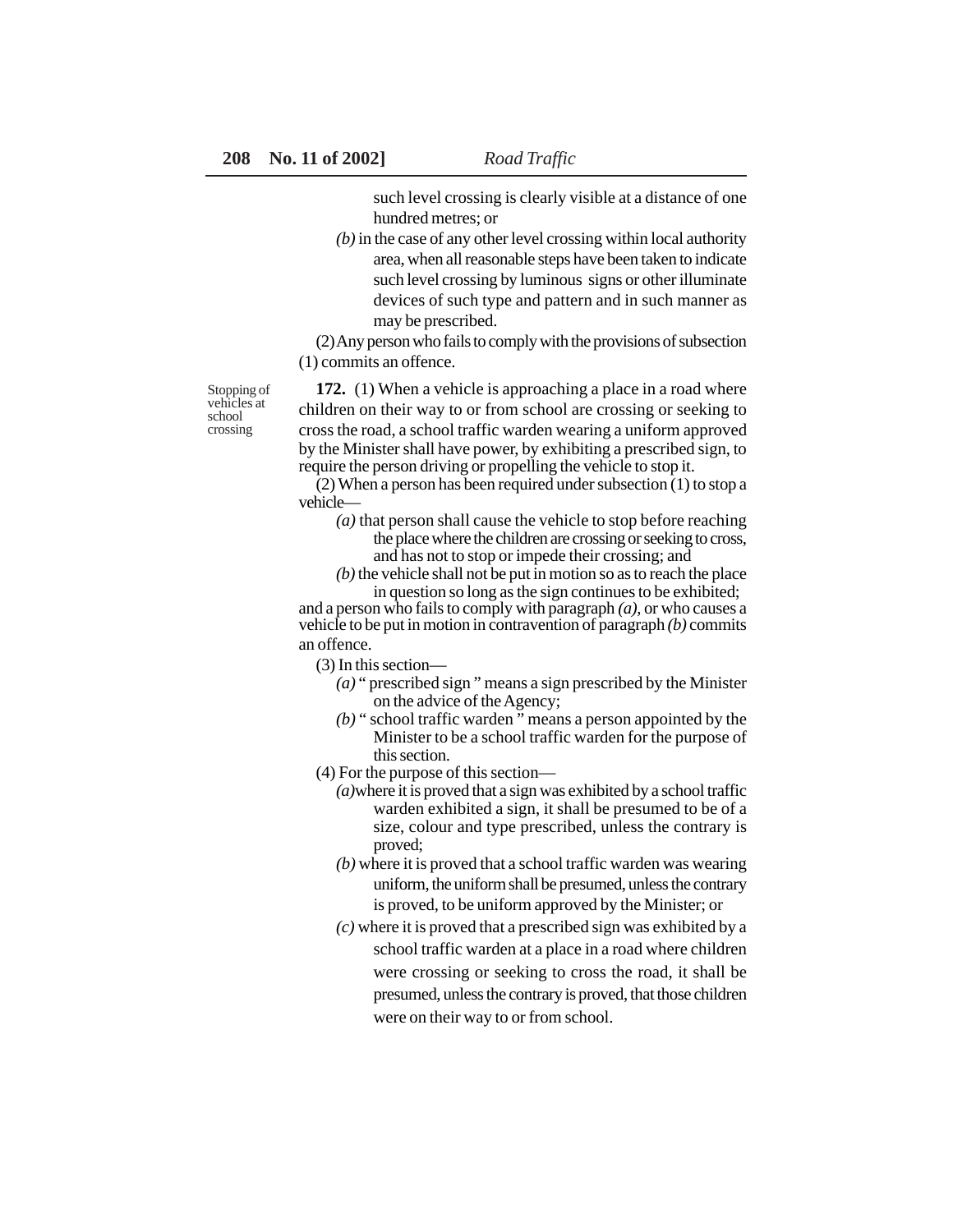**173.** (1) Any person driving a vehicle on a public road shall drive on the left side of the carriageway and, where such carriageway is of sufficient width, as in such manner as not to encroach on that half of the carriage way to that person's right:

Provided that such encroachment shall be permissible—

- *(a)* where it can be done without obstructing or endangering other traffic or property which is or may be on such carriageway and it is not prohibited by a road traffic sign; or
- *(b)* in compliance with a direction of a road traffic inspector in uniform or a police officer.
- (2) On a dual carriage way a person driving—
	- *(a)* a slow moving vehicle shall drive on the outer lane of the carriage way; and
	- *(b)* a fast moving vehicle shall drive on the inner lane of the carriage way.

**174.** (1) Whenever any public road has been divided into two or more carriageways by means of a continuous white line or by a physical barrier or dividing section constructed to impede vehicular traffic, no person shall drive a vehicle upon such public road except upon the left hand carriageway unless directed or permitted by an appropriate road traffic sign or a road traffic inspector in uniform or police officer to use another carriageway.

(2) No person shall drive a vehicle on, over, across, or within any driving space, continuous white line, barrier or section referred to in subsection (1) except through an opening in such space, barrier or section at a cross-over or inter-section.

(3) Notwithstanding subsection (2), no person shall drive through any opening or at any such opening or intersection where the driving is prohibited by an appropriate road traffic sign, a road traffic inspector in uniform or police officer:

Provided that the provisions of this section shall not apply to a police officer in the execution of that police officer's duties.

**175.** Subject to the provisions of section *one hundred* and *seventythree*, the driver of a vehicle intending to pass any other vehicle proceeding in the same direction on a public road shall pass to the

Side of the road on which vehicle is to be driven

Driving on divided public road

Overtaking of vehicle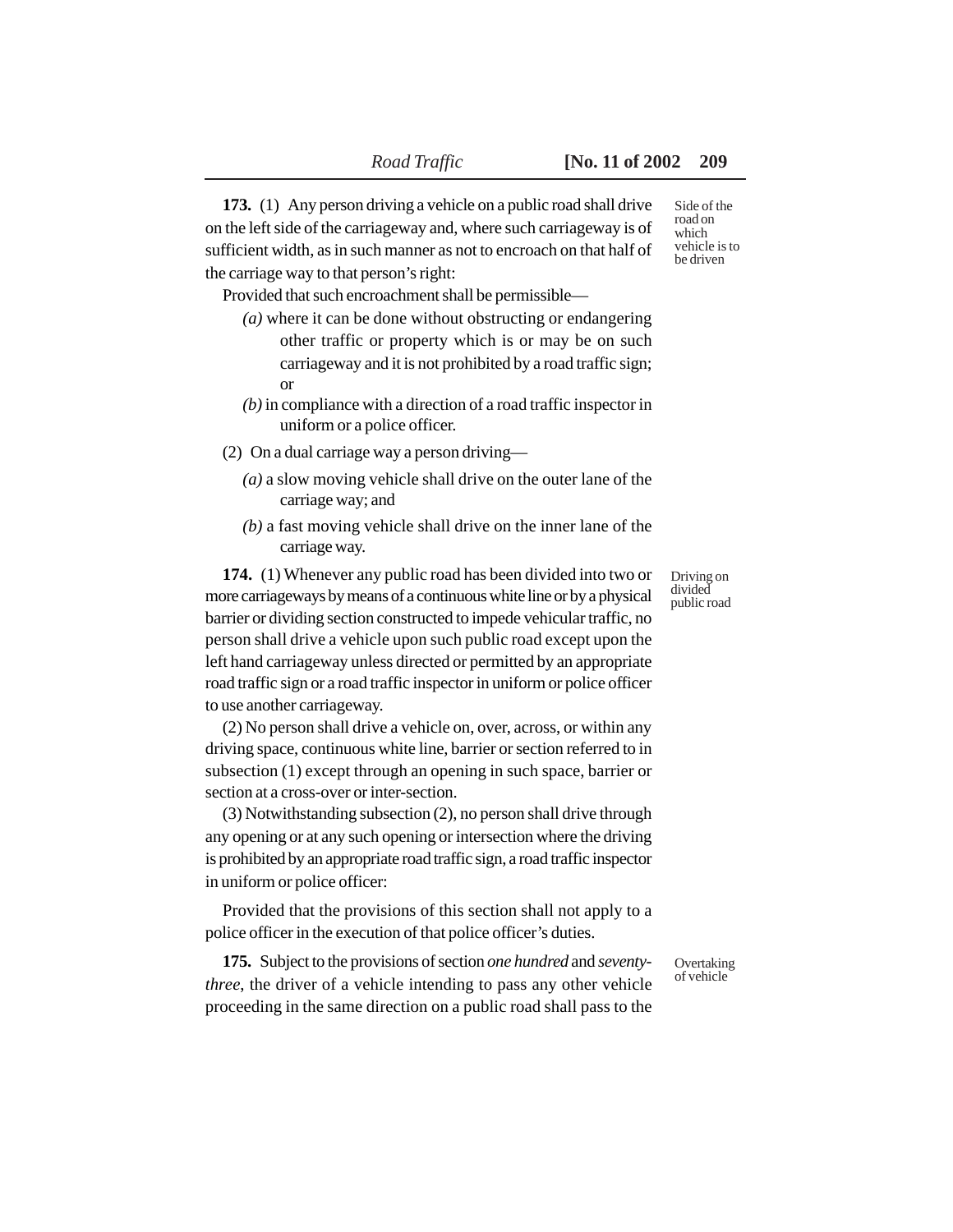right of it at a safe distance and shall not drive on the left side of the carriage until safely clear of the vehicle so passed:

Provided that passing to the left of such vehicle shall be permissible if the person driving the vehicle does so with safety to oneself and other traffic or property, which is or may be on such road and—

- *(a)* the vehicle being passed is turning to its right or its driver has signalled the intention of turning to the right; and
- *(b)* such road is a public road in an urban area and
	- (i) is restricted to vehicles moving in one direction; and
	- (ii) the carriage way is of sufficient width for two or more lines of moving vehicles moving in one direction.

**176.** The driver of a vehicle on a public road shall, when the driver intends to enter any public road which constitutes a junction of two or more public roads where vehicular traffic is required to move around a traffic roundabout within such junction, yield the right of way to all vehicular traffic approaching from the driver's right within such junction, unless the driver's entry into such junction is controlled by an instruction given or a direction conveyed by a road traffic inspector in uniform or a police officer or communicated by a traffic sign requiring the driver to differently.

Right of way at four way junction

Procedure

Right of way at roundabout

> **177.** The driver of a vehicle on a public road shall, when the driver intends to enter any public road which constitutes a junction of two public roads where vehicular traffic which is approaching from all directions is required to stop at such junction, yield the right of way to all vehicular traffic which arrived at the junction before such driver on a first- come first-go basis, unless the driver's entry into such junction is controlled by an instruction given or a direction conveyed by a road traffic inspector in uniform or a police officer or communicated by a traffic sign requiring the driver to act differently.

**178.** (1) The driver of a vehicle on a public road who desires to turn to the left shall, having due regard to the provisions of section *one hundred* and *seventy-four*, before reaching the point at which the driver intends to turn, indicate the driver's intention to turn and shall steer the vehicle as near to the left side of a carriageway on which the driver is travelling as circumstances may permit and shall make such turn with due care and merge into such traffic as may at the time be proceeding along, towards or into the public road into which the driver desires to turn. when turning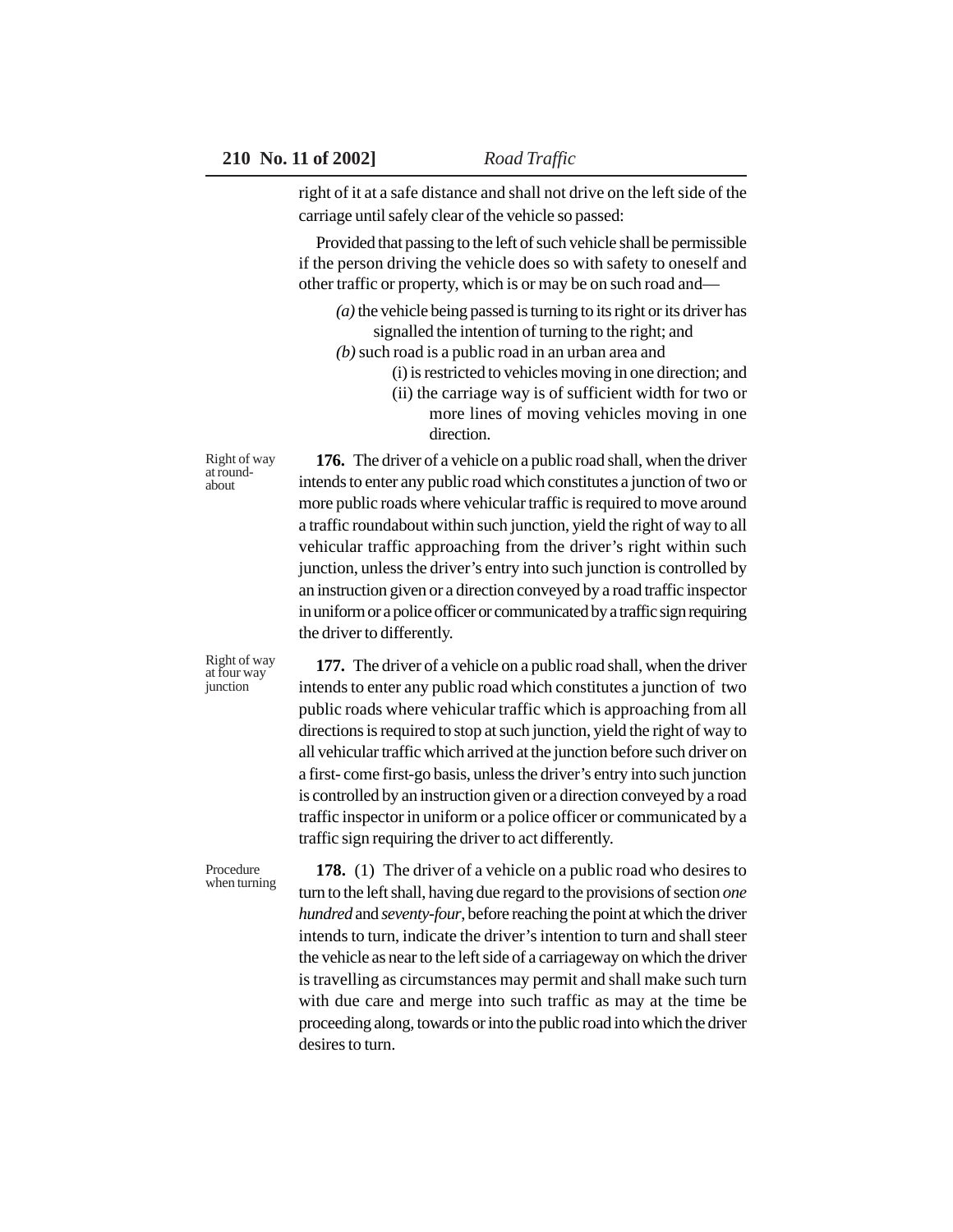(2) The driver of a vehicle on a public road who desires to turn to the right shall, having due regard to the provisions of section *one hundred* and *seventy-four*, before reaching the point at which the driver desires to turn, indicate in the prescribed manner, the intention to turn and shall not effect such turning unless the driver can do so without obstructing or endangering other traffic and—

- *(a)* if the driver is driving a vehicle on a carriage way of a public road where such carriageway is intended for traffic in both directions—
	- (i) the driver shall steer the vehicle as near as circumstance may permit to the immediate left of the middle of the carriageway on which the driver is travelling; and
	- (ii) where the turn is at any intersection, the driver shall not encroach on the right half of the carriageway into or out of which the driver intends to turn, except in the inter-section itself but shall in any event pass to the left of any traffic roundabout in such intersection or comply with the direction indicated by an appropriate road traffic sign; or
- *(b)* if the driver is driving a vehicle on the carriageway of a public road where the roadway is intended for traffic in one direction only—
	- (i) the driver shall steer the vehicle as near as circumstances permit to the right side of carriageway;
	- (ii) where the turn is at an inter-section the driver shall not encroach on the right half of the carriageway into which the driver intends to turn, except in the inter-section itself but shall in any event pass to the left of any roundabout in such intersection or comply with the directions conveyed by an appropriate road traffic sign:

Provided that where the turn is to be made into a carriageway intended for traffic in one direction only, the driver may encroach on the right half of that carriageway.

**179.** The driver of a vehicle on a public road shall stop the vehicle—

Compulsory stops

- *(a)* in compliance with any direction indicated by a road traffic inspector in uniform or police officer; or
- *(b)* at the request or the signal of a person leading, riding or driving any animal, or ostrich on such road.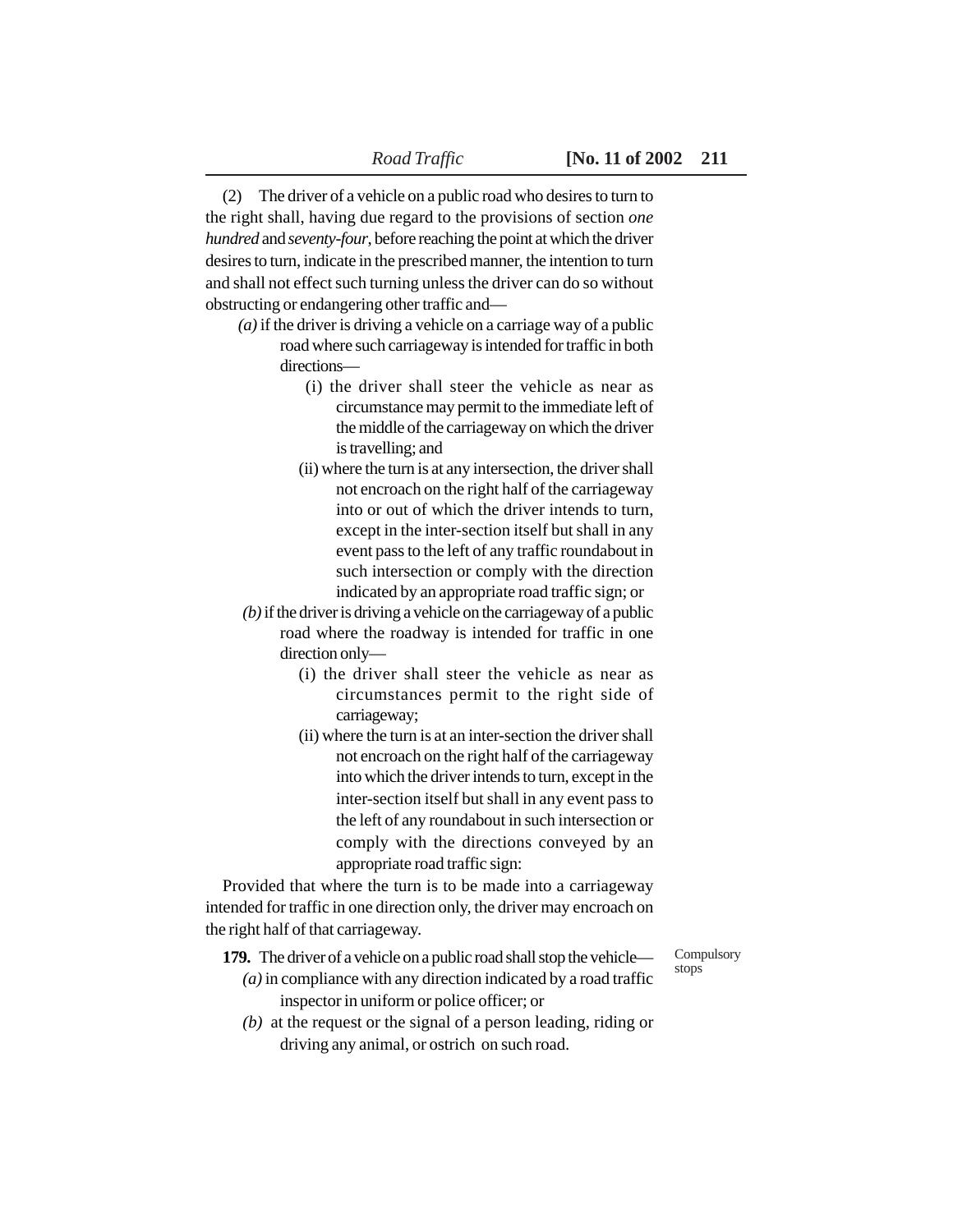| Duties of<br>driver and<br>passenger of<br>vehicle on<br>public road | <b>180.</b> (1) No person having a vehicle on a public road shall—                                                                                                                                                                                                                                                     |
|----------------------------------------------------------------------|------------------------------------------------------------------------------------------------------------------------------------------------------------------------------------------------------------------------------------------------------------------------------------------------------------------------|
|                                                                      | $(a)$ cause the vehicle to travel backwards unless it can be done in<br>safety, or cause it to run backwards for a distance or time<br>longer than may be necessary for the safety or reasonable<br>convenience of any other occupant of that vehicle or of<br>other traffic on such road;                             |
|                                                                      | $(b)$ follow another vehicle more closely than is reasonable and<br>prudent having regard to the speed of the other vehicle<br>and the traffic on, and the condition of, the carriageway;                                                                                                                              |
|                                                                      | $(c)$ permit any person, animal or object to occupy any position<br>in or on the vehicle which may prevent the driver from<br>exercising complete control over the movement of the<br>vehicle or signalling of the driver's intention of slowing<br>down or changing direction;                                        |
|                                                                      | $(d)$ when driving the vehicle, permit any person to take hold of<br>or interfere with the steering or operation mechanism of<br>the vehicle;                                                                                                                                                                          |
|                                                                      | $(e)$ when driving the vehicle, occupy such position that the driver<br>has no complete control over such vehicle or has not a full<br>view of the carriage and traffic ahead of such vehicle;                                                                                                                         |
|                                                                      | $(f)$ allow the vehicle to remain unattended on the road without<br>setting its brakes or adopting another method that will<br>effectively prevent the vehicle from moving from the<br>position in which it is left;                                                                                                   |
|                                                                      | $(g)$ if the vehicle is parked or is stationary at the side of the road,<br>drive the vehicle from the position unless the driver is able<br>to do so without interfering with moving traffic approaching<br>from any direction and with safety to the driver and others;                                              |
|                                                                      | $(h)$ fail to give an immediate and absolute right of way to a vehicle<br>sounding a device or bell in terms of section one hundred<br>and fifty-three;                                                                                                                                                                |
|                                                                      | $(i)$ allow any portion of the driver's body to protrude beyond the<br>vehicle while it is in motion on such road except for the<br>purpose of giving a hand signal which the driver is required<br>or authorised to give in terms of this Act or unless the<br>driver is engaged in examining or testing the vehicle; |
|                                                                      | $(j)$ permit any person or animal to occupy the roof, any step or<br>running board or any other place on top of a vehicle while<br>the vehicle is in motion;                                                                                                                                                           |
|                                                                      | $(k)$ cause or allow the engine of the vehicle to run in such manner<br>that it emits smoke or fumes which would not be emitted if                                                                                                                                                                                     |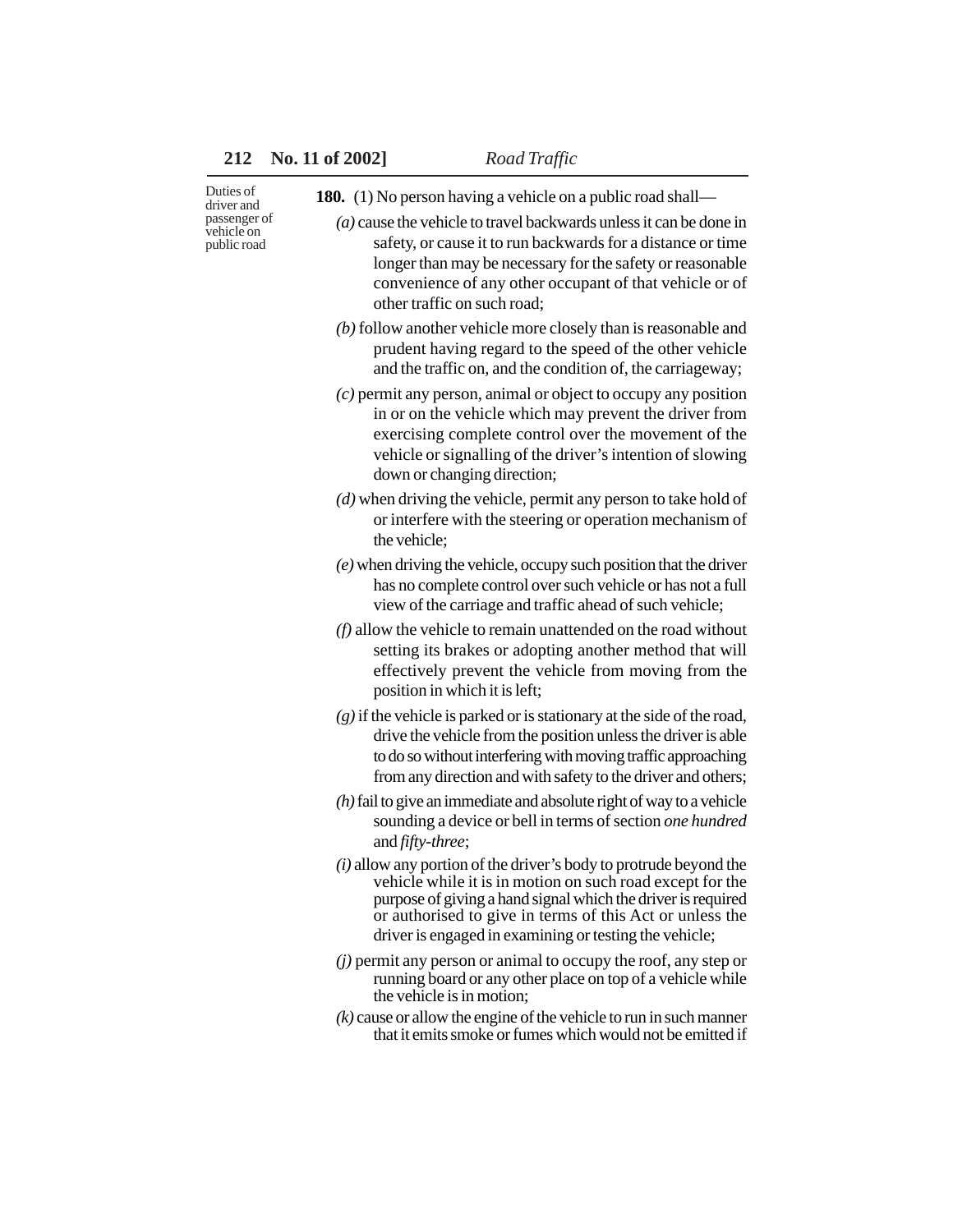the engine were in good condition or run in an efficient manner;

- *(l)* cause or allow the engine of the vehicle to run while the motor vehicle is stationary and unattended;
- *(m)* negligently or wilfully deposit or cause or permit to be deposited any petrol or other liquid fuel or any oil or grease or other inflammable or offensive matter, ashes or other refuse, of whatever nature, from the vehicle upon or alongside the road; or
- *(n)* cause or allow the engine to run while petrol or other inflammable fuel is being delivered into the fuel tank of the vehicle or cause or allow the engine to be started up before the delivery of petrol or other inflammable fuel into the fuel tank of the vehicle has been completed and the cover of the fuel tank has been replaced.

(2) No person, other than the driver, shall take hold of, or interfere with, the steering or operating mechanism of a vehicle while it is in motion on a public road unless it may reasonably be inferred that the driver is no longer capable of steering or controlling the vehicle.

(3) No passenger in a vehicle on a public road shall permit any part of the passenger's body to protrude beyond the vehicle.

(4) No person shall enter or alight from any vehicle on a public road unless is stationary and unless the person can do so with safety to that person and other users of the road.

(5) No person shall drive, pull or push a vehicle upon a sidewalk:

Provided that the provisions of this section shall not apply to a perambulator, invalid chair, baby cart or child's play vehicle.

(6) Any person who contravenes any of the provisions of this section commits an offence.

181. (1) No person shall drive a motor-cycle on a public road unless that person's feet are resting on the front foot-rests suitable for the purpose and, where the design of the motor cycle or motor tricycle makes it possible to do so, the person is seated astride on the saddle of the motor cycle or motor tricycle.

Duties of driver of motor cycle or motor tricycle

(2) No person shall on a public road carry a passenger on a motor cycle unless the cycle has an engine with a cylinder capacity exceeding fifty cubic centimetres and unless the passenger is seated in a side-car or astride on a pillion attached to the cycle and, in such latter event, the feet of the passenger are resting on foot-rests suitable for that purpose.

(3) Subject to the provisions of subsection (2), not more than two persons shall ride upon a motor cycle on a public road excluding a person riding in a side-car attached to the motor cycle.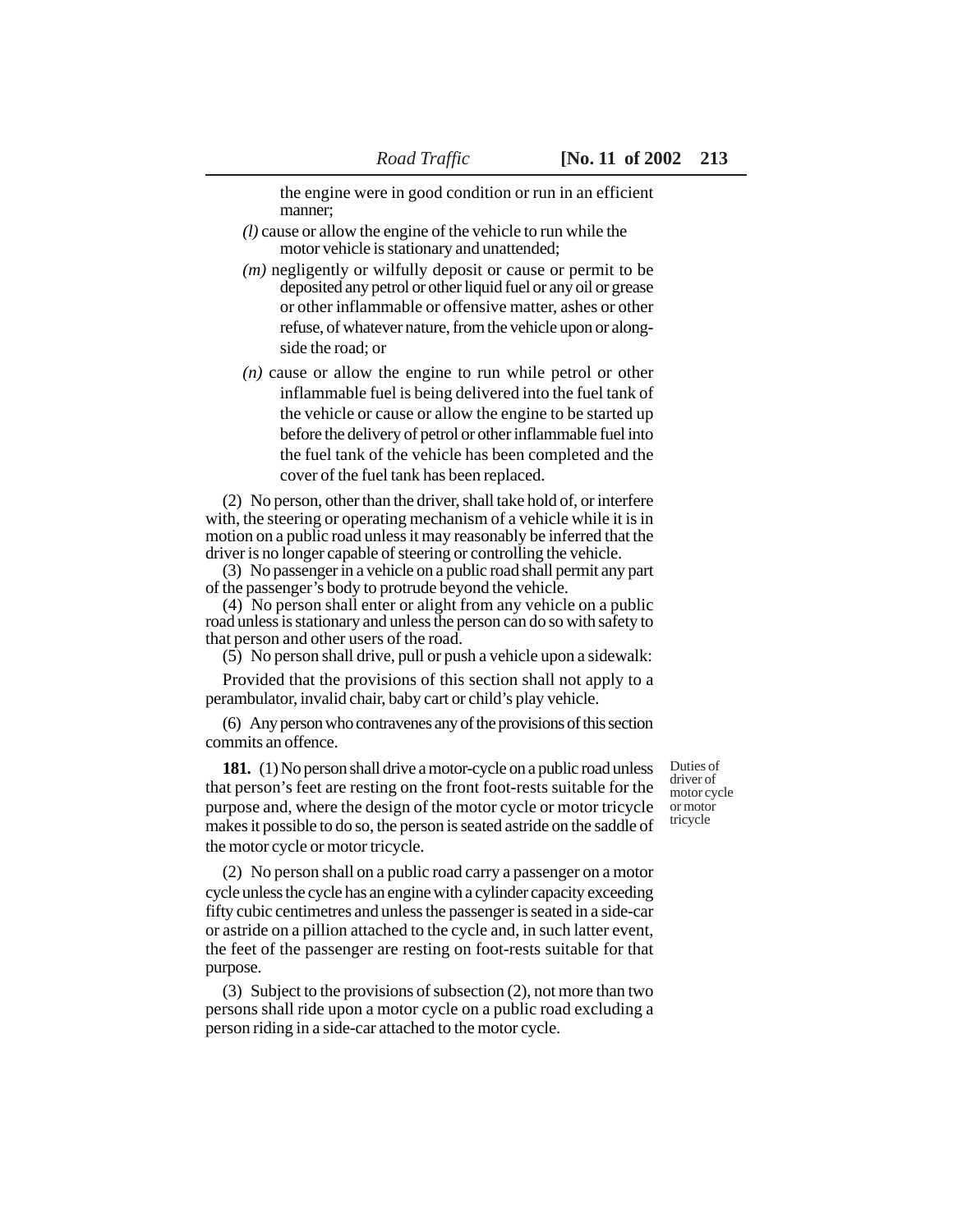(4) Not more than two adult persons shall be carried in a side car attached to motor cycle on a public road.

(5) No person or animal or article shall be carried on a motor cycle or motor tricycle on a public road in front of the driver:

Provided that an object of a non-bulky nature may be carried if securely attached to the motor cycle or motor tricycle or placed in a suitable carrier fitted on such motor cycle or motor tricycle for that purpose and carried in such a way as not to obstruct the driver's view or prevent the driver from exercising complete control over such motor cycle or motor tricycle.

(6) Any person driving a motor cycle or motor tricycle on a public road shall do so with at least one hand on the handle-bars of such motor cycle or motor tricycle.

Protective helmets for motor cyclists

**182**. (1) The Minister may, in consultation with the Agency, by statutory instrument, make regulations—

- *(a)* making it compulsory for protective helmets to be worn by persons riding on motor cycles, or in side-cars attached to motor cycles; and
- *(b)* prescribing the shape, construction or quality of protective helmets.

(2) If any person sells, or offers for sale any helmet as a helmet for affording protection as referred to in subsection (1), and the helmet fails to comply with any requirement prescribed under this section, that person commits an offence and is liable upon conviction, in the case of a first offence, to a fine not exceeding one thousand penalty units or in default imprisonment for a term not exceeding three months.

(3) In this section, " helmet " includes any head-dress, and references in this section to selling or offering for sale include respectively reference to letting on hire and offering to let on hire.

**183.** (1) Where a pedestrian crossing is situated in conjunction with a traffic signals, a pedestrian shall not enter the crossing except in accordance with the indication of such traffic signal as prescribed.

(2) In circumstances not refered to in subsection (1), the driver of a vehicle shall yield the right of way, slowing down or stopping if need be to so yield, to a pedestrian crossing the carriageway, within a pedestrian crossing when the pedestrian is upon the half of the carriageway upon which the vehicle is travelling or when the pedestrian is approaching so closely from the opposite half of the carriageway as to be in danger.

Pedestrian's right of way on pedestrian crossing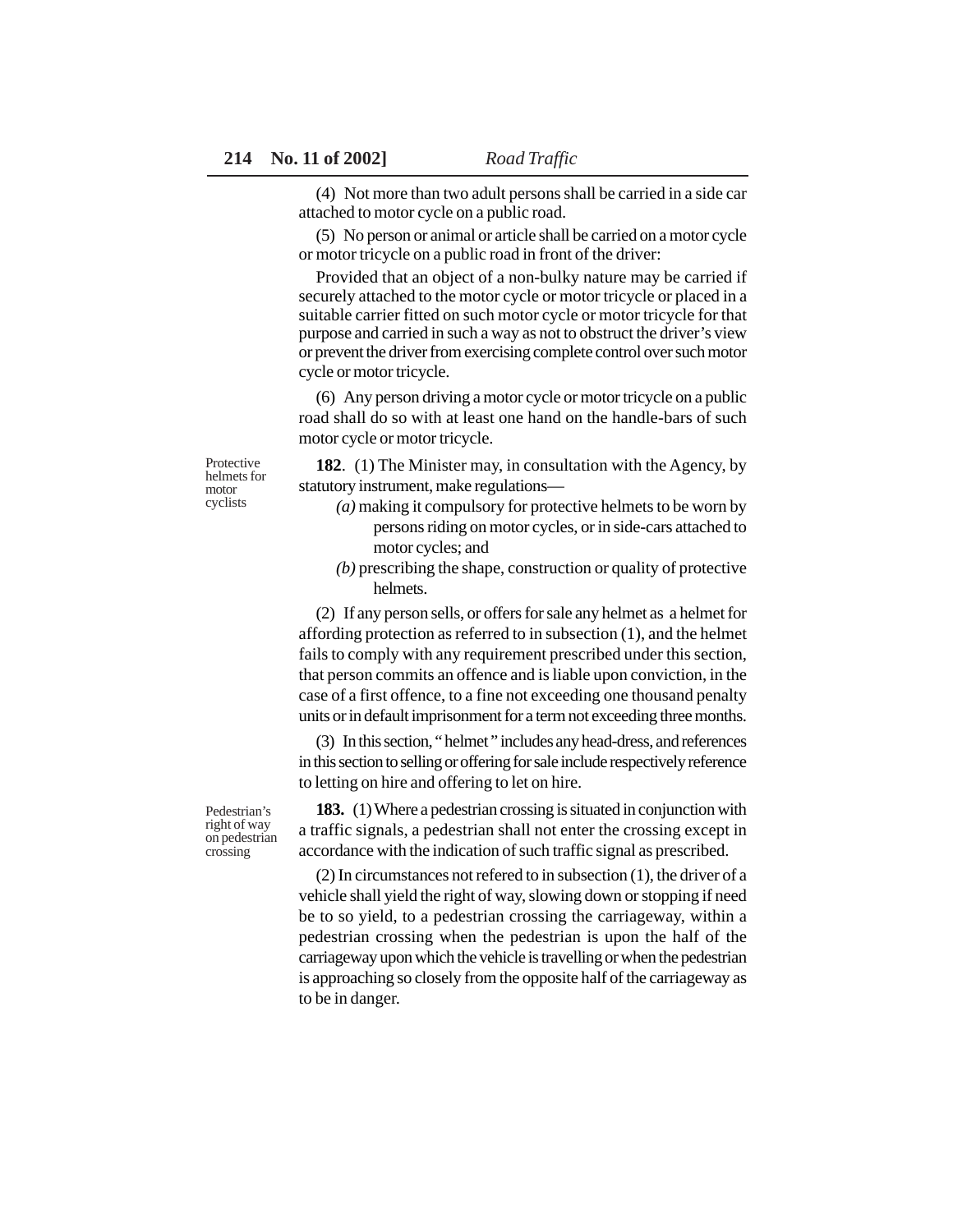(3) No pedestrian shall suddenly enter a pedestrian crossing and walk or run into the path of a vehicle which is so close that it is impossible for the driver to yield as contemplated in subsection (2).

(4) Whenever any vehicle is stopped at a pedestrian crossing to permit pedestrian to cross the carriageway, the driver of any other vehicle approaching from the rear shall not pass such a stopped vehicle.

**184.** (1) Whenever a side-walk or footpath abuts on the carriageway of a public road, a pedestrian shall not walk in the roadway except for the purpose of crossing from one side of the carriageway to the other or for some other sufficient reason.

(2) A pedestrian on a public road which has no sidewalk footpath abutting on the carriageway, shall walk as near as is practicable to the edge of the carriageway on the pedestrian's right-hand side so as to face on-coming traffic on such carriageway.

(3) No pedestrian shall cross a public road without satisfying oneself that the carriageway is sufficiently free of on-coming traffic to permit the pedestrian to do so in safety.

(4) A pedestrian, when crossing a public road by means of a pedestrian crossing or in any other manner, shall not loiter on the road but shall proceed with the due dispatch.

(5) No pedestrian on a public road shall conduct oneself in such manner as to, or as is likely to, constitute a source of danger to that pedestrian or to other traffic which is or may be on such road.

(6) Any person who contravenes this section commits an offence and shall be liable on conviction to a fine not exceeding three thousand penalty units.

**185.** (1) Except in order to avoid an accident, or in compliance with a road traffic sign or with a direction given by a road traffic inspector in uniform or a police officer or for any cause beyond the control of the driver, no person shall stop a vehicle on the carriageway of a public road—

- *(a)* alongside or opposite an excavation or obstruction on the public road if other traffic would be obstructed or endangered by such stopping;
- *(b)* within any tunnel or subway or on any bridge or within six metres of any tunnel, subway or bridge;
- *(c)* in or within six metres from the beginning or end of any part of such carriageway where the normal width thereof has for any reason been constricted;
- *(d)* in contravention of a road traffic sign;
- *(e)* on the right-hand side thereof, facing on-coming traffic;

Duties of pedestrians

Stopping of vehicles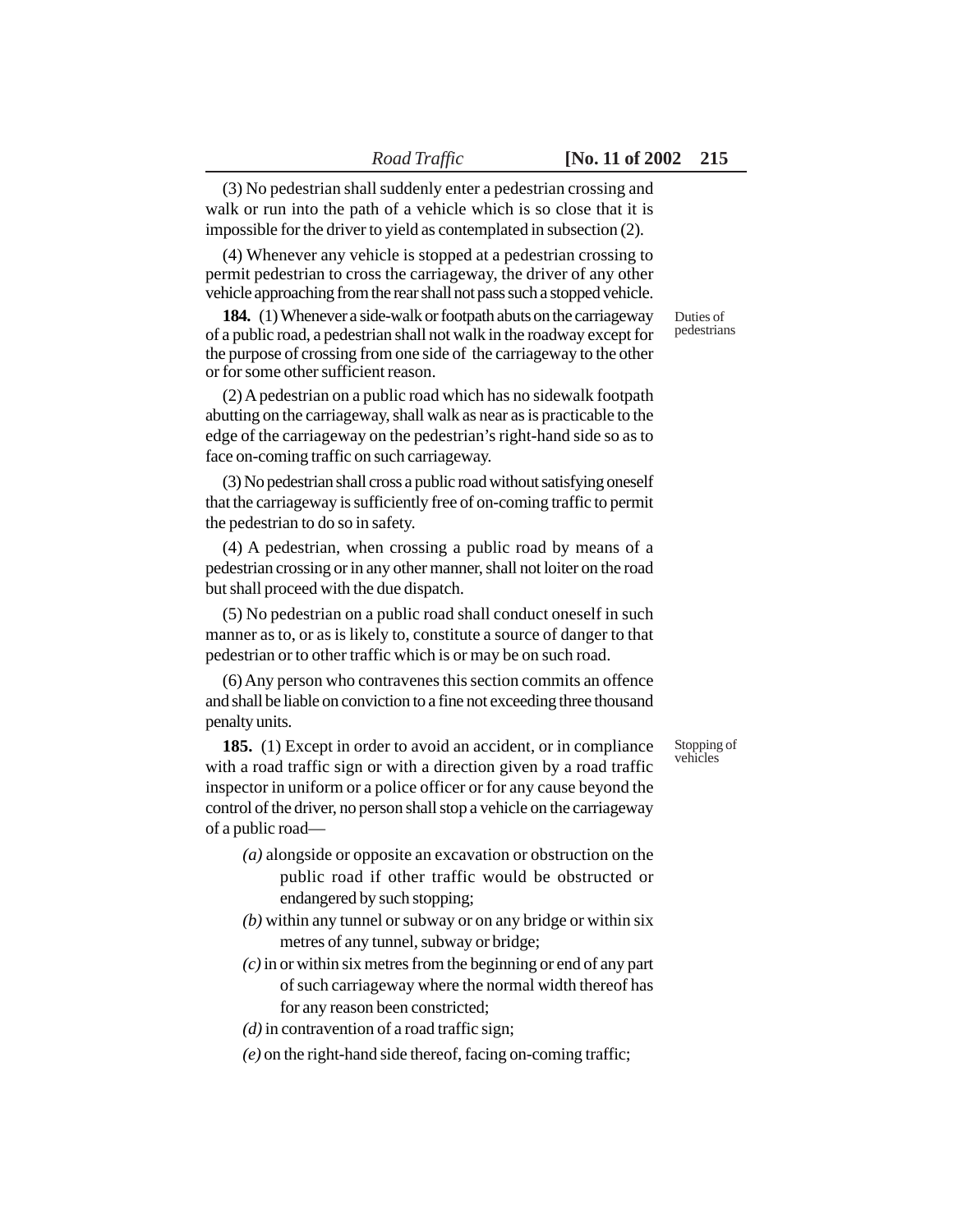|                       | 216 No. 11 of 2002]               | Road Traffic                                                                                                                                                                                                                                                                  |
|-----------------------|-----------------------------------|-------------------------------------------------------------------------------------------------------------------------------------------------------------------------------------------------------------------------------------------------------------------------------|
|                       |                                   | $(f)$ along-side or opposite any other vehicle on such roadway,<br>where such roadway is less than nine metres wide;                                                                                                                                                          |
|                       |                                   | $(g)$ within the railway reserve at a level crossing;                                                                                                                                                                                                                         |
|                       |                                   | $(h)$ within nine metres of one's approach side of a pedestrian<br>crossing demarcated by appropriate road traffic signs for<br>the purpose of loading or unloading persons or goods; or                                                                                      |
|                       | other traffic.                    | $(i)$ in any other place where the stopping of the vehicle would or<br>would be likely to constitute a danger or an obstraction to                                                                                                                                            |
| Parking of<br>vehicle |                                   | <b>186.</b> (1) No person shall park a vehicle on a public road—                                                                                                                                                                                                              |
|                       |                                   | $(a)$ in contravention of any road traffic sign;                                                                                                                                                                                                                              |
|                       | two;                              | $(b)$ in any place specified in section <i>one hundred</i> and <i>seventy</i> -                                                                                                                                                                                               |
|                       | moving traffic signs;             | $(c)$ on the same side as a fire hydrant within an area bounded by<br>the centre-line of the carriageway and lines at right angles<br>to the centre-line on either side of the hydrant, if the hydrant<br>is clearly visible to and recognisable as such by drivers of        |
|                       | sign;                             | $(d)$ in any place where the vehicle would obstract any road traffic                                                                                                                                                                                                          |
|                       |                                   | $(e)$ in such manner as to encroach upon the sidewalk, if any; or                                                                                                                                                                                                             |
|                       | entrance to the road.             | $(f)$ in such manner as to obstruct any private or public vehicular                                                                                                                                                                                                           |
|                       | (2)<br>road traffic sign.         | No person shall park a vehicle on any portion of the<br>carriageway (excluding the shoulders) of a public road outside an urban<br>area or any part of the vehicle within five metres of the edge of the<br>carriageway except in parking places demarcated by an appropriate |
|                       | (3)<br>road within an urban area— | No person shall park a vehicle on the carriage way of a public                                                                                                                                                                                                                |
|                       |                                   | $(a)$ within nine metres of the side from which that person<br>approaches a pedestrian crossing demarcated by an<br>appropriate road traffic sign, unless the parking is permitted<br>by appropriate road traffic signs;                                                      |
|                       |                                   | $(b)$ within five metres of any inter-section;                                                                                                                                                                                                                                |
|                       |                                   | $(c)$ upon or over the actuating mechanism of a traffic signal;                                                                                                                                                                                                               |
|                       |                                   | $(d)$ with the outside of any left-hand wheel of the vehicle more<br>than forty millimetres within the carriageway unless the                                                                                                                                                 |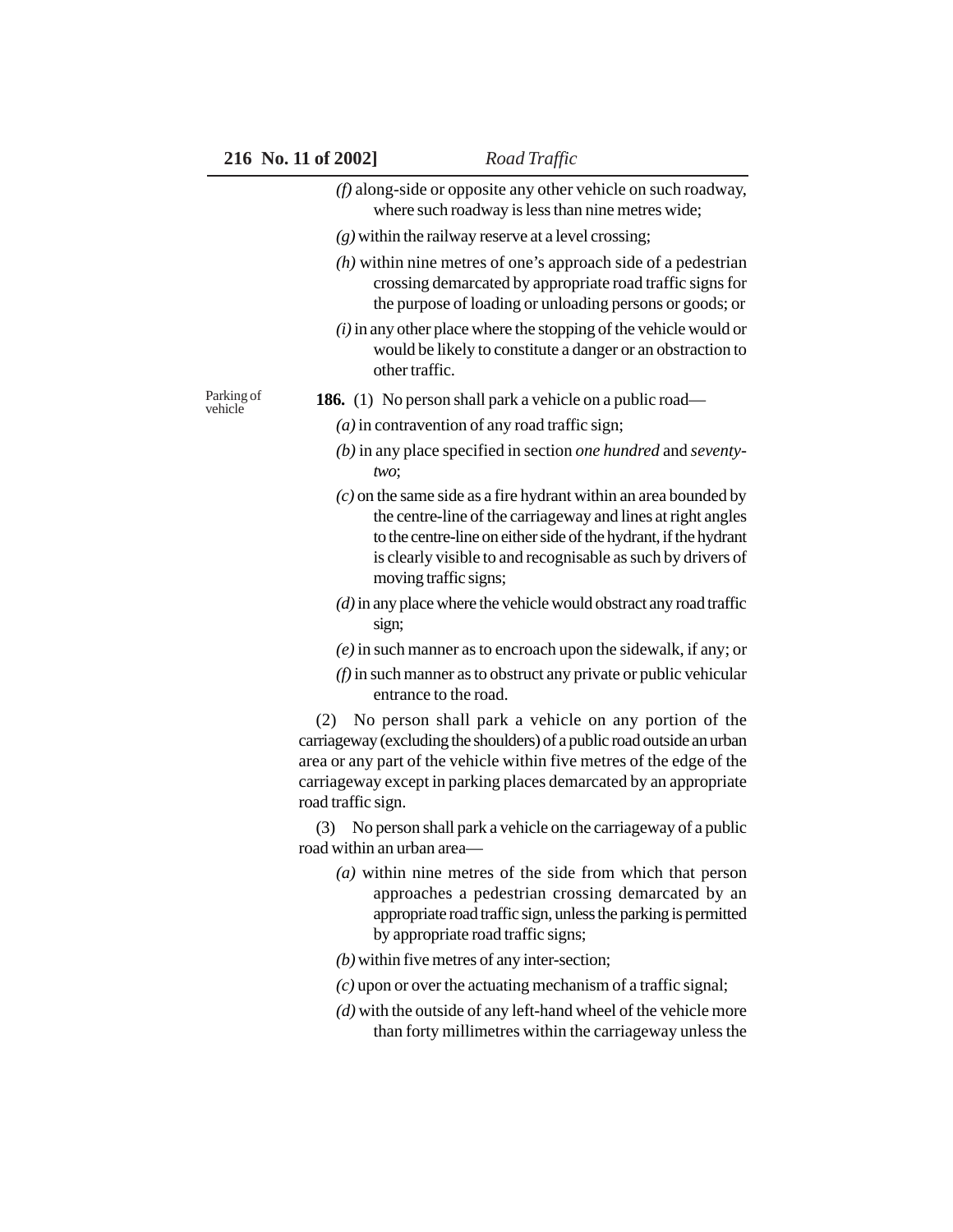parking is done in conformity with an appropriate road traffic signs; or

*(e)* which is less than five and a half metres wide unless the public road concerned is restricted to vehicles moving in one direction and the parking is permitted by appropriate road traffic signs.

**187.** (1) Notwithstanding the provisions of sections *one hundred* and *eighty-five* and *one hundred and eighty six,* the driver—

- *(a)* of a motor vehicle belonging to—
	- (i) a fire-fighting organisation;
	- (ii) a rescue organisation or hospital;
	- (iii) a traffic police department in execution of its duties; or
	- (iv) traffic inspectorate of the Agency in the execution of duties;
- (b) who drives a motor vehicle while it is used in construction or maintenance of a public road or is rendering essential public service;

may stop or park the vehicle concerned at any place where it may be necessary to do so.

(2) A vehicle stopped or parked under subsection (1) shall while such vehicle is so stopped or parked, display appropriate identification lamps.

**188.** (1) A vehicle when not in motion on a road shall be placed as far as possible to the left-hand side of the carriageway by the driver or other person in charge of the vehicle, and shall not be placed or allowed to remain in any position so as to obstruct or be likely to obstruct other traffic using the road.

(2) Every driver of a vehicle shall obey any instructions as to the placing of the vehicle given by a police officer or road traffic inspector in uniform or as indicated by any traffic sign lawfully erected.

(3) Any person failing to comply with the provisions of this section commits an offence and is liable, upon conviction, to a fine not exceeding three thousand penalty units or to imprisonment for a term not exceeding six months, or to both.

(4) Upon the conviction of any person of an offence under this section, the court, may in addition to the penalty prescribed in subsection (3), order that the vehicle in respect of which the offence was committed be impounded.

Certain vehicles may stop and park at any place

**Obstruction** of roadway by vehicle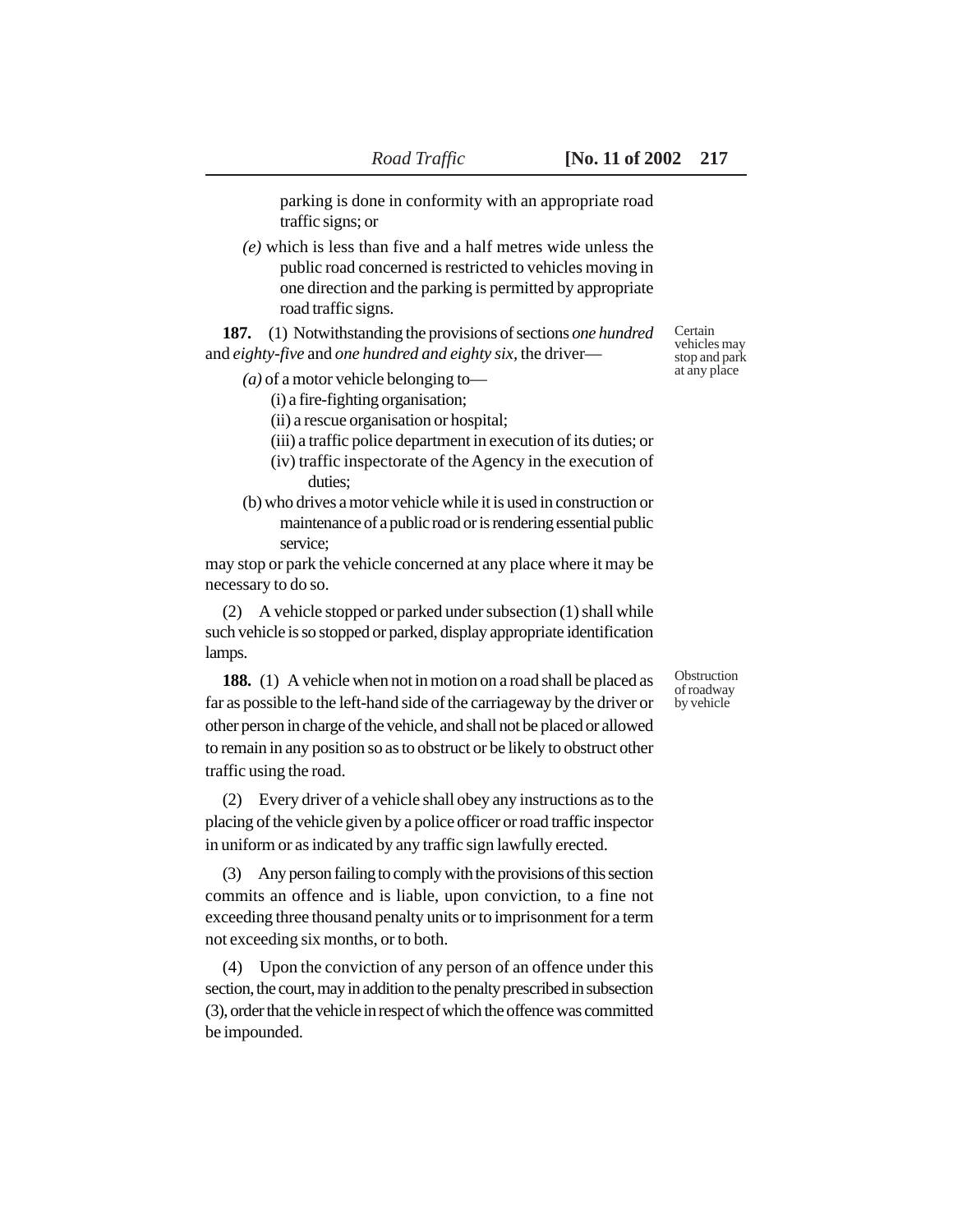**189.** (1) If a vehicle is disabled, it shall whenever possible be removed from the carriageway by the driver or other person in charge of the vehicle, or if this is not possible, placed as far to the left-hand side of the carriageway as is possible.

(2) Any person failing to comply with the provisions of this section commits an offence and is liable, upon conviction, to a fine not exceeding three thousand penalty units or to imprisonment for a term not exceeding six months, or to both.

(3) Upon the conviction of any person of an offence under this section, the court may, in addition to the penalty prescribed in subsection (2), order that the disabled vehicle in respect of which the offence was committed be prohibited from the road after considering a vehicle examiner's report that the disabled vehicle is no longer roadworthy.

(4) Any disabled vehicle prohibited from the road under the provisions of subsection (3) shall not be disposed of in any way unless the owner of the vehicle has obtained from the Agency a certificate stating that the defects discovered earlier have been properly remedied, and that the vehicle is again fit for use on the road.

(5) Any person who contravenes subsection (4) commits an offence and is liable, upon conviction, to a fine not exceeding three thousand penalty units.

Removal of vehicles from roads

Disabled vehicles

> **190.** (1) The Minister may, in consultation with the Agency, by statutory instrument, make regulations for following purposes:

- *(a)* to provide for removal from a road of any vehicle which has broken down, or which has been permitted to remain at rest on a road, in contravention of any of the provisions of this Act;
- *(b)* to provide for the removal from a road or road reserve of any vehicle which has been permitted to remain at rest in such a position or in such a condition or in such circumstances as to be likely to cause danger to persons using any road or to cause obstruction to such persons;
- *(c)* to specify the circumstances in which a vehicle shall be deemed to have been abandoned and to provide for the removal of vehicles deemed to have been abandoned;
- *(d)* to provide for the disposal by sale or otherwise of any vehicle referred to in paragraph *(c)* if it is not claimed within such time and according to such procedure as may prescribed, or if any expenses incurred in the removal, storage, or in the arrangement for the disposal of the vehicle, are not paid in full;
- *(e)* to provide for the removal of any property carried in or any vehicle referred to in paragraph *(c)* and for the disposal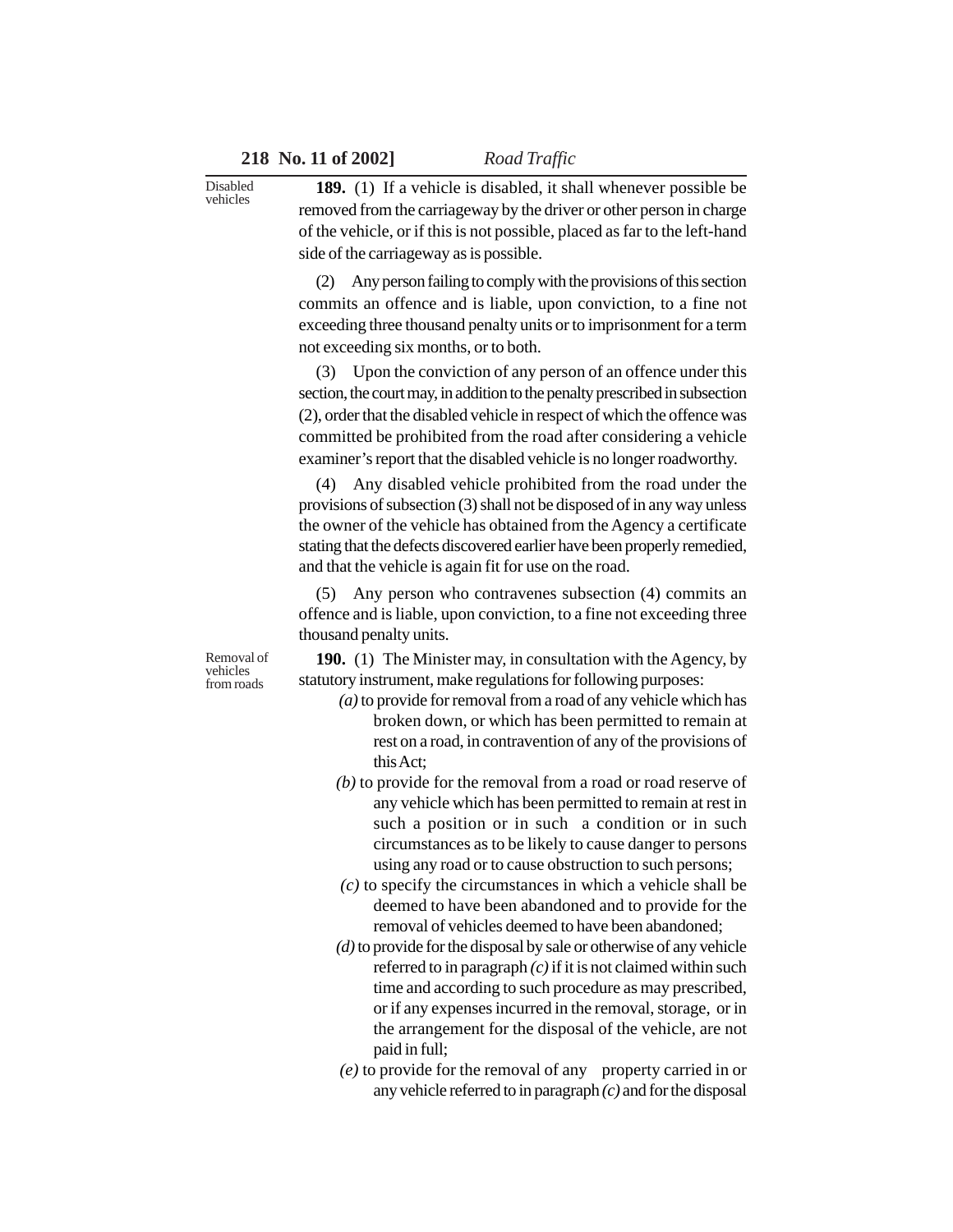by the sale or otherwise of the property or part thereof if it is not claimed by the owner within such time and according to such procedure as may be prescribed, or if any expenses incurred in the removal or in respect of storage or in arranging for the disposal of the property are not paid in full;

- *(f)* to provide for the forfeiture of the proceeds of the disposal of any vehicle or property referred to in this subsection if the proceeds are not claimed within the period and according to the procedure prescribed; and
- *(g)* to provide for the protection against any claim in any legal proceedings or otherwise to be afforded to persons acting under or in the pursuance of regulations made under this subsection, and to specify the circumstances in which such protection will be afforded.

 (2) Expenses reasonably incurred in the execution of any power or duty imposed by regulations made under subsection (1) shall be recoverable summarily as a civil debt from the owner of the vehicle and any sum so recovered shall be paid to to the authority which lawfully incurred it.

(3)No person or authority who may be authorised to take any action under regulation made under paragraph *(a)* of subsection (1) shall be liable for any damage caused to any vehicle, or for any damage to or loss of any contents of the vehicle, resulting from any action taken by the person or authority in good faith and without negligence and in intended exercise of any authorisation under that subsection.

**191**. (1) Any vehicle standing on a public road in a position or in a circumstance which, in the opinion of a road traffic inspector in uniform or a police officer, is likely to cause danger or obstruction to other traffic on the road, may be removed forthwith to a safer place by the road traffic inspector or police officer .

(2) Any vehicle—

- *(a)* parked in a place where—
	- (i) the stopping of a vehicle is prohibited; or
	- (ii) a vehicle or the class to which the vehicle belongs may not be parked;
- *(b)* left for a continuous period of more than—
	- (i) twenty four hours in the same place on a public road outside an urban area;
		- (ii) seven days in the same place on a public road within an urban area ; or
- *(c)* found on a public road and to which—

Vehicles abandoned or left on road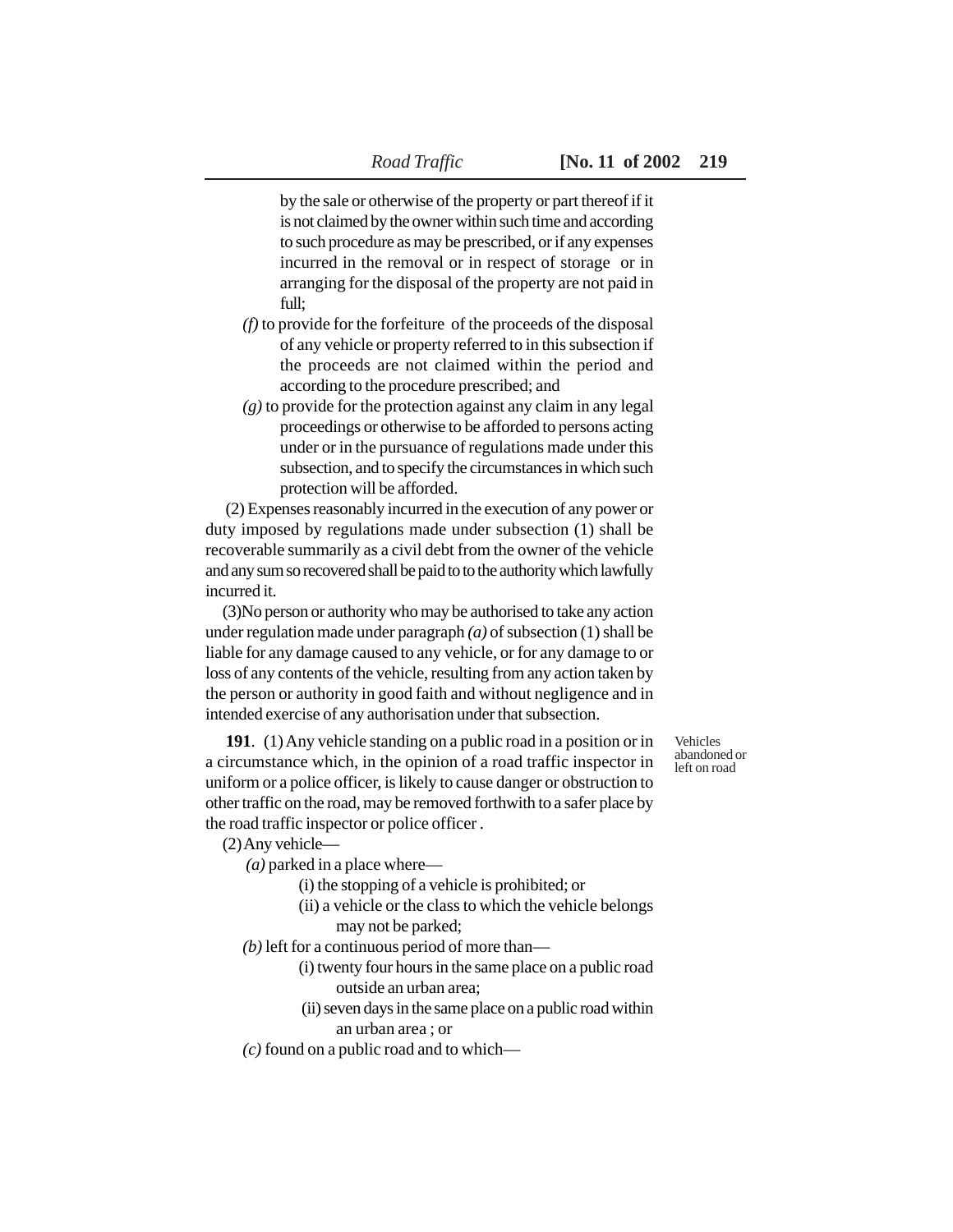- (i) no registration number is affixed or , in the opinion of a road traffic inspector in uniform or a police officer, a false registration number is affixed; or
- (ii) no other number or anything else is affixed which may, in the opinion of a road traffic inspector in uniform or a police officer, save to identify the owner;

shall be deemed to have been abandoned by the owner and the vehicle may be removed by or on behalf of the authority having jurisdiction over the place or road concerned.

(3) The authority referred to in subsection (2) shall take all reasonable steps to trace the owner and the owner shall, except in the case of a stolen vehicle be liable to pay the authority for expenses incurred—

*(a)* to remove the vehicle;

- *(b)* to keep the vehicle in custody for a period not exceeding four months; and
- *(c*) to trace the owner ;

and the authority may, subject to the provisions of subsection (4), retain possession of the vehicle until the expenses have been paid.

 $(4)$  if—

- *(a)* the owner of the vehicle is traced by the authority referred to subsection (2) and fails to recover the vehicle concerned and pay the expenses referred to in subsection (3) within fourteen days of being requested to do so ;or
- *(b)*after lapse of one month from the date of removal referred to subsection (2), the owner cannot be traced;

the vehicle and anything contained therein may be sold in the manner prescribed by any law governing the sale of movable property by the authority and, whenever possible, the Agency shall be advised of such sale.

(5) The proceeds of any sale referred to in subsection (4) shall be applied to the cost of the removal, custody and the sale of the vehicle concerned and all the endeavours made to trace the owner of the vehicle and any balance shall be paid to the owner thereof upon the owner establishing the owner's claim thereto:

 Provided that if no claim is established within one year of the date of sale the balance shall be forfeited to the general revenues of the Government.

(6) If any authority referred to in subsection (2) is unable to sale any vehicle as contemplated in subsection (4), it may dispose of the vehicle in any manner it considers fit and any monies received as a result of the disposal shall be forfeited to the authority.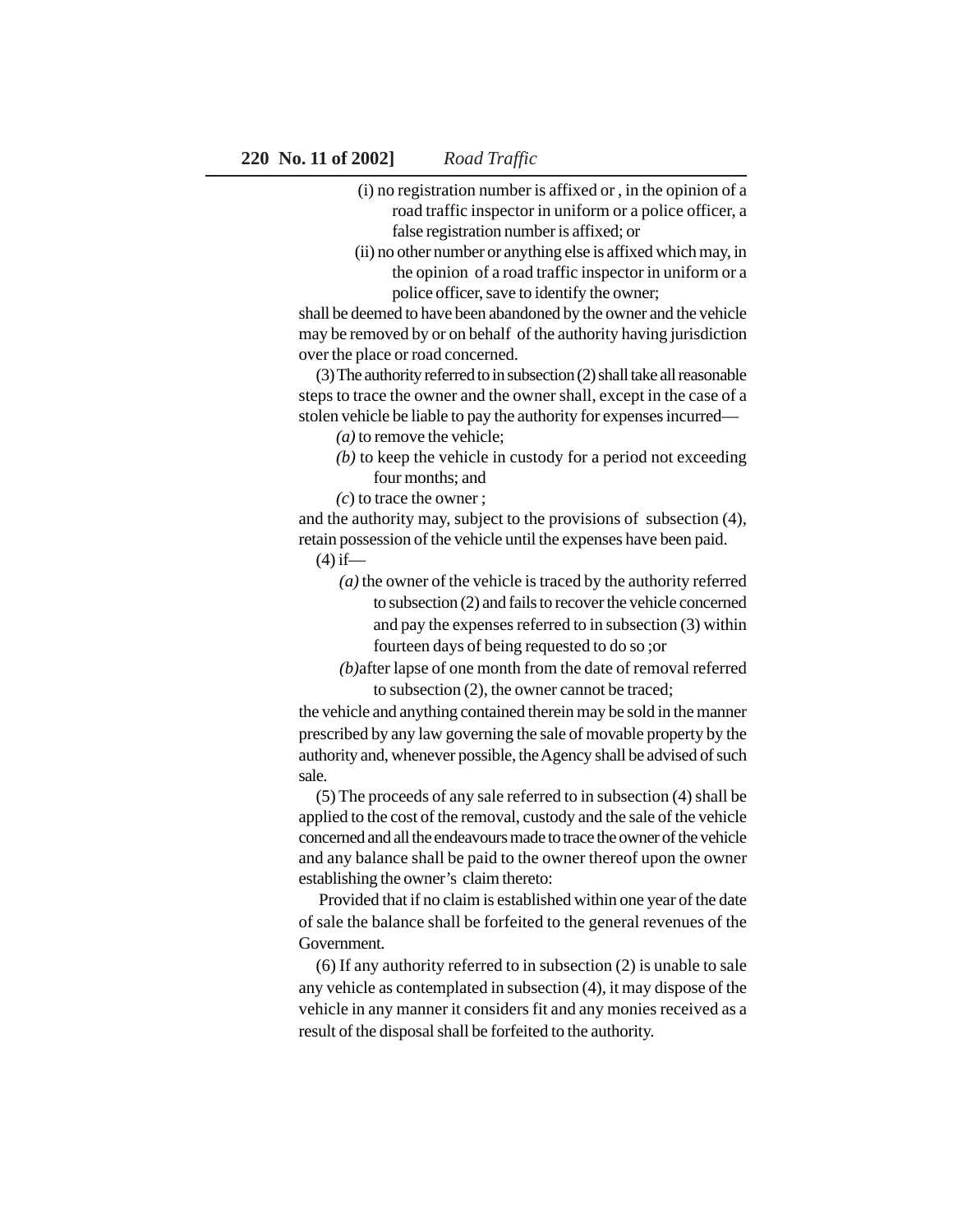(7) An authority referred to subsection (2) may delegate , either generally, or specifically , any power conferred upon it in terms of that subsection to any person in its employ.

(8) The exercise by any person or authority of the powers conferred by this section shall not render the person or authority subject to any liability in respect of the costs or theft of or damage to any vehicle or part thereof or of anything therein.

(9) Subject to the provisions of any other law, no person shall leave a vehicle in the same place on a public road for a continuous period of more than seven days.

**192**. (1) Any person leaving a motor vehicle unattended on a road shall, before doing so, stop the engine and take such steps as are necessary to prevent the vehicle from moving.

(2) Any person who fails to comply with the provisions of this section commits an offence.

**193.** (1) No person shall open any door of any motor vehicle or trailer on or near a road without reasonable consideration of the safety of other persons using the road.

(2) No person in charge of a motor vehicle or trailer shall allow any door of the vehicle or trailer while stationary on a road to remain open on the side of the motor vehicle or trailer on which other vehicular traffic is moving, or is likely to move, for a period of time longer than is necessary to load or unload passengers or goods from the motor vehicle or trailer.

(3) The provisions of subsection (2) shall not apply to any motor vehicle or trailer the doors of which when open, or when being opened, do not project beyond the normal width of the motor vehicle or trailer.

(4) No person shall drive a motor vehicle or trailer on a road unless the doors of the motor vehicle or trailer are closed.

(5) Any person who contravenes any of the provisions of this section commits an offence.

**194.** No driver of a motor vehicle shall use a cut-out or otherwise permit the exhaust gases from the engine to escape into the atmosphere otherwise than through an efficient silencer.

 **195.** (1) The owner and the driver of any motor vehicle shall take proper precautions to prevent the unnecessary discharge of fuel, oil or lubricants on any road, and the unnecessary discharge of smoke from any motor vehicle.

 (2) Any person contravening the provisions of this section commits an offence.

 (3) Notwithstanding anything contained in subsection (2) any motor vehicle excessively discharging fuel, oil or lubricants or smoke Engine to be stopped when vehicle unattended

Opening doors of vehicles

Silencer

Discharge of oil and smoke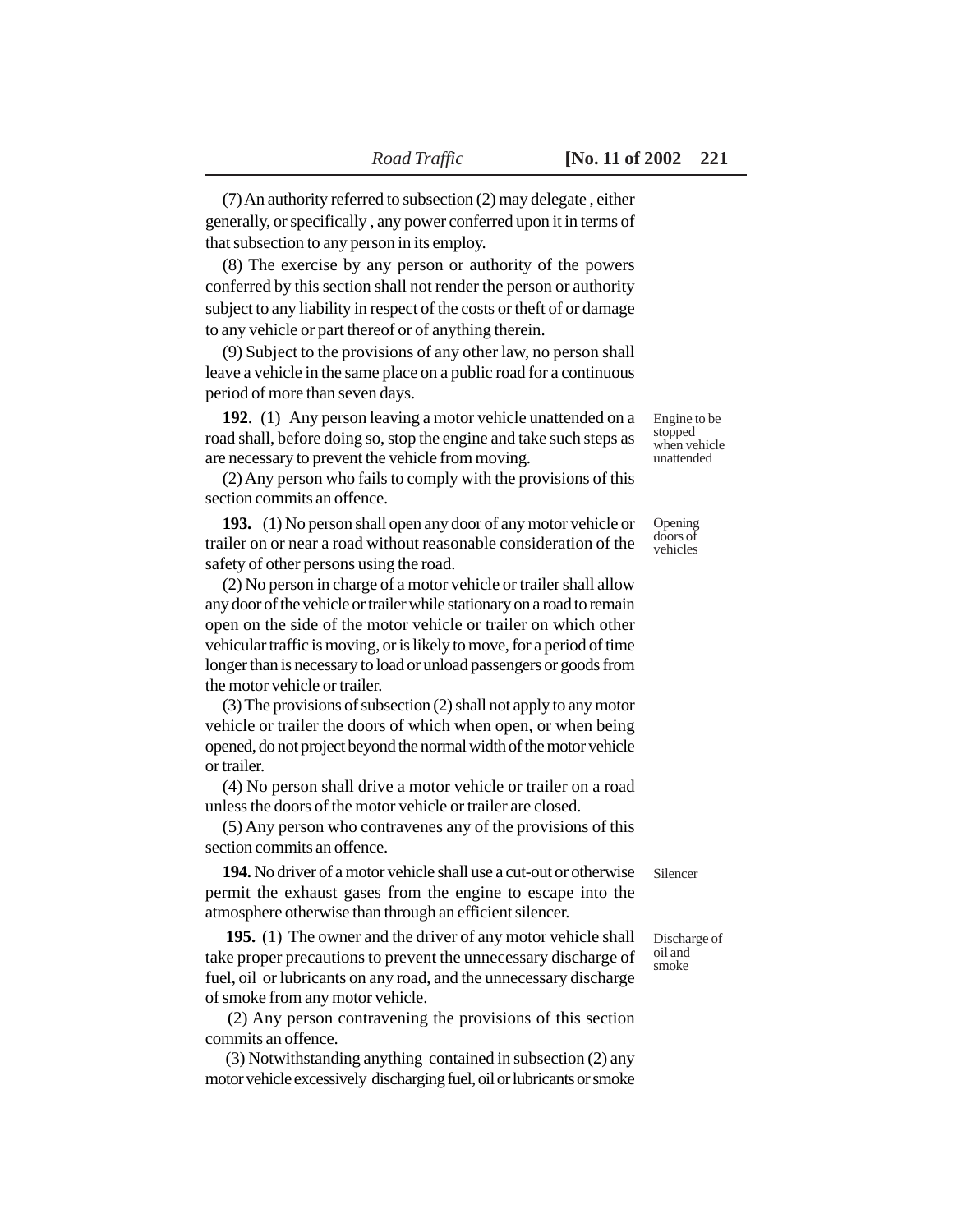on any road may be impounded by a road traffic inspector in uniform or a police officer:

Provided that no such vehicle shall be impounded if it is being tested on the road for the purpose of repairing any fuel, oil or lubricant leakage or, of preventing the unnecessary discharge of smoke or, in the case of a diesel vehicle, if it is discharging smoke as a result of moving at a restricted speed.

**196.** (1) Any person who fills petrol or other inflammable fuel into a motor vehicle while the engine is running or while any light, other than an electric light, is alight on the vehicle, or any person who smokes or lights a match or introduces any naked lights in close proximity while petrol or other inflammable fuel if being filled commits an offence.

(2) Any driver of a public service vehicle or a person in control of such a vehicle who allows petrol or other inflammable fuel to be filled into a public service vehicle while any passenger is within the vehicle commits an offence.

(3) Any driver of a public service vehicle or person in control of such a vehicle who carries petrol of any other inflammable fuel in a public service vehicle commits an offence.

**197.** (1) Subject to the other provisions of this section, no person shall sell or supply, or offer to sell or supply, a motor vehicle or trailer for delivery in a condition that the use thereof on a road in that condition would be unlawful by virtue of any provisions of this Act or of the regulations made under the Act as to the construction, weight and equipment thereof or by virtue of any provisions made as respects brakes, steering gear or tyres or in such a condition as respects lighting equipment or reflectors or the maintenance thereof, that it is not capable of being used on a road during lighting up time without contravention of the requirements imposed by the law as to obligatory lamps or reflectors.

(2) If a motor vehicle or trailer is sold, supplied or offered in contravention of the provisions of this section, any person who so sells, supplies or offers it or causes or permits it to be so sold, supplied or offered, commits an offence.

(3) A person shall not be convicted for an offence under this section in respect of the sale , supply or offer of a motor vehicle or trailer if that person proves that the person had reasonable cause to believe that the vehicle or trailer would not be used on a road until it had been put in to a condition in which it might be lawfully used , or, in the case of a vehicle or trailer, the sale, supply or offer of which is alleged to be unlawful by reason of its condition as respects lighting equipment or

Prohibition of sale of vehicles in a condition not complying with regulations as to construction

Filling petrol, etc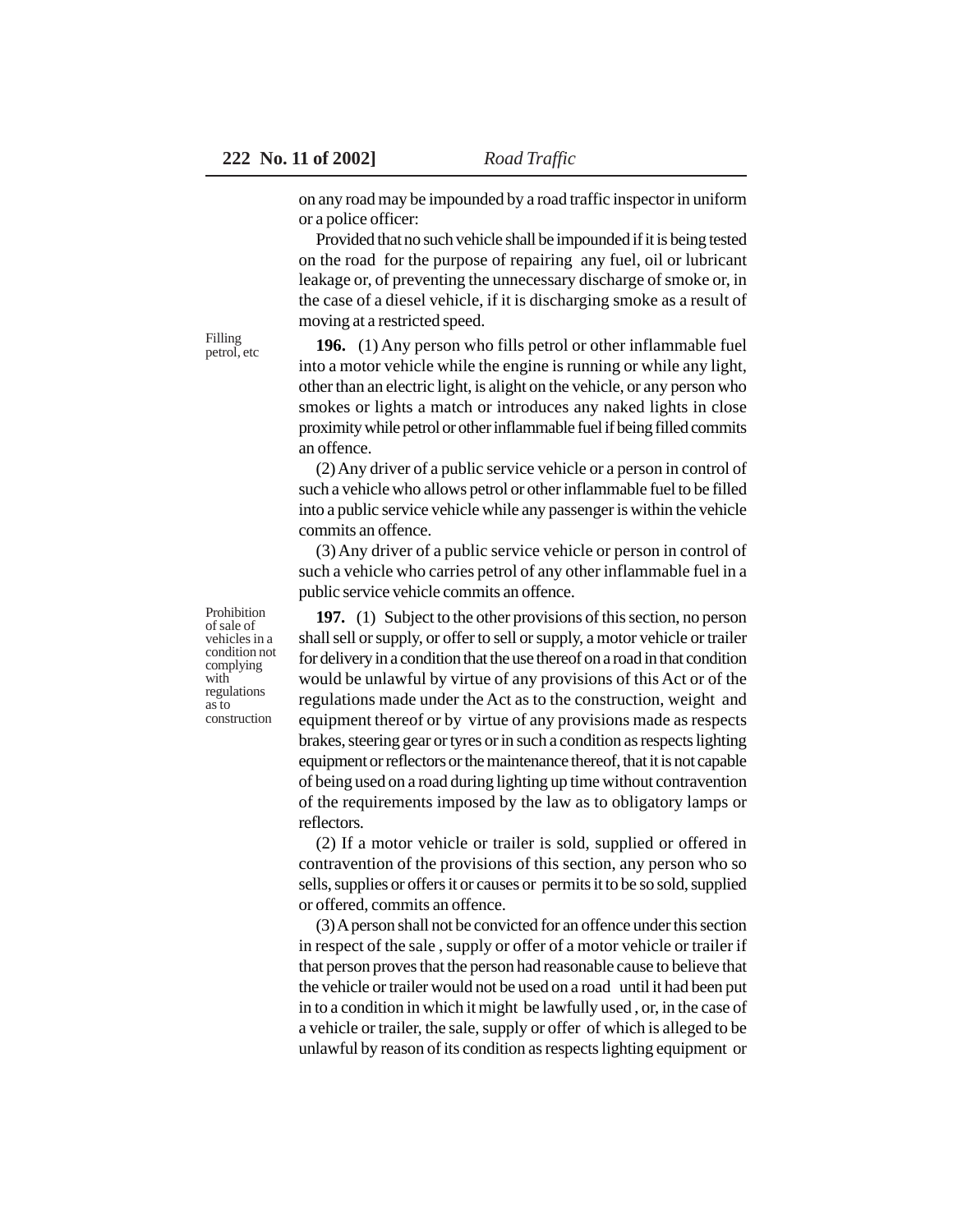reflectors or the maintenance thereof, would not be used during lightingup time until it had been put into a condition in which it might be used during that time without contravention of the requirements imposed by law as to obligatory lamps or reflectors.

(4) Nothing in this section shall affect the validity of any contract or any rights arising under a contract.

 (5) In this section "obligatory lamps or reflectors" means, in relation to a motor vehicle or trailer, the lamps or reflectors required by law to be carried on the motor vehicle which is on a road during lightingtime.

(6) The provisions of this section shall not apply to any motor vehicle light or trailer sold or supplied or offered for sale or supply where it is intended that its subsequent use on a road shall be solely for the purpose of taking to a place where it is to be broken up or put into a condition in which its use on a road would be lawful:

Provided that—

- (i) in the case of a motor vehicle, the subsequent use on a road shall not include use under the vehicle's own power;
- (ii) nothing in this section shall apply to tractors or trailers used solely for agriculture purposes.

**198**. (1) Subject to provisions of this Act and of any regulation made under it, no person shall use on any road any vehicle which does not comply with regulations, applicable to the class or description of vehicles to which the vehicle belongs, relating to the construction, equipment and use thereof.

 (2) Any person who uses any vehicle, or causes or permits any vehicle to be used, on any road in contravention of the provisions of subsection (1) commits an offence.

**199.** (1) No person shall—

- *(a)* carry more than one person in addition to the driver on any two-wheeled motor cycle; or
- *(b)* be carried otherwise than sitting astride the cycle on a proper seat securely fixed to the cycle behind the driver's seat with that person's feet resting on the foot rests securely fixed to the cycle.

(2) If any person is carried on any two-wheeled motor cycle in contravention of subsection (1) the driver of the cycle and any person carried thereon commits offence.

of use of motor vehicles not complying with regulations as to construction, etc

Prohibition

Pillion riding on motor cycle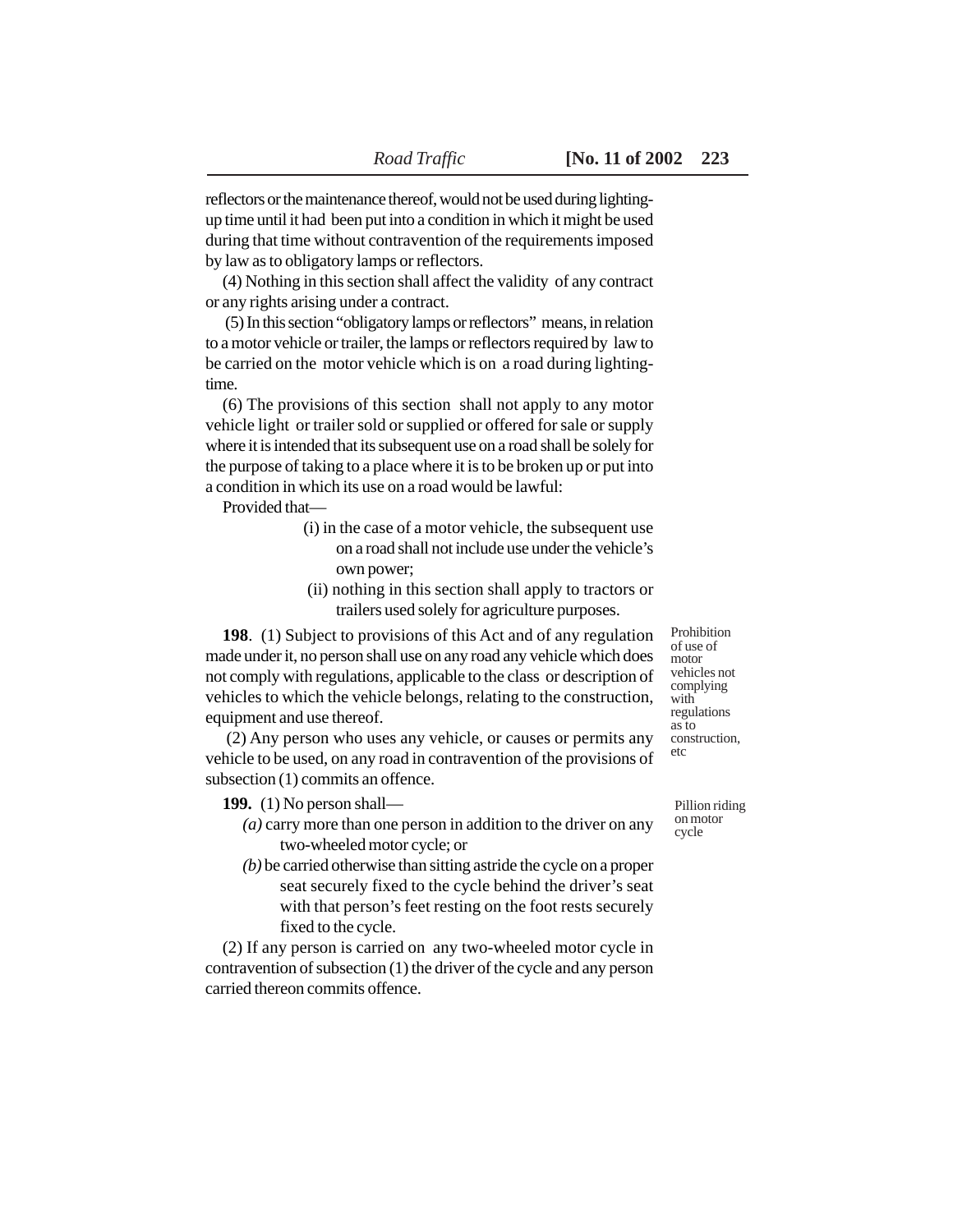| Application<br>to pedal<br>cyclists of<br>provisions<br>relating to<br>certain<br>driving<br>offences | <b>200.</b> (1) The following provisions, that is to say:<br>$(a)$ section <i>one hundred</i> and <i>fifty-four</i> , which penalises careless |
|-------------------------------------------------------------------------------------------------------|------------------------------------------------------------------------------------------------------------------------------------------------|
|                                                                                                       | driving;                                                                                                                                       |
|                                                                                                       | (b) section one hundred and fifty-five, which penalises reckless<br>or dangerous driving;                                                      |
|                                                                                                       | (c) section one hundred and fifty-seven, which penalises driving                                                                               |
|                                                                                                       | under the influence of intoxicating liquor or narcotic drugs,                                                                                  |
|                                                                                                       | but with the omission of the reference to attempting to drive;                                                                                 |
|                                                                                                       | (d) section one hundred and sixty-one, which penalises the<br>causing of death by reckless or dangerous driving;                               |
|                                                                                                       | (e) section one hundred and sixty-two, which requires the giving                                                                               |
|                                                                                                       | of warning of proposed prosecution, in so far as it relates                                                                                    |
|                                                                                                       | to offences against sections one hundred and fifty-four and                                                                                    |
|                                                                                                       | one hundred and fifty-five, providing for careless driving                                                                                     |
|                                                                                                       | and reckless or dangerous driving, but with the omission                                                                                       |
|                                                                                                       | of reference to registered owners;                                                                                                             |
|                                                                                                       | (f) section two hundred and ten, providing for failure of a driver                                                                             |
|                                                                                                       | to stop and render assistance to an injured person after an<br>accident;                                                                       |
|                                                                                                       | $(g)$ section two hundred and fifteen, which requires drivers to                                                                               |
|                                                                                                       | stop and give their names and addresses except that part of                                                                                    |
|                                                                                                       | subsection (1) which relates to the name and address of                                                                                        |
|                                                                                                       | the owner and the registration mark of the vehicle;<br>shall, subject to the provisions of this section, apply to persons riding               |
|                                                                                                       | animals or driving vehicles, not being motor vehicles, as they apply to                                                                        |
|                                                                                                       | the drivers of motor vehicles, and references in those enactments to                                                                           |
|                                                                                                       | motor vehicles, drivers and driving shall be construed accordingly.                                                                            |
|                                                                                                       | (2) The maximum penalties which may be imposed on a conviction                                                                                 |
|                                                                                                       | of persons referred to in subsection $(1)$ by virtue of an offence under                                                                       |
|                                                                                                       | section one hundred and fifty-four, one hundred and fifty-five or one                                                                          |
|                                                                                                       | hundred and fifty-seven in relation to the application of subsection (1)                                                                       |
|                                                                                                       | shall be as follows:                                                                                                                           |
|                                                                                                       | $(b)$ in the case of a conviction under section <i>one</i> hundred and                                                                         |
|                                                                                                       | fifty-five or one hundred and fifty-seven, a fine of three<br>hundred penalty units, or if the conviction is for a second                      |
|                                                                                                       | or subsequent conviction, a fine of three hundred penalty                                                                                      |
|                                                                                                       | units or imprisonment for a term of three months;                                                                                              |
|                                                                                                       | $(c)$ in the case of a conviction under the section one hundred                                                                                |
|                                                                                                       | and fifty-four a fine of one hundred and fifty penalty units,                                                                                  |
|                                                                                                       | or, if the conviction is for a second or subsequent offence,                                                                                   |
|                                                                                                       | a fine of three hundred penalty units.                                                                                                         |
|                                                                                                       |                                                                                                                                                |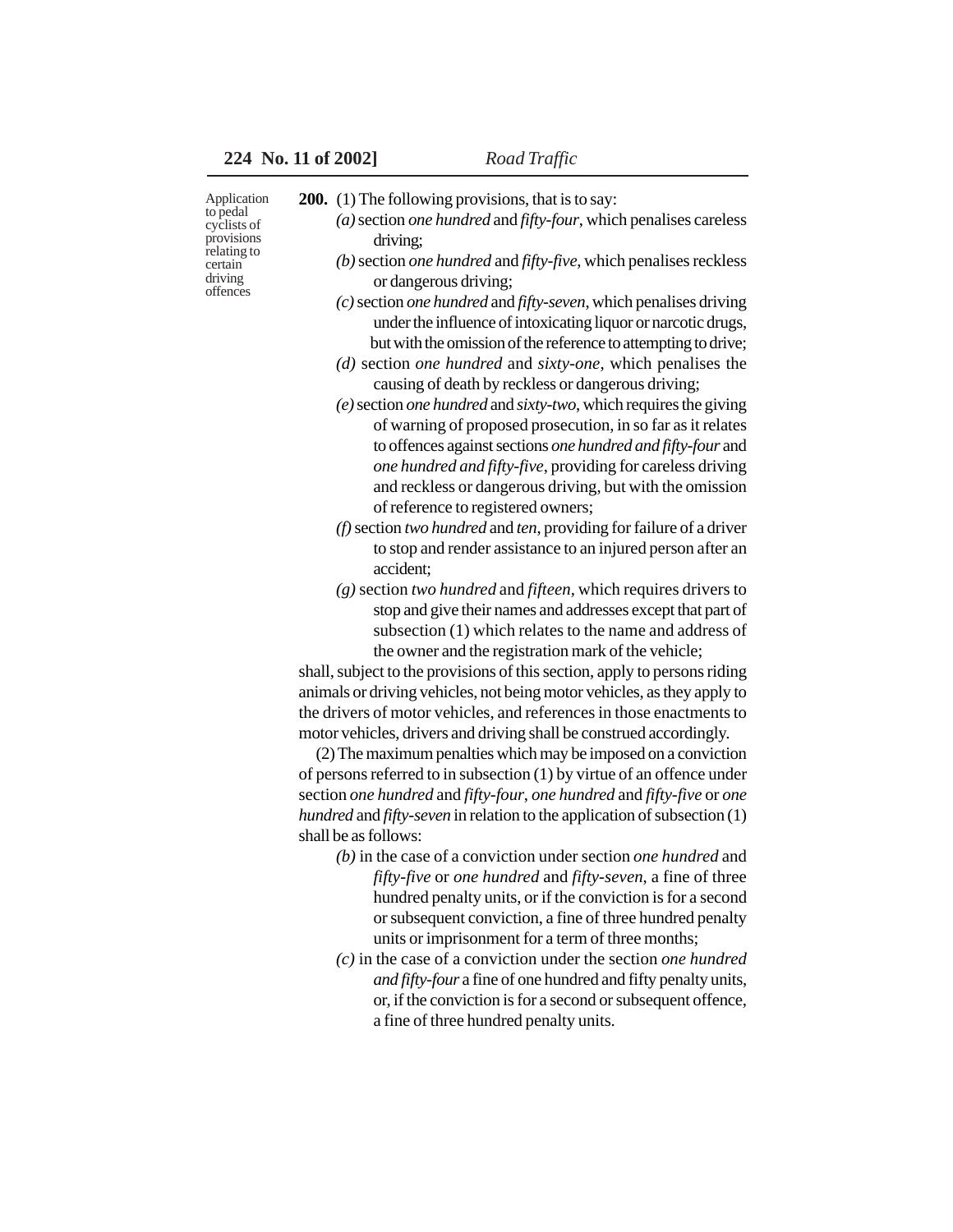(3) In determining, whether a conviction under section *one hundred* and *fifty-four*, *one hundred* and *fifty-five* or *one hundred* and *fiftyseven* is for a second or subsequent offence—

- *(a)* where it is a conviction in connection with the driving of a motor vehicle, any previous conviction by virtue of this section shall be disregarded;
- *(b)* where it is a conviction by virtue of this section, any previous conviction in connection with the driving of a motor vehicle shall be disregarded.

**201.** (1) No person shall ride a bicycle or a tricycle on a public road unless it complies with any regulations in force governing the construction and equipment of bicycles and tricycles.

(2) Any person contravening the provisions of this section commits an offence.

**202.** No person shall, while riding a two-wheeled vehicle, carry thereon such number of persons or load of goods or both as to deprive that person of full control of the vehicle or as to hinder the person in its control, or as to obstruct the person's view.

**203.** If any person throws any particle at any vehicle on any road or at any person in the vehicle, that person commits an offence and shall be liable, upon conviction, to a fine not exceeding three thousand penalty units, or to imprisonment for a period not exceeding twelve months, or to both.

(2) If any person throws from any vehicle an article that is in itself dangerous or that in the circumstances of the case causes or is likely to cause danger to other persons, that person commits an offence.

**204.** (1) Any person who, without the knowledge or consent of the owner of a vehicle other than a motor vehicle, rides or drives or takes away the vehicle or in any way interferes with any vehicle or part thereof commits an offence.

(2) If any person without lawful authority or reasonable cause enters or gets on to a motor vehicle or interferes with or wilfully damages the vehicle or its accessories, that person commits an offence and is liable, upon conviction, in the case of a first offence, to a fine not exceeding three thousand penalty units or to imprisonment for a term not exceeding six months, and in the case of a second or subsequent offence, to a fine not exceeding six thousand penalty units or to imprisonment for a term not exceeding twelve months, or to both.

Brakes, etc. on bicycles and tricycles

Excessive loads on two-wheeled vehicle

Throwing articles at or from vehicles

Interference with vehicles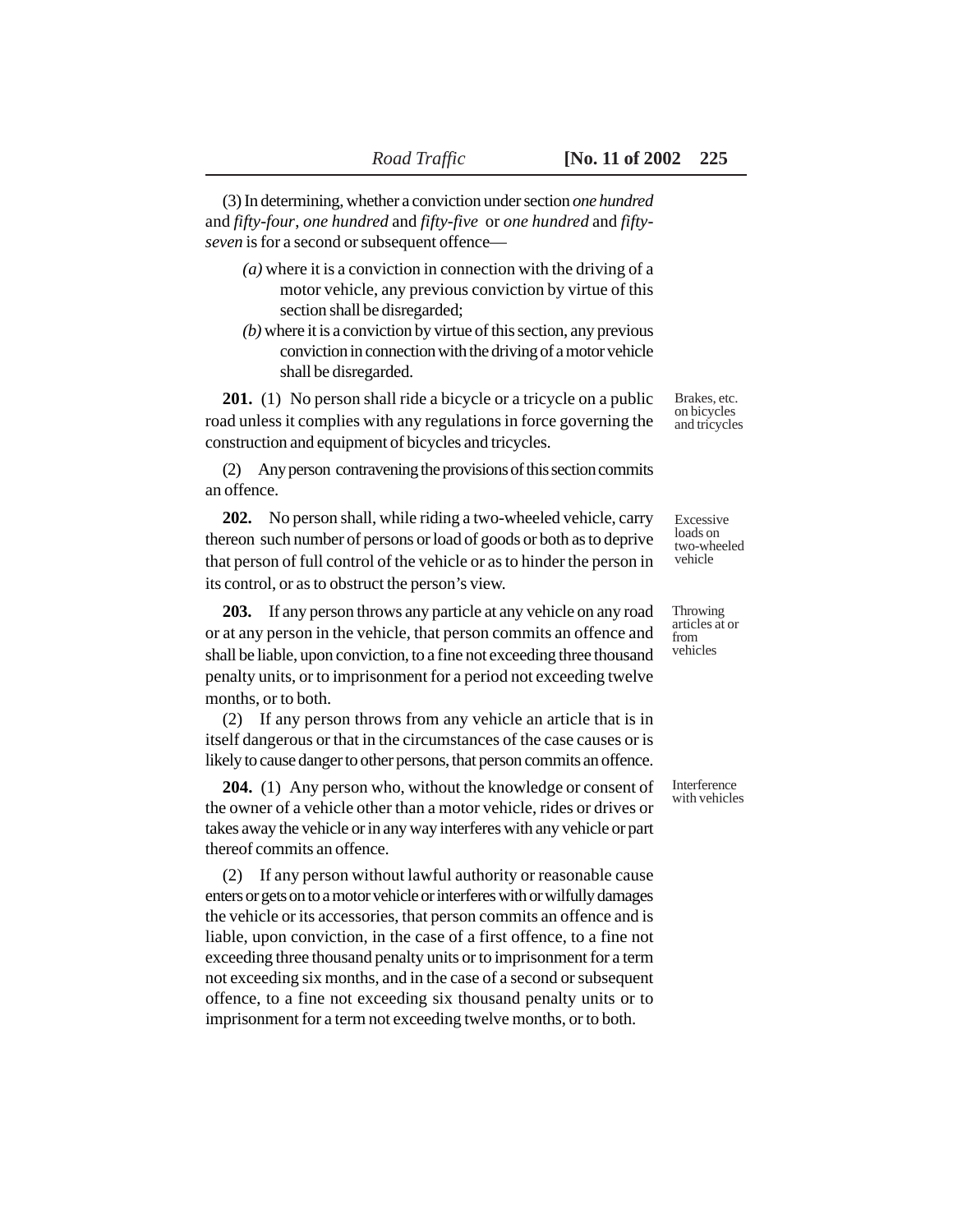(3) If any person, whether employed by the owner or not, takes and drives away any motor vehicle without the consent of owner or other lawful authority that person commits an offence and is liable, upon conviction, in the case of a first offence, to a fine not exceeding three thousand penalty units or to imprisonment for a term not exceeding six months, and in the case of a second or subsequent offence, to a fine not exceeding six thousand penalty units or to imprisonment for a term not exceeding twelve months, or both.

(4) If a court is satisfied that in any offence under subsection(1) or (3) the accused acted in reasonable belief that the person had lawful authority, or that the owner would, in the circumstances of the case, have given the owner's consent if the owner had been asked for it, the accused shall not be liable to be convicted of the offence.

(5) If in a prosecution for stealing or attempting to steal a vehicle the court is of the opinion that the accused was not guilty of stealing or attempting to steal the vehicle, but was guilty of an offence under this section and that person shall be liable to be punished accordingly.

(6) A road traffic inspector in uniform or police officer may arrest without a warrant any person reasonably suspected by the road traffic inspector or police officer of having committed or of attempting to commit an offence under this section.

(7) In addition to any penalty specified in this section, the court may order that the convicted person shall pay to the owner of the vehicle such sum as may represent fair compensation for any damage sustained by the owner of the vehicle.

**205.** Any person other than a road traffic inspector in uniform or police officer acting in the course of a road traffic inspector's or police's duty, who places any handbill, leaflet or other similar document on or in any motor vehicle without the consent of the owner or person in charge of the motor vehicle commits an offence.

**206.** (1) No person shall permit any person to ride, and no person shall ride on the wings, fenders, luggage grid, roof, running board,

drawing bar, towing bar or bonnet of a motor vehicle or trailer on any road except for purposes incidental to and necessary for the repair of the vehicle or trailer.

(2) Apart from the driver and one other representative of the owner or hirer of a goods vehicle, no person shall permit any person to ride, and no person shall ride on any such goods vehicle:

Provided that the provisions of this subsection shall not apply to any case where—

Placing of hand bill etc., in or on motor vehicle

Unauthorised use of goods vehicles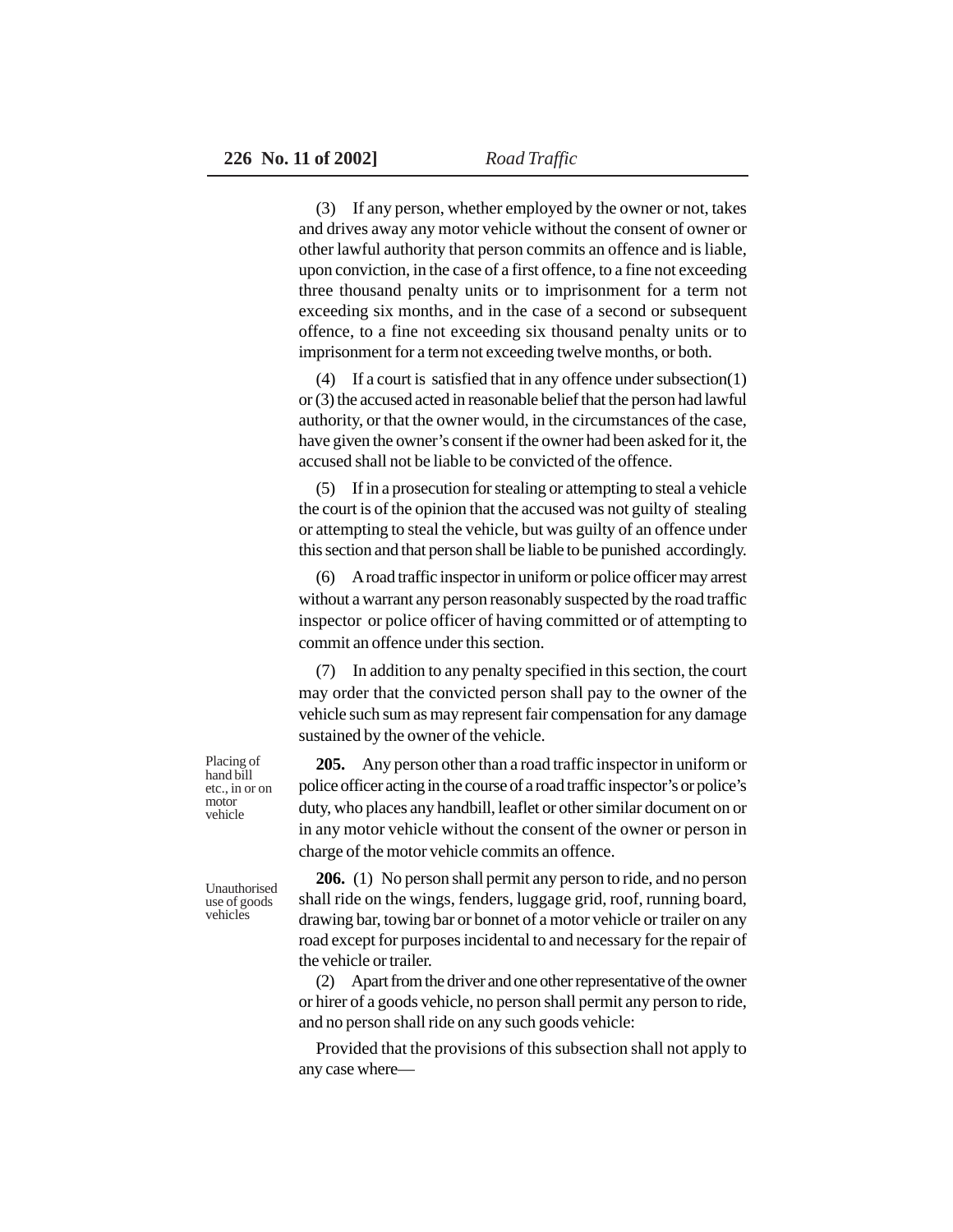- (i) the goods vehicle is being used in the normal course of the business of the owner or hirer, and the person riding on the vehicle is doing so for any purpose connected with the business; or
- (ii) the person riding on the goods vehicle is the owner or hirer thereof or a member of the family of the owner or hirer; or
- (iii) the person riding on the goods vehicle is an employee, or a member of the family of an employee of the owner or hirer of the vehicle; and for the purposes of this paragraph " employee " shall, in the case of an educational or other institution, include a pupil or other inmate thereof;
- (iv) a person is riding on a goods vehicle in an emergency; or
- (v) the road on which such goods vehicle is being used is not served by a motor omnibus service.

(3) No person shall ride or be permitted to ride on any load in a goods vehicle, unless there is sufficient protection as may be prescribed to prevent persons so carried from falling from the vehicle.

(4) No person shall carry or permit to be carried in any goods vehicle any goods other than goods carried on behalf or with the consent of the owner or hirer of the vehicle.

(5) Any person failing to comply with the provisions of this section commits an offence.

**207.** If any person without lawful authority or reasonable cause takes or retains hold of or gets on a motor vehicle or trailer while in motion on any road for the purpose of being drawn or carried, that person commits an offence.

**208.** (1) Any person who for any purpose places or causes to be placed any rope, wire or other apparatus across a road or any part thereof in such manner as to be likely to cause danger to persons using the road shall, unless that person proves that such person had taken all necessary means to give adequate warning of the danger, commits an offence, and is liable upon conviction, in the case of a first offence, to a fine not exceeding three thousand penalty units or to imprisonment for a period not exceeding six months and, in the case of a second or subsequent offence, to a fine not exceeding six thousand penalty units or to imprisonment for a period not exceeding twelve months.

(2) No person shall place or abandon or cause to be placed or abandoned upon a road any object or thing which is capable of causing danger to traffic on or to such road:

Provided that nothing contained in this section shall apply in respect of any object or thing placed upon a road by a road authority, road

Taking hold of or getting on vehicle in motion

Stretching rope, etc., across road; obstruction of road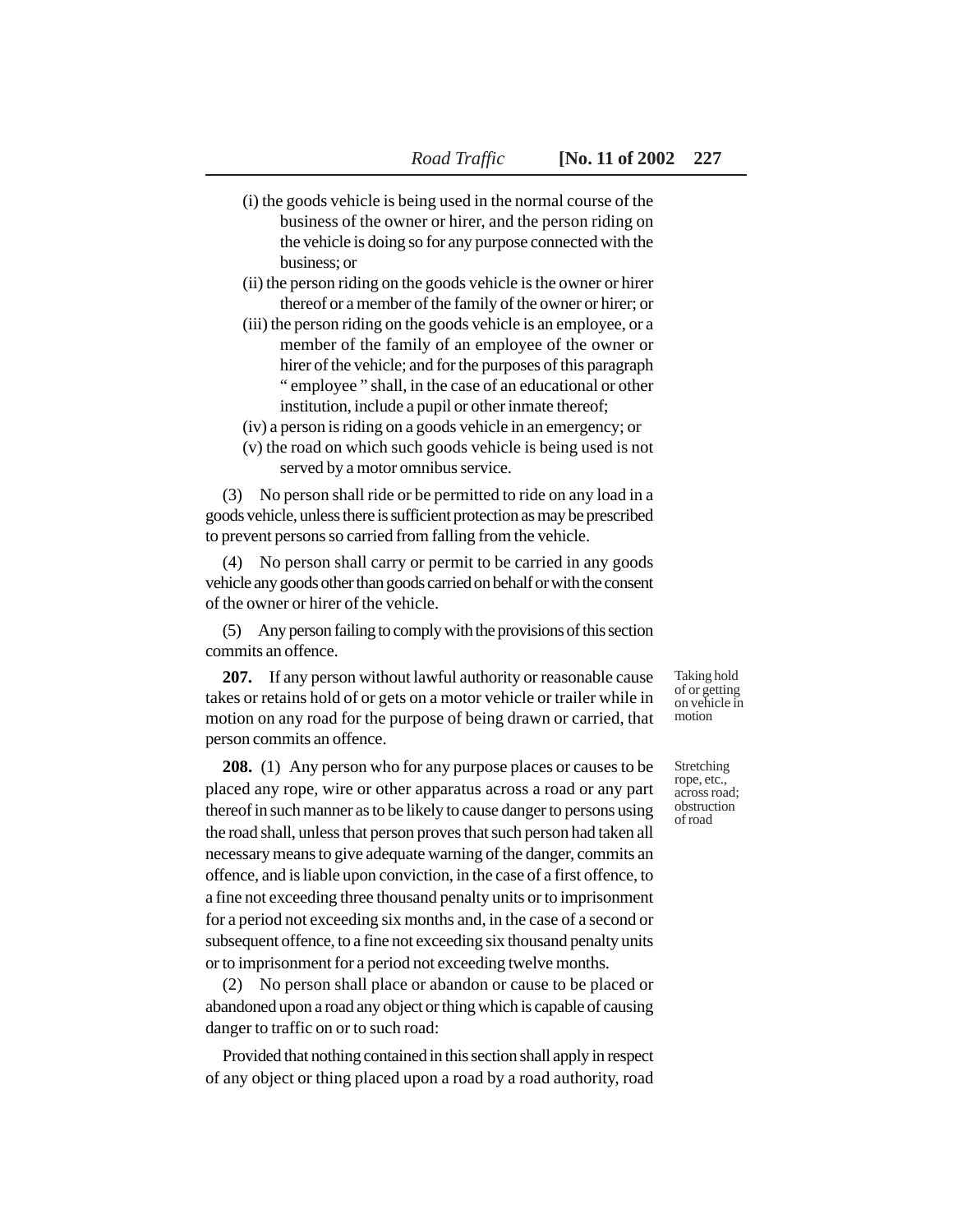traffic inspector in uniform or police officer acting under and in terms of any written law.

(3) No person shall on a road wilfully and without lawful excuse prevent, hinder or interrupt the free and proper passage of vehicles, persons or animals thereon.

(4) Any person contravening the provisions of subsection (2) and (3) commits an offence.

(5) A police officer may arrest without warrant any person committing or suspected on reasonable grounds of having committed an offence under this section.

Liability for animal on road

**209.** (1) Subject to the provisions of subsection (2), no person shall leave or permit any animal to be on any road which is fenced or enclosed in any other manner along both sides, and no person shall leave any such animal in a place from which it may stray on to such road.

- (2) The provisions of subsection (1) shall not apply to—
	- *(a)* any animal which is being ridden or is been used to draw a vehicle upon a road; or
	- *(b)* any animal which is being moved upon the road from one place to another, other than for the purpose of grazing on the road, under the immediate control of a reasonable attendant in such a manner as not to constitute a source of danger or injury to any person or any traffic upon such road.

(3) In any prosecution for a contravention of subsection (1), the owner of the animal concerned shall be presumed, until the contrary is proved, to have left or allowed the animal to be on the road concerned, or to have left it in a place from where it may have strayed on to such road, and a road shall be regarded as fenced or enclosed along both sides even though there are openings in the fence or barriers providing access to the road.

(4) No person shall drive any animal referred to in subsection (1) upon a road between sunset and sunrise unless that person exhibits a white light visible in clear weather or on straight road for a distance of at least one hundred and fifty metres, or, in the case of a flock or herd of more than ten animals, a person carrying a white light as prescribed, preceds and another carrying a light follows such animal.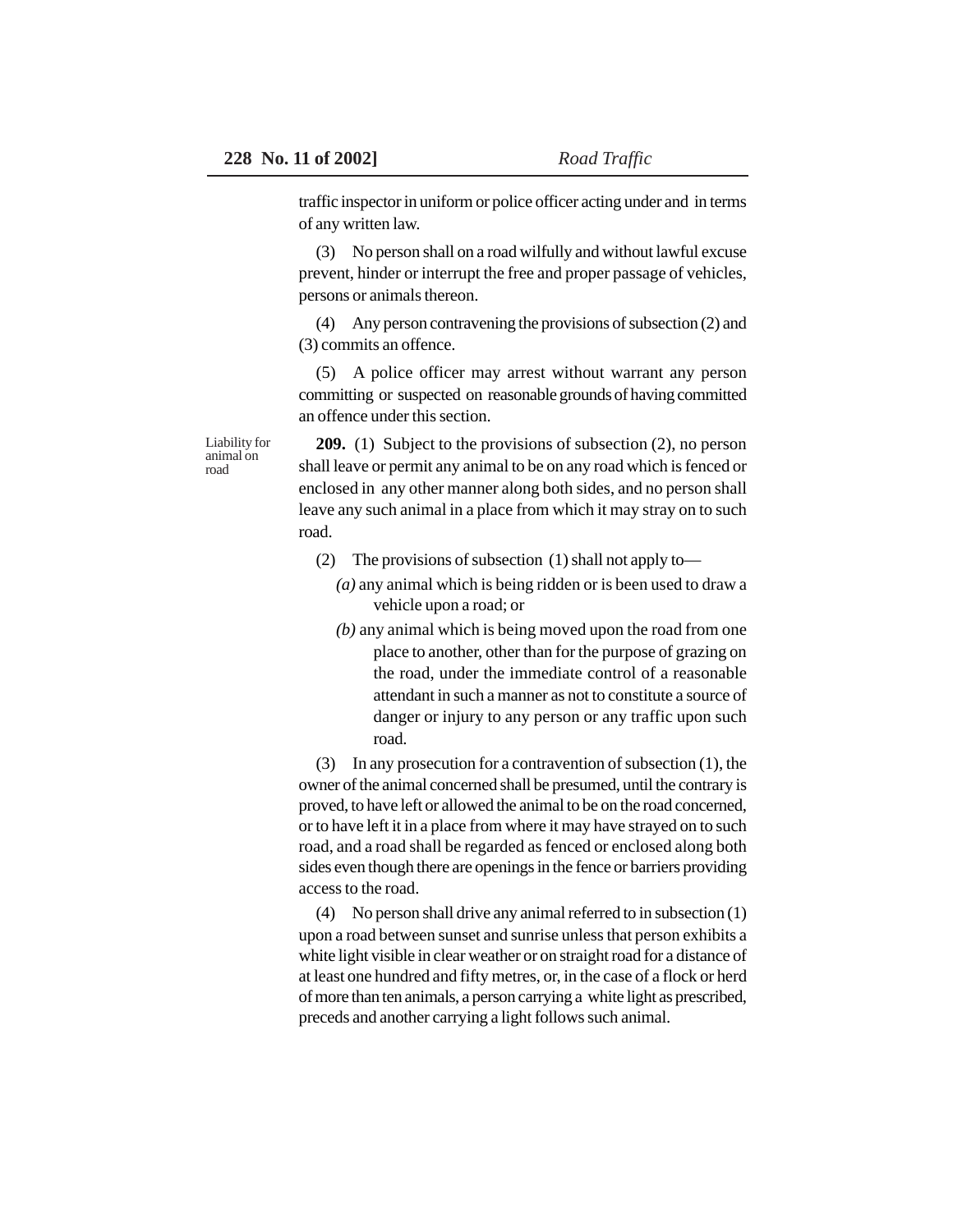(5) A person in charge of an animal on a road shall tend it in such a manner as not to constitute an obstruction or danger to other traffic.

(6) Any person failing to comply with the provisions of this section commits an offence.

**210.** (1) If the presence of a motor vehicle in any way causes a person to be injured on a road, and if the person in charge of the motor vehicle fails to stop the vehicle or to render reasonable assistance to the injured person, that person commits an offence and is liable, upon conviction, to a fine not exceeding fifteen thousand penalty units or to imprisonment for a period not exceeding two years, or to both:

Provided that it shall be a valid defence to a charge under this section if the driver of the motor vehicle had reason to believe that by stopping after the accident that person would be endangering the person's own safety, or the safety of the other occupants of the motor vehicle.

(2) In the case of any accident as described in subsection (1), the driver of the motor vehicle shall report the accident to a road traffic inspector in uniform or police officer as soon as reasonably practical:

Provided that in case of an accident in which no person is injured, no such report need be made by a driver who has at the time of the accident given that person's name and address to any other person owning or in charge of any property or animal injured in such accident.

(3) If any person fails to comply with subsection (2) of this section, that person commits an offence and is liable, upon conviction, in the case of a first offence, to a fine not exceeding one thousand five hundred penalty units or to imprisonment for a period not exceeding three months, and in the case of a case of a second or subsequent offence, to a fine not exceeding three thousand penalty units and to imprisonment as aforesaid for a term not exceeding three months.

**211.** (1) If in any case, owing to the presence of a motor vehicle on a road, an accident occurs whereby damage or injury is caused to any person, property or animal, the driver of the motor vehicle shall stop, and, if required so to do by any person having reasonable grounds for so requiring, give the driver's name and address of the owner, and the registration mark of the vehicle.

(2) In the case of any such accident as described in subsection (1), the driver of the motor vehicle shall report the accident to a road traffic inspector in uniform or police officer as soon as reasonably practical:

Failure of driver of motor vehicle to stop and render assistance to injured person

Duty to stop in case of accident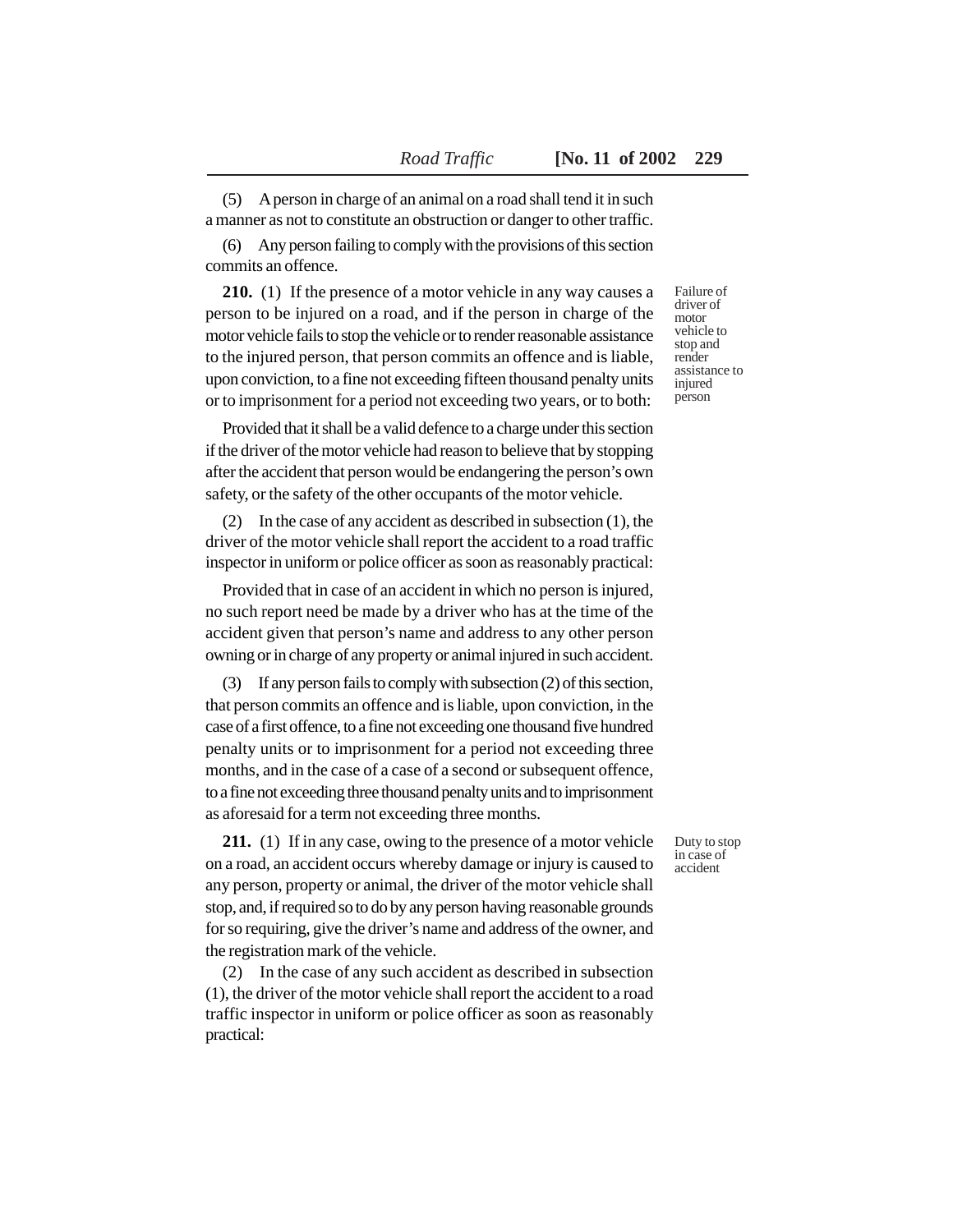Provided that in any case of an accident in which no person is injured, no such report need be made by a driver who has at the time of the accident given the driver's name and address to any other person owning or in charge of any property or animal injured in such accident.

(3) If any person fails to comply with the provisions of this section, the person commits an offence, and is liable on conviction in the case of a first offence to a fine not exceeding one thousand five hundred penalty units, or to imprisonment for a period not exceeding three months, and in the case of a second or subsequent offence, to a fine not exceeding three thousand penalty units and to imprisonment for a term not exceeding three months:

Provided that it shall be a valid defence to a charge under this section if the driver of the motor vehicle had reason to believe that by stopping after the accident such driver would be endangering the driver's safety, or the safety of other occupants of the motor vehicle.

Additional powers of police and **others** 

**212.** (1) In addition to any other powers conferred by this Act, any police officer or road traffic inspector in uniform may at any time require the driver of any motor vehicle to stop the vehicle, and the police officer or road traffic inspector in uniform, or who, if not in uniform, produces that police officer or road traffic inspector's identity card, may, at anytime—

- *(a)* require the driver of any motor vehicle to furnish the driver's name and address and give any other particulars required as to the driver's identification;
- *(b)* require any person in any motor vehicle to furnish that person's name and address and give any other particulars required as to that person's identity and to give such information as is in that person's power to give and may lead to the identification of the driver or owner of such vehicle;
- *(c)* inspect the brakes or any part of any motor vehicle or trailer or the equipment thereof with a view to ascertaining whether the motor vehicle, trailer or equipment thereof complies with the provisions of this Act or regulations made under the provisions of this Act;
- *(d)* ascertain the dimensions of any motor vehicle or trailer or the laden weight, or the axle weights, and for this purpose require any persons or goods to be removed from the motor vehicle or trailer;
- *(e)* direct the reduction or redistribution of the load of any motor vehicle or trailer, the laden weight of which or the weight carried on any axle thereof exceeds the limit specified in any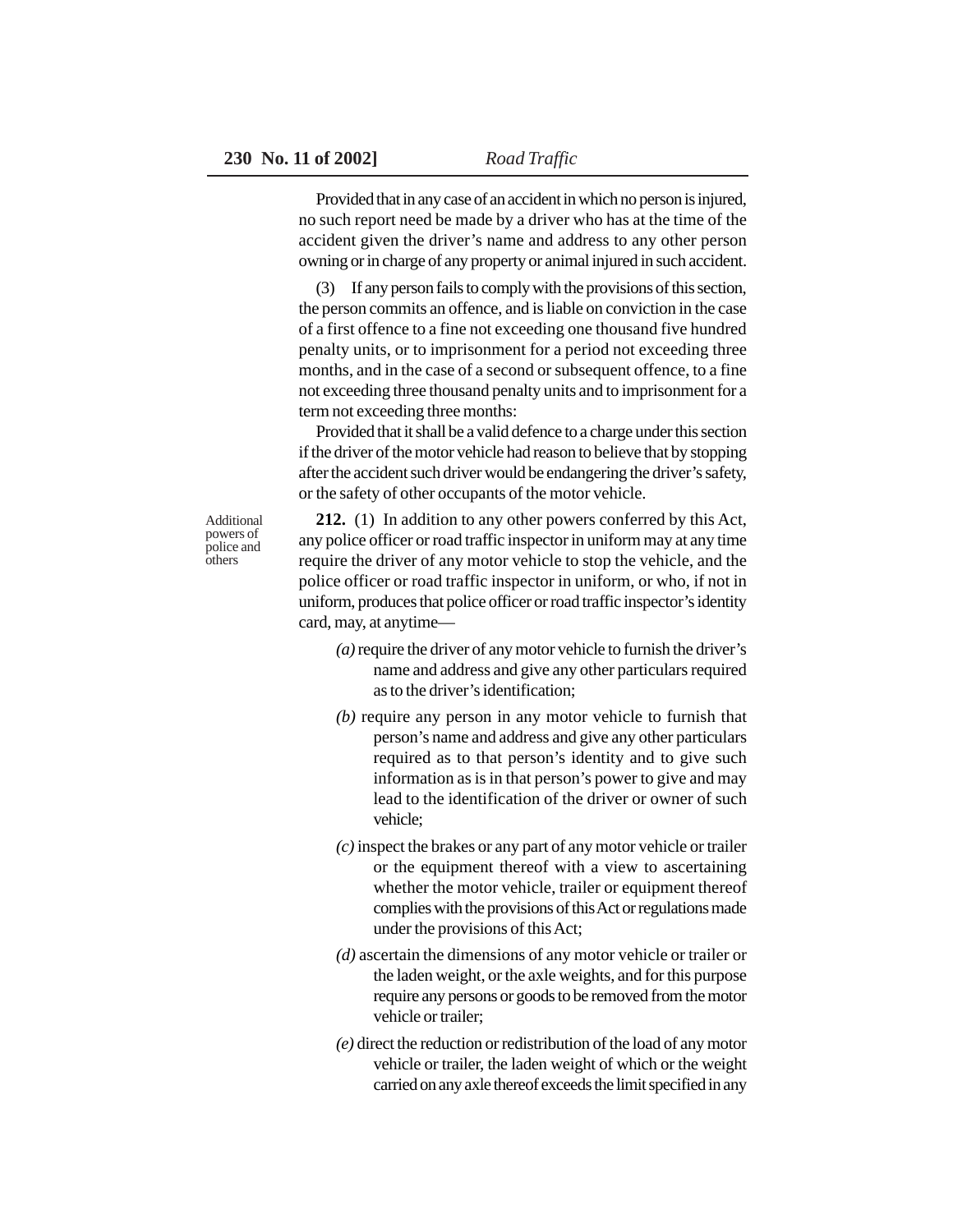law applicable to the road in question for the time being in force under this Act or any regulations made under it;

- *(f)* if the condition of a motor vehicle or trailer is such that danger is likely to be caused to the occupants or to members of the public, direct its removal forthwith from the road, and prohibit its use until the defeats have been remedied to the satisfaction of a vehicle examiner in accordance with provisions of section *twenty* or, if the vehicle is one to which Part IX applies, in accordance with the provisions of section *one hundred* and *twenty-five*;
- *(g)* drive any motor vehicle where necessary in the execution of that driver's duties, to investigate whether an offence is being committed under this Act in relation to the motor vehicle:

Provided that no police officer or road traffic inspector may drive any motor vehicle in the exercise of any of the powers and duties conferred or imposed on the officer or inspector under the provisions of this Act or any regulations made under it unless that officer or inspector is the holder of a driving licence of the appropriate class.

(2) The Director or any officer duly authorised by the Agency in writing shall, for the purposes of ascertaining the dimensions of any motor vehicle or trailer or its laden weight or its axle weight, have the powers conferred on Police officers by subsection (1).

(3) The Minister may, on the advice of the Agency, by statutory instrument, make regulations for the taking of motor vehicles or trailers to weighbridges, for the weighing of them at such weighbridges, for the issue of certificates showing the recorded weight of such vehicles or trailers and for the exemption of vehicles or trailers that have been exempted from further weighing during the validity of such certificates.

(4) The provisions of subsection (1), other than paragraphs *(d), (e), (f)* and *(g),* shall apply to bicycles, as they apply to motor vehicles, and any reference therein to motor vehicles, drivers or the provisions of any regulations made under this Act shall be construed accordingly.

**213.** (1) Any police officer or road traffic inspector in uniform may at any time stop any motor vehicle or trailer on which more than one person in addition to the driver of the vehicle is or goods are being conveyed or suspected of being used for the purpose of ascertaining whether the vehicle is being used, for the purpose for which the vehicle is not licensed to be used, and the police officer or road traffic inspector Powers concerning vehicles suspected of being used as public service vehicles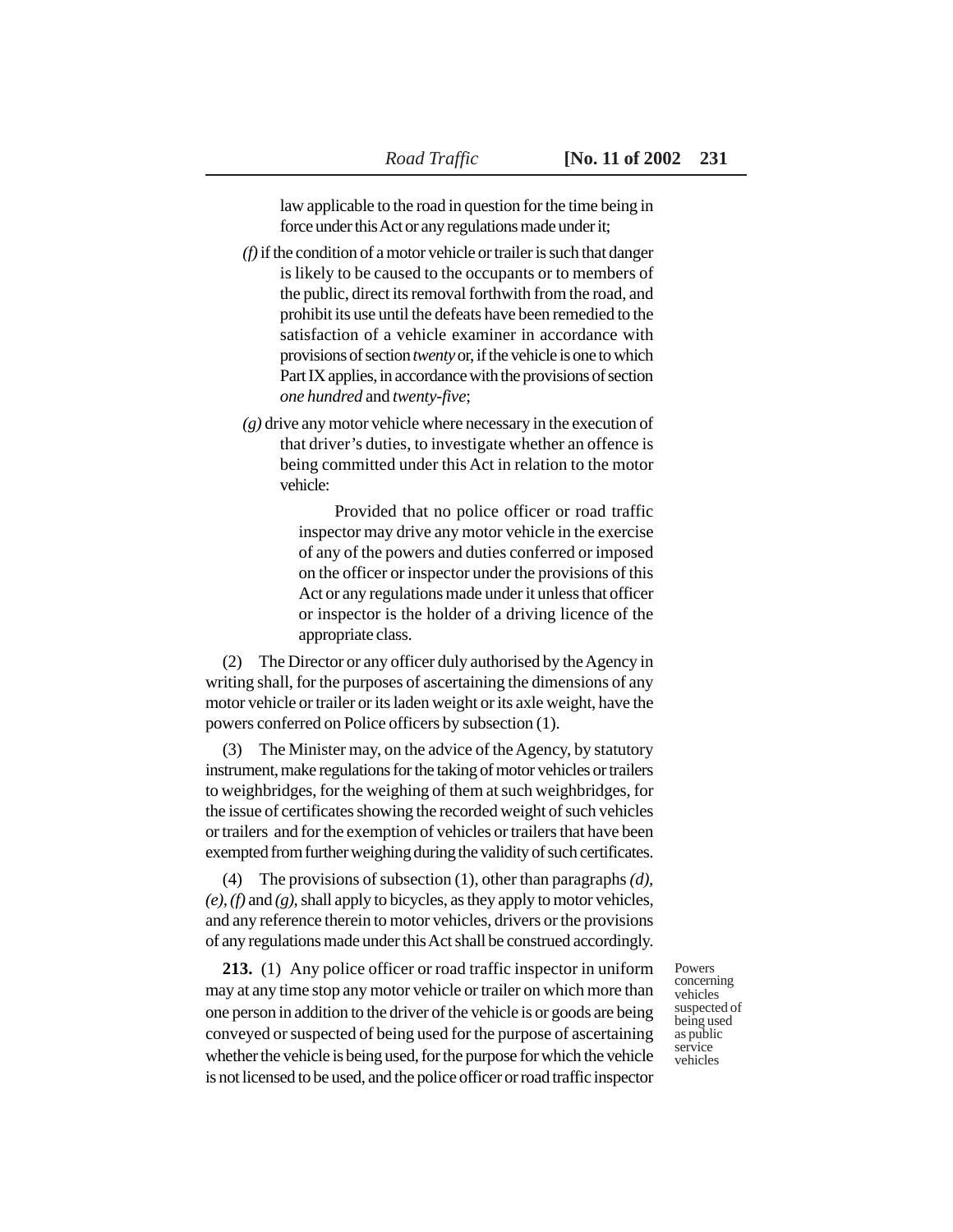in uniform, or who, if not in uniform, produces that police officer or road traffic inspector's identity card, may at any time—

- *(a)* require the driver of the vehicle to furnish that driver's name and address, the name and address of the owner of the vehicle and particulars of the business in connection of which the vehicle is being used;
- *(b)* require any person who is on any vehicle suspected of being used for a purpose for which the vehicle is not licensed to be used or who is suspected of having being on the vehicle recently, to give that person's full name and address and to state whether or not any remuneration has been or is to be given by that person for been conveyed on the vehicle;
- *(c)* require the drivers of , or any other such person in any such vehicle to furnish the name and address of the sender and consignee and the name of the points between which any goods on such vehicle are to be conveyed; or
- *(d)* require any other person to give such information as it is in that person's powers to give to assist the police officer or the road traffic inspector to ascertain whether the vehicle is being used for the purpose of which it is not licensed to be used.

(2) Any person who fails to comply with the requirement or direction lawfully made or given in terms of this section commits an offence.

**214.** (1) Any road traffic inspector in uniform or police officer who, if not in uniform, produces an identity card and any other person authorised in writing by the Minister to exercise the powers bestowed by this section who produces such authority may demand —

- *(a)* from the owner of any motor vehicle or trailer the registration document and the current licence for the vehicle or trailer in force at the date of the demand, and in the case of a public service vehicle the road service licence authorising the use of that vehicle at that time and place;
- *(b)* from any person driving a motor vehicle on a road the person's driving licence, or provisional driving licence and, in the case of the latter, the driving licence of the person supervising the driving in terms of proviso (i) to subsection (2) of the section *sixty-one.*

Registration document and licences to be produced to police, etc., on demand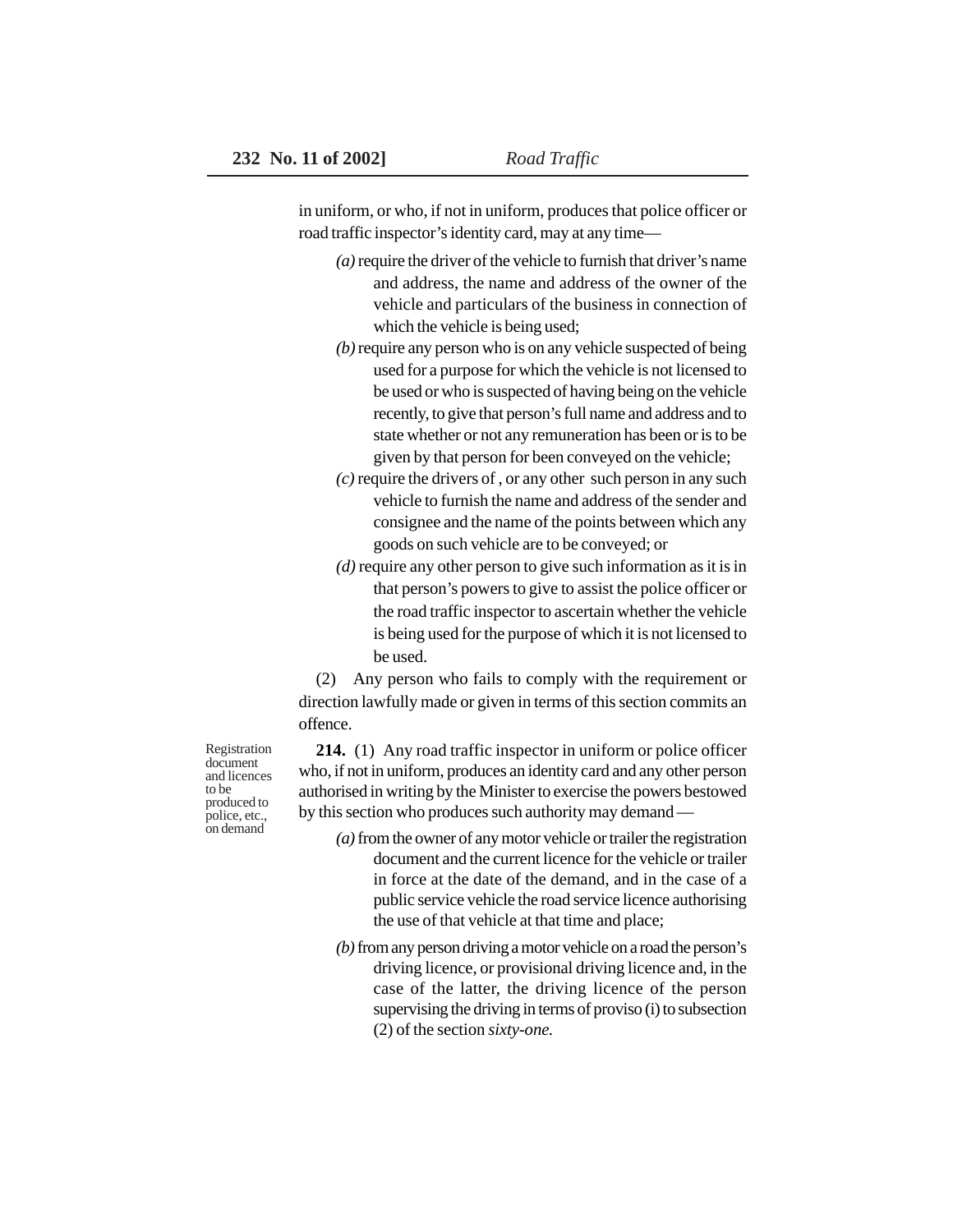(2) Any person who fails to produce on demand any document referred to in subsection (1) commits an offence unless within fourteen days thereafter or within such greater period as a road traffic inspector in uniform or police officer or person authorised in writing may specify, that person produces or otherwise furnishes the document at such police station as may have been specified by the officer or inspector.

 (3) In the case of a motor vehicle or trailer that is subject to Part IX, a road traffic inspector may exercise all the powers bestowed upon a police officer by this section.

 **215.** (1) Where any police officer has reason to believe that an offence in connection with the vehicle has been committed, that officer or any other police officer may require the owner of the vehicle to give all information in that person's possession as to the name, address, description and whereabouts—

- *(a)* of the person driving and the occupants of the vehicle at the time of the time of the alleged offence; or
- *(b)* if no person was driving at the time of the alleged offence, of the last person who drove the vehicle before the alleged offence.

(2) Any person who fails to give information referred to in subsection (1) commits an offence, unless that person shows to the satisfaction of the court that the person did not have the information and could not with reasonable diligence have obtained it.

(3) A police officer may require any other person to give the information referred to in subsection (1), or any other information which it is in that person's power to give and which may lead to the identification of any of the persons referred in paragraph *(a),* or *(b)* of sub section (1) and, if the person fails to do so, that person commits an offence.

(4) In the case of motor vehicles that are subject to Part IX, a road traffic inspector may exercise all the powers bestowed upon a police officer by this section.

**216.** (1) If any person in or in connection with an application for a vehicle licence or the registration of a motor vehicle or a trailer or a driving or other licence or the endorsement of such a licence or any change or correction in a licence or in the registration of a motor vehicle or trailer or in giving any information required under this Act or any regulation made under the Act, makes any statement which to that person's knowledge is false, or any material respect misleading, that person commits an offence and, is liable, upon conviction, in the case of first offence, to a fine not exceeding ten thousand penalty units

Duty to give information

Penalty for giving false information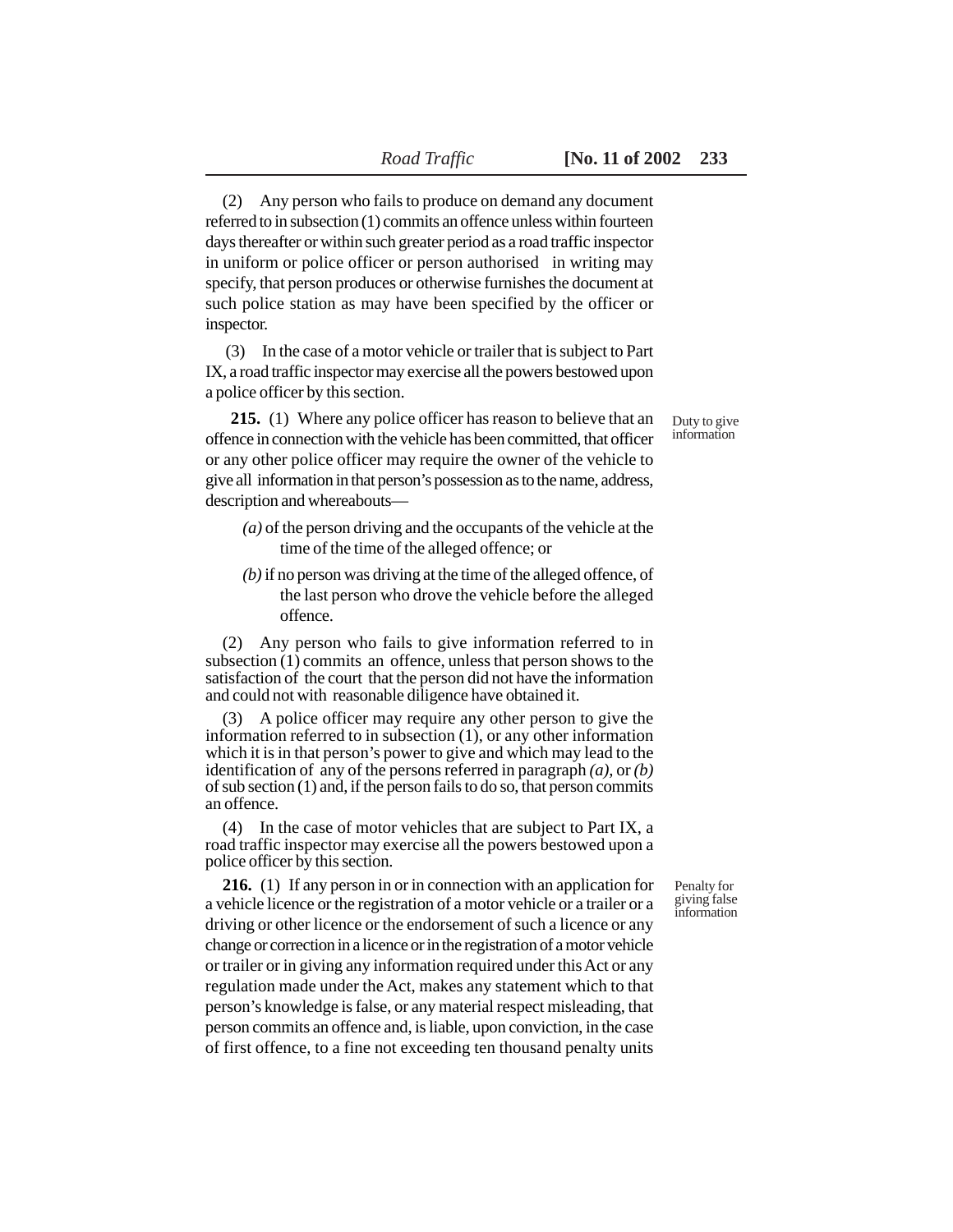and, in the case of a second or subsequent offence, to a fine not exceeding fifteen thousand units.

(2) Any licence, registration document or other authority acquired as a result of the false statement referred to in subsection (1) shall be void.

Unlawful imitation etc., of documents

**217.** Whoever without lawful cause or excuse imitates, alters, mutilates, destroys or uses, or without lawful course or excuse sells, supplies, lends or allows to be used by any person any registration mark, vehicle licence, registration document, driving licence or any other licence issued or deemed to have been issued under this Act commits an offence and is liable, upon conviction, to a fine not exceeding one hundred thousand penalty units or to imprisonment for a period not exceeding seven years, or to both.

Verification of facts in applications

**218.** Where an application is made for anything to be done under this Act the director may require—

*(a)* any facts stated in the application to be verified;

and

*(b)* any other necessary information to be given;

to the Director's satisfaction.

**219.** Any registered owner whose motor vehicle or trailer is impounded under any provision of this Act may apply to the Director for the release of that person's motor vehicle or trailer after the termination of any criminal proceedings instituted against that person, or as the case may be, after due compliance with any provisions of this Act contravened by the person and, where necessary, after remedying any mechanical defects required to be remedied in order to render the vehicle or trailer roadworthy.

**220.** No police officer or road traffic inspector shall be liable for any damage caused to any motor vehicle or trailer or for any damage to, or loss of, any contents of the motor vehicle or trailer impounded by that officer or inspector in good faith and without negligence under any provision of this Act:

Provided that the police officer or road traffic inspector shall be personally liable for any damage to the motor vehicle or trailer—

- *(a)* if that person impounded the motor vehicle or trailer in bad faith; or
- *(b)* if that person did not secure the motor vehicle after the motor vehicle or trailer was impounded.

**Condition** for release of impounded vehicle or trailer

No liability for impoundment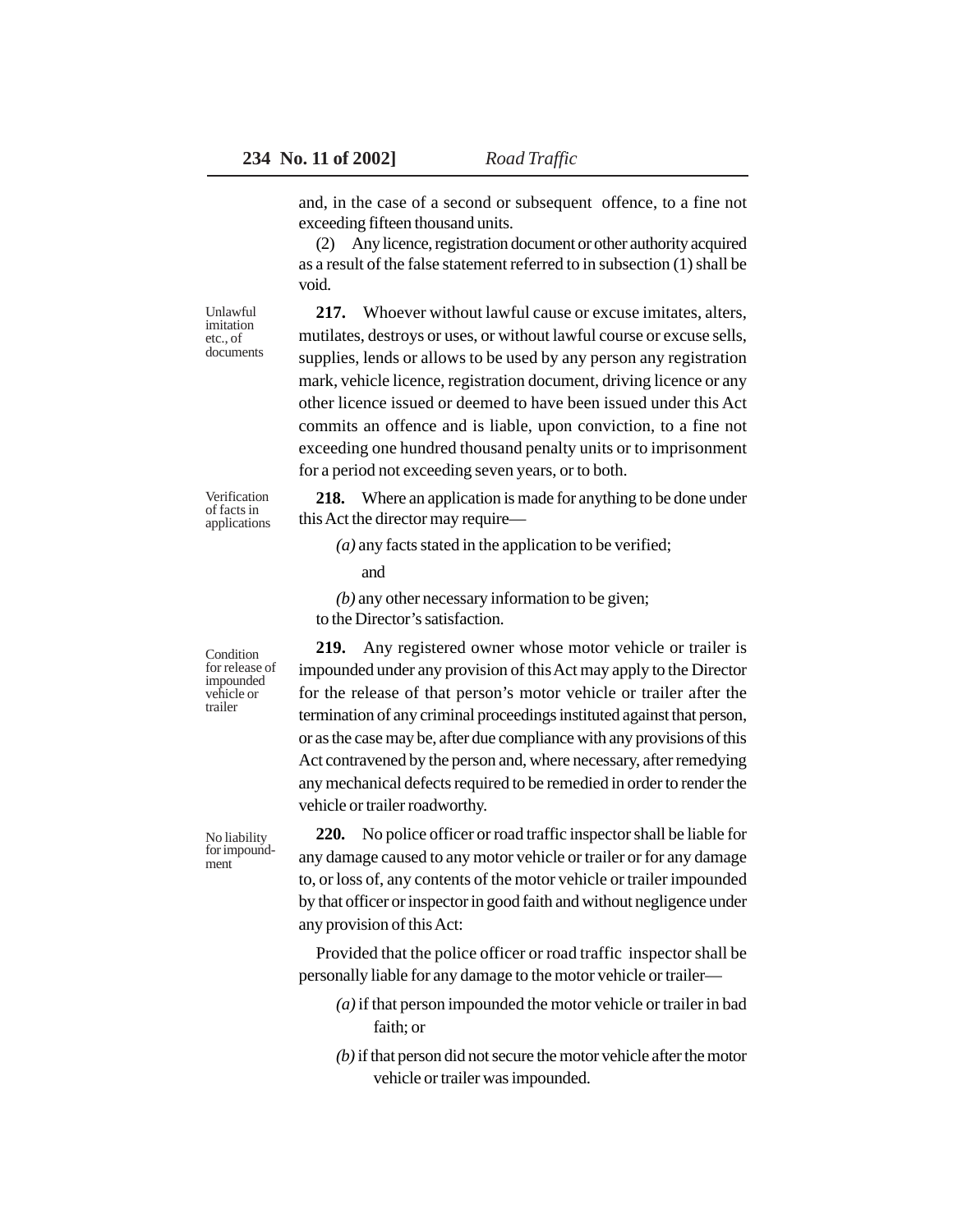- **221.** Unless otherwise expressly provided by this Act if—
	- *(a)* on any road any motor vehicle or trailer is used which does not comply with or contravenes any provision of this Act or of any regulations or order made under it;
	- *(b)* any motor vehicle or trailer is used in such a state or condition or in such a manner as to contravene any provision of this Act or of any regulation or order made under it; or
	- *(c)* anything is done or omitted in connection with a motor vehicle or trailer in contravention of any of the provisions of this Act or any regulation or order made under it;

Unless otherwise expressly provided by this Act—

- (i) the driver of the motor vehicle or trailer at the time of the offence commits an offence unless the offence was not due to any act, omission, neglect, or default on the driver's part; and
- (ii) the owner of the motor vehicle or trailer commits an offence, if present at the time of the offence, or if absent, unless the offence was committed without their consent of the owner and was not due to any act or omission on the owner's part, and the owner had taken all reasonable precautions to prevent an offence.

**222.** (1) No person shall operate a vehicle on a public road if the vehicle causes any excessive noise either directly or indirectly as a result of—

- *(a)* any defect in the vehicle, including a defect in design or construction, lack of repair to or faulty adjustment of the vehicle;
- *(b)* the faulty packing or adjustment of the load of the vehicle;
- *(c)* the use of a device, or bell or any fitting which produces excessive noise:

 Provided that this paragraph shall not apply to vehicles referred to in subsection (3) of section *one hundred* and *fifty-three*; or

*(d)* any wilful act or omission by such person.

(2) In any prosecution under subsection (1) it shall be a defence if the person proves to the satisfaction of the court that the noise in respect of which that person is charged was due to some temporary or

Liability of driver and owner for offences

Vehicle causing excessive noise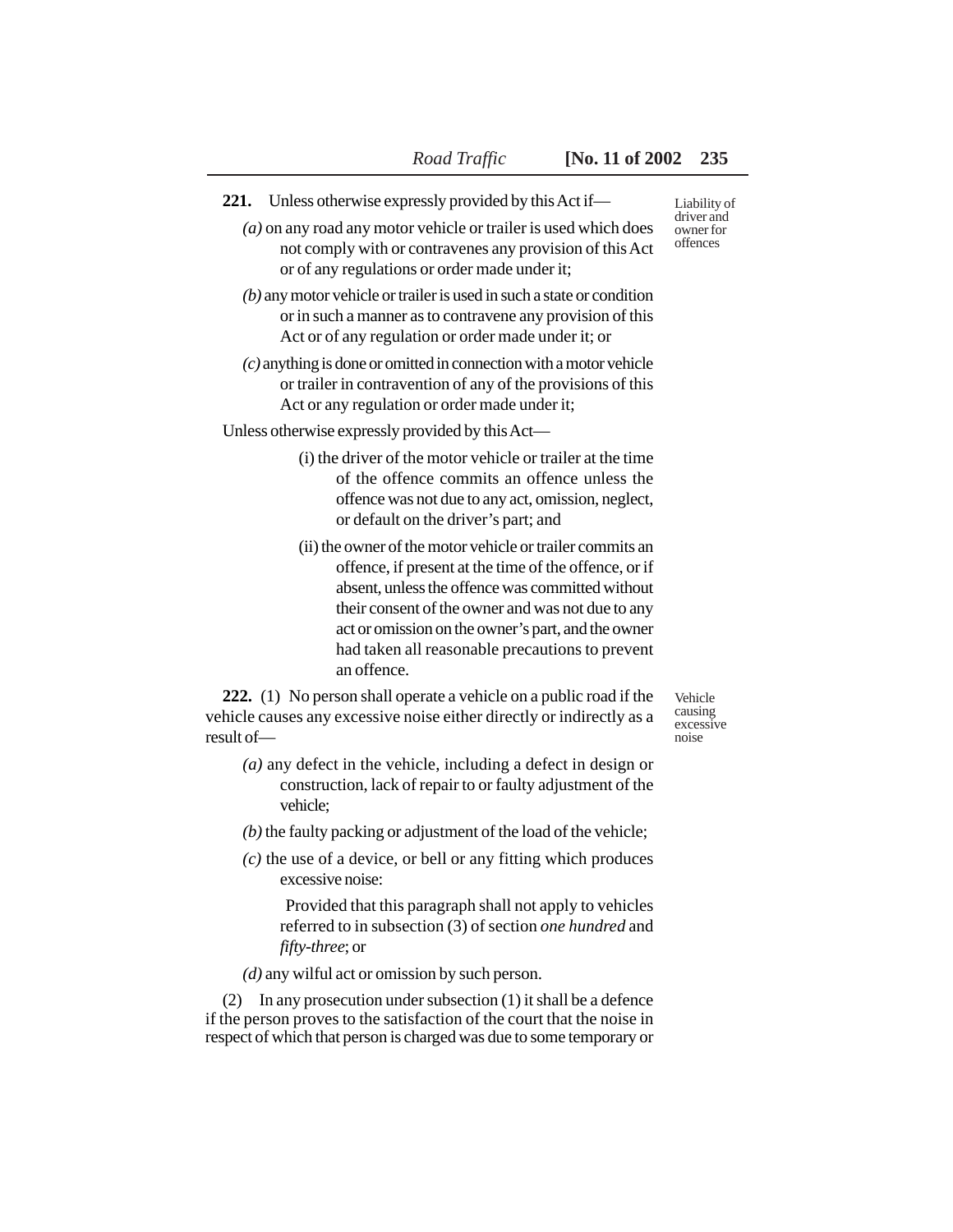accidental cause and could not have been prevented by the exercise of due diligence and care on that person's part.

**223.** (1) No person shall, on a public road, use the sounding device or hooter of a vehicle except when such use is necessary in order to comply with the provisions of this Act or on the grounds of safety.

(2) A person who contravenes the provisions of this section commits an offence and shall be liable, on conviction, to a fine not exceeding one thousand five hundred penalty units.

Riding of pedal cycles

Use of hooter

> **224.** (1) No person shall ride a pedal cycle on a public road unless that person is seated astride on the saddle of the pedal cycle.

(2) Persons riding pedal cycles on a public road shall ride in single file except in the course of overtaking another pedal cycle and two or more persons riding pedal cycles shall not overtake another vehicle at the same time.

(3) No person riding or seated on a pedal cycle on a public road shall take hold of any other vehicle in motion.

(4) No person riding pedal cycle on a public road shall deliberately cause such pedal cycle to swerve from side to side.

(5) No person riding a pedal cycle on public road shall carry on it any person, animal or object which obstructs that person's view or which prevents that person from exercising complete control over the movements of the pedal cycle.

(6) A person riding a pedal cycle on a public road shall do so with at least one hand on the handle-bars of such pedal cycle.

(7) Whenever a portion of a public road has been set aside for use by persons riding pedal cycles, no person shall ride a pedal cycle on any other portion of such road.

(8) A person riding a pedal cycle on a public road or a portion of public road set aside for use by persons riding pedal cycles shall do so in such manner that all the wheels of such pedal cycle are in contact with the surface of the road at all times.

**225.** Any person who commits an offence under this Act for which no penalty is provided shall be liable, upon conviction, in the case of a first offence, to a fine not exceeding one thousand penalty units or to imprisonment for a term not exceeding three months and, in the case of a second or subsequent offence, to a fine not exceeding three thousand penalty unit or to imprisonment for a term not exceeding six months, or to both.

General penalty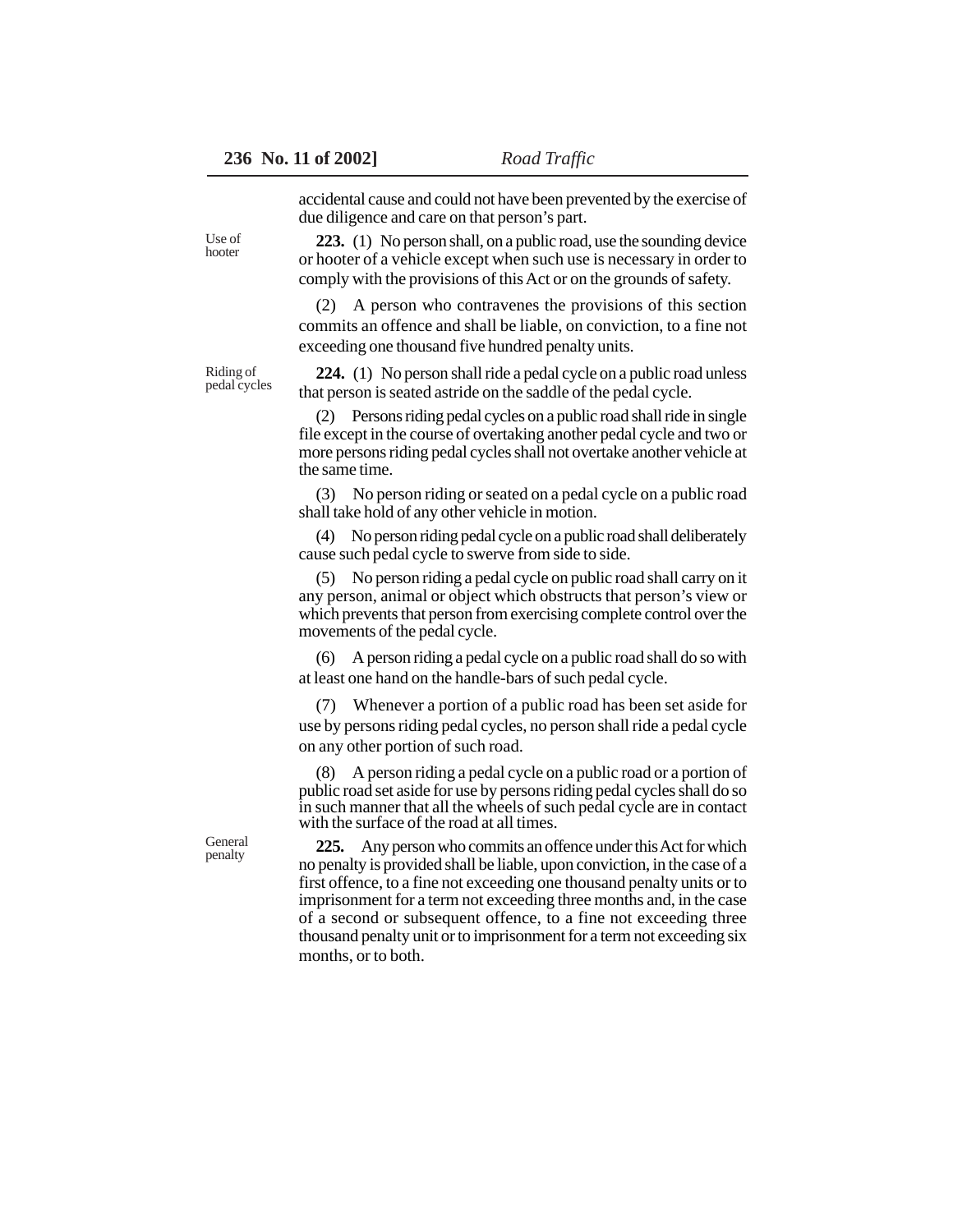### PART XII

#### MISCELLANEOUS PROVISIONS

**226.** (1) The Agency shall appoint such licensing officers as may be necessary for the due carrying out of the provisions of this Act and of the regulations made under it.

(2) Each licensing officer appointed under subsection (1) shall be under the direction of the Director and shall perform such duties as may be specified in the licensing officer's appointment.

(3) All licences and registration documents issued under this Act shall be issued by licensing officers on behalf of the Agency.

(4) The Agency shall appoint such driving examiners, vehicle examiners and road traffic inspectors as may be necessary for the performance, by the Agency, of its functions under this Act.

**227.** On the appointed date, reference in any written law or any other legal document to the Road traffic Commissioner shall be read and construed as references to the Director appointed under section *five* of this Act.

**228.** Notwithstanding anything contained in any other law, no person shall, except with the consent of the Minister, levy any charge for or in connection with parking on any public street as defined in the Local Government Act.

**229.** (1) In any proceedings for an offence against this Act, a certificate in the prescribed form purporting to be signed by a road traffic inspector or by a police officer of or above the rank of Inspector and certifying that a person specified in the certificate stated to the road traffic inspector or to the police officer—

- *(a)* that a particular motor vehicle was being driven by, or belonged to, that person on a particular occasion;
- *(b)* that a particular motor vehicle belonged on a particular occasion to a firm in which that person stated that the person was at the time of the statement a partner; or
- *(c)* that a particular motor vehicle belonged on a particular occasion to a corporation of which that person stated that the person was at the time of the statement a director, officer or employee;

shall be admissible as evidence for the purposes of determining by whom the vehicle was being driven, or to whom it belonged, as the case may be, on that occasion.

Licensing officers, etc.

References to Commissioner

Control of parking charges on roads

Cap. 281

Admissibility as evidence of certificates relating to ownership of driver of motor vehicle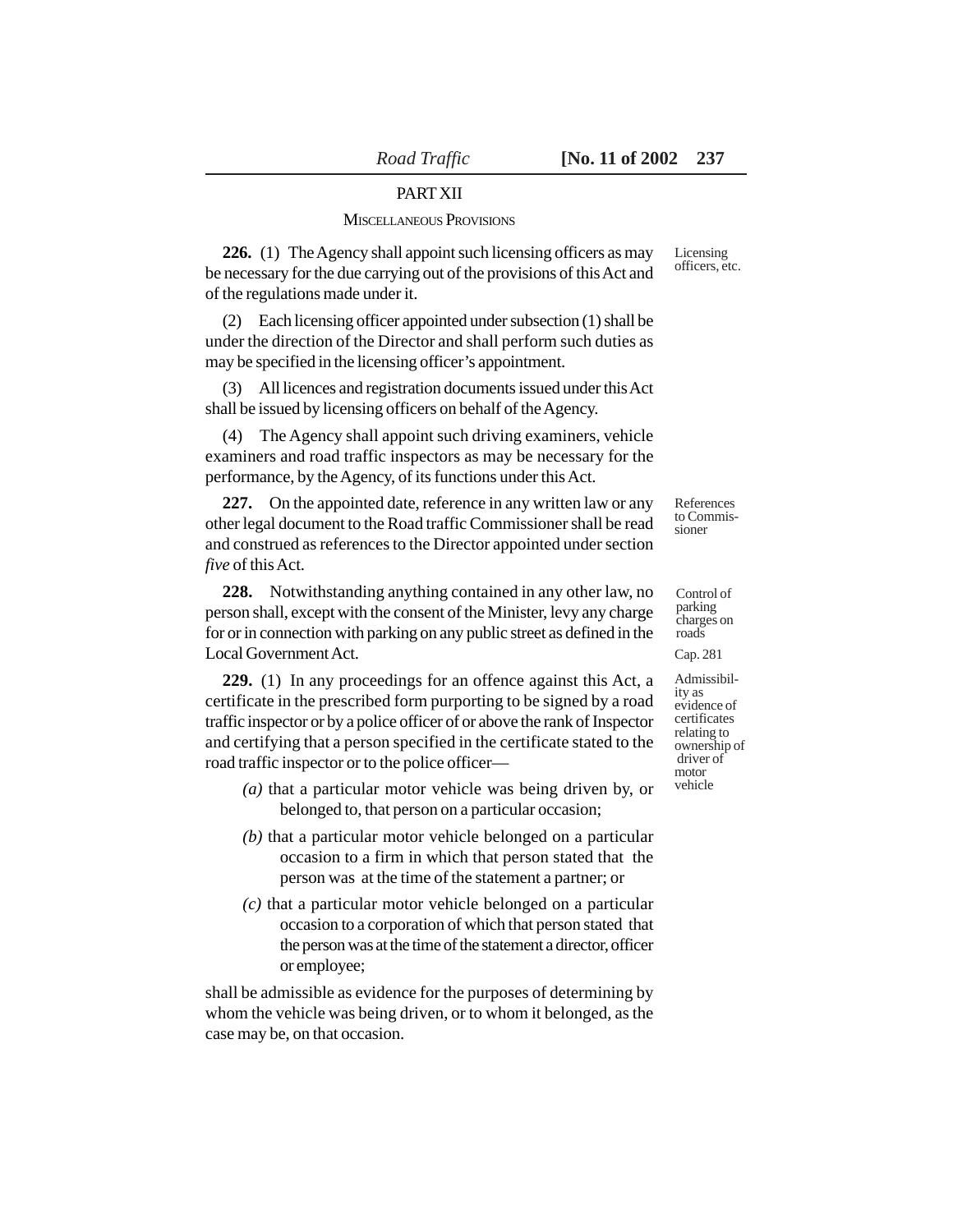(2) Nothing in this section shall be deemed to make a certificate admissible as evidence in proceedings for any offence—

- *(a)* unless a copy of the certificate has not less than seven days before the hearing or trial been served on the person charged with the offence; or
- *(b)* if that person, not later than three days before hearing or trial, or within such further time as the court may in special circumstances allow, serves notice on the prosecutor requiring the attendance at the trial of the person who signed the certificate.

**230.** In case any doubt shall arise as to the use to which any vehicle is put or whether any vehicle or class or type of vehicle falls within any particular class or type of vehicle defined by this Act, the matter shall be referred to the Director, who shall determine within what particular class or type of vehicle defined by this Act the vehicle falls.

**231.** (1) The Highway Code issued under section *two hundred* and *fifty-seven* of the Roads and Road Traffic Act shall notwithstanding the repeal of Part XIV of that Act, continue to have effect as if issued under this Act, subject to revision in accordance with the provisions of this section.

(2) Subject to the provisions of this section the Minister may revise the Highway Code by revoking, varying, amending or adding to the provisions of the Code in such manner as the Minister thinks fit.

(3) Where the Minister proposes to revise the Highway Code by making alterations in the provisions of the Code the Minister shall, as soon as possible, lay the proposed alterations before the National Assembly, and the Highway Code or its revision, as the case may be shall not be issued until the said Code or proposed alterations or revision have been approved by the National Assembly.

(4) Before revising the Highway Code by making any alteration in its provisions which are required by subsection (3) to be laid before the National Assembly, the Minister shall consult the Agency and such other representative organisations as the Minister thinks fit.

(5) The Minister shall cause the Highway Code and every revised edition thereof to be printed and issued to the public at such price as may be prescribed.

(6) A failure on the part of any person to observe any provisions of the Highway Code shall not of itself render that person liable to criminal proceedings of any kind, but any such failure may in any proceedings (whether civil or criminal and including proceedings for

Doubt concerning classification of vehicles

Highway Code

Act No. 37 of 1958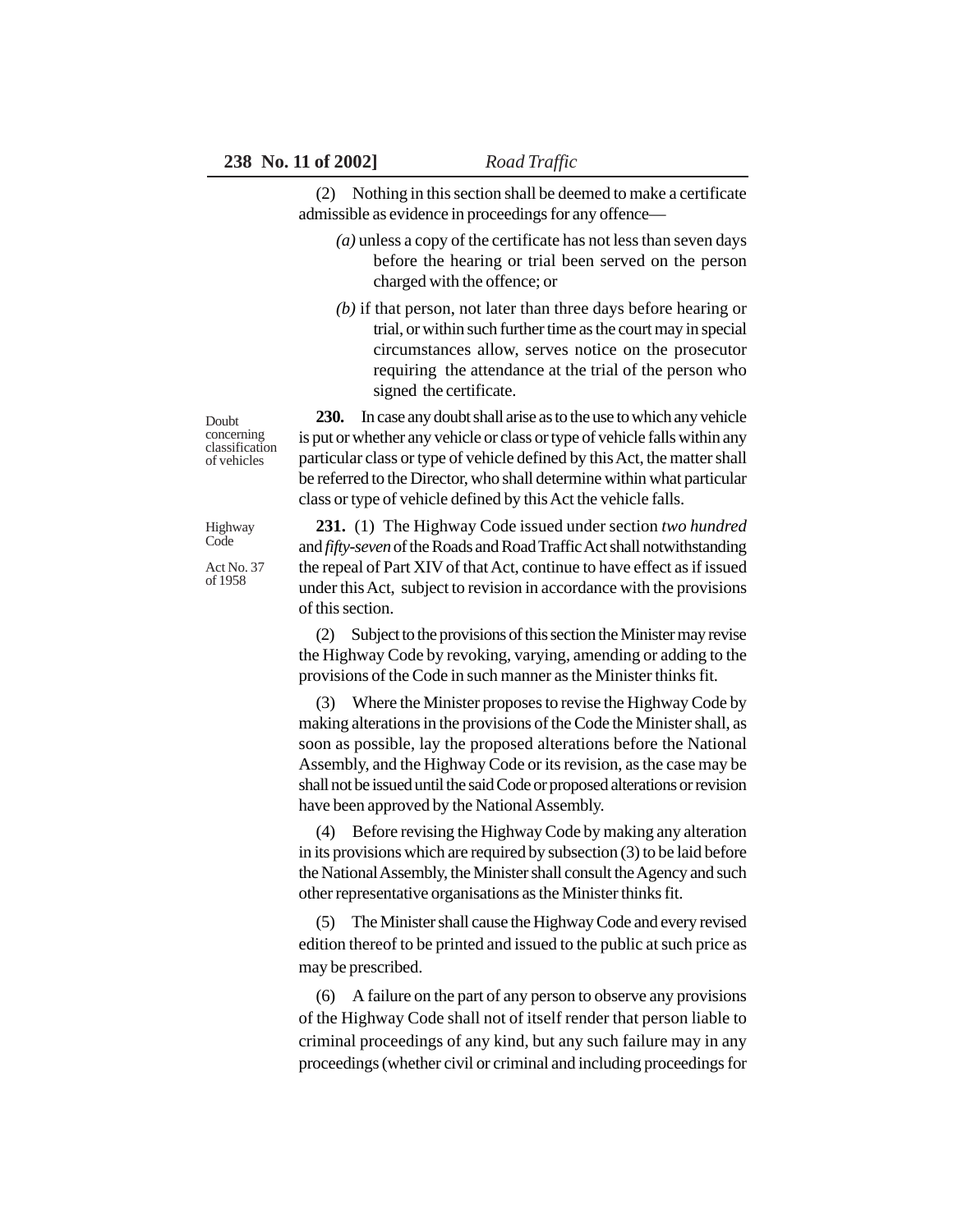an offence under this Act) be relied upon by any party to the proceedings as tending to establish or negative any liability which is in question in those proceedings.

**232.** Notwithstanding any other provision of this Act, the Minister may on the advice of the Agency, by statutory instrument—

- *(a)* regulate the cross-border carriage of goods, cross-border road transport services, vehicle safety and equipment, vehicle dimensions and vehicle combinations, the conveyance of abnormal, awkward and hazardous substance loads and such other matter as the Minister may consider necessary and may incorporate the requirements of the SADC Protocol on Transport, Communications and Meteorology;
- *(b)* provide for the implementation of Protocols on transit trade transit and facilities and on the Third Party Motor Vehicle Insurance Scheme adopted by the Member States Of COMESA; and
- *(c)* provide for the implementation of any agreement relating to road transport to which Zambia is a party.

**233.** (1) The Minister may on the advise of the Agency, by statutory instrument, make regulations in relation to any matter contemplated, required or permitted to be prescribed in terms of this Act, and the power to make regulations conferred by this Act shall be published in the *Gazette* at least thirty days before the date upon which they shall come into effect.

(2) In particular, and without derogating from the generality of the foregoing, the regulations referred to in subsection (1) may be made—

- *(a)* prescribing the fees payable for licences and for the various appeals, documents and services in the Second Schedule;
- *(b)* prescribing the circumstances under which fees paid may be refunded either wholly or in part;
- *(c)* prescribing the allocation of taxes and fees paid, and the rendering of accounts for such taxes and fees;
- *(d)* prescribing the form of vehicle and motor vehicle licences, driving licences and their renewals and all other licences, registration documents, certificate of all kinds, the conditions attaching to them and the conditions precedent

Implementation of international treaties

Power of Minister to make regulations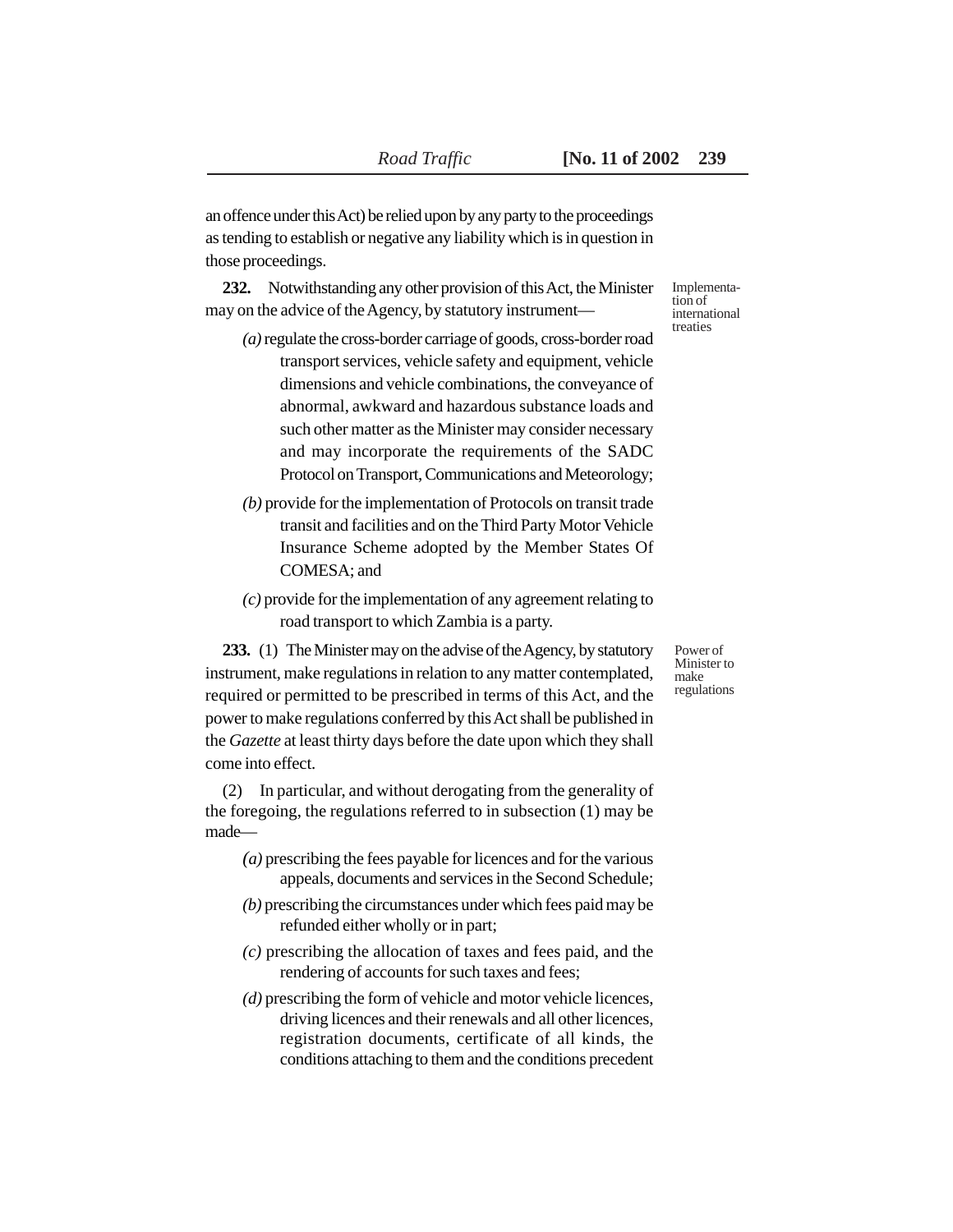to their issue and, where applicable, the periods of their validity, and the manner of displaying the certificates and licences; and regulating the issue of duplicates of licences, registration documents, certificates and other documents specified in this Act;

- *(e)* prescribing measures to prevent a person holding illegally more than one licence, registration documents or certificate, and to facilitate the identification of the holders of the same;
- *(f)* regulating the particulars that are to be marked on vehicles, motor vehicle or trailer and the manner in which they are to be displayed or affixed, and prohibiting the display of any registration or distinguishing mark other than that of the country in which such motor vehicle or trailer is registered and licensed:

Provided that the Minister may delegate to the Director the power to prescribe the letters which shall be used as registration marks on motor vehicles and trailers;

- *(g)* providing for the safety of traffic on a public road, including the restriction of the use of any road or part thereof by traffic and the duties of the users of any road; regulating traffic on any road or portion or on any ford, bridge, pontoon or culvert;
- *(h)* prescribing the rules of the road, the signals to be given by the drivers of vehicles, and the signals and traffic signs to be observed by such drivers and by pedestrians and for the establishment of crossings on roads for pedestrians;
- (i) prescribing the maximum speeds permitted for different classes of vehicles in or on different areas and roads or parts of such areas and roads;
- *(j)* prohibiting the leaving of vehicles at rest in dangerous positions and the abandoning of vehicles and providing for their removal from roads and road reserves and for the recovery of expenses in this regard;
- *(k)* providing for the detention of any vehicle in respect of any contravention or suspected contravention of this Act or any regulation or notice made under it, and providing for the sale of any vehicle so detained which is not claimed within a period of thirty days after the date of detention;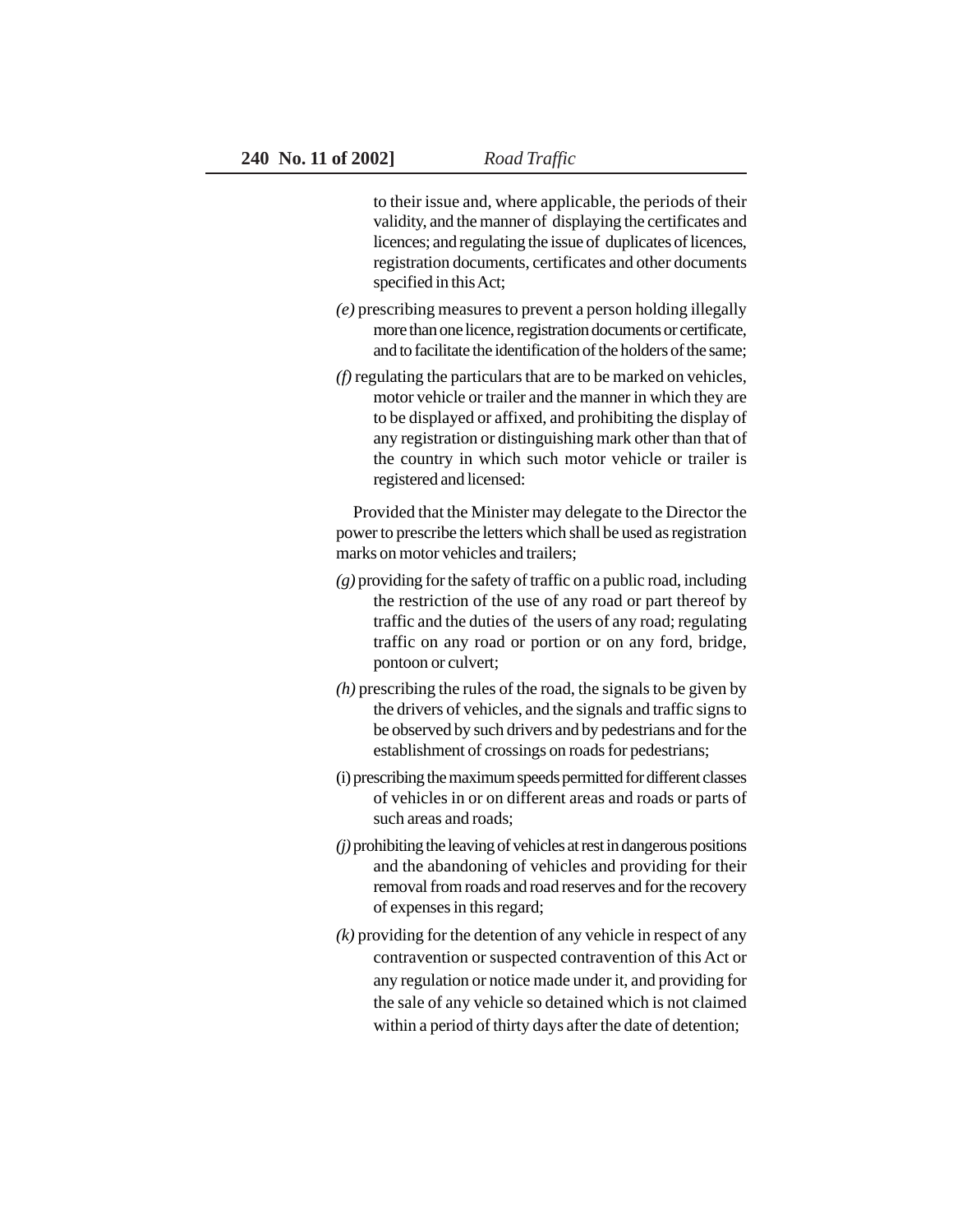- *(l)* providing for the detention, inspection and disinfection of any vehicle passing through or out of any area in which tsetse fly exists or are suspected to exist;
- *(m)* prohibiting sound warnings on specified roads or in specified areas or parts of such roads or areas either at all times or at specified times;
- *(n)* prescribing the construction and equipment of vehicles, motor vehicles and trailers and the conditions under which they may be used on roads, including the prohibition of emblems, mascots or other devices that are liable to be a source of danger to any person on the road or of distraction to the driver or to other road users;
- *(o)* prohibition nuisances caused through the emission or discharge of exhaust gas, smoke, fuel, oil, fumes, sparks or other matter from vehicles or, excessive noise caused by the functioning of a vehicle or due to the loading thereof or the use of any accessories or appliances fitted thereto; and prescribing the maximum allowable noise level and method of determining the level of noise caused by a vehicle;
- *(p)* regulating the transportation of dangerous goods specified or described in the regulations, their classification, the conditions and requirements to be complied with in the transportation of the goods, and the powers and duties of road traffic inspectors in respect of the transportation of dangerous goods;
- *(q)* regulating the towing, pushing or drawing of any vehicle by another vehicle;
- *(r)* providing for the operation and control of vehicles on public roads, their construction, equipment, width or tracks, dimensions, weight and use in respect of either chassis and body or chassis, body and load and the conditions on which they may be used.
- *(s)* prescribing the width, height, length and other dimensions of vehicles, motor vehicles and trailers, or trains of such and of the loads carried thereby;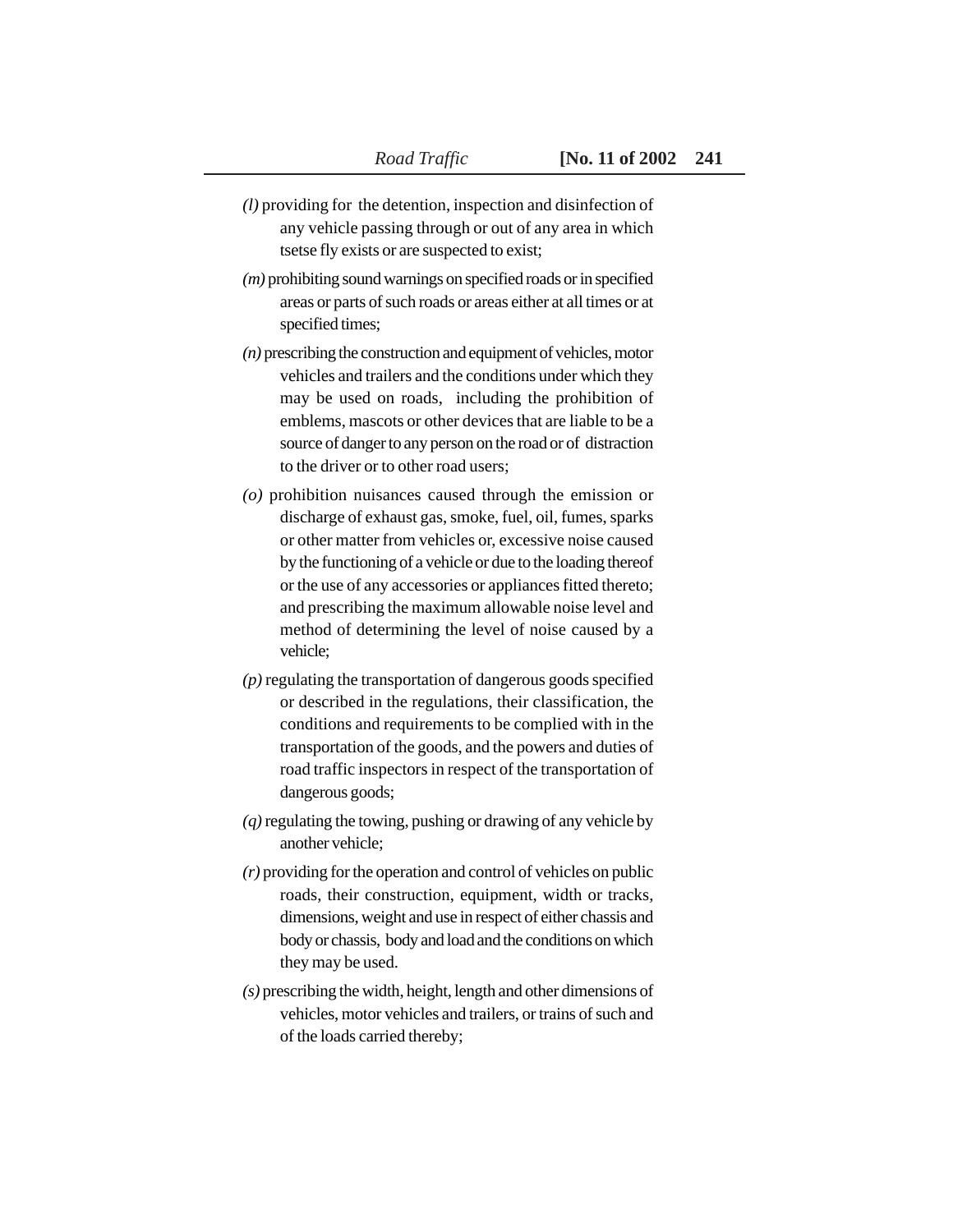- *(t)* providing for the identification of vehicles and, in relation to a motor vehicle, the size, shape, colour and character of the registration mark or number to be displayed thereon and the means to be applied to render the mark or number easily distinguishable;
- *(u)* prescribing the width, height and length of any vehicle and the diameter of the wheels and the width, nature and condition of the tyres thereof;
- *(v)* prescribing the gross weight of vehicle, motor vehicles and trailers and the maximum weight to be transmitted to the road or any specified area thereof by a vehicle, motor vehicle or trailer of any class or description or by any part or parts of the vehicle or trailer in contact with the road, and prescribing the methods by which the weights shall be determined, and the conditions under which they may be required to be tested;
- *(w)* prescribing the number of trailers which may be drawn by a vehicle and the towing of one vehicle by another, and prohibition the operation of any vehicle which is being used to trailers if the combined length of vehicle and trailers exceeds a prescribed limit;
- *(x)* prescribing the number of persons who may be carried on vehicles or trailers for the purpose of controlling or attending to them; and prohibiting the carriage of persons on vehicles constructed or designed primarily for the carriage of goods;
- *(y)* regulating the number and kinds of lamps and reflectors that are to be carried on vehicles, motor vehicles, trailers and farm implements, prescribing how and when the same shall or shall not be used, prohibiting the use of any lamp or lighting device as may be specified, and prohibiting the sale or letting on hire of bicycles which do not comply with any regulations which may be made regulating the carrying on bicycles of lights, reflectors, reflective clothing and wearing helmets and carrying other devices to make cyclists conspicuous at night;
- *(z)* regulating and prescribing the number and type of brakes, the affixing of efficient brakes and ensuring that brakes,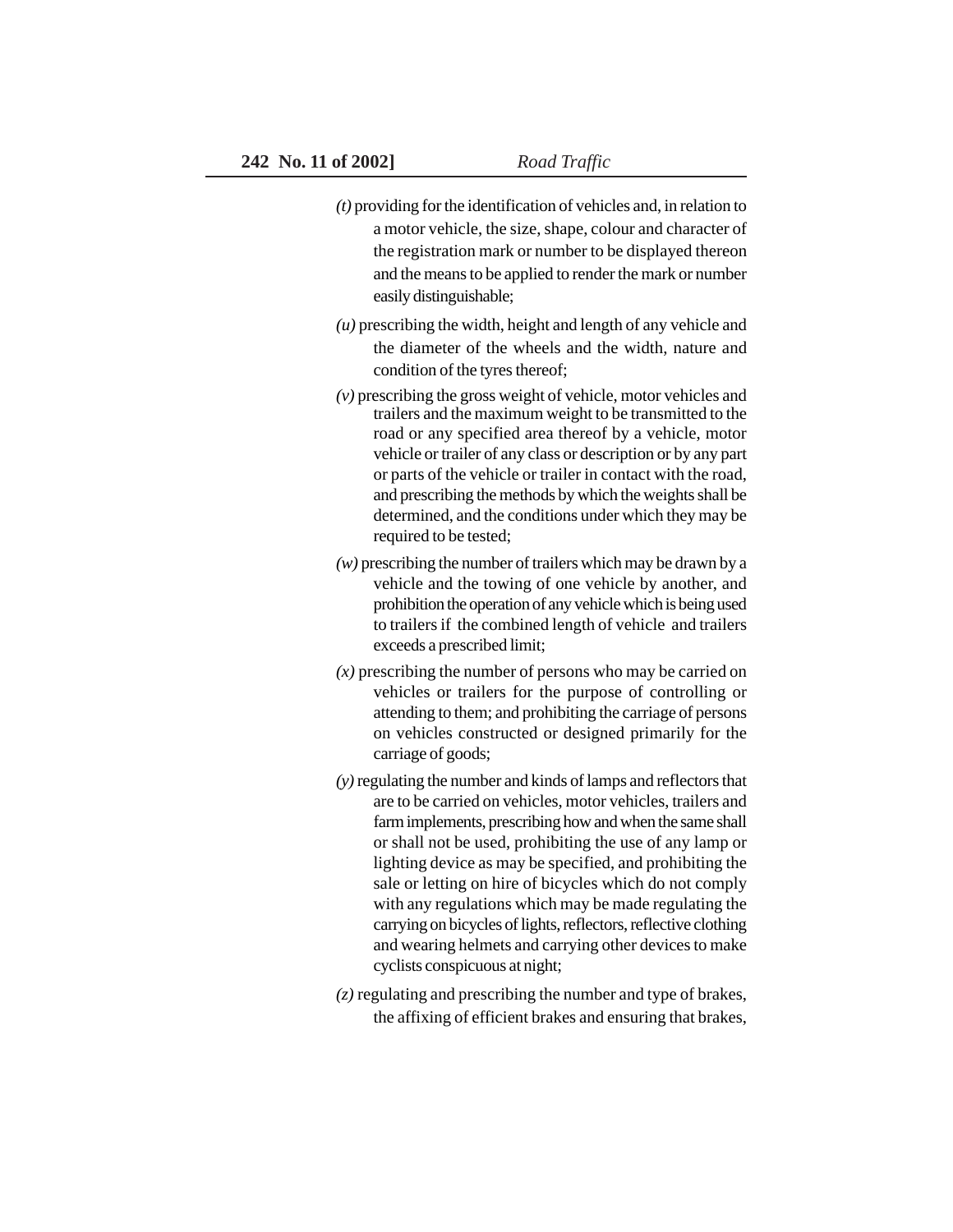steering gear and other parts of a vehicle are maintained in proper working order;

- *(aa)* prohibiting the use of any cut-out, fitting or other apparatus or device rendering it possible to open the exhaust of a motor vehicle; providing for efficient silencers, to minimise noise; prohibiting the unnecessary issue of smoke of fumes, and the unnecessary discharge of fuel, oil, or lubricants; prohibiting nuisances caused by the working of motor vehicles, and prohibiting the use on roads or motor vehicles or trailers which cause excessive noise due to defect, lack of repair, or faulty adjustment or faulty packing of loads on such vehicles or trailers;
- *(bb)* regulating the loading of vehicles, motor vehicles and trailers, and the securing of loads so that danger is not caused or is likely to be caused, by reason of the load or part of it falling, or being liable to fall, from the vehicle or trailer;
- *(cc)* prohibiting the use on roads of any motor vehicle which is so constructed or loaded that manual signals given by the driver cannot be readily seen from the rear of such vehicle by a person in line with the offside unless it is fitted with an apparatus to enable the driver efficiently to signal the intention of the driver to stop or change direction;
- *(dd)* prescribing the methods to be used and appliances to be fitted for signalling the approach of a motor vehicle, for enabling the driver of a motor vehicle to become aware of the approach of another motor vehicle from the rear, for intimating the intended movement of a motor vehicle and for securing that such appliances shall be efficient and kept in proper working order;
- *(ee)* providing for the examination on the road or elsewhere, of motor vehicles, either generally or of such classes as may be specified, for the exemption of specified vehicles or classes of vehicle from the need to be examined and for the notification of the result of examinations;
- *(ff)* prescribing those vehicles or motor vehicles that may be exempted from the need to be registered or licensed and under what conditions, and the conditions on which motor vehicles registered and licensed in any specified country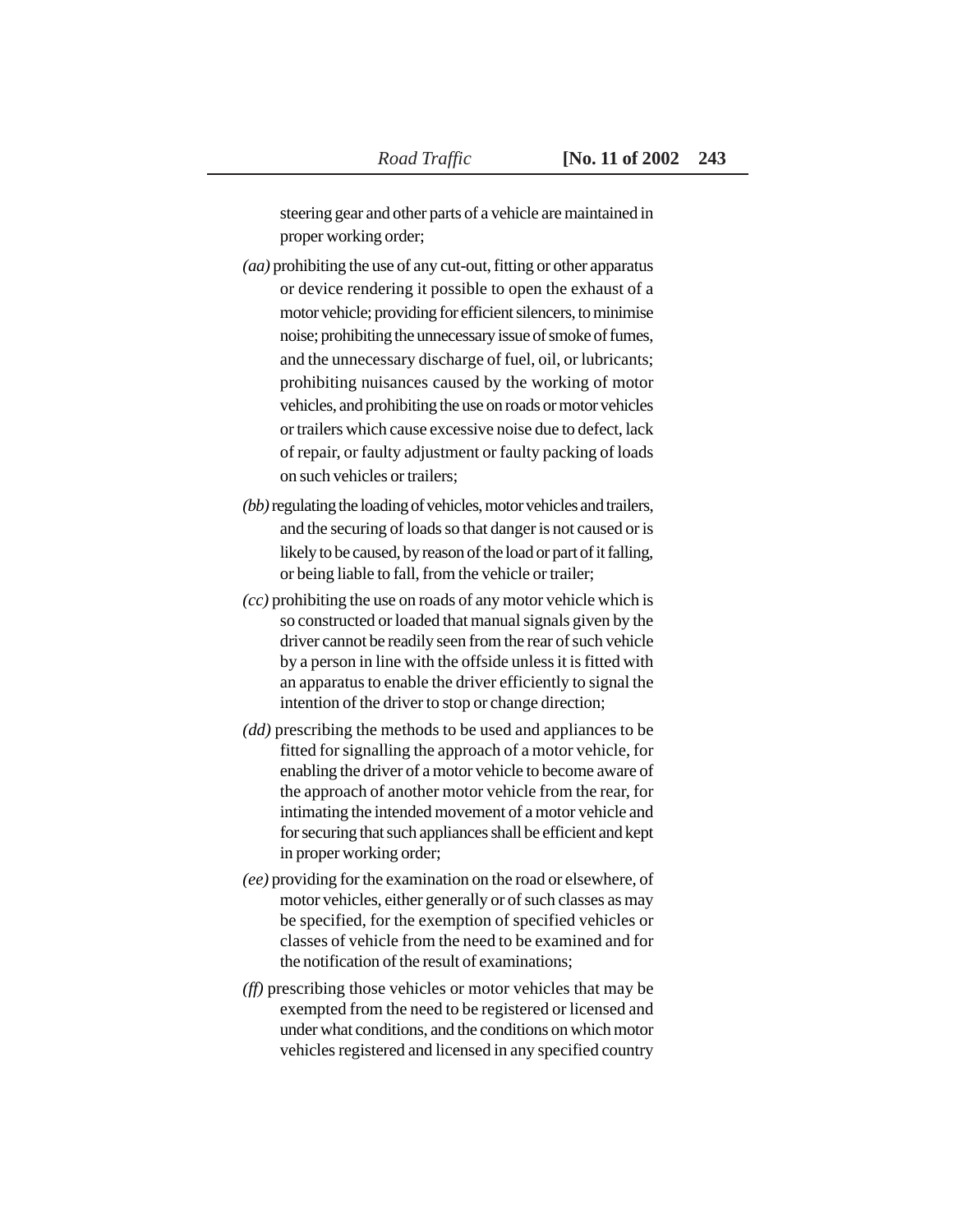outside Zambia may be used within Zambia without being registered or licensed therein or without holding a certificate of fitness; prescribing the driving licenses or permits issued outside Zambia or the military driving licences, or the equivalents of such licences, or permits, that may be deemed to have effect within Zambia as if issued under section *fifty nine* or section *sixty-one;*

- *(gg)* prescribing the procedure to be adopted and the conditions to be observed in connection with the issue of international certificates for motor vehicles and international driving permits and in connection with the use of such certificates and permits issued elsewhere than in Zambia;
- *(hh)* exempting, or empowering prescribed officers to exempt vehicles, motor vehicles and trailers from compliance with the requirement of this Act and of the regulations with regard to constructions and equipment;
- *(ii)* prescribing the circumstances in which public service vehicles or any classes thereof shall be exempt from compliance with all or any of the provisions of Part VIII, and under what conditions;
- *(jj)* prescribing the construction and equipment for public service vehicles, the method to be adopted to determine the maximum load and the number of passengers that they may carry; prescribing for the safe custody and redelivery or disposal of any property and fixing the charges to be made in respect of thereof; prescribing the circumstances in which and the conditions upon which public service vehicles may be substituted for authorised breakdown or unforeseeable emergency and prescribing the circumstances in which public service vehicle may be temporarily suspended;
- *(kk)* prescribing the hours and conditions of service of the drivers of classes of motor vehicles as may be specified, regulating the licensing and conduct of drivers of public service vehicles and of conductors in omnibus, and prescribing the badges to be worn by the drivers and conductors, and regulating the conduct of passengers in passenger-carrying public service vehicles;
- *(ll)* prescribing the records that are to be kept and the returns that are to be made by persons holding or applying for licences issued under Part VIII of subject to Part IX;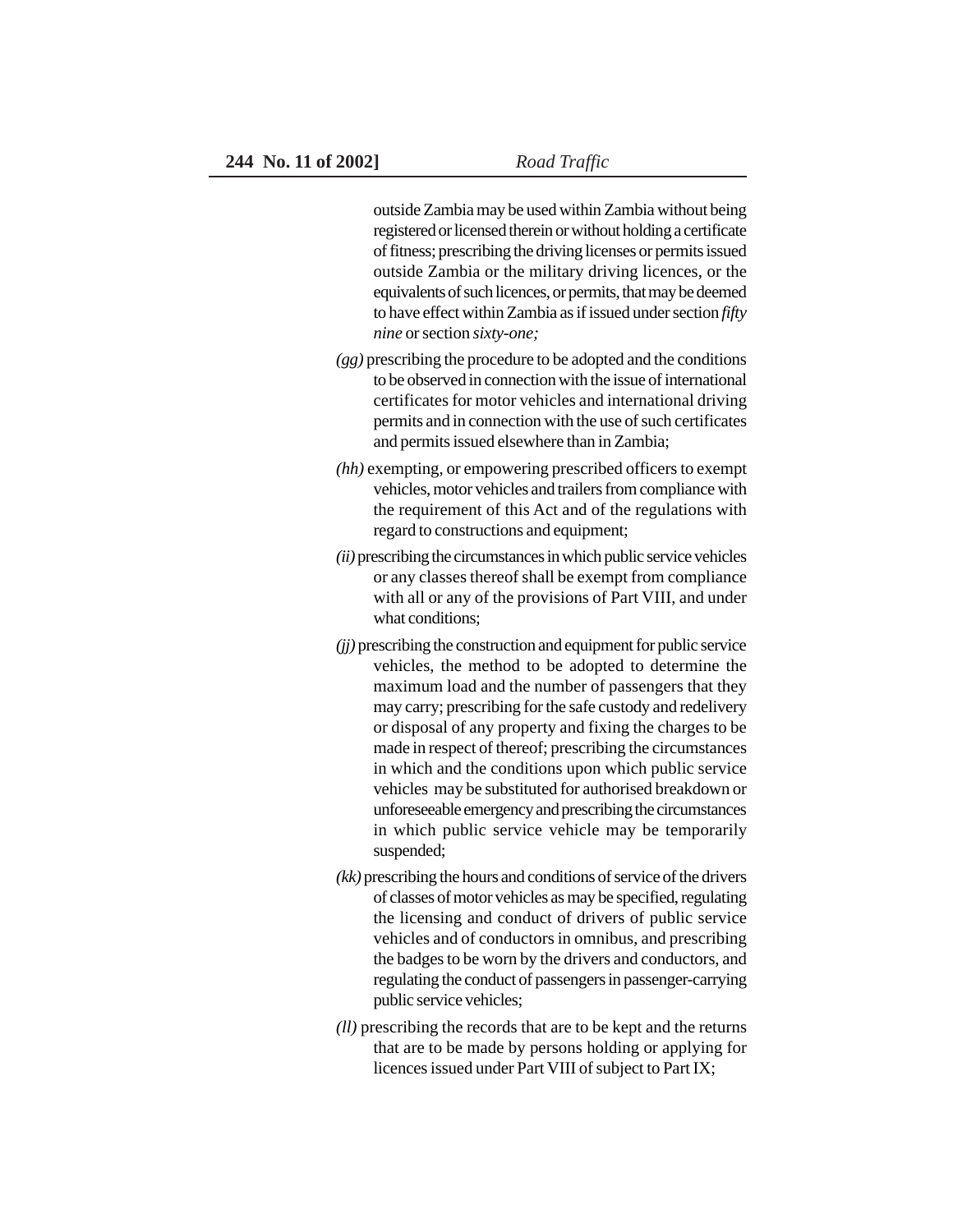- *(mm)* prescribing the manner in which applications for road service licences, and the grant, revocation or suspension of the licences or the variation of their conditions, are to be published, including period of driving experience for eligibility to obtain public service vehicle licences;
- *(nn)* prescribing the means of identifying public service vehicles authorised to be used under road service licences, the period of validity of the means of identification, the particulars that they are to contain, the manner of their display, the fees to be charged for such means of identification and their custody, production, return, and cancellation on expiration, suspension or revocation;
- *(oo)* prescribing the classes of motor vehicles for which driving licences and provisional driving licences may be valid;
- *(pp)* providing for the confiscation of bicycles and for the custody of such bicycles during the period of confiscation;
- *(qq)* providing for the licensing, control and inspection of driving schools and of instructors;
- *(rr)* prescribing penalties for the breach of any regulation, provided that no such penalty shall exceed a fine of one thousand penalty units or imprisonment for a period of three months;
- *(ss)* providing for the form, manner and procedure of appeal authorised under this Act;
- *(tt)* prescribing the exclusion of certain specified vehicles from the definition of "motor vehicle" as contained in section *two*
- *(uu)* providing for the amendment of driving licences where the name or address of the holder has been changed and for the keeping of records and registers of driving licences issued, renewed or extended by endorsement;
- *(vv)* providing for the production of prescribed documents and of vehicles to driving examiners for the purpose of driving tests, and the procedure to be followed before, during and after such tests and the examiners who may conduct the tests;
- *(ww)* prescribing requirements for award of a licence for operating a passenger motor vehicle service, including requirements for validity of motor vehicle insurance, and certificate of road-worthiness for passenger motor vehicle; or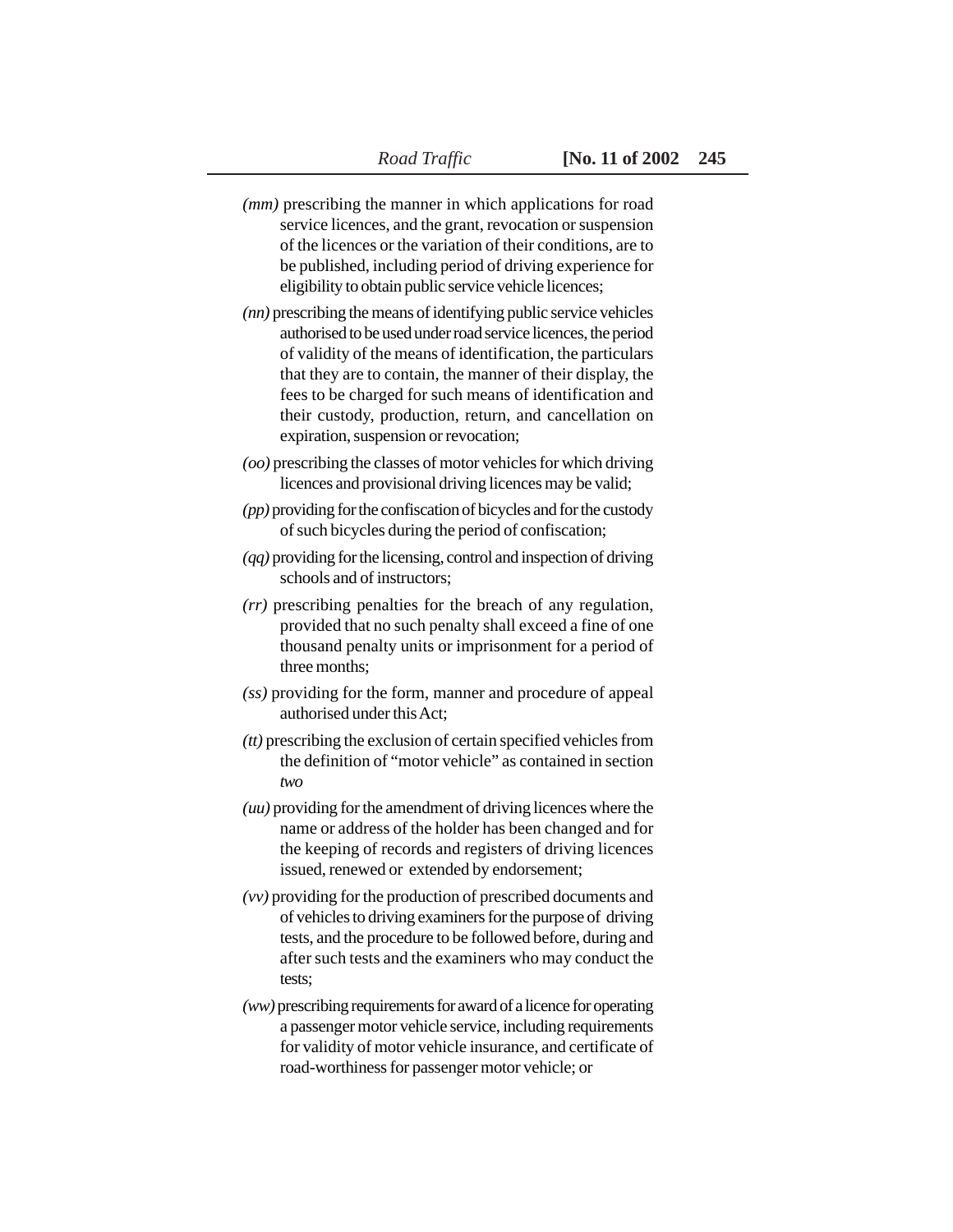- *(xx)* prescribing requirements for health and competence certificates for drivers of passenger motor vehicles;
- *(yy)* prescribing any form, process or token which the Minister may, in consultation with the Agency, prescribe for the purposes of this Act and the information to be furnished for the purpose of any such form, process or token; and
- *(zz)* prescribing matters necessary or convenient for the better carrying out or giving effect to this Act.

(3) The regulations made under this section shall apply to government vehicles.

**234.** (1) Parts V to XIV of the Road and Road Traffic Act and the First Schedule, Second Schedule and the Third Schedule to that Act are hereby repealed.

(2) Notwithstanding subsection (1), any subsidiary legislation made under that Act in force immediately before the appointed date—

- *(a)* shall remain in force unless inconsistent with this Act and be deemed to be subsidiary legislation under this Act; and
- *(b)* may be replaced, amended or repealed by subsidiary legislation made under this Act.

(3) Any order, notice or direction made or given under the Roads and Road Traffic Act and in force, immediately before the appointed date, shall, unless contrary to this Act, or revoked continue in force, as if made or given under this Act.

(4) The Fifth Schedule shall have effect with regard to transitional provisions in relation to the Road Traffic Commission and the National Road Safety Council.

**235.** The National Roads Safety Council Act shall stand repealed on the appointed date.

### FIRST SCHEDULE

## *(Section 3)*

# PART 1

### ADMINISTRATION OF AGENCY

**1.** (1) The seal of this Agency shall be such device as may be determined by the Agency and shall be kept by the Secretary.

(2) The affixing of the seal shall be authenticated by the Chairperson or the Vice-Chairperson and the Secretary or any other person authorised in that behalf by a resolution of the Agency.

Repeal of Parts V to XIV of the Roads and Road Traffic Act, Cap. 464 and transitional provisions

Act No. 37 of 1958

Repeal of Cap 471, Act No. 35 of 1995

Seal of Agency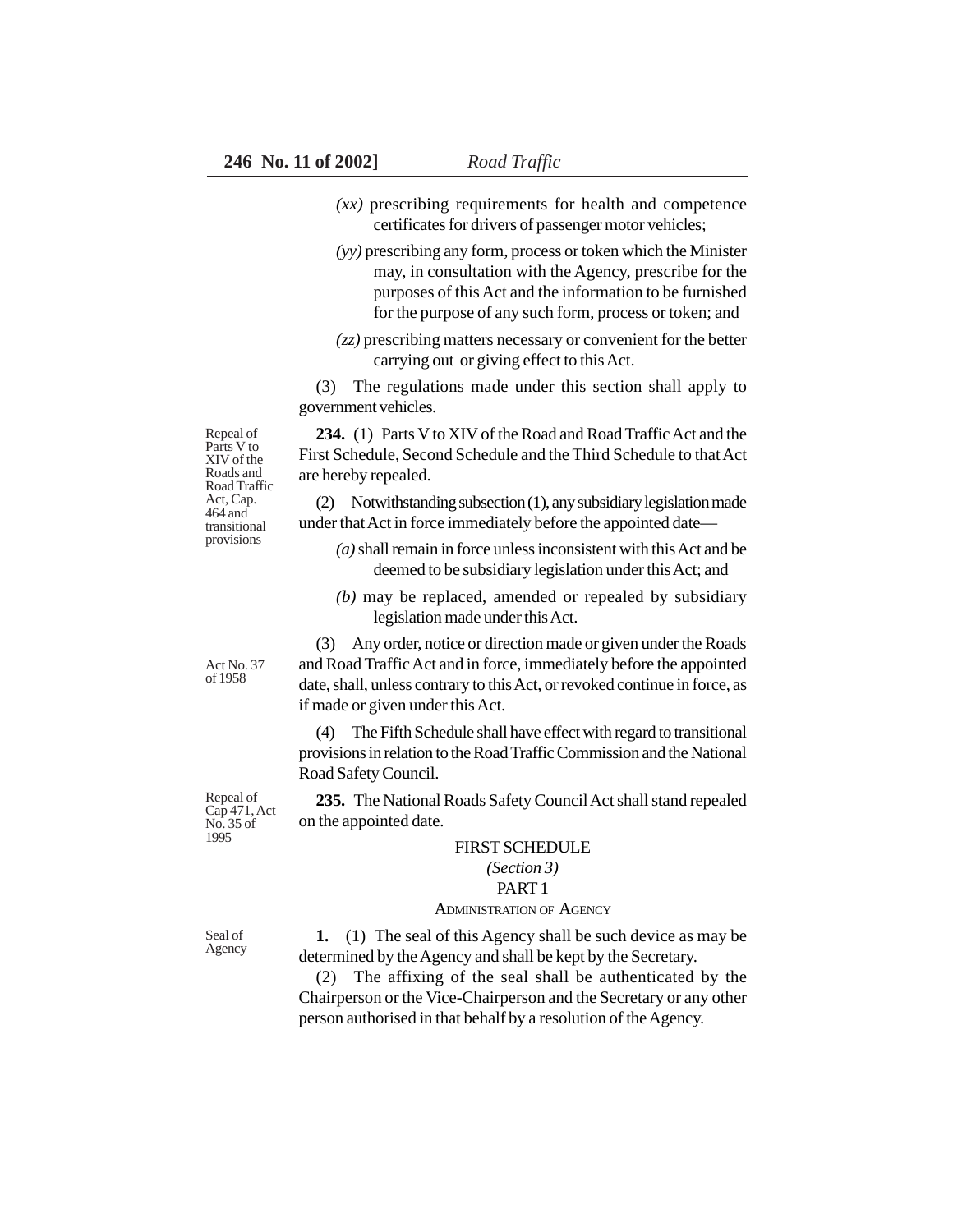(3) Any contract or instrument which, if entered into or executed by a person not being a body corporate, would not be required to be under seal, may be entered into or executed without seal on behalf of the Agency by the Secretary or any other person generally or specifically authorised by the Agency in that behalf.

(4) Any document purporting to be a document under this seal of the Agency or issued on behalf of the Agency shall be received in evidence and shall be deemed to be so executed or issued, as the case may be, without further proof, unless the contrary is proved.

**2.** (1) Subject to the other provisions of this Act, a member of the Agency shall hold office for a period of three years from the date of appointment and shall be eligible for re-appointment for one further term of three years:

Provide that the first members shall be appointed for periods ranging from two to three years in order to facilitate retirement by rotation.

(2) A member, other than an *ex-officio* member, may resign upon giving one month's notice, in writing, to the organisation which nominated the member and to the Minister.

- (3) The office of the member shall become vacant—
	- *(a)* upon the member's death;
	- *(b)* if the member is absent without reasonable excuse from the three consecutive meetings of the Agency of which the member has had notice;
	- *(c)* on ceasing to be a representative of the organisation which nominated the member;
	- *(d)* if the member becomes mentally or physically incapable of performing the duties of a member of the Agency;
	- *(e)* if the member is declared bankrupt;
	- *(f)* if the member is convicted of an offence involving fraud or dishonesty; or
	- *(g)* if the member is convicted of an offence against any other written law and sentenced to a term of imprisonment of not less than six months without the option of a fine.

(4) On the expiration of the period for which a member is appointed the member shall continue to hold office until a successor has been appointed but in no case shall such further period exceed four months.

**3.** Whenever the office of a member becomes vacant before the expiry of the term of office the Minister may appoint another member in place of the member who vacates office but such member shall hold office only for the unexpired part of the term.

Filling of casual vacancy

Tenure of office and vacancy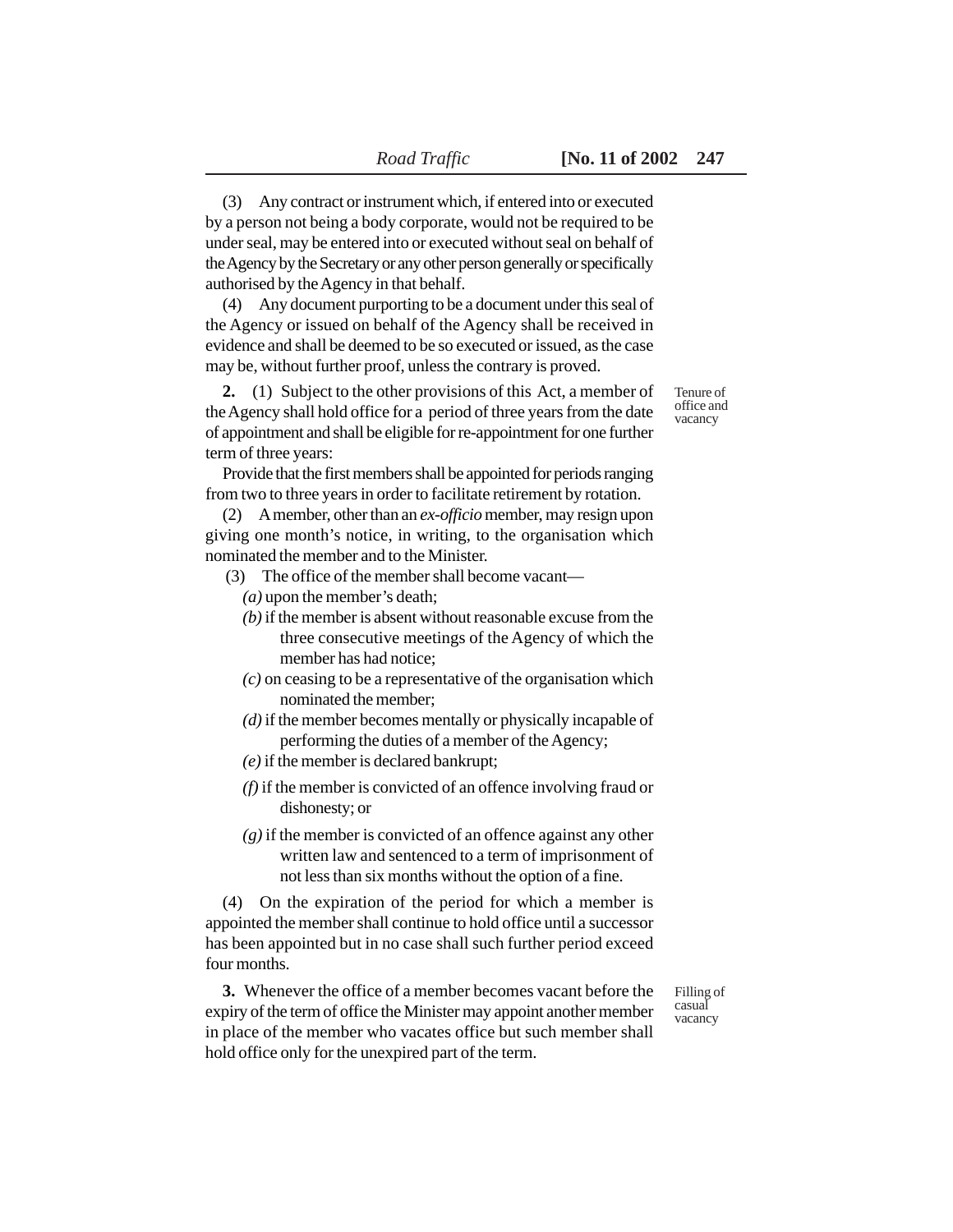Proceedings of Agency

**4.** (1) Subject to the other provisions of this Act, the Agency may regulate its own procedure.

(2) The Agency shall meet for the transaction of business at least once every three months at such places and times as the Chairperson may determine.

(3) The Chairperson may, upon giving notice of not less than fourteen days, call a meeting of the Agency and shall call a special meeting to be held within fourteen days of receipt of a written request to the Chairperson by at least five members of the Agency.

(4) If the urgency of any particular matter does not permit the giving of such notice as is required under subparagraph (3), a special meeting may be called by the Chairperson, upon giving a shorter notice.

(5) Six members, other than *ex-officio* members, shall form a quorum at any meeting of the Agency.

- (6) There shall preside at any meeting of the Agency— *(a)* the chairperson;
	- *(b)* in the absence of the Chairperson the Vice- Chairperson, in the absence of the Chairperson and the Vice-Chairperson such member as the members present may elect for the purpose of that meeting.

(7) A decision of the Agency on any question shall be by a majority of the members present and voting at the meeting and in the event of an equality of votes, the person presiding at the meeting shall have a casting vote in addition to the deliberative vote.

(8) The Agency may invite any person, whose presence is in its opinion desirable, to attend and to participate in the deliberations of the meeting of the Agency but such person shall have no vote.

The validity of any proceedings, act or decisions of the Agency shall not be affected by any vacancy in the membership of the Agency or by any defect in the appointment of any member or by reason that any person not entitled to do so took part in the proceedings.

**Committees** of Agency

**5.** (1) The Agency may, for the purpose of performing its functions under this Act, constitute any committees as it considers necessary and may delegate to any such committee such of its functions as it considers fit.

(2) The Agency may appoint as members of a committee, persons who are,or are not, members of the Agency, except that at least one member of a committee shall be a member of the Agency.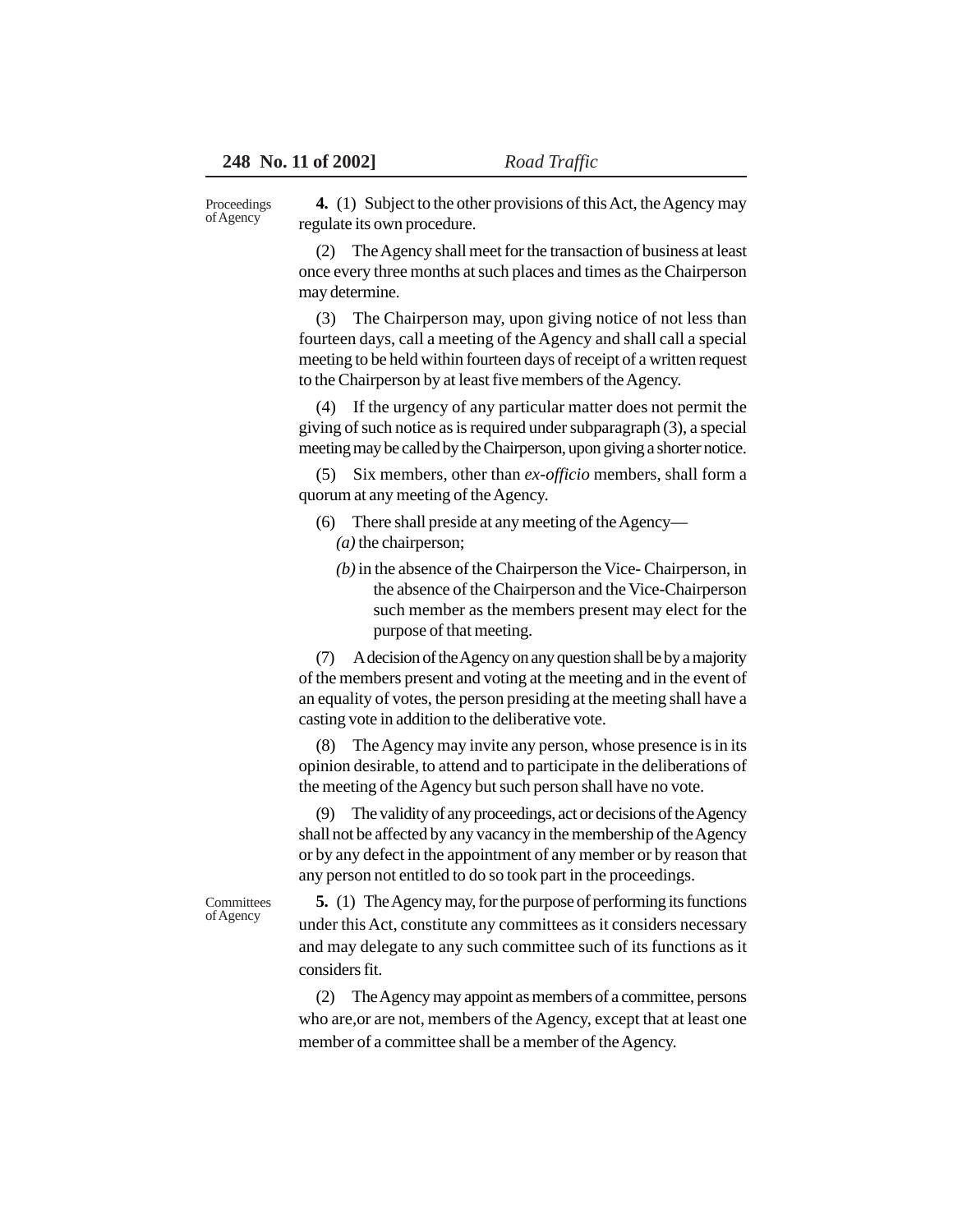(3) A person serving as a member of the committee shall hold office for such period as the Agency may determine.

(4) Subject to any specific or general direction of the Agency, a committee may regulate its procedure.

**6.** The Members of the Agency or any committee shall be paid such allowances as the Agency may, with the approval of the Minister, determine.

**7.** (1) If a member or person is present at a meeting of the Agency or any committee of the Agency at which any matter is the subject of consideration and in which matter the member or person or the member or person's is directly or indirectly interested in a private capacity, the member or person shall as soon as is practicable after the commencement of the meeting, declare such interest and shall not, unless the Agency or the committee otherwise directs, take part in any consideration or discussion of, or vote on, any question touching that matter.

(2) A declaration of interest made under this paragraph shall be recorded in the minutes of the meeting at which it is made.

**8.** (1) A person shall not, without the consent in writing given by, or on behalf of, the Agency, publish or disclose to any person otherwise than in the course of duties, the contents of any documents, communication, or information which relates to, and which has come to that person's knowledge in the course of that persons duties under this Act.

(2) Any person who knowingly contravenes the provisions of subsection (1) commits an offence and shall be liable, upon conviction, to a fine not exceeding five thousand penalty units or to imprisonment for a term not exceeding six months, or to both.

# PART II

### FINANCIAL PROVISIONS

**9.** (1) The funds of the Agency shall consist of such moneys as may—

*(a)* be appropriated to the Agency by Parliament through the Road Fund;

*(b)* be allocated to the Agency from the Road Fund;

Allowances of members

#### Disclosure of interest

Prohibition of publication of or disclosure of information to unauthorised persons

Funds of Agency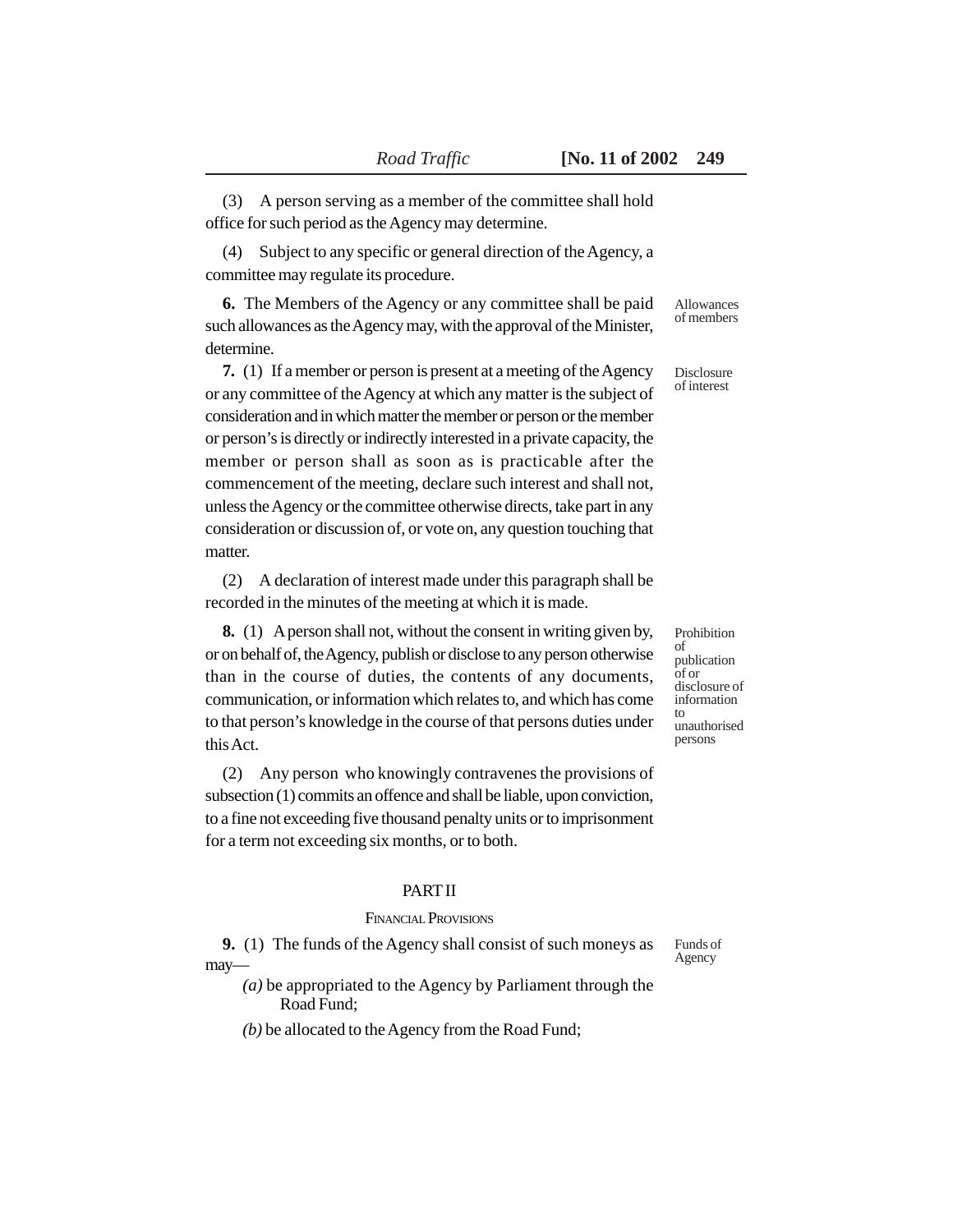- *(c)* be paid to the Agency by way of grants or donations through the Road Fund; and
- *(d)* vest in or accrue to the Agency.
- (2) There shall be paid from the Funds of the Agency—
	- *(a)* Salaries, allowances, loans, gratuities and pensions of staff of the Agency and other payments for the recruitment and retention of staff;
	- *(b)* Such reasonable travelling and subsistence allowances for members and members of any committee of the Agency when engaged on the business of the Agency and at such rates as the Agency with the approval of the Minister, may determine; and
	- *(c)* any other expenses incurred by the Agency in the performance of its functions based on a percentage of the annual work plan.

Financial year

**10.** The financial year of the Agency shall be the period of twelve months ending on 31<sup>st</sup> December of each year.

**Accounts** 

**11.** (1) The Agency shall cause to be kept proper books of account and other records relating to its accounts.

(2) The accounts of the Agency shall be audited annually by independent audtitors appointed by the Agency.

(3) The auditors' fees shall be paid by the Agency.

Annual report

**12.** (1) As soon as practicable , but not later than ninety days after the end of the financial year, the Agency shall submit to the Minister a report concerning its activities during the financial year.

(2) The report referred to in subsection (1) shall include information on the financial affairs of the Agency and there shall be appended to the report—

*(a)* an audited balanced sheet;

*(b)* an audited statement of the income and expenditure; and

*(c)* such other information as the Minister may require.

(3) The Minister shall not later than seven days after the first sitting of the National Assembly next after receipt of the report referred to in sub-paragraph (1), lay the report before the National Assembly.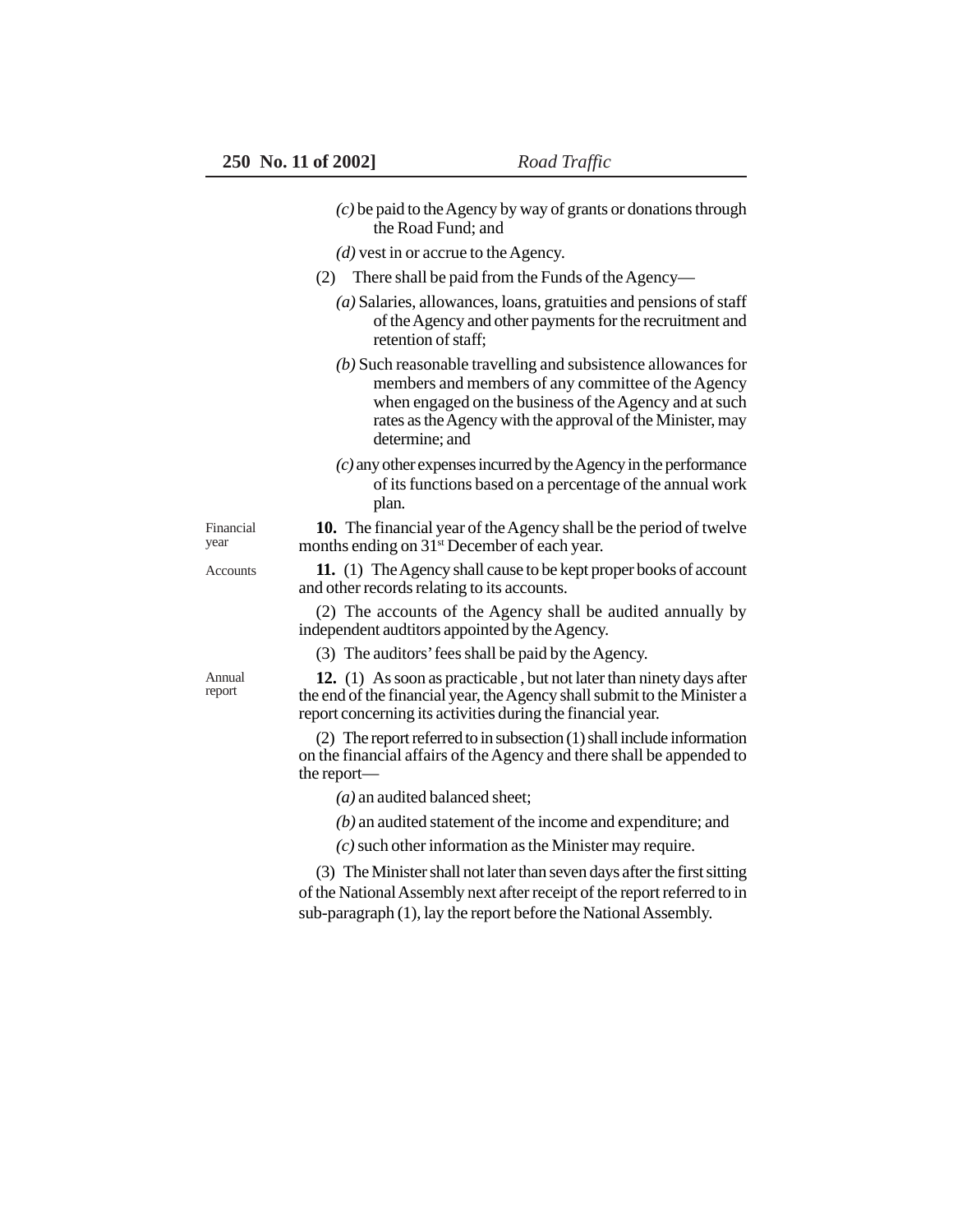# SECOND SCHEDULE

### *Section 42*

TAXES PAYABLE ON ANNUAL LICENCES

RATE OF TAX

|    |                                                                    | Fee units |
|----|--------------------------------------------------------------------|-----------|
| 1. | Motor vehicles owned by the government                             | Nil       |
| 2. | For every hand-cart per wheel                                      | 10        |
| 3. | For every motor-cycle                                              | 50        |
| 4. | For every public service vehicle (except a contract car, hire car, |           |
|    | taxi cab or trailer) if the manufacturers permitted gross weight-  |           |
|    | $(a)$ does not exceed 2 tonnes                                     | 200       |
|    | $(b)$ exceeds 2 tonnes but does not exceed 5 tonnes                | 300       |
|    | (c) exceeds 5 tonnes but does not exceed 8 tonnes                  | 400       |
|    | $(d)$ exceeds 8 tonnes but does not exceed 11 tonnes               | 500       |
|    | $(e)$ exceeds 11 tonnes but does not exceed 14 tonnes              | 600       |
|    | $(f)$ exceeds 14 tonnes but does not exceed 17 tonnes              | 700       |
|    | $(g)$ exceeds 17 tonnes but does not exceed 20 tonnes              | 800       |
|    | $(h)$ exceeds 20 tonnes                                            | 1000      |
| 5. | For every contract car, hire car or taxicab, if the weight-        |           |
|    | $(a)$ does not exceed 800 kg                                       | 400       |
|    | $(b)$ exceeds 800 kg but does not exceed 1000 kg                   | 500       |
|    | $(c)$ exceeds 1000 kg but does not exceed 1200 kg                  | 600       |
|    | $(d)$ exceeds 1200 kg but does not exceed 1400 kg                  | 700       |
|    | $(e)$ exceeds 1400 kg but does not exceed 1600 kg                  | 800       |
|    | $(f)$ exceeds 1600 kg                                              | 1000      |
| б. | For every private motor car, if the net weight-                    |           |
|    | $(a)$ does not exceed 800 $kg$                                     | 200       |
|    | (b) exceeds 800kg but does not exceed 1000kg                       | 250       |
|    | $(c)$ exceeds 1000kg but does not exceed 1200kg                    | 300       |
|    | (d) exceeds 1200kg but does not exceed 1400kg                      | 350       |
|    | (e) exceeds 1400kg but does not exceed 1600kg                      | 400       |
|    | $(f)$ exceeds 1600 $kg$                                            | 500       |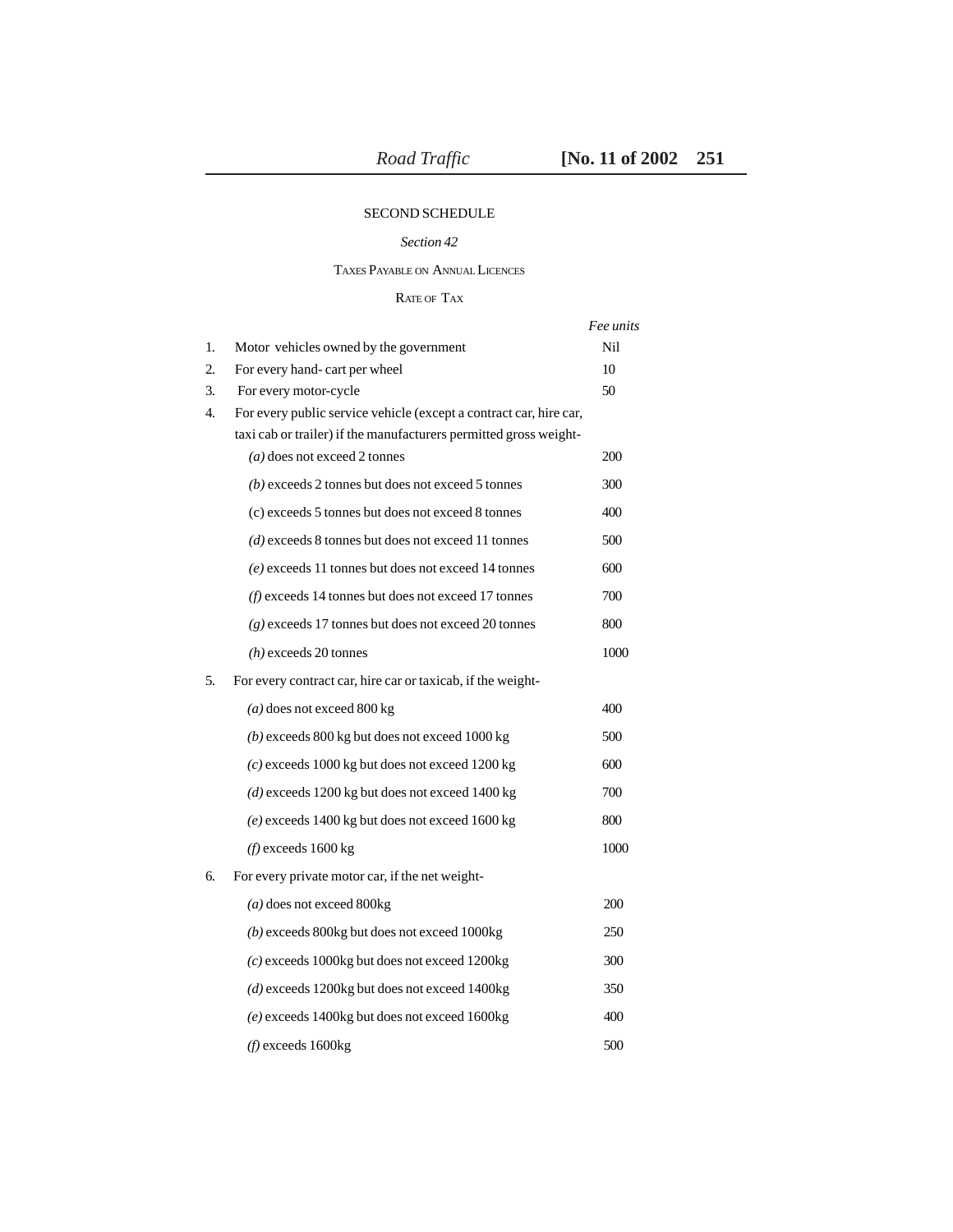| 7.    | For every motor vehicle (except farm tractor) if the net weight—                                 |            |
|-------|--------------------------------------------------------------------------------------------------|------------|
|       | $(a)$ does not exceed 800 kg                                                                     | 200        |
|       | $(b)$ exceeds 800 kg but does not exceed 1200 kg                                                 | 250        |
|       | $(c)$ exceeds 1200 kg but does not exceed 2000 kg                                                | 300        |
|       | $(d)$ exceeds 2000kg but does not exceed 4000kg                                                  | 350        |
|       | (e) exceeds 4000kg but does not exceed 6500kg                                                    | 400        |
|       | $(f)$ exceeds 6500 $kg$ but does not exceed 9000 $kg$                                            | 450        |
|       | $(g)$ exceeds 9000 $kg$                                                                          | 500        |
| 8.    | For every trailer, if the manufacturers permitted gross weight<br>$(a)$ does not exceed 2 tonnes | 200        |
|       | $(b)$ exceeds 2 tonnes but does not exceed 4 tonnes                                              | 300        |
|       | $(c)$ exceeds 4 tonnes but does not exceed 6 tonnes                                              | 400        |
|       | (d) exceeds 6 tonnes but does not exceed 9 tonnes                                                | 500        |
|       | $(e)$ exceeds 9 tonnes but does not exceed 12 tonnes                                             | 600        |
|       | $(f)$ exceeds 12 tonnes but does not exceed 15 tonnes                                            | 700        |
|       | $(g)$ exceeds 15                                                                                 | 800        |
| 9.    | For each motor dealer's vehicle                                                                  | 1000       |
| 10.   | For each identification number included in a motor dealer's                                      |            |
| 11.   | vehicle licence<br>For every farm vehicle licence                                                | 600<br>100 |
|       | 12. For every farm tractor used on a road otherwise than in                                      |            |
|       | accordance with a farm vehicle licence                                                           | 250        |
| NOTE: |                                                                                                  |            |
|       | Where any licence is issued in respect of the period $1st$ July to $31st$ December               |            |

Where any licence is issued in respect of the period 1<sup>st</sup> July to 31<sup>st</sup> December, half the above mentioned taxes shall be payable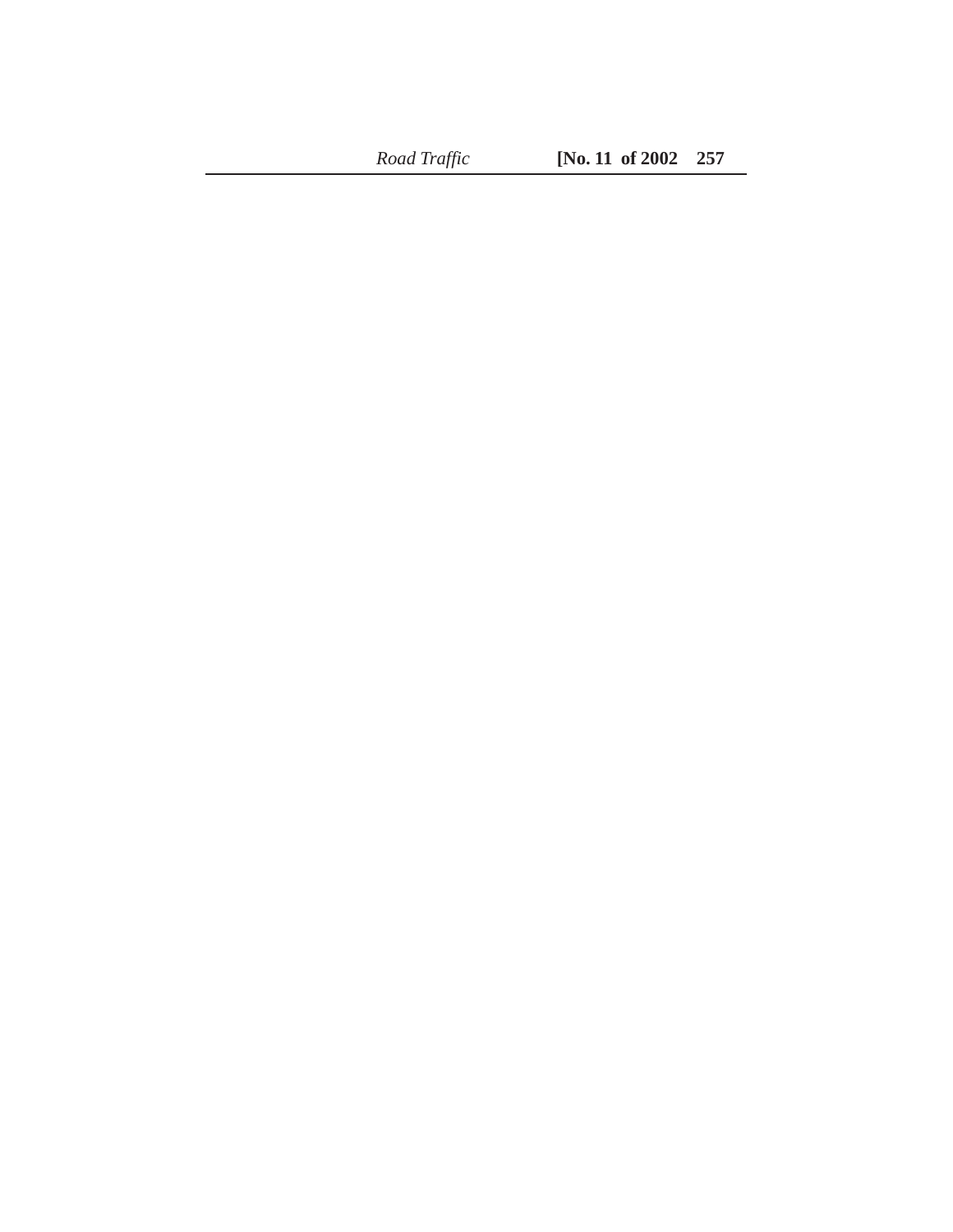# FOURTH SCHEDULE

*(Section 67)*

#### PRESCRIBED FEE UNITS

DRIVING LICENCE ... ... ... ... 60

### FIFTH SCHEDULE

#### *(Section 234)*

#### SAVINGS AND TRANSITIONAL PROVISIONS

# PART 1

# TRANSITIONAL PROVISIONS IN RELATION TO THE ROAD TRAFFIC **COMMISSION**

Vesting of assets of the Road Traffic **Commission** 

**1.** (1) On or after the appointed date, there shall be transferred to, and vest in, or subsist against , the Agency by virtue of this Act and without further assurance—

*(a)* the affairs of the Road Traffic Commission; and

*(b)* subject to this Act, all property, rights and obligations which immediately before the appointed date were the property, rights and obligations of the Road Traffic Commission.

(2) Except as provided in this Act, every deed, bond and agreement (other than an agreement for personal service) to which the Government was a party immediately before the commencement of this Act in respect of the Road Traffic Commission, whether in writing or not, and whether or not of such a nature that rights, liabilities and obligations there under could be assigned, shall, unless its subject-matter or terms make it impossible that it should have effect as modified in the manner provided by this subsection, have effects as from the date of assignment thereof, as if—

- *(a)* the Agency had been a party thereto;
- *(b)* for any reference to the Government there were substituted, as respects anything falling to be done on or after the appointed date, a reference to the Agency; and
- *(c)* for any reference to any officer of the Road Traffic Commission not being a party thereto and beneficially interested therein there were substituted, as respects anything falling to be done on or after commencement of

**N.A.B. 15, 2002**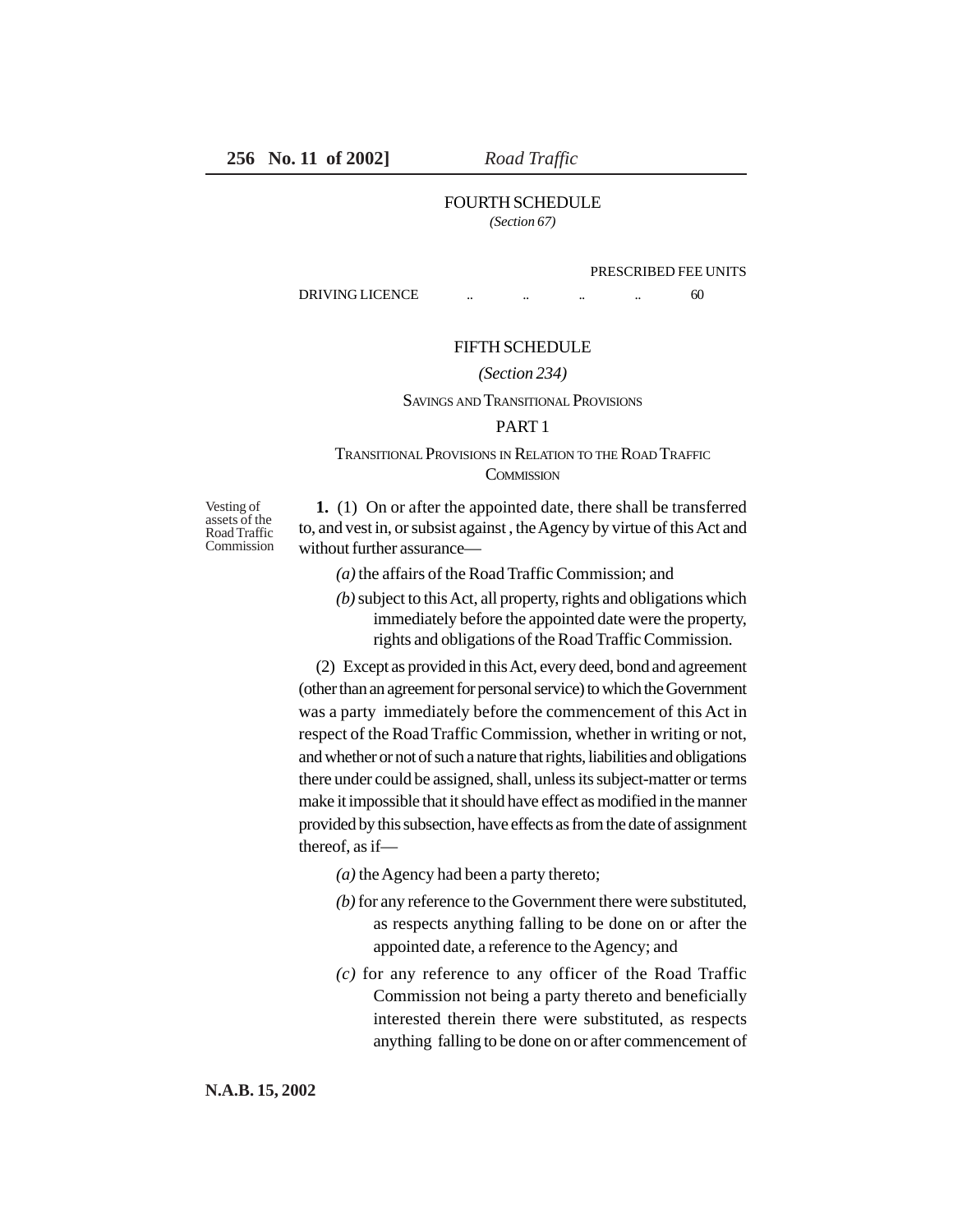this Act, or reference to such officer of the Agency as the Agency shall designate.

(3) Subject to the provisions of subsection (2), documents other than those referred to therein, which refer specifically or generally to the Road Traffic Commission shall be construed in accordance with subsection (2) as far as applicable.

**2.** (1) Whenever in pursuance of this Act, any property, rights, liabilities and obligations of the Government through the Road Traffic Commission are deemed transferred to the Agency in respect of which transfer a written law provides for registration, the Agency shall make an application in writing to the appropriate authority for registration of the transfer.

(2) The registration authority referred to in sub-paragraph (1) shall make such entries in the appropriate register as shall give effect to such transfer and, where applicable, issue the transferee concerned with a certificate of title in respect of the property or make necessary amendments to the register, as the case may be, and shall make endorsement on the deeds relating to the title, right or obligation concerned; and no registration fees, stamp duty or other duties shall be payable in respect thereof.

**3.** (1) Without prejudice to the other provisions of this Act, where any right, liability or obligations vests in the Agency by virtue of this, the Agency and all other persons shall, as from the appointed date of this Act, have the same right, powers and remedies (and in particular the same rights as to the instituting or defending of legal proceedings or the making or resisting of applications to any authority) for ascertaining or perfecting that right, liability or obligation as they would have had if it had at all times been a right, liability or obligation of the Agency.

(2) Any legal proceedings or application of any authority pending immediately before the appointed date by or against the Government in respect of the Road Traffic Commission may be continued by or against the Agency.

(3) After the appointed date, proceedings in respect of any right, liability or obligation which was vested in, held, enjoyed, incurred or suffered by the Government in respect of the Road Traffic Commission may be instituted by or against the Agency.

**4.** (1) On or after the appointed date, the Agency shall on such terms and conditions as it may, with the approval of the Minister, determine appoint as officers of the Agency such public officers from the Public Service as may be necessary for the performance of the functions of the Agency

(2) Where an officer from the Public Service is appointed to the service of the Agency—

Registration of property to be transferred by Government

Legal proceedings

Terms of service of employees of Commission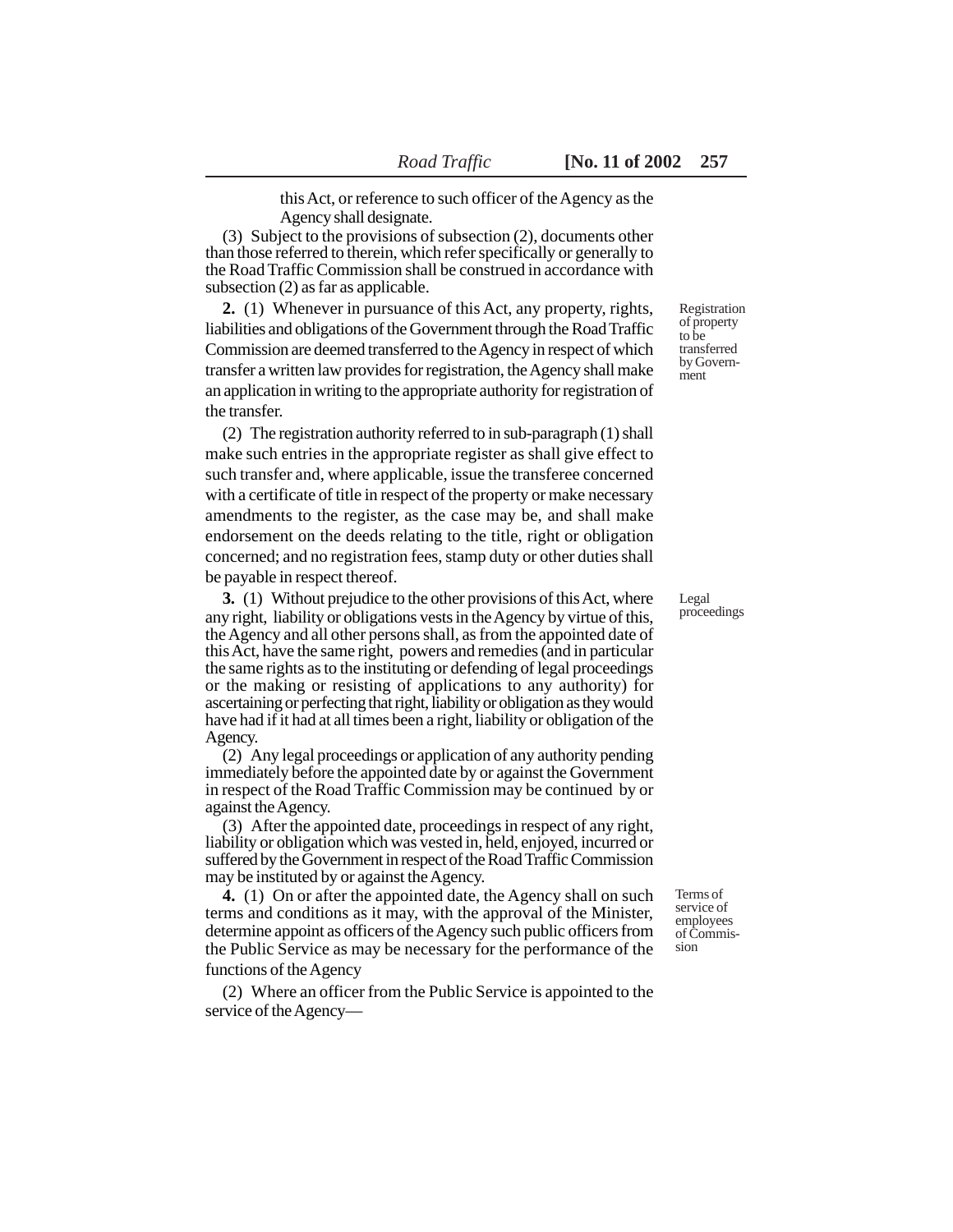- *(a)* the terms and conditions of service with the Agency shall not be less favourable than those the officer enjoyed in the Public Service; and
- *(b)* the officer shall be deemed to have retired under section *thirty-nine* of the Public Service Pensions Act.

(3) On or after the appointed date employees of the Commission who are not engaged by the Agency under subsection (2) shall be retained by the Government and shall—

- *(a)* be redeployed in the service of the Government; or
- *(b)* be retired under section *thirty-nine* of the Public Service Pensions Act.

# PART II

# TRANSITIONAL PROVISIONS IN RELATION TO THE NATIONAL ROAD SAFETY **COUNCIL**

**5.** (1) On or after the appointed date, there shall be transferred to, and vest in, or subsist against, the Agency by virtue of this Act without further assurance—

*(a)* the affairs of the National Road Safety Council; and

*(b)* subject to this Act, all property, rights and obligations which immediately before the appointed date where the property, rights and obligations of the National Road Safety Council.

(2) Except as provided in this Act, every deed, bond and agreement (other than an agreement for personal service) to which the Council was a party immediately before the commencement of this Act, whether in writing or not, and whether or not of such a nature that rights, liabilities and obligations there under could be assigned, shall, unless its subject-matter or terms make it impossible that it should have effect as modified in the manner provided by this subsection, have effect as from the date of the assignment thereof, as if—

*(a)* the Agency had been a party thereto;

- *(b)* for any reference to the Council there were substituted, as respects anything falling to be done on or after the appointed date, a reference to the Agency; and
- *(c)* for any reference to the officer of the Council not being a party thereto and beneficially interested therein there were substituted , as respects anything falling to be done on or after commencement of this Act, a reference to such officer of the Agency as the Agency shall designate.

Vesting of assets of the Council

Act No. 35 of 1996

Act No. 35 of 1996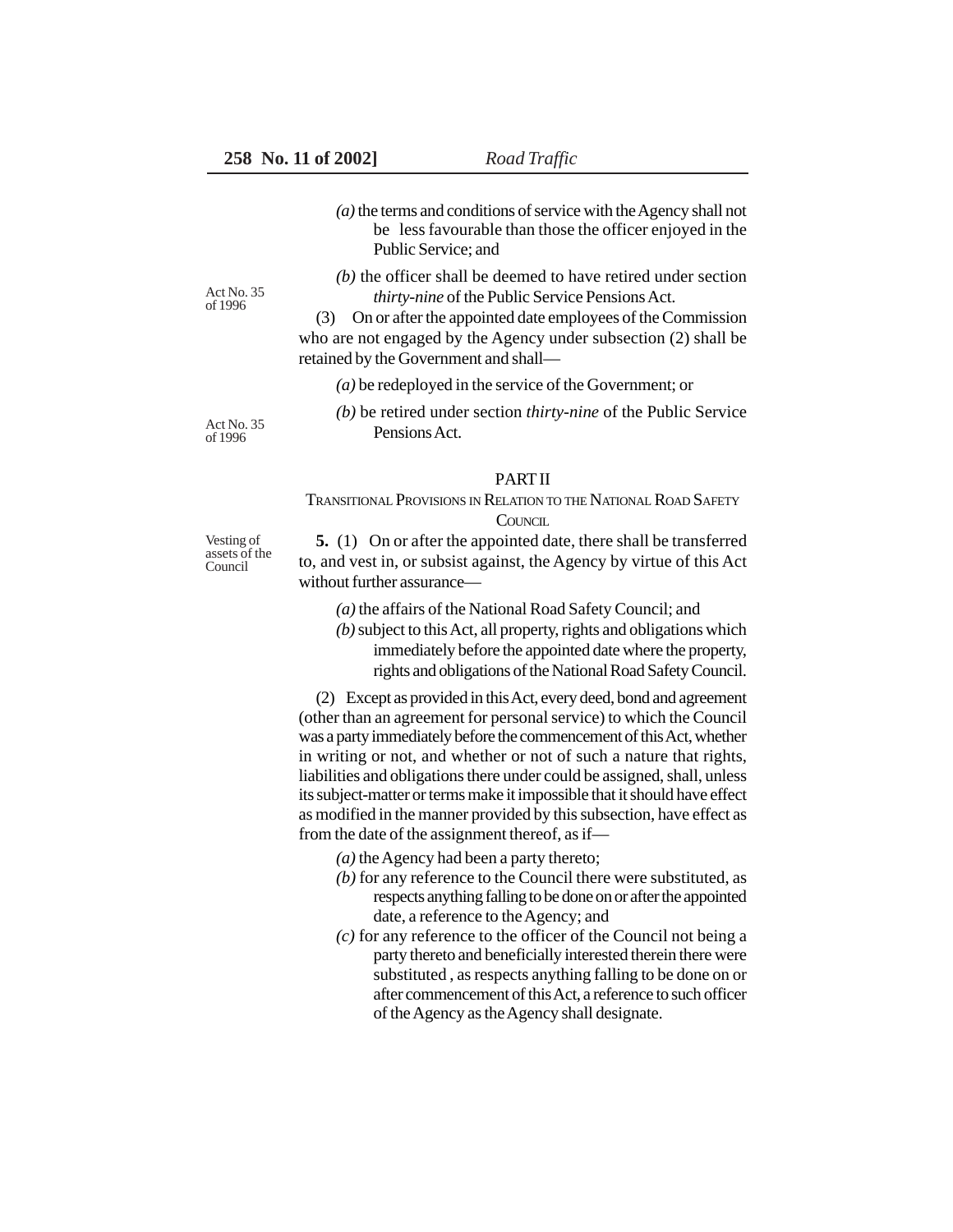(3) Subject to the provisions of subsection (2), documents, other than those referred to therein, which refer specifically or generally to the Council shall be construed in accordance with subparagraph (2) as far as applicable.

**6.** (1) Whenever in pursuance of this Act, any property, rights, liabilities and obligations of the Council are deemed transferred to the Agency in respect of which transfer a written law provides for registration, the Agency shall make an application in writing to the appropriate authority for registration of the transfer.

(2) The registration authority referred to in the subparagraph (1) shall make such entries in the appropriate register as shall give effect to such transfer and, where applicable, issue the transferee concerned with a certificate of title in respect of the property or make necessary amendments to the register, as the case may be, and shall make endorsement on the deeds relating to the title, right or obligation concerned; and no registration fees, stamp duty or other duties shall be payable in respect of thereof.

**7.** (1) Without prejudice to the other provisions of this Act, where any right, liability or obligation vest in the Agency by virtue of this Act, the Agency and all other persons shall, as from the appointed date, have the same right, powers and remedies (and in particular the same rights as to the instituting or defending of legal proceedings or the making or resisting of applications to any authority) for ascertaining, perfecting that right, liability or obligation as they would have and if it had at all times been a right, liability or obligation of the Agency.

(2) Any legal proceedings or application of any authority pending immediately before the appointed date by or against the Council may be continued by or against the Agency.

(3) After the appointed date, proceedings in respect of any right, liability or obligations which was vested in, held, enjoyed, incurred or suffered by the Council may be instituted by or against the Agency.

**8.** (1) On or after the appointed date, the Agency shall, on such terms and conditions as it may, with the approval of the Minister, determine appoint as officers of the Agency such officers of the Council as may be necessary for the performance of the functions of the Agency.

(2) Where an officer of the Council is appointed to the service of the Agency—

- *(a)* the terms and the conditions of service with the Agency shall not be less favourable than those the officer enjoyed in the service of the Council; and
- *(b)* the officer shall be deemed to have retired under the terms and conditions of service of the Council.

Registration of property to be transferred by Council

Legal proceedings

Terms of service of employees of Council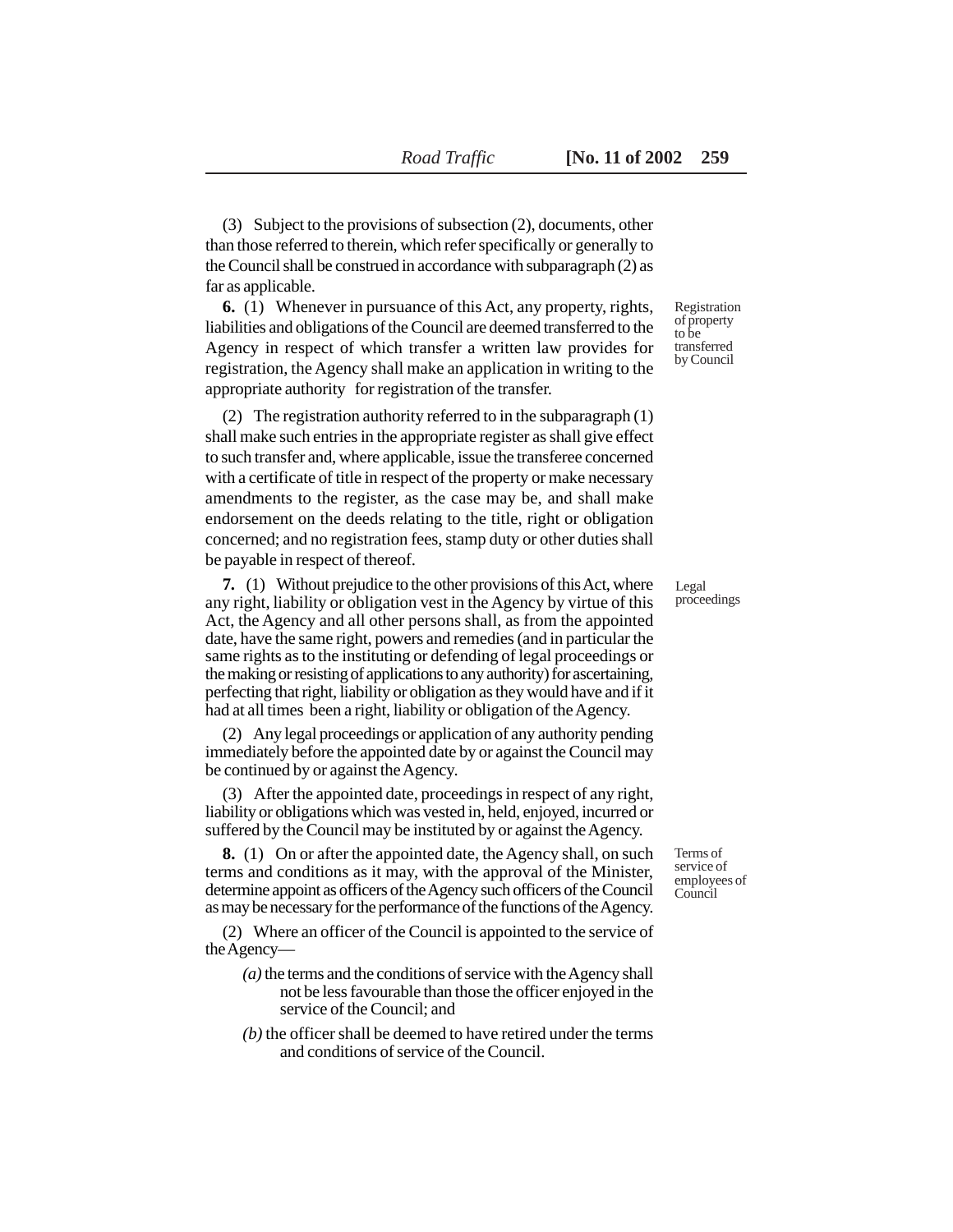(3) On or after the appointed date employees of the Council who are not engaged by the Agency under subsection (2) shall be retained by the Government and shall—

*(a)* be redeployed in the service of the Government; or

Act No. 35<br>of 1996

*(b)* be retired under section *thirty-nine* of the Public Service Pensions Act.